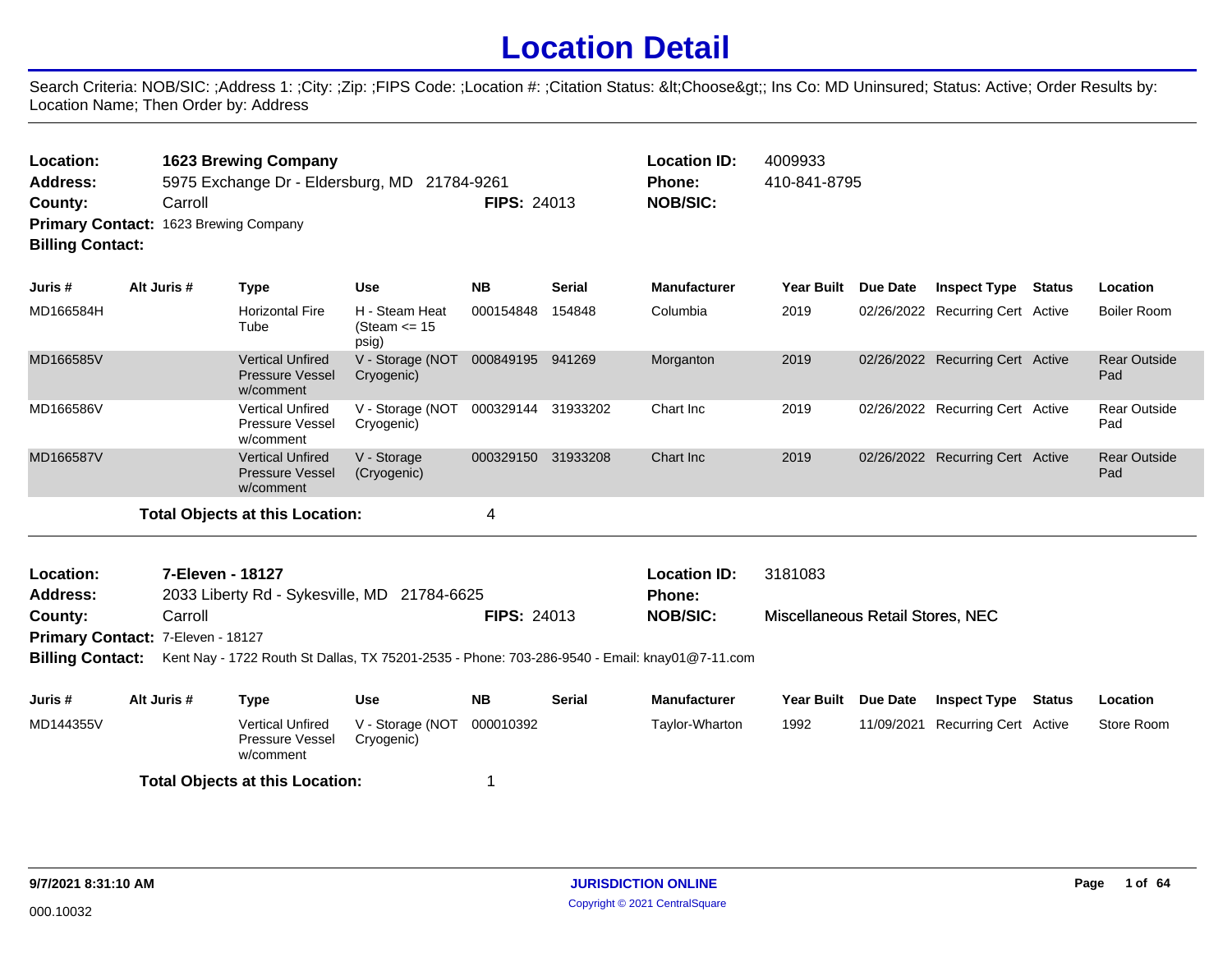| Location:<br><b>Address:</b><br>County: | Carroll       | 7-Eleven - 28924<br>4213 Ridge Rd - Westminster, MD 21157-7848                                                                                                            |                                                       | <b>FIPS: 24013</b> | <b>Location ID:</b><br><b>Phone:</b><br><b>NOB/SIC:</b> | 3184860<br>Miscellaneous Retail Stores, NEC |                                |                 |                                  |                |
|-----------------------------------------|---------------|---------------------------------------------------------------------------------------------------------------------------------------------------------------------------|-------------------------------------------------------|--------------------|---------------------------------------------------------|---------------------------------------------|--------------------------------|-----------------|----------------------------------|----------------|
| <b>Billing Contact:</b>                 |               | Primary Contact: Kent Nay - Phone: 703-286-9540 - Email: knay01@7-11.com<br>Kent Nay - 1722 Routh St Dallas, TX 75201-2535 - Phone: 703-286-9540 - Email: knay01@7-11.com |                                                       |                    |                                                         |                                             |                                |                 |                                  |                |
| Juris #                                 | Alt Juris #   | <b>Type</b>                                                                                                                                                               | <b>Use</b>                                            | <b>NB</b>          | <b>Serial</b>                                           | <b>Manufacturer</b>                         | Year Built Due Date            |                 | <b>Inspect Type Status</b>       | Location       |
| MD144406V                               |               | <b>Vertical Unfired</b><br>Pressure Vessel<br>w/comment                                                                                                                   | V - Storage (NOT<br>Cryogenic)                        | 000020113          |                                                         | Taylor-Wharton                              | 1994                           |                 | 04/05/2022 Recurring Cert Active | Store Room     |
|                                         |               | <b>Total Objects at this Location:</b>                                                                                                                                    |                                                       | $\overline{1}$     |                                                         |                                             |                                |                 |                                  |                |
| Location:                               |               | A and W Country Meats, Inc.                                                                                                                                               |                                                       |                    |                                                         | <b>Location ID:</b>                         | 987367                         |                 |                                  |                |
| <b>Address:</b>                         |               | 12 Middle Street Rear - Taneytown, MD 21787-2391                                                                                                                          |                                                       |                    |                                                         | <b>Phone:</b>                               | 410-756-2420                   |                 |                                  |                |
| County:                                 | Carroll       | Primary Contact: David Feeser - Phone: 410-756-2420                                                                                                                       |                                                       | <b>FIPS: 24013</b> |                                                         | <b>NOB/SIC:</b>                             | Food Preparations, NEC         |                 |                                  |                |
| <b>Billing Contact:</b>                 |               | David & Barbara Feeser - 12 Middle St Rear Taneytown, MD 21787-2391 - Phone: 410-756-2420                                                                                 |                                                       |                    |                                                         |                                             |                                |                 |                                  |                |
| Juris #                                 | Alt Juris #   | <b>Type</b>                                                                                                                                                               | <b>Use</b>                                            | <b>NB</b>          | <b>Serial</b>                                           | <b>Manufacturer</b>                         | Year Built Due Date            |                 | <b>Inspect Type Status</b>       | Location       |
| MD142844H                               |               | <b>Water Heater</b><br>(HLW)                                                                                                                                              | H - Hot Water<br>Supply (Water <=<br>160 psig, 250 F) | 000119646          |                                                         | A O Smith                                   | 2007                           |                 | 07/22/2022 Recurring Cert Active | <b>BACK RM</b> |
|                                         |               | <b>Total Objects at this Location:</b>                                                                                                                                    |                                                       | $\mathbf 1$        |                                                         |                                             |                                |                 |                                  |                |
| Location:                               | A E C S, Inc. |                                                                                                                                                                           |                                                       |                    |                                                         | <b>Location ID:</b>                         | 701922                         |                 |                                  |                |
| <b>Address:</b>                         |               | 4033 Lineboro Rd - Manchester, MD 21102-3149                                                                                                                              |                                                       |                    |                                                         | <b>Phone:</b>                               | 410-239-4201                   |                 |                                  |                |
| County:                                 | Carroll       |                                                                                                                                                                           |                                                       | <b>FIPS: 24013</b> |                                                         | <b>NOB/SIC:</b>                             | <b>Automotive Dealers, NEC</b> |                 |                                  |                |
| <b>Billing Contact:</b>                 |               | Primary Contact: Chris Shook - Phone: 410-239-4201 - Email: aecsinc@yahoo.com<br>- PO Box 858 Manchester, MD 21102-0858 - Phone: 410-239-4201 - Email: cps365@verizon.net |                                                       |                    |                                                         |                                             |                                |                 |                                  |                |
| Juris #                                 | Alt Juris #   | <b>Type</b>                                                                                                                                                               | <b>Use</b>                                            | <b>NB</b>          | <b>Serial</b>                                           | <b>Manufacturer</b>                         | <b>Year Built</b>              | <b>Due Date</b> | <b>Inspect Type Status</b>       | Location       |
| MD091093V                               |               | Pressure Vessel<br>w/comment                                                                                                                                              | Horizontal Unfired V - Storage (NOT<br>Cryogenic)     | 000489987          |                                                         | Kargard                                     | 1970                           |                 | 01/12/2022 Recurring Cert Active | Shop           |
|                                         |               | <b>Total Objects at this Location:</b>                                                                                                                                    |                                                       | -1                 |                                                         |                                             |                                |                 |                                  |                |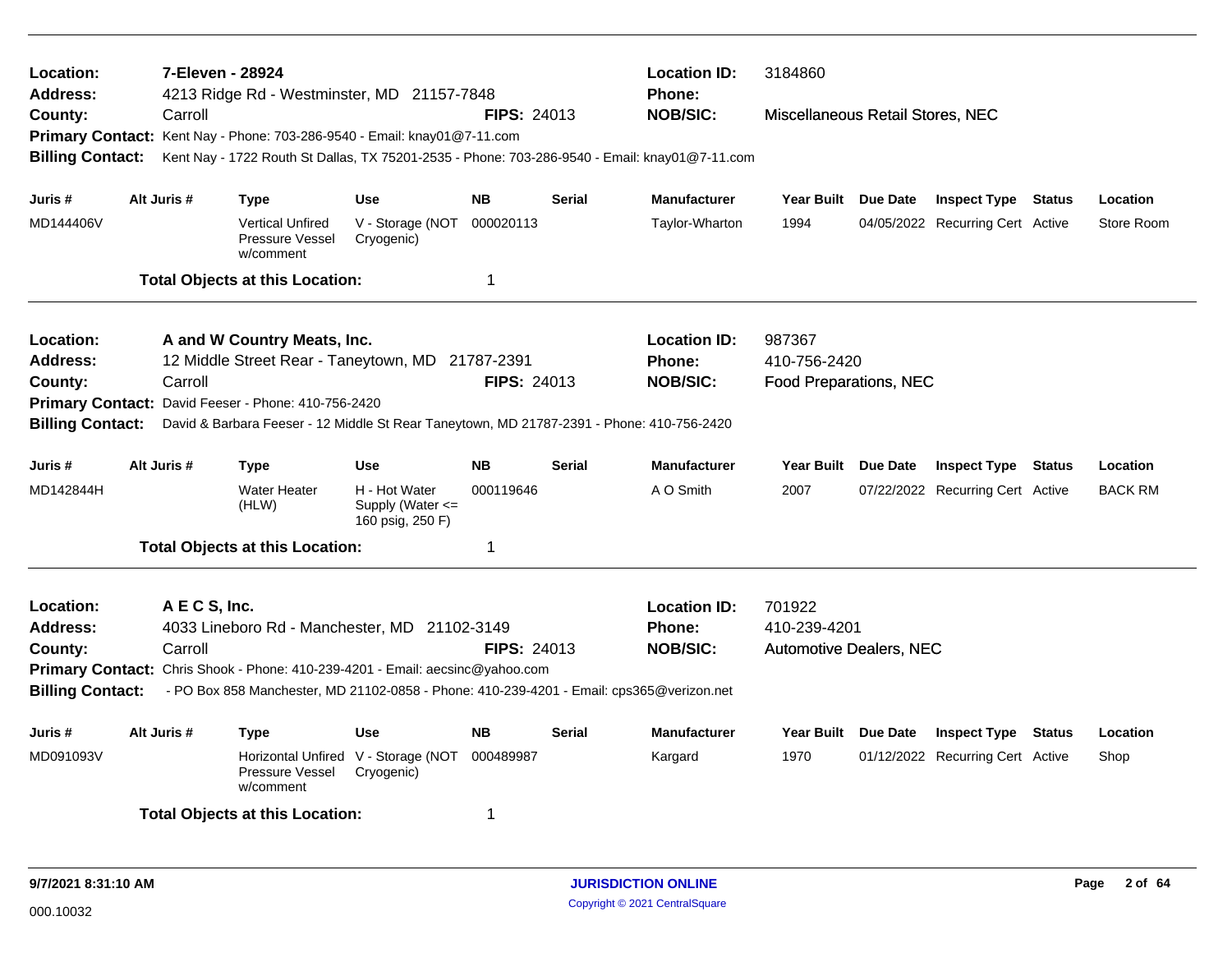| <b>Location:</b>        | <b>AT&amp;T</b> |                                                                                |                                                   |                    |               | <b>Location ID:</b>                                                                                             | 703278                                    |          |                                  |               |                                |
|-------------------------|-----------------|--------------------------------------------------------------------------------|---------------------------------------------------|--------------------|---------------|-----------------------------------------------------------------------------------------------------------------|-------------------------------------------|----------|----------------------------------|---------------|--------------------------------|
| <b>Address:</b>         |                 | 2021 Suffolk Rd - Finksburg, MD 21048-1630                                     |                                                   |                    |               | Phone:                                                                                                          |                                           |          |                                  |               |                                |
| County:                 | Carroll         |                                                                                |                                                   | <b>FIPS: 24013</b> |               | <b>NOB/SIC:</b>                                                                                                 | communications                            |          |                                  |               |                                |
|                         |                 | <b>Primary Contact: AT&amp;T-Phone: (301) 865-3823</b>                         |                                                   |                    |               |                                                                                                                 |                                           |          |                                  |               |                                |
| <b>Billing Contact:</b> |                 | - 2021 Suffolk Rd Finksburg, MD 21048-1630 - Phone: (301) 865-3823             |                                                   |                    |               |                                                                                                                 |                                           |          |                                  |               |                                |
|                         |                 |                                                                                |                                                   |                    |               |                                                                                                                 |                                           |          |                                  |               |                                |
| Juris #                 | Alt Juris #     | <b>Type</b>                                                                    | <b>Use</b>                                        | <b>NB</b>          | <b>Serial</b> | <b>Manufacturer</b>                                                                                             | <b>Year Built</b>                         | Due Date | <b>Inspect Type</b>              | <b>Status</b> | Location                       |
| MD037306V               |                 | Pressure Vessel<br>w/comment                                                   | Horizontal Unfired V - Storage (NOT<br>Cryogenic) | 000019236          | 319236        | Kargard                                                                                                         | 1968                                      |          | 04/28/2022 Recurring Cert Active |               | OO Level A-C<br>Rm             |
| MD037307V               |                 | <b>Pressure Vessel</b><br>w/comment                                            | Horizontal Unfired V - Storage (NOT<br>Cryogenic) | 000319192          |               | Kargard                                                                                                         | 1968                                      |          | 04/28/2022 Recurring Cert Active |               | OO Level A-C<br><b>Rm</b>      |
| MD114027V               |                 | Pressure Vessel<br>w/comment                                                   | Horizontal Unfired V - Storage (NOT<br>Cryogenic) | 0553731            |               | Manchester                                                                                                      | 1999                                      |          | 04/28/2022 Recurring Cert Active |               | 00 Level                       |
|                         |                 | <b>Total Objects at this Location:</b>                                         |                                                   | 3                  |               |                                                                                                                 |                                           |          |                                  |               |                                |
| Location:               |                 | <b>Advanced Vacuum Co Inc.</b>                                                 |                                                   |                    |               | <b>Location ID:</b>                                                                                             | 1994683                                   |          |                                  |               |                                |
| <b>Address:</b>         |                 | 1215 Business Pkwy N - Westminster, MD 21157-3020                              |                                                   |                    |               | Phone:                                                                                                          |                                           |          |                                  |               |                                |
| County:                 | Carroll         |                                                                                |                                                   | <b>FIPS: 24013</b> |               | <b>NOB/SIC:</b>                                                                                                 | <b>Laboratory Apparatus and Furniture</b> |          |                                  |               |                                |
|                         |                 | Primary Contact: John Brenneman - Phone: 410 876 8200 - Email: john@advaco.com |                                                   |                    |               |                                                                                                                 |                                           |          |                                  |               |                                |
| <b>Billing Contact:</b> |                 |                                                                                |                                                   |                    |               | John Brenneman - 1215 Business Pkwy N Westminster, MD 21157-3020 - Phone: 410 876 8200 - Email: john@advaco.com |                                           |          |                                  |               |                                |
|                         |                 |                                                                                |                                                   |                    |               |                                                                                                                 |                                           |          |                                  |               |                                |
| Juris #                 | Alt Juris #     | <b>Type</b>                                                                    | <b>Use</b>                                        | <b>NB</b>          | <b>Serial</b> | <b>Manufacturer</b>                                                                                             | Year Built Due Date                       |          | <b>Inspect Type</b>              | Status        | Location                       |
| MD150498V               |                 | <b>Vertical Unfired</b><br><b>Pressure Vessel</b><br>w/comment                 | V - Storage (NOT<br>Cryogenic)                    | 000704123          |               | Steel Fab                                                                                                       | 2012                                      |          | 03/18/2023 Recurring Cert Active |               | <b>SHOP</b><br><b>ASSEMBLY</b> |
| MD163713V               |                 | <b>Vertical Unfired</b><br><b>Pressure Vessel</b>                              | V - Storage (NOT<br>Cryogenic)                    | 000873273          |               | <b>Steel Fab</b>                                                                                                | 2018                                      |          | 04/10/2023 Recurring Cert Active |               | Shop                           |

w/comment **Total Objects at this Location:** 2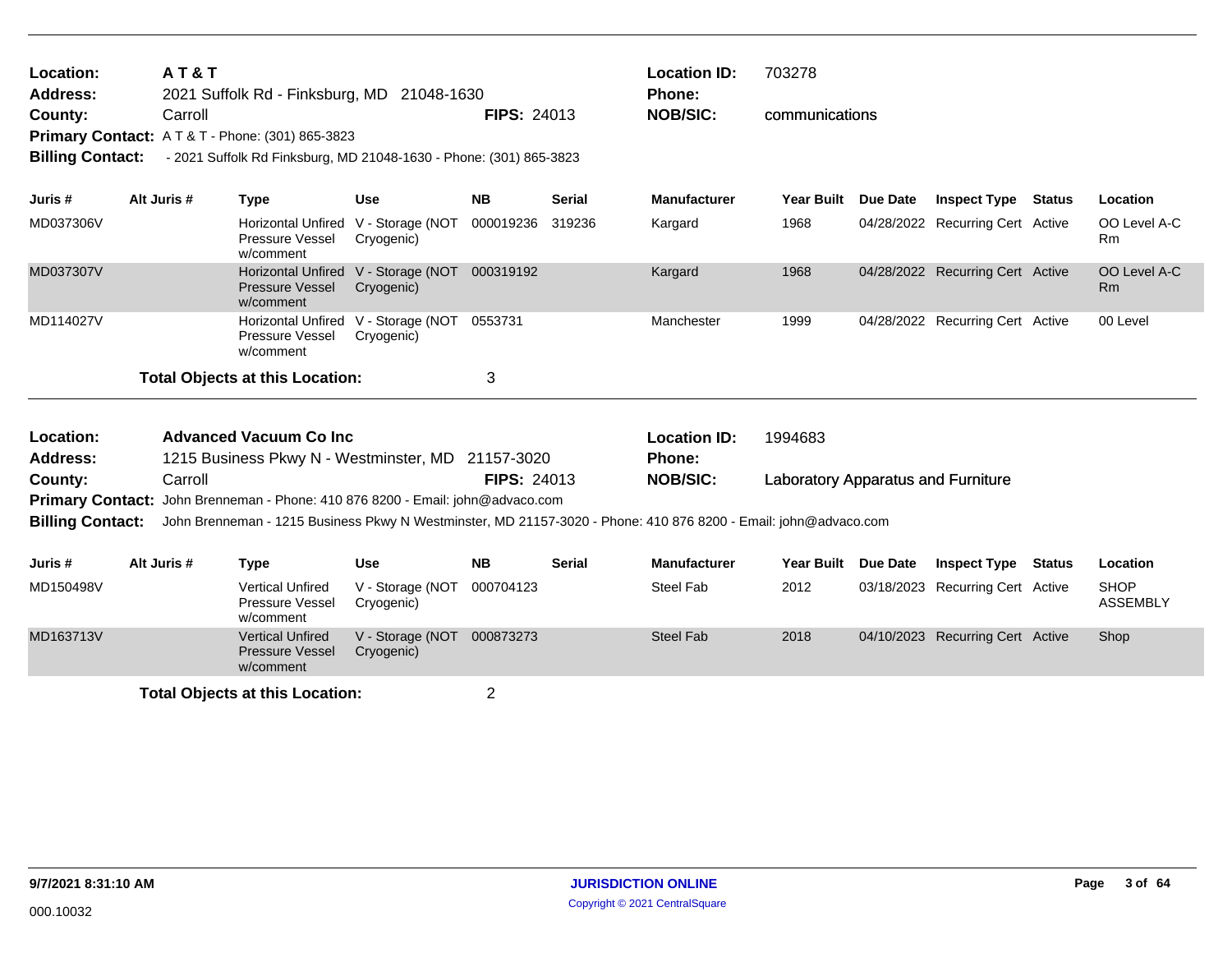| Location:<br><b>Address:</b>        |                           | <b>American Legion Post #31</b><br>2 Sycamore Street - Westminster, MD 21157-5216 |                                                         |                    |               | <b>Location ID:</b><br>Phone:                                                                                                            | 702658              |          |                                           |               |             |
|-------------------------------------|---------------------------|-----------------------------------------------------------------------------------|---------------------------------------------------------|--------------------|---------------|------------------------------------------------------------------------------------------------------------------------------------------|---------------------|----------|-------------------------------------------|---------------|-------------|
| County:                             | Carroll                   |                                                                                   |                                                         | <b>FIPS: 24013</b> |               | <b>NOB/SIC:</b>                                                                                                                          |                     |          | Civic, Social, and Fraternal Associations |               |             |
|                                     |                           | Primary Contact: American Legion Post #31 - Phone: 410-857-7953                   |                                                         |                    |               |                                                                                                                                          |                     |          |                                           |               |             |
| <b>Billing Contact:</b>             |                           | - 2 Sycamore St Westminster, MD 21157-5216 - Phone: 410-857-7953                  |                                                         |                    |               |                                                                                                                                          |                     |          |                                           |               |             |
|                                     |                           |                                                                                   |                                                         |                    |               |                                                                                                                                          |                     |          |                                           |               |             |
| Juris #                             | Alt Juris #               | <b>Type</b>                                                                       | Use                                                     | <b>NB</b>          | <b>Serial</b> | <b>Manufacturer</b>                                                                                                                      | Year Built Due Date |          | <b>Inspect Type Status</b>                |               | Location    |
| MD062410H                           |                           | Cast Iron                                                                         | H - Hot Water<br>Heat (Water $\leq$<br>160 psig, 250 F) | <b>CI</b>          | 12004040      | <b>Burnham</b>                                                                                                                           | 1977                |          | 11/25/2021 Recurring Cert Active          |               | Boiler Room |
|                                     |                           | <b>Total Objects at this Location:</b>                                            |                                                         | 1                  |               |                                                                                                                                          |                     |          |                                           |               |             |
| Location:<br><b>Address:</b>        | <b>Arbys</b>              | 3004 Gamber Rd - Finksburg, MD 21048                                              |                                                         |                    |               | <b>Location ID:</b><br>Phone:                                                                                                            | 3628773             |          |                                           |               |             |
| County:                             | Carroll                   |                                                                                   |                                                         | <b>FIPS: 24013</b> |               | <b>NOB/SIC:</b>                                                                                                                          |                     |          |                                           |               |             |
| <b>Primary Contact: Arbys</b>       |                           |                                                                                   |                                                         |                    |               |                                                                                                                                          |                     |          |                                           |               |             |
| <b>Billing Contact:</b>             |                           |                                                                                   |                                                         |                    |               |                                                                                                                                          |                     |          |                                           |               |             |
|                                     |                           |                                                                                   |                                                         |                    |               |                                                                                                                                          |                     |          |                                           |               |             |
| Juris #                             | Alt Juris #               | <b>Type</b>                                                                       | <b>Use</b>                                              | NΒ                 | <b>Serial</b> | <b>Manufacturer</b>                                                                                                                      | <b>Year Built</b>   | Due Date | <b>Inspect Type</b>                       | Status        | Location    |
| MD154558V                           |                           | <b>Vertical Unfired</b><br>Pressure Vessel<br>w/comment                           | V - Storage<br>(Cryogenic)                              | 000163549          |               | <b>CHART</b>                                                                                                                             | 2005                |          | 06/07/2022 Recurring Cert Active          |               | soda rack   |
|                                     |                           | <b>Total Objects at this Location:</b>                                            |                                                         | 1                  |               |                                                                                                                                          |                     |          |                                           |               |             |
| Location:                           | <b>Basta Pasta (Arc3)</b> |                                                                                   |                                                         |                    |               | <b>Location ID:</b>                                                                                                                      | 4002051             |          |                                           |               |             |
| <b>Address:</b>                     |                           | 5957 Exchange Dr - Sykesville, MD 21784-9259                                      |                                                         |                    |               | <b>Phone:</b>                                                                                                                            |                     |          |                                           |               |             |
| County:                             | Carroll                   |                                                                                   |                                                         | <b>FIPS: 24013</b> |               | <b>NOB/SIC:</b>                                                                                                                          |                     |          |                                           |               |             |
| Primary Contact: Basta Pasta (Arc3) |                           |                                                                                   |                                                         |                    |               |                                                                                                                                          |                     |          |                                           |               |             |
|                                     |                           |                                                                                   |                                                         |                    |               | Billing Contact: Charlie Patterson - PO Box 26269 Richmond, VA 23260-6269 - Phone: 804-644-4521 - Email: charlie.patterson@arc3gases.com |                     |          |                                           |               |             |
| Juris #                             | Alt Juris #               | <b>Type</b>                                                                       | <b>Use</b>                                              | <b>NB</b>          | Serial        | <b>Manufacturer</b>                                                                                                                      | Year Built Due Date |          | <b>Inspect Type</b>                       | <b>Status</b> | Location    |
| MD166251V                           |                           | <b>Vertical Unfired</b><br>Pressure Vessel<br>w/comment                           | V - Storage<br>(Cryogenic)                              | 000230511          |               | <b>CHART</b>                                                                                                                             | 2012                |          | 12/09/2021 Recurring Cert Active          |               | Outside     |
|                                     |                           | <b>Total Objects at this Location:</b>                                            |                                                         | 1                  |               |                                                                                                                                          |                     |          |                                           |               |             |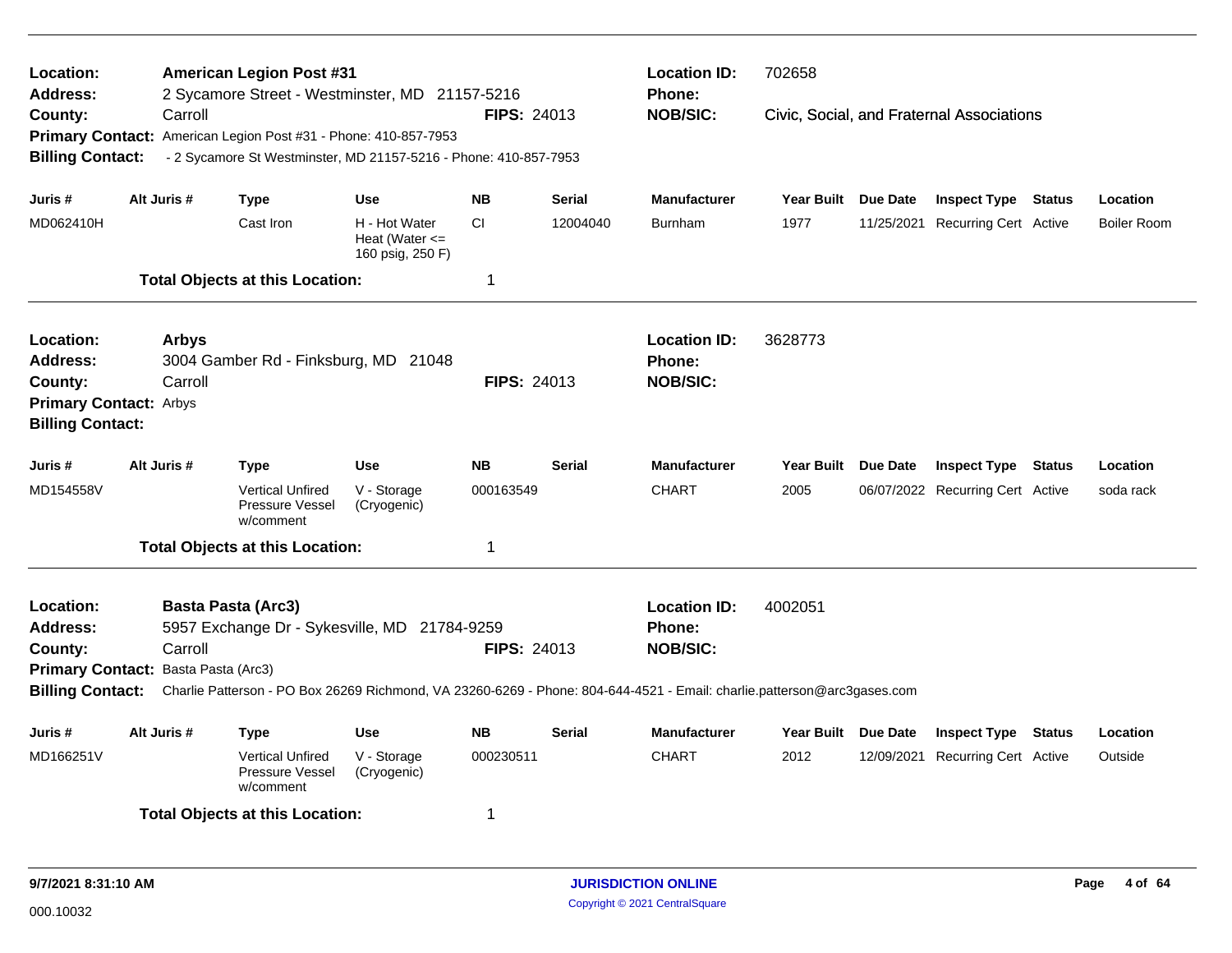| Location:<br><b>Address:</b><br>County:<br><b>Primary Contact:</b><br><b>Billing Contact:</b>                                                                                                                                                                                                                                                                        |  | <b>Baughers Bakery</b><br>Carroll |                                        | 1015 Baugher Rd - Westminster, MD 21158-3601<br>Marjorie Baugher - Phone: 410-857-0112 - Email: orchardgirl21158@yahoo.com<br>Marjorie Baugher - 1236 Baugher Rd Westminster, MD 21158-3604 - Phone: 410-857-0112 - Email: orchardgirl21158@yahoo.com | <b>FIPS: 24013</b> |               | <b>Location ID:</b><br><b>Phone:</b><br><b>NOB/SIC:</b> | 989639<br>410-857-0112<br><b>Retail Bakeries</b> |                 |                                  |               |                    |
|----------------------------------------------------------------------------------------------------------------------------------------------------------------------------------------------------------------------------------------------------------------------------------------------------------------------------------------------------------------------|--|-----------------------------------|----------------------------------------|-------------------------------------------------------------------------------------------------------------------------------------------------------------------------------------------------------------------------------------------------------|--------------------|---------------|---------------------------------------------------------|--------------------------------------------------|-----------------|----------------------------------|---------------|--------------------|
| Juris #                                                                                                                                                                                                                                                                                                                                                              |  | Alt Juris #                       | <b>Type</b>                            | <b>Use</b>                                                                                                                                                                                                                                            | <b>NB</b>          | <b>Serial</b> | <b>Manufacturer</b>                                     | Year Built Due Date                              |                 | <b>Inspect Type</b>              | <b>Status</b> | Location           |
| MD146376H                                                                                                                                                                                                                                                                                                                                                            |  |                                   | Cast Iron                              | H - Hot Water<br>Heat (Water $\leq$<br>160 psig, 250 F)                                                                                                                                                                                               | <b>CI</b>          |               | Burnham                                                 | 2010                                             |                 | 03/07/2022 Recurring Cert Active |               | <b>Bakery Blrm</b> |
|                                                                                                                                                                                                                                                                                                                                                                      |  |                                   | <b>Total Objects at this Location:</b> |                                                                                                                                                                                                                                                       | 1                  |               |                                                         |                                                  |                 |                                  |               |                    |
| Location:<br><b>Baughers Restaurant</b><br>289 W Main St - Westminster, MD 21158-4311<br><b>Address:</b><br>Carroll<br><b>FIPS: 24013</b><br>County:<br><b>Primary Contact:</b> Harold Stultz - Phone: 410 596 4431 - Email: orchardgirl21158@yahoo.com<br>Allen Baugher - 289 W Main St Westminster, MD 21158-4311 - Phone: 410 848 5541<br><b>Billing Contact:</b> |  |                                   |                                        |                                                                                                                                                                                                                                                       |                    |               | <b>Location ID:</b><br><b>Phone:</b><br><b>NOB/SIC:</b> | 703966<br>Eating and drinking places             |                 |                                  |               |                    |
| Juris #                                                                                                                                                                                                                                                                                                                                                              |  | Alt Juris #                       | <b>Type</b>                            | <b>Use</b>                                                                                                                                                                                                                                            | <b>NB</b>          | <b>Serial</b> | <b>Manufacturer</b>                                     | <b>Year Built</b>                                | <b>Due Date</b> | <b>Inspect Type Status</b>       |               | Location           |
| MD125656H                                                                                                                                                                                                                                                                                                                                                            |  |                                   | <b>Water Heater</b><br>(HLW)           | H - Hot Water<br>Supply (Water $\leq$<br>160 psig, 250 F)                                                                                                                                                                                             | 000171081          |               | Lochinvar                                               | 2004                                             |                 | 03/13/2023 Recurring Cert Active |               | <b>Basement</b>    |
| MD146377H                                                                                                                                                                                                                                                                                                                                                            |  |                                   | Cast Iron                              | H - Hot Water<br>Supply (Water <=<br>160 psig, 210 F)                                                                                                                                                                                                 | 000076055          | 020986        | <b>Burnham</b>                                          | 2010                                             |                 | 03/13/2023 Recurring Cert Active |               | <b>Basement</b>    |
| MD146378H                                                                                                                                                                                                                                                                                                                                                            |  |                                   | Cast Iron                              | H - Hot Water<br>Supply (Water $\leq$<br>160 psig, 210 F)                                                                                                                                                                                             | 000101924 042505   |               | Burnham                                                 | 2010                                             |                 | 03/13/2023 Recurring Cert Active |               | <b>Basement</b>    |
|                                                                                                                                                                                                                                                                                                                                                                      |  |                                   | <b>Total Objects at this Location:</b> |                                                                                                                                                                                                                                                       | 3                  |               |                                                         |                                                  |                 |                                  |               |                    |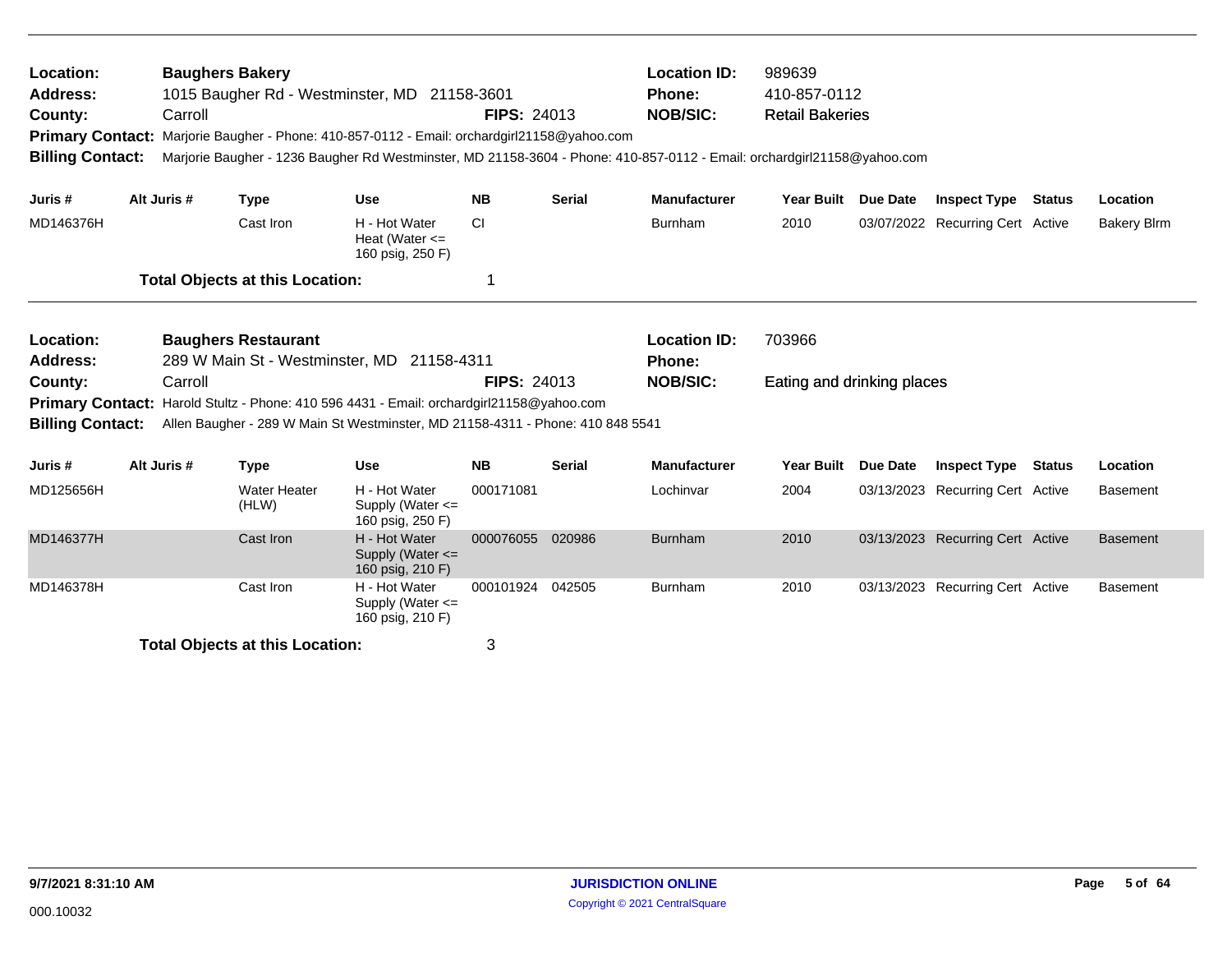| Location:<br><b>Address:</b><br>County:<br><b>Billing Contact:</b>                            | <b>Bay Area Tire</b><br>Carroll | 1320 Liberty Rd Ste G - Sykesville, MD 21784-5315<br>Primary Contact: Emmet Nelson - Phone: 410 795 4333                                                                                                                                                              |                                                | <b>FIPS: 24013</b>                               |               | <b>Location ID:</b><br>Phone:<br><b>NOB/SIC:</b> | 4045550                |                     |                                                         |                    |
|-----------------------------------------------------------------------------------------------|---------------------------------|-----------------------------------------------------------------------------------------------------------------------------------------------------------------------------------------------------------------------------------------------------------------------|------------------------------------------------|--------------------------------------------------|---------------|--------------------------------------------------|------------------------|---------------------|---------------------------------------------------------|--------------------|
| Juris #                                                                                       | Alt Juris #                     | <b>Type</b>                                                                                                                                                                                                                                                           | <b>Use</b>                                     | <b>NB</b>                                        | <b>Serial</b> | <b>Manufacturer</b>                              |                        | Year Built Due Date | <b>Inspect Type Status</b>                              | Location           |
| MD169045V                                                                                     |                                 | <b>Vertical Unfired</b><br>Pressure Vessel<br>w/comment                                                                                                                                                                                                               | V - Storage (NOT<br>Cryogenic)                 | 002101941                                        |               | Manchester                                       | 2019                   |                     | 10/07/2022 Recurring Cert Active                        | <b>TIRE WARHOU</b> |
|                                                                                               |                                 | <b>Total Objects at this Location:</b>                                                                                                                                                                                                                                |                                                | -1                                               |               |                                                  |                        |                     |                                                         |                    |
| Location:<br><b>Address:</b><br>County:<br><b>Primary Contact:</b><br><b>Billing Contact:</b> | Carroll<br>Belissimo's (Arc3)   | <b>Belissimo's (Arc3)</b><br>2900 Baltimore Blvd - Finksburg, MD 21048-1815<br>Charlie Patterson - PO Box 26269 Richmond, VA 23260-6269 - Phone: 804-644-4521 - Email: charlie.patterson@arc3gases.com                                                                | <b>FIPS: 24013</b>                             | <b>Location ID:</b><br>Phone:<br><b>NOB/SIC:</b> | 4006482       |                                                  |                        |                     |                                                         |                    |
| Juris #                                                                                       | Alt Juris #                     | <b>Type</b>                                                                                                                                                                                                                                                           | <b>Use</b>                                     | <b>NB</b>                                        | <b>Serial</b> | <b>Manufacturer</b>                              | Year Built Due Date    |                     | <b>Inspect Type Status</b>                              | Location           |
| MD166622V                                                                                     |                                 | <b>Vertical Unfired</b><br>Pressure Vessel<br>w/comment                                                                                                                                                                                                               | V - Storage<br>(Cryogenic)                     | 000163790                                        |               | <b>CHART</b>                                     | 2005                   |                     | 01/10/2022 Recurring Cert Active                        | Outside            |
|                                                                                               |                                 | <b>Total Objects at this Location:</b>                                                                                                                                                                                                                                |                                                | $\mathbf 1$                                      |               |                                                  |                        |                     |                                                         |                    |
| Location:<br>Address:<br>County:<br><b>Billing Contact:</b>                                   | <b>Best Western</b><br>Carroll  | 451 Western Maryland College Dr - Westminster, MD 21157-4336<br>Primary Contact: Cammy Hipp - Phone: 410-857-1900 x360 - Cell: 301-876-0010<br>Thierry Bompard - 451 Western MD College Dr Westminster, MD 21157 - Phone: 410-857-1900 x360 - Email: lodi@comcast.net |                                                | <b>FIPS: 24013</b>                               |               | <b>Location ID:</b><br>Phone:<br><b>NOB/SIC:</b> | 704442<br>410-857-1900 |                     | Hotels, rooming houses, camps, and other lodging places |                    |
| Juris #                                                                                       | Alt Juris #                     | <b>Type</b>                                                                                                                                                                                                                                                           | <b>Use</b>                                     | <b>NB</b>                                        | <b>Serial</b> | <b>Manufacturer</b>                              | Year Built Due Date    |                     | <b>Inspect Type Status</b>                              | Location           |
| MD130038H                                                                                     |                                 | Water Heater<br>(HLW)                                                                                                                                                                                                                                                 | H - Heating-<br>Cooking (Steam<br>$= 15$ psig) | 000101015 101015                                 |               | Cleveland Range                                  | 1992                   |                     | 09/09/2022 Recurring Cert Active                        | Kitchen            |
|                                                                                               |                                 | <b>Total Objects at this Location:</b>                                                                                                                                                                                                                                |                                                | -1                                               |               |                                                  |                        |                     |                                                         |                    |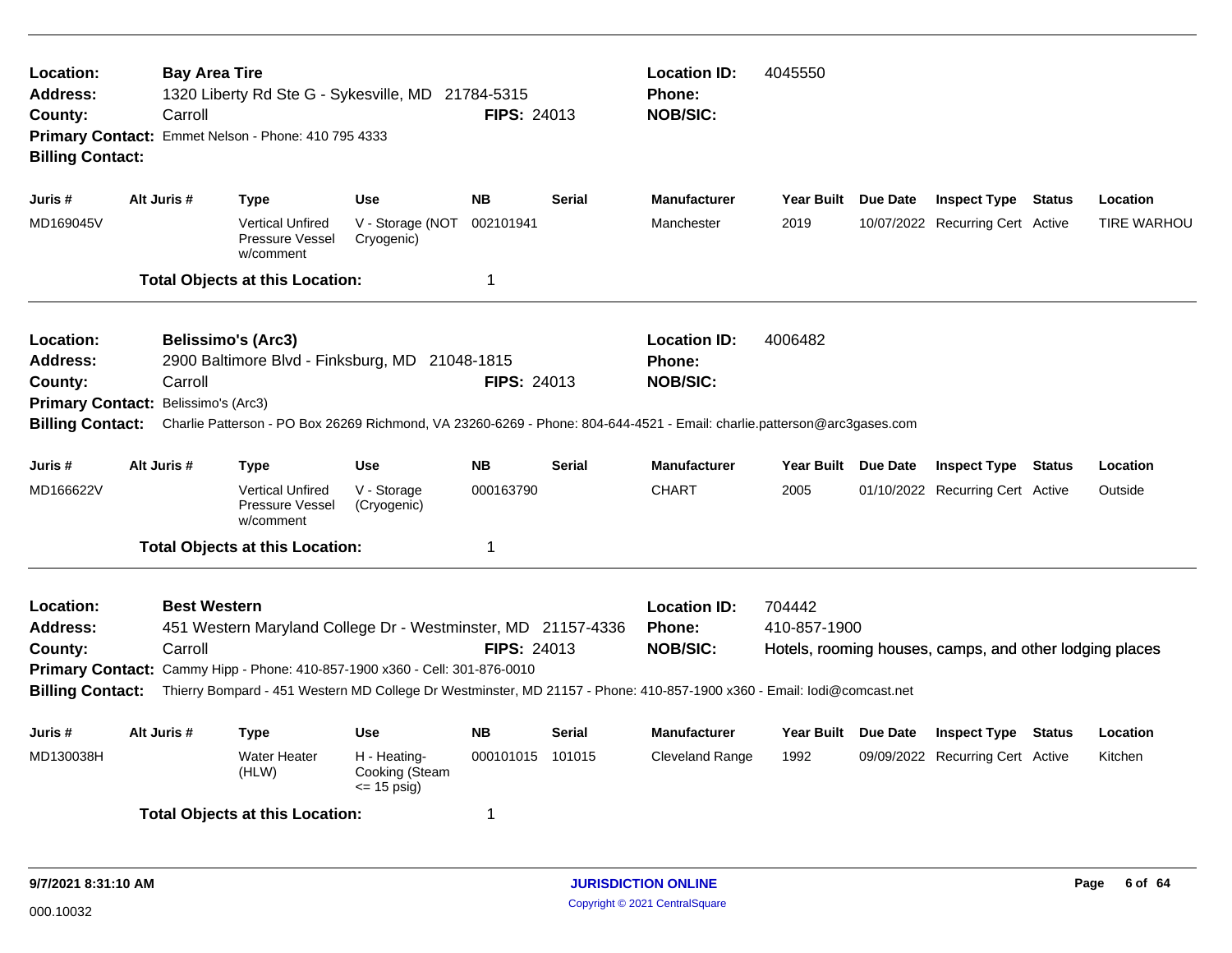| <b>Bill Derr Engine (Model)/Leakin Park</b><br>Location:<br>207 Clubside Dr - Taneytown, MD 21787-1564<br><b>Address:</b><br>County:<br>Carroll<br><b>Primary Contact:</b><br>Bill Derr - Phone: 410-756-2248 - Email: bill4227@gmail.com |                                                                                                                   |             |                                                                                                                                                                                                            | <b>FIPS: 24013</b>                                |                    | <b>Location ID:</b><br><b>Phone:</b><br><b>NOB/SIC:</b> | 706741<br>410-756-2248                                                                                                               |                                                                            | Membership Sports and Recreation Clubs |                                                  |        |                             |
|-------------------------------------------------------------------------------------------------------------------------------------------------------------------------------------------------------------------------------------------|-------------------------------------------------------------------------------------------------------------------|-------------|------------------------------------------------------------------------------------------------------------------------------------------------------------------------------------------------------------|---------------------------------------------------|--------------------|---------------------------------------------------------|--------------------------------------------------------------------------------------------------------------------------------------|----------------------------------------------------------------------------|----------------------------------------|--------------------------------------------------|--------|-----------------------------|
| <b>Billing Contact:</b>                                                                                                                                                                                                                   |                                                                                                                   |             |                                                                                                                                                                                                            |                                                   |                    |                                                         | Bill Derr - 207 Clubside Dr Taneytown, MD 21787-1564 - Phone: 410-756-2248 - Email: bill4227@gmail.com                               |                                                                            |                                        |                                                  |        |                             |
| Juris #                                                                                                                                                                                                                                   |                                                                                                                   | Alt Juris # | <b>Type</b>                                                                                                                                                                                                | Use                                               | <b>NB</b>          | <b>Serial</b>                                           | <b>Manufacturer</b>                                                                                                                  | <b>Year Built</b>                                                          | Due Date                               | <b>Inspect Type Status</b>                       |        | Location                    |
| MD017815                                                                                                                                                                                                                                  |                                                                                                                   |             | <b>Horizontal Fire</b><br>Tube                                                                                                                                                                             | M - Model<br>w/comment                            | Model              | 1336                                                    | Morewood                                                                                                                             | 1987                                                                       |                                        | 03/15/2022 Recurring Cert Active                 |        | Portable                    |
| MD157213                                                                                                                                                                                                                                  |                                                                                                                   |             | Vertical Fire Tube M - Model                                                                                                                                                                               | w/comment                                         | Model              |                                                         | Ridge Locomotive<br><b>Works</b>                                                                                                     | 2016                                                                       |                                        | 04/09/2022 Recurring Cert Active                 |        | Portable                    |
| MD160307                                                                                                                                                                                                                                  |                                                                                                                   |             | <b>Horizontal Fire</b><br>Tube                                                                                                                                                                             | M - Model<br>w/comment                            | Model              |                                                         | Home Built                                                                                                                           | 2018                                                                       |                                        | 04/07/2022 Recurring Cert Active                 |        | Portable                    |
|                                                                                                                                                                                                                                           |                                                                                                                   |             | <b>Total Objects at this Location:</b>                                                                                                                                                                     |                                                   | 3                  |                                                         |                                                                                                                                      |                                                                            |                                        |                                                  |        |                             |
| Location:<br><b>Address:</b><br>County:<br><b>Primary Contact:</b><br><b>Billing Contact:</b>                                                                                                                                             |                                                                                                                   | Carroll     | Brown's V-Twin Cycle Repair, LLC.<br>480 Goldenrod Ter - Westminster, MD 21157-3848<br>Brown's V-Twin Cycle Repair, LLC. - Phone: 301-386-0177<br>- PO Box 55 Glenelg, MD 21737-0055 - Phone: 410-861-8320 |                                                   | <b>FIPS: 24013</b> |                                                         | <b>Location ID:</b><br>Phone:<br><b>NOB/SIC:</b>                                                                                     | 703352<br>410-386-0177                                                     |                                        | Automotive dealers and gasoline service stations |        |                             |
| Juris #                                                                                                                                                                                                                                   |                                                                                                                   | Alt Juris # | <b>Type</b>                                                                                                                                                                                                | Use                                               | <b>NB</b>          | Serial                                                  | <b>Manufacturer</b>                                                                                                                  | <b>Year Built</b>                                                          | Due Date                               | <b>Inspect Type</b>                              | Status | Location                    |
| MD111283V                                                                                                                                                                                                                                 |                                                                                                                   |             | Pressure Vessel<br>w/comment                                                                                                                                                                               | Horizontal Unfired V - Storage (NOT<br>Cryogenic) | 000060450          | 60450                                                   | <b>Dresser</b>                                                                                                                       | 1983                                                                       |                                        | 06/12/2023 Recurring Cert Active                 |        | Comp Shed<br>(Rear of Bldg) |
|                                                                                                                                                                                                                                           |                                                                                                                   |             | <b>Total Objects at this Location:</b>                                                                                                                                                                     |                                                   | 1                  |                                                         |                                                                                                                                      |                                                                            |                                        |                                                  |        |                             |
| Location:<br><b>Address:</b><br>County:                                                                                                                                                                                                   | <b>Buckingham Auto Repair Inc.</b><br>203 E Main St - Westminster, MD 21157-5227<br><b>FIPS: 24013</b><br>Carroll |             |                                                                                                                                                                                                            |                                                   |                    |                                                         | <b>Location ID:</b><br>Phone:<br><b>NOB/SIC:</b>                                                                                     | 718488<br>410-857-1467<br>Automotive dealers and gasoline service stations |                                        |                                                  |        |                             |
| <b>Primary Contact:</b><br><b>Billing Contact:</b>                                                                                                                                                                                        |                                                                                                                   |             | Dennis Buckingham - Phone: 410-857-5578/410-857-1467 - Email: buckinghamauto@veerizon.net                                                                                                                  |                                                   |                    |                                                         | Dennis Buckingham - 203 E Main St Westminster, MD 21157-5227 - Phone: 410-857-5578/410-857-1467 - Email: buckinghamauto@veerizon.net |                                                                            |                                        |                                                  |        |                             |
|                                                                                                                                                                                                                                           |                                                                                                                   |             |                                                                                                                                                                                                            |                                                   |                    |                                                         |                                                                                                                                      |                                                                            |                                        |                                                  |        |                             |
| Juris #                                                                                                                                                                                                                                   |                                                                                                                   | Alt Juris # | <b>Type</b>                                                                                                                                                                                                | <b>Use</b>                                        | <b>NB</b>          | Serial                                                  | <b>Manufacturer</b>                                                                                                                  | <b>Year Built</b>                                                          | Due Date                               | <b>Inspect Type Status</b>                       |        | Location                    |
| MD134080V                                                                                                                                                                                                                                 |                                                                                                                   |             | <b>Horizontal Unfired</b><br>Pressure Vessel<br>w/comment                                                                                                                                                  | V - Storage (NOT 000010035<br>Cryogenic)          |                    | 13987                                                   | AIR COM                                                                                                                              | 2006                                                                       |                                        | 11/25/2021 Recurring Cert Active                 |        | Rear Shop                   |
| 9/7/2021 8:31:10 AM                                                                                                                                                                                                                       |                                                                                                                   |             |                                                                                                                                                                                                            |                                                   |                    |                                                         | <b>JURISDICTION ONLINE</b>                                                                                                           |                                                                            |                                        |                                                  |        | 7 of 64<br>Page             |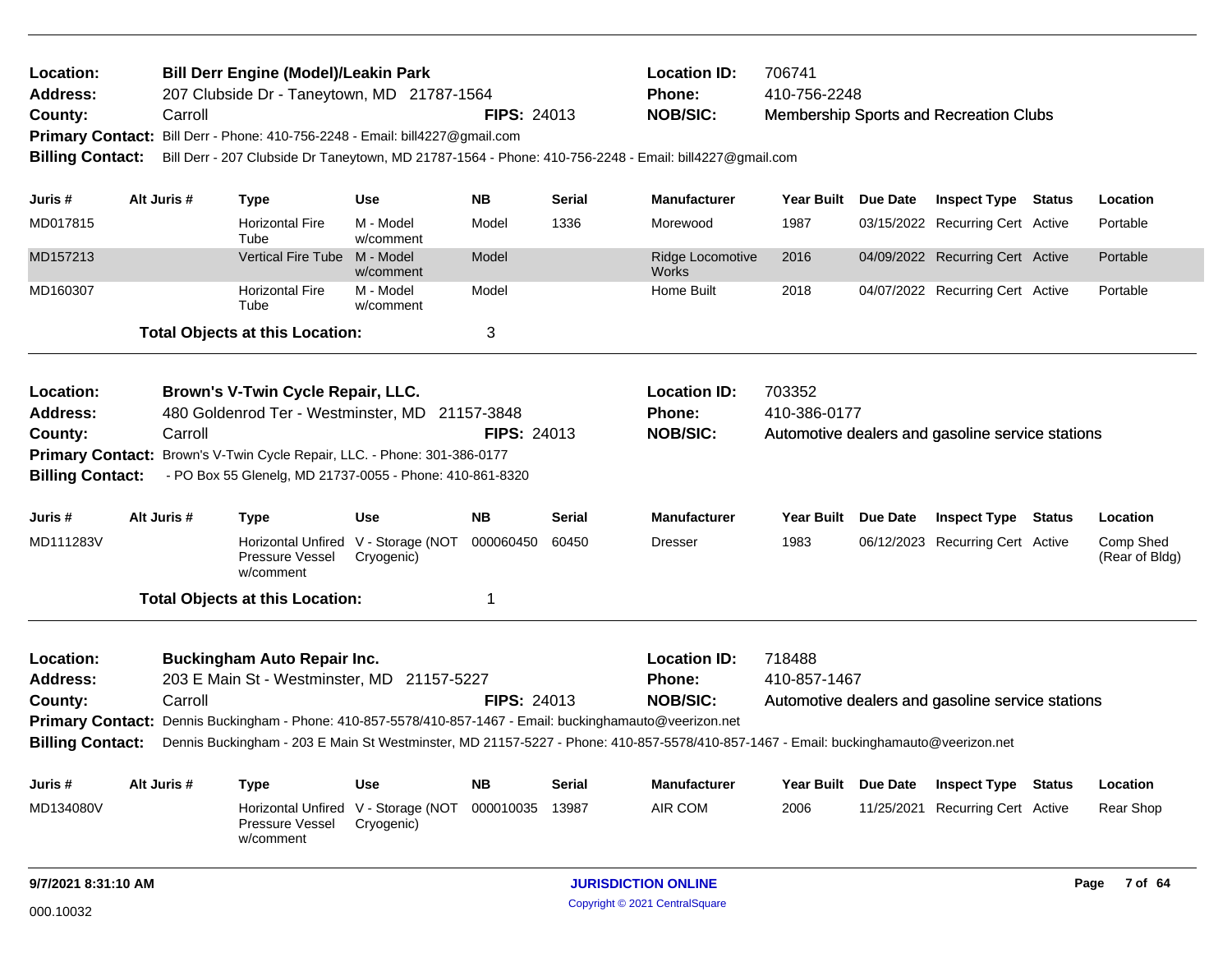| Location:<br><b>Address:</b><br>County:<br><b>Billing Contact:</b> | Carroll                          | <b>Caples Car Care</b><br>10 Sullivan Rd - Westminster, MD 21157-4631<br>Primary Contact: Debbie Caples - Phone: 410-848-0748 option 4 - Email: Debbie@caplescarcare.com<br>- 10 Sullivan Rd Westminster, MD 21157-4631 |                                                   | <b>FIPS: 24013</b> |                            | <b>Location ID:</b><br>Phone:<br><b>NOB/SIC:</b>                                                                             | 4024464                      |          |                                  |                 |           |
|--------------------------------------------------------------------|----------------------------------|-------------------------------------------------------------------------------------------------------------------------------------------------------------------------------------------------------------------------|---------------------------------------------------|--------------------|----------------------------|------------------------------------------------------------------------------------------------------------------------------|------------------------------|----------|----------------------------------|-----------------|-----------|
| Juris #                                                            | Alt Juris #                      | <b>Type</b>                                                                                                                                                                                                             | <b>Use</b>                                        | <b>NB</b>          | <b>Serial</b>              | <b>Manufacturer</b>                                                                                                          | Year Built Due Date          |          | <b>Inspect Type Status</b>       |                 | Location  |
| MD167028V                                                          |                                  | <b>Vertical Unfired</b><br><b>Pressure Vessel</b><br>w/comment                                                                                                                                                          | V - Storage (NOT 001498319<br>Cryogenic)          |                    |                            | Manchester                                                                                                                   | 2014                         |          | 06/16/2022 Recurring Cert Active |                 | Shop      |
|                                                                    |                                  | <b>Total Objects at this Location:</b>                                                                                                                                                                                  |                                                   | $\mathbf 1$        |                            |                                                                                                                              |                              |          |                                  |                 |           |
| Location:                                                          |                                  | <b>Caples Car Care</b>                                                                                                                                                                                                  |                                                   |                    |                            | <b>Location ID:</b>                                                                                                          | 4024460                      |          |                                  |                 |           |
| <b>Address:</b>                                                    |                                  | 150 Airport Dr Unit 12 - Westminster, MD 21157-3006                                                                                                                                                                     |                                                   |                    |                            | <b>Phone:</b>                                                                                                                | 443-201-9799                 |          |                                  |                 |           |
| County:                                                            | Carroll                          |                                                                                                                                                                                                                         |                                                   | <b>FIPS: 24013</b> |                            | <b>NOB/SIC:</b>                                                                                                              |                              |          |                                  |                 |           |
|                                                                    | Primary Contact: Caples Car Care |                                                                                                                                                                                                                         |                                                   |                    |                            |                                                                                                                              |                              |          |                                  |                 |           |
| <b>Billing Contact:</b>                                            |                                  | - 10 Sullivan Rd Westminster, MD 21157-3006                                                                                                                                                                             |                                                   |                    |                            |                                                                                                                              |                              |          |                                  |                 |           |
| Juris #                                                            | Alt Juris #                      | <b>Type</b>                                                                                                                                                                                                             | <b>Use</b>                                        | <b>NB</b>          | <b>Serial</b>              | <b>Manufacturer</b>                                                                                                          | <b>Year Built</b>            | Due Date | <b>Inspect Type</b>              | Status          | Location  |
| MD167029V                                                          |                                  | Pressure Vessel<br>w/comment                                                                                                                                                                                            | Horizontal Unfired V - Storage (NOT<br>Cryogenic) | 000814544          |                            | <b>Steel Products</b>                                                                                                        | 2020                         |          | 06/16/2022 Recurring Cert Active |                 | Mezzanine |
|                                                                    |                                  | <b>Total Objects at this Location:</b>                                                                                                                                                                                  |                                                   | 1                  |                            |                                                                                                                              |                              |          |                                  |                 |           |
| Location:                                                          |                                  | <b>Caples Car Care</b>                                                                                                                                                                                                  |                                                   |                    |                            | <b>Location ID:</b>                                                                                                          | 718494                       |          |                                  |                 |           |
| <b>Address:</b>                                                    |                                  | 97 S Cranberry Rd - Westminster, MD 21157-5101                                                                                                                                                                          |                                                   |                    |                            | Phone:                                                                                                                       | 410-848-0748                 |          |                                  |                 |           |
| County:                                                            | Carroll                          |                                                                                                                                                                                                                         |                                                   | <b>FIPS: 24013</b> |                            | <b>NOB/SIC:</b>                                                                                                              | Automotive Repair Shops, NEC |          |                                  |                 |           |
|                                                                    |                                  | Primary Contact: Don Caples - Phone: 410-848-0748 x3 - Email: service@caplescarcare.com                                                                                                                                 |                                                   |                    |                            |                                                                                                                              |                              |          |                                  |                 |           |
| <b>Billing Contact:</b>                                            |                                  |                                                                                                                                                                                                                         |                                                   |                    |                            | Debbie Caples - 10 Sullivan Rd Westminster, MD 21157-4631 - Phone: 410-848-0748 opt. 4 - Email: accounting@caplescarcare.com |                              |          |                                  |                 |           |
| Juris #                                                            | Alt Juris #                      | <b>Type</b>                                                                                                                                                                                                             | <b>Use</b>                                        | <b>NB</b>          | <b>Serial</b>              | <b>Manufacturer</b>                                                                                                          | Year Built Due Date          |          | <b>Inspect Type Status</b>       |                 | Location  |
| MD110788V                                                          |                                  | <b>Vertical Unfired</b><br><b>Pressure Vessel</b><br>w/comment                                                                                                                                                          | V - Storage (NOT 000929261<br>Cryogenic)          |                    |                            | Buckeye                                                                                                                      | 1989                         |          | 03/17/2022 Recurring Cert Active |                 | Shop      |
|                                                                    |                                  | <b>Total Objects at this Location:</b>                                                                                                                                                                                  |                                                   | $\mathbf 1$        |                            |                                                                                                                              |                              |          |                                  |                 |           |
| 9/7/2021 8:31:10 AM                                                |                                  |                                                                                                                                                                                                                         |                                                   |                    | <b>JURISDICTION ONLINE</b> |                                                                                                                              |                              |          |                                  | 8 of 64<br>Page |           |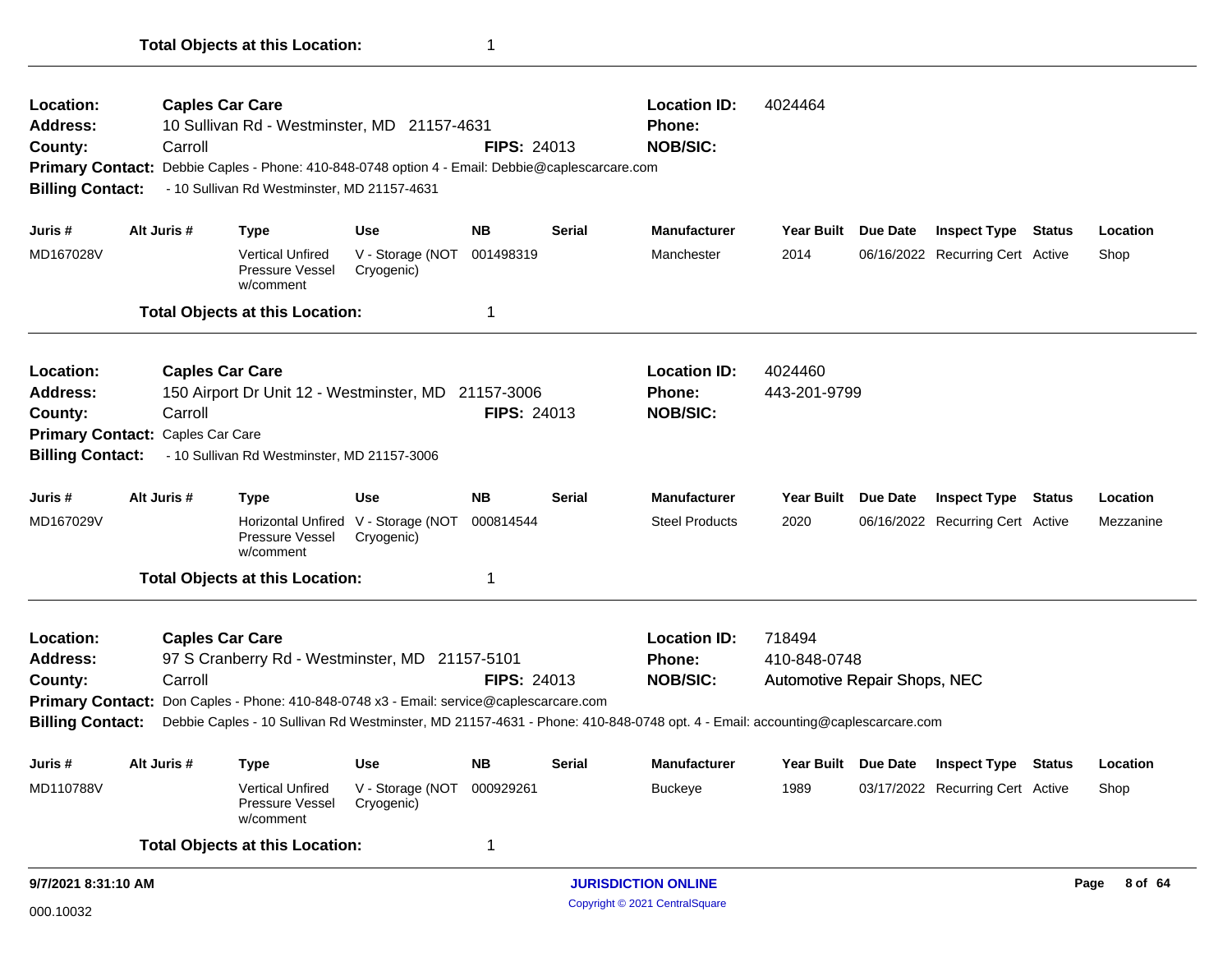| Location:<br><b>Address:</b> |                                    | <b>Care Cleaners</b><br>444 Wmc Dr Ste 108 - Westminster, MD 21158-4337               |                                                         |                    | <b>Location ID:</b><br>Phone: | 705969                                                                                                           |                                   |                                         |                                    |
|------------------------------|------------------------------------|---------------------------------------------------------------------------------------|---------------------------------------------------------|--------------------|-------------------------------|------------------------------------------------------------------------------------------------------------------|-----------------------------------|-----------------------------------------|------------------------------------|
| County:                      | Carroll                            |                                                                                       |                                                         | <b>FIPS: 24013</b> |                               | <b>NOB/SIC:</b>                                                                                                  |                                   | Drycleaning Plants, Except Rug Cleaning |                                    |
|                              |                                    | Primary Contact: Hae Kyun Park - Phone: 410-876-4727 - Email: parkhome10203@gmail.com |                                                         |                    |                               |                                                                                                                  |                                   |                                         |                                    |
| <b>Billing Contact:</b>      |                                    |                                                                                       |                                                         |                    |                               | Hae Kyun Park - 444 Wmc Dr Westminster, MD 21158-4337 - Phone: 410-876-4727 - Email: parkhome10203@gmail.com     |                                   |                                         |                                    |
| Juris #                      | Alt Juris #                        | <b>Type</b>                                                                           | Use                                                     | <b>NB</b>          | <b>Serial</b>                 | <b>Manufacturer</b>                                                                                              | Year Built Due Date               | <b>Inspect Type Status</b>              | Location                           |
| MD155672H                    |                                    | <b>Water Heater</b><br>(HLW)                                                          | H - Hot Water<br>Heat (Water $\leq$<br>160 psig, 250 F) | 000121374          |                               | Fulton                                                                                                           | 2016                              | 10/27/2021 Recurring Cert Active        | <b>BLRM</b>                        |
|                              |                                    | <b>Total Objects at this Location:</b>                                                |                                                         | 1                  |                               |                                                                                                                  |                                   |                                         |                                    |
| Location:                    |                                    | <b>Carfinders of Maryland</b>                                                         |                                                         |                    |                               | <b>Location ID:</b>                                                                                              | 2548061                           |                                         |                                    |
| Address:                     |                                    | 1542 Liberty Rd - Sykesville, MD 21784-6512                                           |                                                         |                    |                               | <b>Phone:</b>                                                                                                    |                                   |                                         |                                    |
| County:                      | Carroll                            |                                                                                       |                                                         | <b>FIPS: 24013</b> |                               | <b>NOB/SIC:</b>                                                                                                  | Motor Vehicle Dealers (Used Only) |                                         |                                    |
| <b>Primary Contact:</b>      |                                    | Jeremy Jestes - Phone: 410-549-9001 - Email: jeremy@carfindersmd.com                  |                                                         |                    |                               | Jeremy Jestes - 1542 Liberty Rd Sykesville, MD 21784-6512 - Phone: 410-549-9001 - Email: jeremy@carfindersmd.com |                                   |                                         |                                    |
| <b>Billing Contact:</b>      |                                    |                                                                                       |                                                         |                    |                               |                                                                                                                  |                                   |                                         |                                    |
| Juris #                      | Alt Juris #                        | <b>Type</b>                                                                           | <b>Use</b>                                              | <b>NB</b>          | <b>Serial</b>                 | <b>Manufacturer</b>                                                                                              | Year Built Due Date               | <b>Inspect Type Status</b>              | Location                           |
| MD148112V                    |                                    | <b>Vertical Unfired</b><br>Pressure Vessel<br>w/comment                               | V - Storage (NOT<br>Cryogenic)                          | 000605063          |                               | <b>Steel Fab</b>                                                                                                 | 2010                              | 01/18/2022 Recurring Cert Active        | Outside                            |
|                              |                                    | <b>Total Objects at this Location:</b>                                                |                                                         | 1                  |                               |                                                                                                                  |                                   |                                         |                                    |
| Location:                    |                                    | <b>Carroll Petroleum</b>                                                              |                                                         |                    |                               | <b>Location ID:</b>                                                                                              | 706176                            |                                         |                                    |
| Address:                     |                                    | 121 John St - Westminster, MD 21157-4996                                              |                                                         |                    |                               | <b>Phone:</b>                                                                                                    |                                   |                                         |                                    |
| County:                      | Carroll                            |                                                                                       |                                                         | <b>FIPS: 24013</b> |                               | <b>NOB/SIC:</b>                                                                                                  | Nonclassifiable Establishments    |                                         |                                    |
|                              | Primary Contact: Carroll Petroleum |                                                                                       |                                                         |                    |                               |                                                                                                                  |                                   |                                         |                                    |
| <b>Billing Contact:</b>      |                                    | - PO Box 516 Westminster, MD 21158-0516                                               |                                                         |                    |                               |                                                                                                                  |                                   |                                         |                                    |
| Juris #                      | Alt Juris #                        | <b>Type</b>                                                                           | <b>Use</b>                                              | <b>NB</b>          | Serial                        | <b>Manufacturer</b>                                                                                              | Year Built Due Date               | <b>Inspect Type Status</b>              | Location                           |
| MD158858V                    |                                    | Pressure Vessel<br>w/comment                                                          | Horizontal Unfired V - Storage (NOT<br>Cryogenic)       | 000853285          |                               | Manchester                                                                                                       | 2007                              | 10/25/2021 Recurring Cert Active        | <b>TIRE STORAGE</b><br><b>ROOM</b> |
|                              |                                    | <b>Total Objects at this Location:</b>                                                |                                                         | 1                  |                               |                                                                                                                  |                                   |                                         |                                    |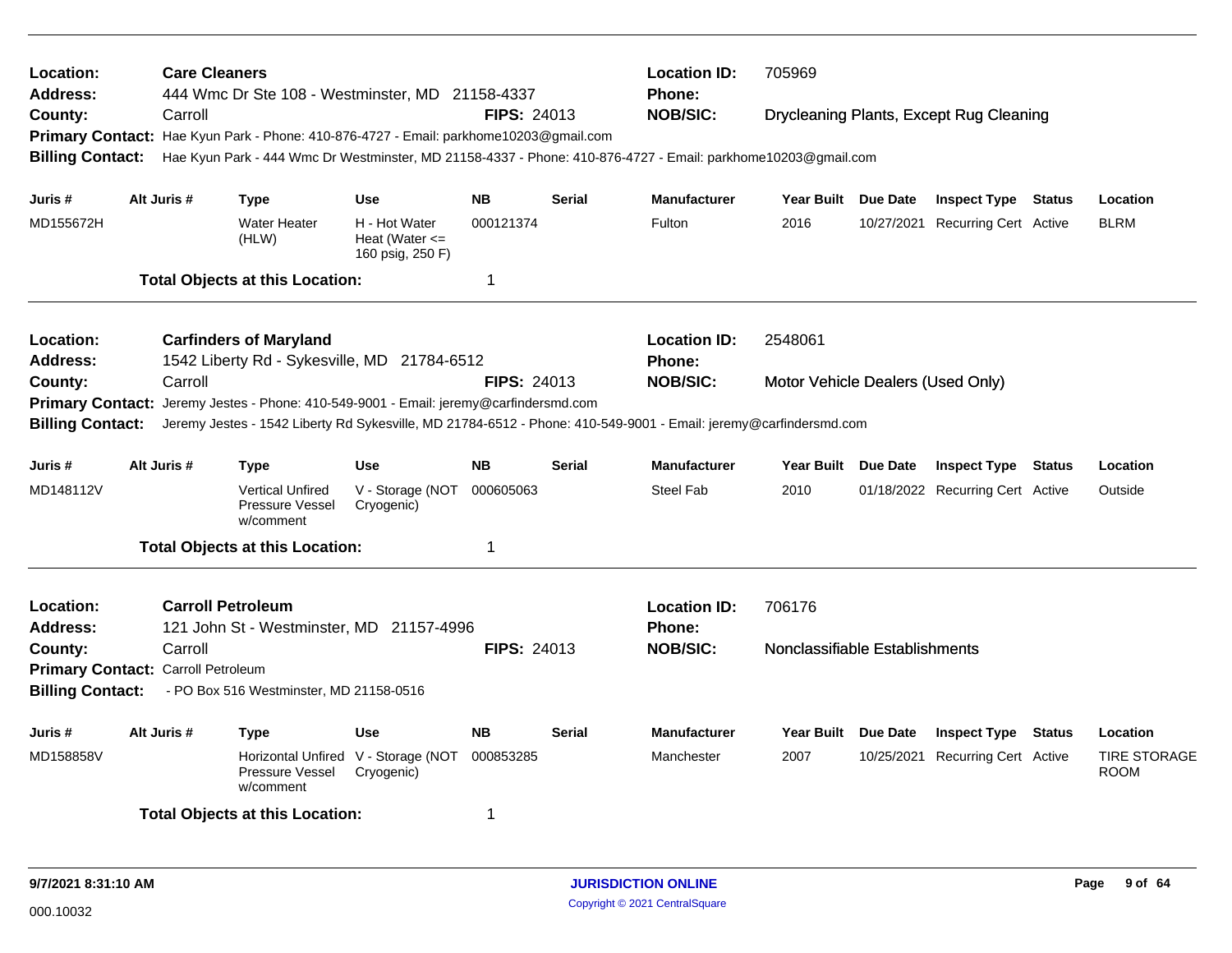| Location:<br>Address:<br>County:<br><b>Billing Contact:</b> | Carroll<br>Primary Contact: Charles A Klein                                                  | <b>Charles A Klein</b><br>5220 Klee Mill Rd S - Sykesville, MD 21784-9257<br>- 5220 Klee Mill Rd S Sykesville, MD 21784-9200                                                        |                                                   | <b>FIPS: 24013</b> |               | <b>Location ID:</b><br><b>Phone:</b><br><b>NOB/SIC:</b> | 706566<br>Manufacturing Industries, NEC |          |                                                  |        |                |
|-------------------------------------------------------------|----------------------------------------------------------------------------------------------|-------------------------------------------------------------------------------------------------------------------------------------------------------------------------------------|---------------------------------------------------|--------------------|---------------|---------------------------------------------------------|-----------------------------------------|----------|--------------------------------------------------|--------|----------------|
| Juris #                                                     | Alt Juris #                                                                                  | <b>Type</b>                                                                                                                                                                         | <b>Use</b>                                        | <b>NB</b>          | <b>Serial</b> | <b>Manufacturer</b>                                     | <b>Year Built</b>                       | Due Date | <b>Inspect Type</b>                              | Status | Location       |
| MD107033V                                                   |                                                                                              | Horizontal Unfired O - Other (PV<br><b>Pressure Vessel</b><br>w/comment                                                                                                             | Use) w/comment                                    | 000048794          |               | <b>Brunner</b>                                          | 1996                                    |          | 03/28/2022 Recurring Cert Active                 |        | S.M. SHOP      |
| MD107034V                                                   |                                                                                              | Horizontal Unfired O - Other (PV<br><b>Pressure Vessel</b><br>w/comment                                                                                                             | Use) w/comment                                    | 000909520          |               | Manchester                                              | 1999                                    |          | 03/28/2022 Recurring Cert Active                 |        | S.M. SHOP      |
| MD137020V                                                   |                                                                                              | Horizontal Unfired O - Other (PV<br><b>Pressure Vessel</b><br>w/comment                                                                                                             | Use) w/comment                                    | 000603809          |               | <b>TRINITY</b>                                          | 2006                                    |          | 03/28/2022 Recurring Cert Active                 |        | S.M. SHOP      |
|                                                             |                                                                                              | <b>Total Objects at this Location:</b>                                                                                                                                              |                                                   | 3                  |               |                                                         |                                         |          |                                                  |        |                |
| Location:<br>Address:                                       | <b>Chaz's Used Auto Parts &amp; Towing</b><br>6035 Taneytown Pike - Taneytown, MD 21787-1936 |                                                                                                                                                                                     |                                                   |                    |               | <b>Location ID:</b><br><b>Phone:</b>                    | 706690<br>410-876-7815                  |          |                                                  |        |                |
| County:                                                     | Carroll                                                                                      |                                                                                                                                                                                     |                                                   | <b>FIPS: 24013</b> |               | <b>NOB/SIC:</b>                                         |                                         |          | Automotive dealers and gasoline service stations |        |                |
| <b>Billing Contact:</b>                                     |                                                                                              | Primary Contact: Chaz Walls - Phone: 410-876-7815 - Email: chazsis@hotmail.com<br>- 6035 Taneytown Pike Taneytown, MD 21787-1936 - Phone: 410-876-7815 - Email: chazsis@hotmail.com |                                                   |                    |               |                                                         |                                         |          |                                                  |        |                |
| Juris #                                                     | Alt Juris #                                                                                  | <b>Type</b>                                                                                                                                                                         | <b>Use</b>                                        | <b>NB</b>          | <b>Serial</b> | <b>Manufacturer</b>                                     | Year Built Due Date                     |          | <b>Inspect Type Status</b>                       |        | Location       |
| MD146829V                                                   |                                                                                              | <b>Pressure Vessel</b><br>w/comment                                                                                                                                                 | Horizontal Unfired V - Storage (NOT<br>Cryogenic) | 000034843          | 30685         | AIR COM                                                 | 2013                                    |          | 08/10/2023 Recurring Cert Active                 |        | Dismantle Shop |
| MD146830V                                                   |                                                                                              | <b>Pressure Vessel</b><br>w/comment                                                                                                                                                 | Horizontal Unfired V - Storage (NOT<br>Cryogenic) | 000035296 31496    |               | <b>AIR COM</b>                                          | 2013                                    |          | 08/10/2023 Recurring Cert Active                 |        | Dismantle Shop |
|                                                             |                                                                                              | <b>Total Objects at this Location:</b>                                                                                                                                              |                                                   | $\overline{2}$     |               |                                                         |                                         |          |                                                  |        |                |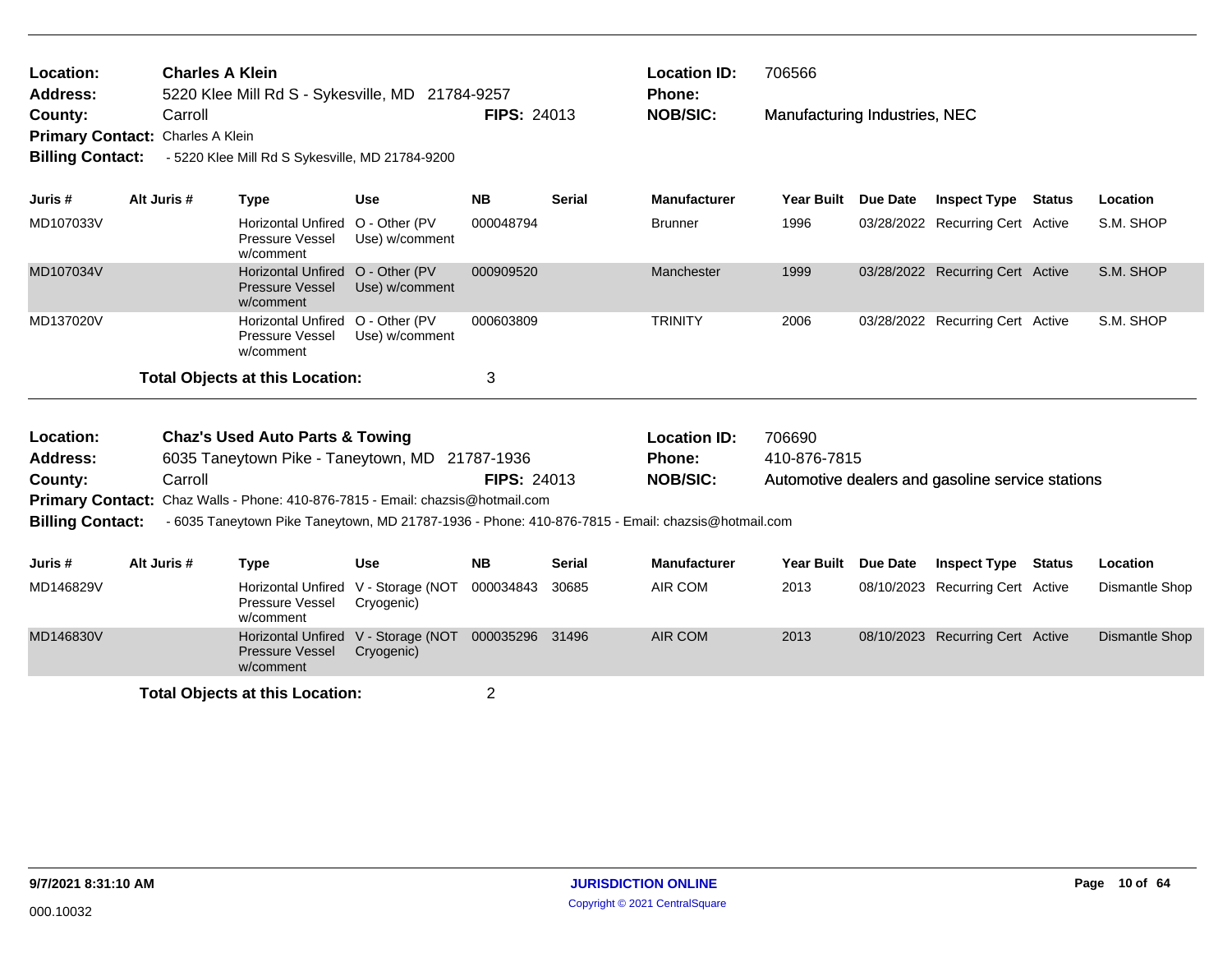| Location:<br>Address:<br>County:<br><b>Billing Contact:</b>                             | Carroll     | Chick-Fil-A - 01751 (Arc3)<br>144 Englar Rd - Westminster, MD 21157-4858<br>Primary Contact: Philip J. (PJ) McDaniel - Phone: 410+-871-2752 - Email: 01751@chick-fil-a.com                                                                             |                                | <b>FIPS: 24013</b>                               |                                                          | 3302302<br><b>Location ID:</b><br>410-871-2752<br><b>Phone:</b><br><b>NOB/SIC:</b><br><b>Eating and Drinking Places</b><br>Charlie Patterson - PO Box 26269 Richmond, VA 23260-6269 - Phone: 804-644-4521 - Email: charlie.patterson@arc3gases.com |                     |  |                                  |               |                     |
|-----------------------------------------------------------------------------------------|-------------|--------------------------------------------------------------------------------------------------------------------------------------------------------------------------------------------------------------------------------------------------------|--------------------------------|--------------------------------------------------|----------------------------------------------------------|----------------------------------------------------------------------------------------------------------------------------------------------------------------------------------------------------------------------------------------------------|---------------------|--|----------------------------------|---------------|---------------------|
| Juris #                                                                                 | Alt Juris # | Type                                                                                                                                                                                                                                                   | <b>Use</b>                     | <b>NB</b>                                        | <b>Serial</b>                                            | <b>Manufacturer</b>                                                                                                                                                                                                                                | Year Built Due Date |  | <b>Inspect Type Status</b>       |               | Location            |
| MD157427V                                                                               |             | <b>Vertical Unfired</b><br>Pressure Vessel<br>w/comment                                                                                                                                                                                                | V - Storage (NOT<br>Cryogenic) | 000286094                                        | 31610448                                                 | <b>CHART</b>                                                                                                                                                                                                                                       | 2016                |  | 05/11/2023 Recurring Cert Active |               | CO2 Storage<br>Area |
|                                                                                         |             | <b>Total Objects at this Location:</b>                                                                                                                                                                                                                 |                                | $\mathbf 1$                                      |                                                          |                                                                                                                                                                                                                                                    |                     |  |                                  |               |                     |
| <b>Location:</b><br><b>Address:</b><br>County:<br><b>Billing Contact:</b>               | Carroll     | Chick-Fil-A - 02898 (Arc3)<br>6032 Sykesville Rd - Sykesville, MD 21784-6000<br>Primary Contact: Chick-Fil-A - 02898 (Arc3)<br>Charlie Patterson - PO Box 26269 Richmond, VA 23260-6269 - Phone: 804-644-4521 - Email: charlie.patterson@arc3gases.com |                                | <b>FIPS: 24013</b>                               |                                                          | <b>Location ID:</b><br>Phone:<br><b>NOB/SIC:</b>                                                                                                                                                                                                   | 4002052             |  |                                  |               |                     |
| Juris #                                                                                 | Alt Juris # | <b>Type</b>                                                                                                                                                                                                                                            | Use                            | NΒ                                               | <b>Serial</b>                                            | <b>Manufacturer</b>                                                                                                                                                                                                                                | Year Built Due Date |  | <b>Inspect Type Status</b>       |               | Location            |
| MD166252V                                                                               |             | <b>Vertical Unfired</b><br>Pressure Vessel<br>w/comment                                                                                                                                                                                                | V - Storage<br>(Cryogenic)     | 000243719                                        |                                                          | <b>CHART</b>                                                                                                                                                                                                                                       | 2013                |  | 12/09/2021 Recurring Cert Active |               | Kitchen             |
|                                                                                         |             | <b>Total Objects at this Location:</b>                                                                                                                                                                                                                 |                                | $\mathbf 1$                                      |                                                          |                                                                                                                                                                                                                                                    |                     |  |                                  |               |                     |
| Location:<br><b>Address:</b><br>County:<br><b>Billing Contact:</b>                      | Carroll     | <b>Church Of The Open Door</b><br>550 Baltimore Blvd - Westminster, MD 21157-6161<br>Primary Contact: Donald Graff - Phone: 410-876-3838 ext 305<br>Donald Graff - 550 Baltimore Blvd Westminster, MD 21157-6102 - Phone: 410-876-3838 ext 305         | FIPS: 24013                    | <b>Location ID:</b><br>Phone:<br><b>NOB/SIC:</b> | 707122<br>410-876-3838<br><b>Religious Organizations</b> |                                                                                                                                                                                                                                                    |                     |  |                                  |               |                     |
| Juris #                                                                                 | Alt Juris # | <b>Type</b>                                                                                                                                                                                                                                            | <b>Use</b>                     | <b>NB</b>                                        | <b>Serial</b>                                            | <b>Manufacturer</b>                                                                                                                                                                                                                                | Year Built Due Date |  | <b>Inspect Type</b>              | <b>Status</b> | Location            |
| CI<br>MD126609H<br>Cast Iron<br>H - Hot Water<br>Heat (Water $\leq$<br>160 psig, 250 F) |             |                                                                                                                                                                                                                                                        |                                |                                                  |                                                          | Columbia                                                                                                                                                                                                                                           | 2004                |  | 01/06/2022 Recurring Cert Active |               | ED BLDG 211         |
|                                                                                         |             | <b>Total Objects at this Location:</b>                                                                                                                                                                                                                 |                                | -1                                               |                                                          |                                                                                                                                                                                                                                                    |                     |  |                                  |               |                     |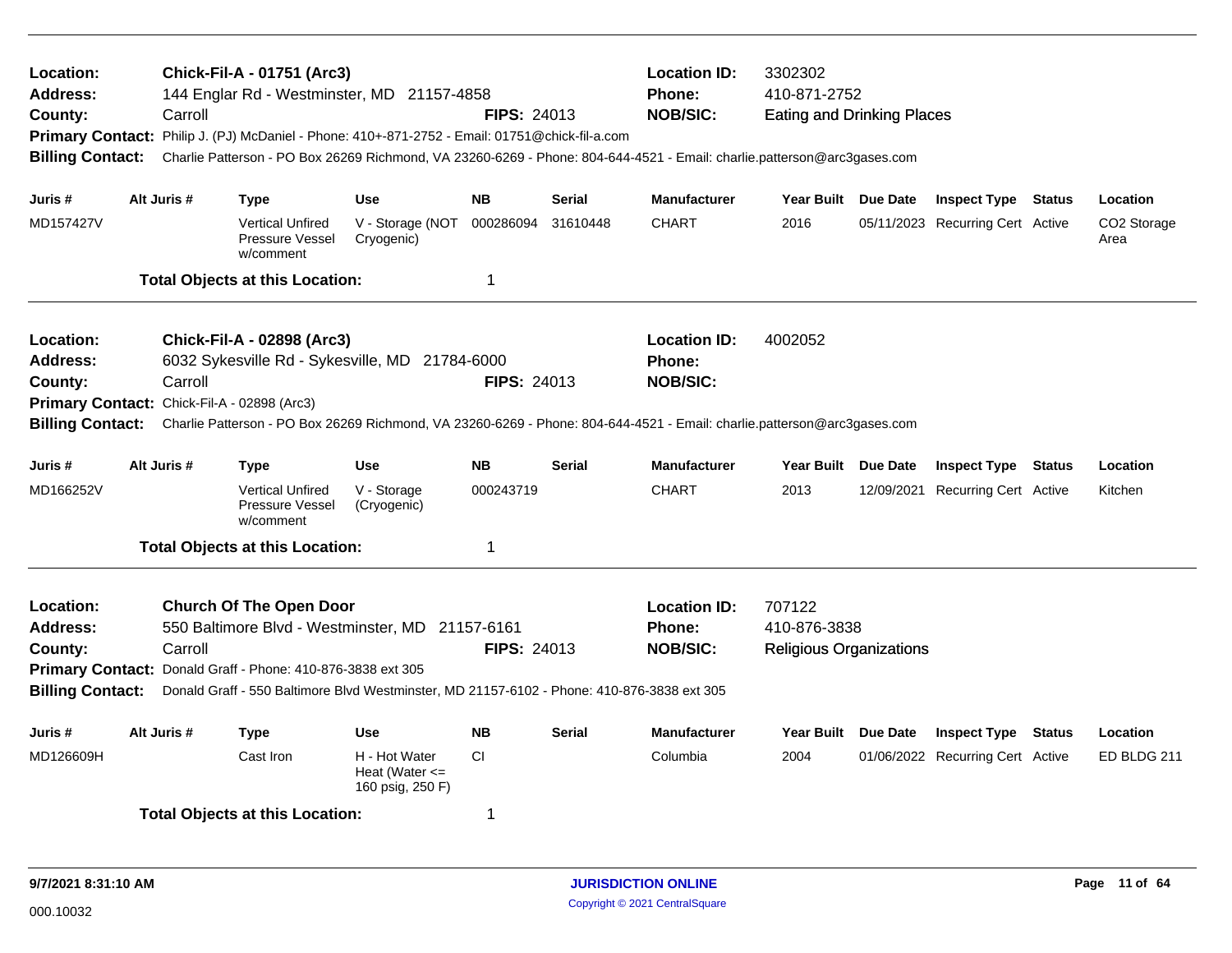| Location:<br><b>Address:</b><br>County:                            | Cinco de Mayo (Arc3)<br><b>Location ID:</b><br>4006547<br>402 Englar Rd - Westminster, MD 21157-4867<br><b>Phone:</b><br><b>FIPS: 24013</b><br><b>NOB/SIC:</b><br>Carroll<br>Primary Contact: Cinco de Mayo (Arc3)<br>Charlie Patterson - PO Box 26269 Richmond, VA 23260-6269 - Phone: 804-644-4521 - Email: charlie.patterson@arc3gases.com<br><b>Billing Contact:</b><br>Alt Juris #<br>Year Built Due Date<br><b>Inspect Type Status</b> |                          |                                                                |                                                                                                                                                                                                          |                    |               |                                                  |                                          |          |                                  |        |                   |
|--------------------------------------------------------------------|----------------------------------------------------------------------------------------------------------------------------------------------------------------------------------------------------------------------------------------------------------------------------------------------------------------------------------------------------------------------------------------------------------------------------------------------|--------------------------|----------------------------------------------------------------|----------------------------------------------------------------------------------------------------------------------------------------------------------------------------------------------------------|--------------------|---------------|--------------------------------------------------|------------------------------------------|----------|----------------------------------|--------|-------------------|
| Juris #                                                            |                                                                                                                                                                                                                                                                                                                                                                                                                                              |                          | <b>Type</b>                                                    | <b>Use</b>                                                                                                                                                                                               | <b>NB</b>          | <b>Serial</b> | <b>Manufacturer</b>                              |                                          |          |                                  |        | Location          |
| MD166311V                                                          |                                                                                                                                                                                                                                                                                                                                                                                                                                              |                          | <b>Vertical Unfired</b><br>Pressure Vessel<br>w/comment        | V - Storage<br>(Cryogenic)                                                                                                                                                                               | 000142238          |               | <b>CHART</b>                                     | 2002                                     |          | 01/28/2022 Recurring Cert Active |        | Outside           |
|                                                                    |                                                                                                                                                                                                                                                                                                                                                                                                                                              |                          | <b>Total Objects at this Location:</b>                         |                                                                                                                                                                                                          |                    |               |                                                  |                                          |          |                                  |        |                   |
| Location:<br><b>Address:</b><br>County:<br><b>Billing Contact:</b> |                                                                                                                                                                                                                                                                                                                                                                                                                                              | <b>COBHAM</b><br>Carroll |                                                                | 711 Corporate Center Ct - Westminster, MD 21157-3062<br>Primary Contact: Deanna Crosson - Phone: 716 255 8459 - Email: deanna.crosson@cobham.com<br>- 711 Corporate Center Ct Westminster, MD 21157-3062 | <b>FIPS: 24013</b> |               | <b>Location ID:</b><br>Phone:<br><b>NOB/SIC:</b> | 2228265<br>Manufacturing Industries, NEC |          |                                  |        |                   |
| Juris #                                                            |                                                                                                                                                                                                                                                                                                                                                                                                                                              | Alt Juris #              | <b>Type</b>                                                    | <b>Use</b>                                                                                                                                                                                               | <b>NB</b>          | <b>Serial</b> | <b>Manufacturer</b>                              | Year Built                               | Due Date | <b>Inspect Type</b>              | Status | Location          |
| MD132193V                                                          |                                                                                                                                                                                                                                                                                                                                                                                                                                              |                          | <b>Vertical Unfired</b><br>Pressure Vessel<br>w/comment        | V - Storage (NOT<br>Cryogenic)                                                                                                                                                                           | 000367040          |               | <b>Steel Fab</b>                                 | 2004                                     |          | 09/08/2023 Recurring Cert Active |        | Hydro Area        |
| MD169662V                                                          |                                                                                                                                                                                                                                                                                                                                                                                                                                              |                          | <b>Vertical Unfired</b><br><b>Pressure Vessel</b><br>w/comment | V - Storage (NOT<br>Cryogenic)                                                                                                                                                                           | 000969383          |               | <b>Samuel Pressure</b><br><b>Vessel Group</b>    | 2021                                     |          | 08/16/2023 Recurring Cert Active |        | <b>Blast Area</b> |
| MD169663V                                                          |                                                                                                                                                                                                                                                                                                                                                                                                                                              |                          | <b>Vertical Unfired</b><br>Pressure Vessel<br>w/comment        | V - Storage<br>(Cryogenic)                                                                                                                                                                               | 000969379          |               | <b>Samuel Pressure</b><br><b>Vessel Group</b>    | 2021                                     |          | 08/16/2023 Recurring Cert Active |        | Storage Area      |
|                                                                    |                                                                                                                                                                                                                                                                                                                                                                                                                                              |                          | <b>Total Objects at this Location:</b>                         |                                                                                                                                                                                                          | 3                  |               |                                                  |                                          |          |                                  |        |                   |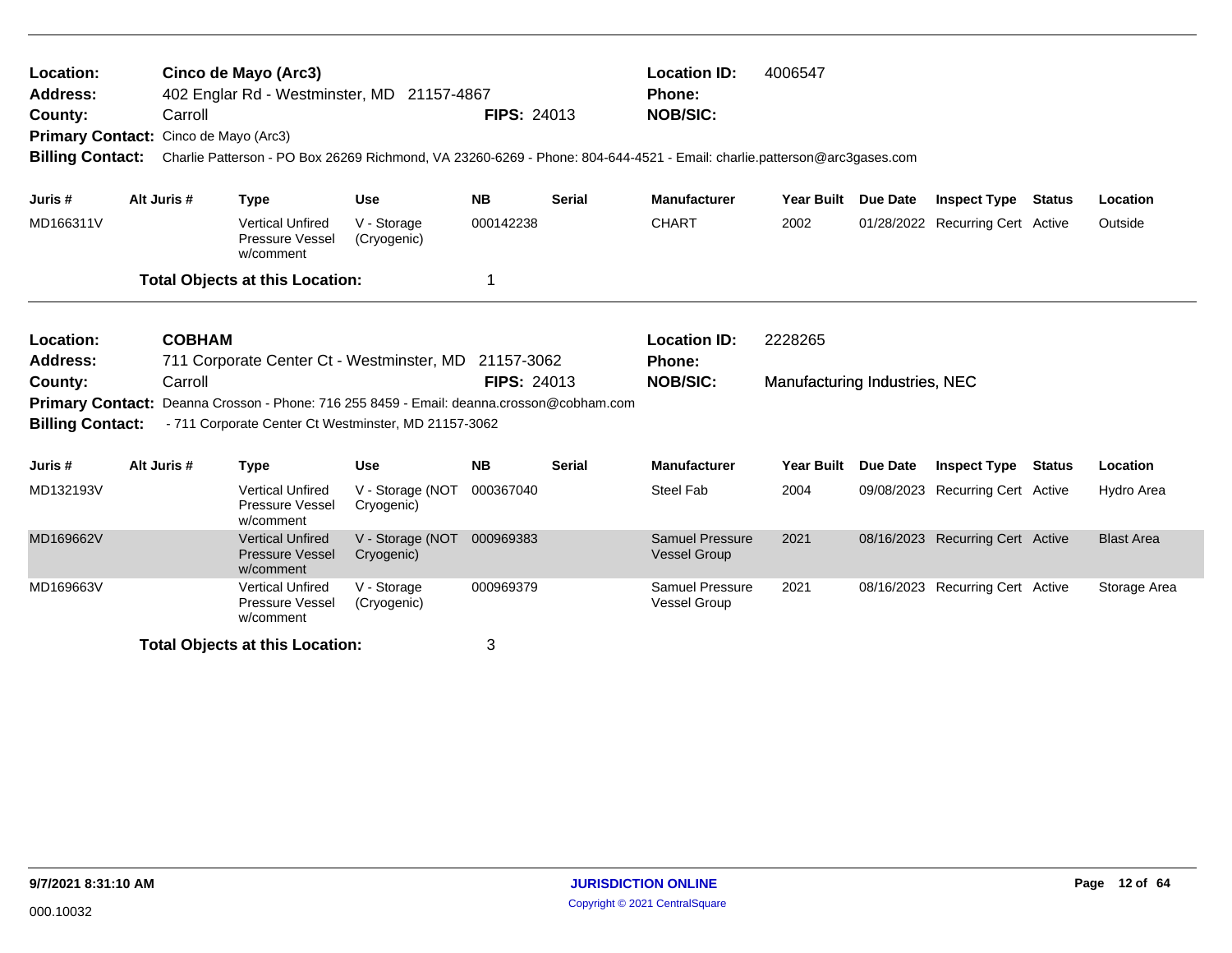| <b>Location ID:</b><br>713343<br>Location:<br><b>Cranberry Auto Service</b><br><b>Address:</b><br>404 Lucabaugh Mill Rd - Westminster, MD 21157-6694<br><b>Phone:</b><br>443-848-4058<br><b>NOB/SIC:</b><br>County:<br>Carroll<br><b>FIPS: 24013</b><br>Automotive dealers and gasoline service stations<br>Primary Contact: Andrea Marks - Phone: 410-848-8170<br>Andrea Marks - 404 Lucabaugh Mill Rd Westminster, MD 21157-6320 - Phone: 410-848-8170<br><b>Billing Contact:</b><br>Alt Juris #<br><b>Use</b><br><b>NB</b><br><b>Serial</b><br><b>Manufacturer</b><br><b>Type</b><br>Year Built Due Date<br>Juris # |             |                                                                                                                                                                                                                                                      |                                                         |                        |               |                                                         |                                                                  |  |                                                                |        |                     |
|------------------------------------------------------------------------------------------------------------------------------------------------------------------------------------------------------------------------------------------------------------------------------------------------------------------------------------------------------------------------------------------------------------------------------------------------------------------------------------------------------------------------------------------------------------------------------------------------------------------------|-------------|------------------------------------------------------------------------------------------------------------------------------------------------------------------------------------------------------------------------------------------------------|---------------------------------------------------------|------------------------|---------------|---------------------------------------------------------|------------------------------------------------------------------|--|----------------------------------------------------------------|--------|---------------------|
| MD134092V                                                                                                                                                                                                                                                                                                                                                                                                                                                                                                                                                                                                              |             | Pressure Vessel                                                                                                                                                                                                                                      | Horizontal Unfired V - Storage (NOT<br>Cryogenic)       | 000669747              |               | Manchester                                              | 1998                                                             |  | <b>Inspect Type Status</b><br>11/23/2021 Recurring Cert Active |        | Location<br>Shop    |
|                                                                                                                                                                                                                                                                                                                                                                                                                                                                                                                                                                                                                        |             | w/comment<br><b>Total Objects at this Location:</b>                                                                                                                                                                                                  |                                                         | 1                      |               |                                                         |                                                                  |  |                                                                |        |                     |
| Location:<br><b>Address:</b><br>County:<br><b>Primary Contact:</b><br><b>Billing Contact:</b>                                                                                                                                                                                                                                                                                                                                                                                                                                                                                                                          | Carroll     | <b>Dairy Queen (Roberts)</b><br>1 Magna Way - Westminster, MD 21157-3008<br>Dairy Queen (Roberts)<br>Bulk Tank Service Dept. - PO Box 5507 Rockville, MD 20855-0507 - Phone: 240-493-8405 - Cell: 301-252-0742 - Email: DFranovich@RobertsOxygen.com |                                                         | <b>FIPS: 24013</b>     |               | <b>Location ID:</b><br><b>Phone:</b><br><b>NOB/SIC:</b> | 4006969                                                          |  |                                                                |        |                     |
| Juris #<br>MD166312V                                                                                                                                                                                                                                                                                                                                                                                                                                                                                                                                                                                                   | Alt Juris # | Type<br><b>Vertical Unfired</b><br>Pressure Vessel<br>w/comment                                                                                                                                                                                      | <b>Use</b><br>V - Storage<br>(Cryogenic)                | <b>NB</b><br>000021468 | <b>Serial</b> | <b>Manufacturer</b><br>Taylor                           | Year Built Due Date<br>1992                                      |  | <b>Inspect Type Status</b><br>01/28/2022 Recurring Cert Active |        | Location<br>Outside |
|                                                                                                                                                                                                                                                                                                                                                                                                                                                                                                                                                                                                                        |             | <b>Total Objects at this Location:</b>                                                                                                                                                                                                               |                                                         | 1                      |               |                                                         |                                                                  |  |                                                                |        |                     |
| Location:<br><b>Address:</b><br>County:<br><b>Billing Contact:</b>                                                                                                                                                                                                                                                                                                                                                                                                                                                                                                                                                     | Carroll     | <b>David Johansson</b><br>114 E Main St - Westminster, MD 21157-5147<br>Primary Contact: David Johansson - Phone: 443-605-8513<br>- 4 Westmoreland St Westminster, MD 21157-4420 - Phone: 443-605-8513                                               |                                                         | <b>FIPS: 24013</b>     |               | <b>Location ID:</b><br><b>Phone:</b><br><b>NOB/SIC:</b> | 709215<br>410-848-9540<br><b>Offices and Clinics of Dentists</b> |  |                                                                |        |                     |
| Juris #                                                                                                                                                                                                                                                                                                                                                                                                                                                                                                                                                                                                                | Alt Juris # | Type                                                                                                                                                                                                                                                 | <b>Use</b>                                              | <b>NB</b>              | <b>Serial</b> | <b>Manufacturer</b>                                     | Year Built Due Date                                              |  | <b>Inspect Type</b>                                            | Status | Location            |
| MD142842H                                                                                                                                                                                                                                                                                                                                                                                                                                                                                                                                                                                                              |             | Cast Iron                                                                                                                                                                                                                                            | H - Hot Water<br>Heat (Water $\leq$<br>160 psig, 250 F) | <b>CI</b>              | 65221697      | Burnham                                                 | 2010                                                             |  | 05/09/2022 Recurring Cert Active                               |        | <b>Basement</b>     |
|                                                                                                                                                                                                                                                                                                                                                                                                                                                                                                                                                                                                                        |             | <b>Total Objects at this Location:</b>                                                                                                                                                                                                               |                                                         | $\overline{1}$         |               |                                                         |                                                                  |  |                                                                |        |                     |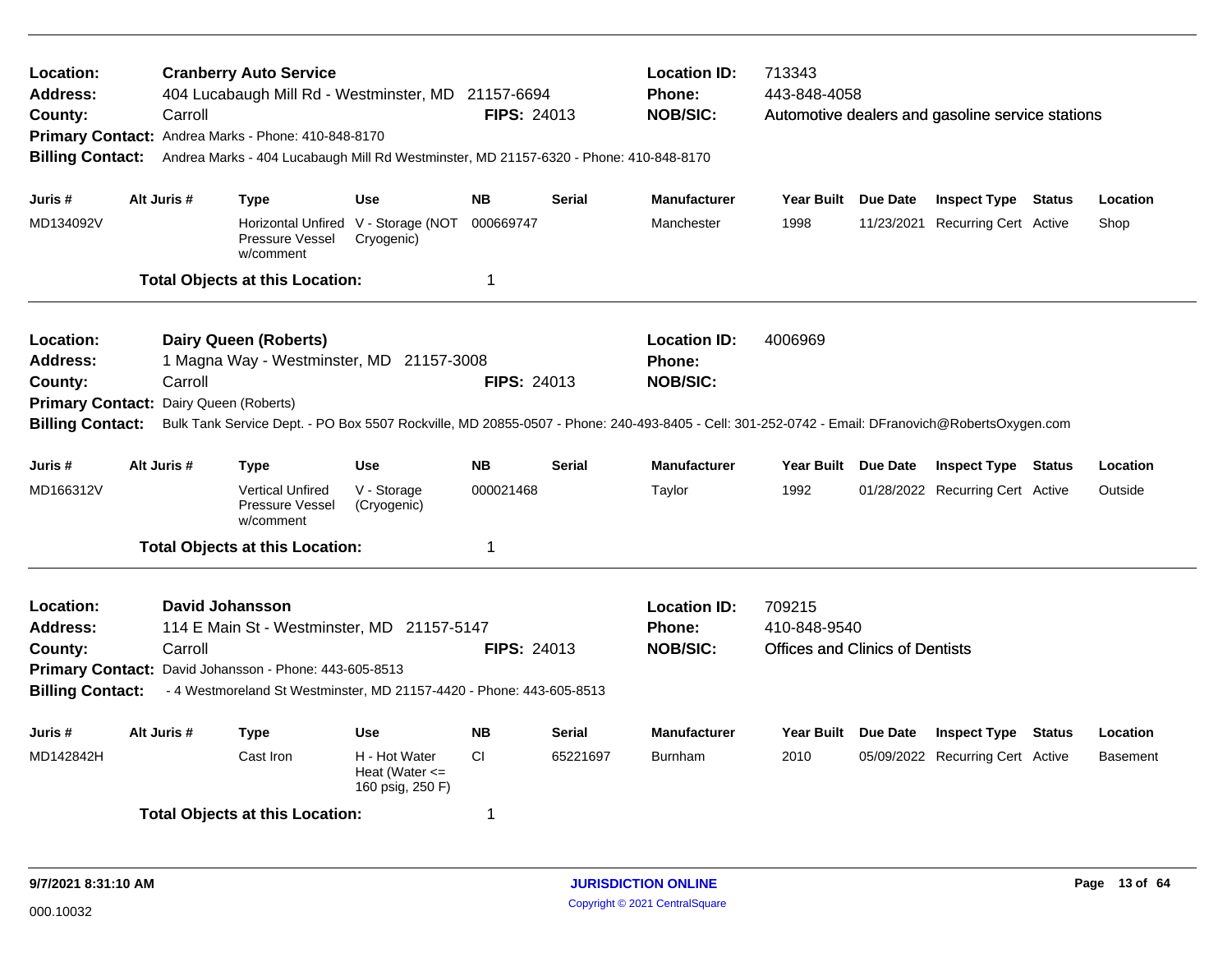| Location:                          | Days Inn      |                                                                       |                                                                                                                          |                    |                                       | <b>Location ID:</b>        | 708680                            |                                                         |        |                             |
|------------------------------------|---------------|-----------------------------------------------------------------------|--------------------------------------------------------------------------------------------------------------------------|--------------------|---------------------------------------|----------------------------|-----------------------------------|---------------------------------------------------------|--------|-----------------------------|
| <b>Address:</b>                    |               |                                                                       | 25 S Cranberry Rd - Westminster, MD 21157-5101                                                                           |                    |                                       | Phone:                     |                                   |                                                         |        |                             |
| County:                            | Carroll       |                                                                       |                                                                                                                          | <b>FIPS: 24013</b> |                                       | <b>NOB/SIC:</b>            |                                   | Hotels, rooming houses, camps, and other lodging places |        |                             |
|                                    |               | Primary Contact: Vance Rockwell - Phone: 202-215-7321                 | Daryl Carr - 25 S Cranberry Rd Westminster, MD 21157-5101 - Phone: 410-847-0500 - Email: gm.daysinnwestminster@gmail.com |                    |                                       |                            |                                   |                                                         |        |                             |
| <b>Billing Contact:</b>            |               |                                                                       |                                                                                                                          |                    |                                       |                            |                                   |                                                         |        |                             |
| Juris #                            | Alt Juris #   | <b>Type</b>                                                           | <b>Use</b>                                                                                                               | NB.                | Serial                                | <b>Manufacturer</b>        | Year Built Due Date               | <b>Inspect Type Status</b>                              |        | Location                    |
| MD134472H                          |               | <b>Water Tube</b><br>Coiled (NOT<br>Flueless Hi<br>Efficiency)        | H - Hot Water<br>Heat (Water $\leq$<br>160 psig, 250 F)                                                                  |                    | 000C19240 L 07 19240                  | A O Smith                  | 2007                              | 01/16/2023 Recurring Cert Active                        |        | 3rd Floor,<br>Mechanical Rm |
| MD169041H                          |               | <b>Water Tube</b><br>Coiled (NOT<br><b>Flueless Hi</b><br>Efficiency) | H - Hot Water<br>Supply (Water <=<br>160 psig, 250 F)                                                                    |                    | 000C53360 202711998505 A O Smith<br>9 |                            | 2020                              | 12/29/2022 Recurring Cert Active                        |        | 3rd Floor<br>Mechanical Rm. |
|                                    |               | <b>Total Objects at this Location:</b>                                |                                                                                                                          | $\overline{2}$     |                                       |                            |                                   |                                                         |        |                             |
|                                    |               |                                                                       |                                                                                                                          |                    |                                       |                            |                                   |                                                         |        |                             |
| Location:                          | <b>Dennys</b> |                                                                       |                                                                                                                          |                    |                                       | <b>Location ID:</b>        | 2323147                           |                                                         |        |                             |
| <b>Address:</b>                    |               |                                                                       | 6400 Ridge Rd - Sykesville, MD 21784-6248                                                                                |                    |                                       | <b>Phone:</b>              |                                   |                                                         |        |                             |
| County:                            | Carroll       |                                                                       |                                                                                                                          | <b>FIPS: 24013</b> |                                       | <b>NOB/SIC:</b>            | <b>Eating and Drinking Places</b> |                                                         |        |                             |
| <b>Billing Contact:</b>            |               | Primary Contact: Tim Jackson - Phone: 410-781-6167                    | - 6400 Ridge Rd Sykesville, MD 21784-6248 - Phone: 410-781-6167                                                          |                    |                                       |                            |                                   |                                                         |        |                             |
| Juris #                            | Alt Juris #   | <b>Type</b>                                                           | <b>Use</b>                                                                                                               | <b>NB</b>          | Serial                                | <b>Manufacturer</b>        | Year Built Due Date               | <b>Inspect Type</b>                                     | Status | Location                    |
| MD166579H                          |               | <b>Water Heater</b><br>(HLW)                                          | H - Hot Water<br>Supply (Water $\leq$<br>160 psig, 210 F)                                                                | 000128701          | 143701                                | <b>Bradford White</b>      | 2018                              | 02/24/2022 Recurring Cert Active                        |        | Kitchen, Store<br>Room      |
|                                    |               | <b>Total Objects at this Location:</b>                                |                                                                                                                          | 1                  |                                       |                            |                                   |                                                         |        |                             |
| Location:                          |               | <b>Dennys Restaurant</b>                                              |                                                                                                                          |                    |                                       | <b>Location ID:</b>        | 720304                            |                                                         |        |                             |
| <b>Address:</b>                    |               |                                                                       | 400 Englar Rd - Westminster, MD 21157-6185                                                                               |                    |                                       | <b>Phone:</b>              | 410-876-0004                      |                                                         |        |                             |
| County:                            | Carroll       |                                                                       |                                                                                                                          | <b>FIPS: 24013</b> |                                       | <b>NOB/SIC:</b>            | <b>Eating and Drinking Places</b> |                                                         |        |                             |
| Primary Contact: Dennys Restaurant |               |                                                                       |                                                                                                                          |                    |                                       |                            |                                   |                                                         |        |                             |
|                                    |               |                                                                       | Billing Contact: - 1803 Edgewood Rd Edgewood, MD 21040-1044                                                              |                    |                                       |                            |                                   |                                                         |        |                             |
| Juris #                            | Alt Juris #   | <b>Type</b>                                                           | <b>Use</b>                                                                                                               | <b>NB</b>          | <b>Serial</b>                         | <b>Manufacturer</b>        | Year Built Due Date               | <b>Inspect Type Status</b>                              |        | Location                    |
| MD151080H                          |               | Water Heater<br>(HLW)                                                 | H - Hot Water<br>Supply (Water <=                                                                                        | 000094552          | 109552                                | <b>Bradford</b>            | 2011                              | 03/30/2023 Recurring Cert Active                        |        | Mechanical<br>Room          |
| 9/7/2021 8:31:10 AM                |               |                                                                       |                                                                                                                          |                    |                                       | <b>JURISDICTION ONLINE</b> |                                   |                                                         |        | Page 14 of 64               |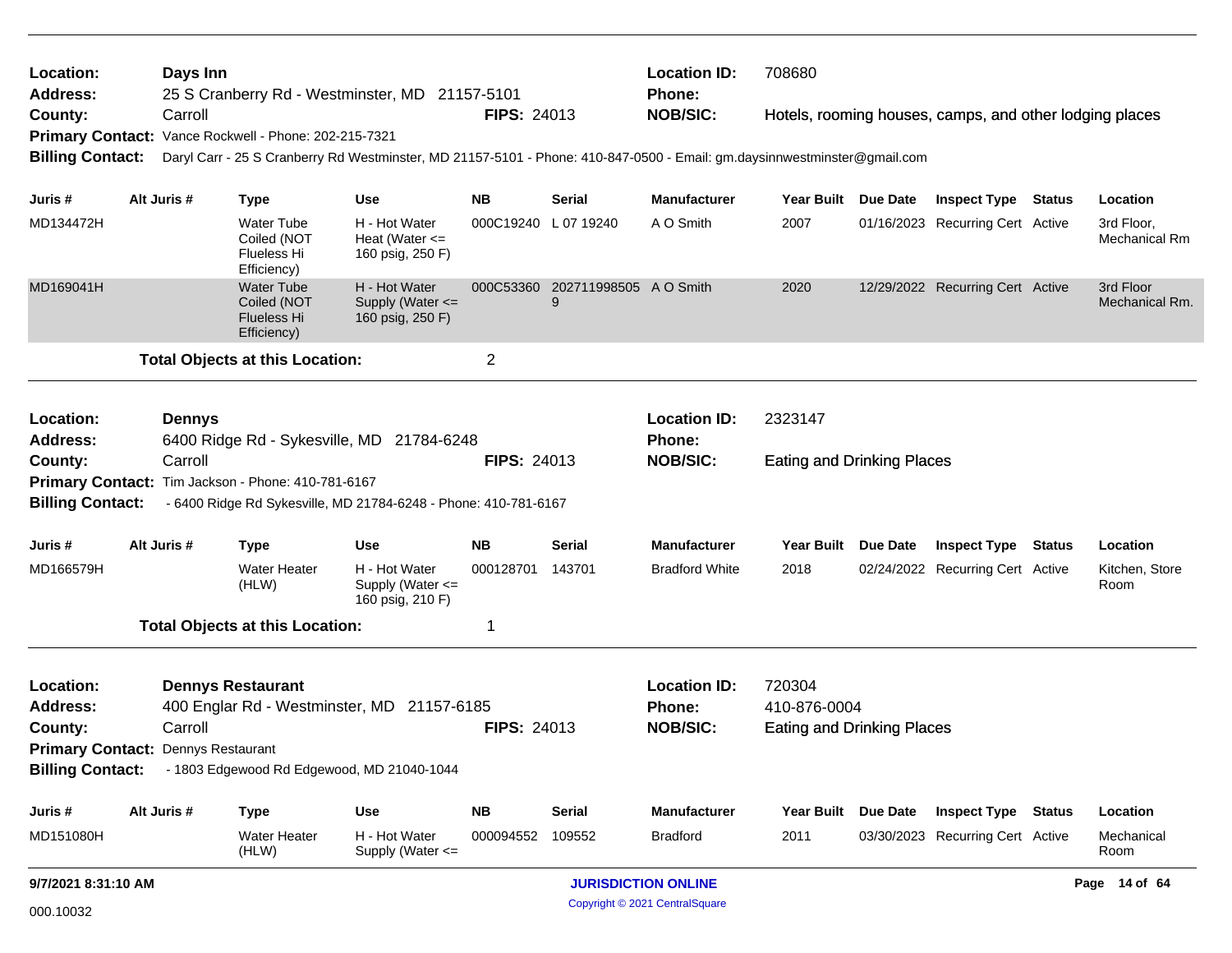|                         |                                        | <b>Type</b>                                                                 | <b>Use</b><br>160 psig, 210 F) | <b>NB</b>          | <b>Serial</b> | <b>Manufacturer</b>                                                                                                     |                     | Year Built Due Date | <b>Inspect Type Status</b>                       |               | Location    |
|-------------------------|----------------------------------------|-----------------------------------------------------------------------------|--------------------------------|--------------------|---------------|-------------------------------------------------------------------------------------------------------------------------|---------------------|---------------------|--------------------------------------------------|---------------|-------------|
|                         |                                        | <b>Total Objects at this Location:</b>                                      |                                | 1                  |               |                                                                                                                         |                     |                     |                                                  |               |             |
| Location:               |                                        | E W Beck's Pub (Arc3)                                                       |                                |                    |               | <b>Location ID:</b>                                                                                                     | 4002307             |                     |                                                  |               |             |
| Address:                |                                        | 7565 Main St - Sykesville, MD 21784-7311                                    |                                |                    |               | Phone:                                                                                                                  |                     |                     |                                                  |               |             |
| County:                 | Carroll                                |                                                                             |                                | <b>FIPS: 24013</b> |               | <b>NOB/SIC:</b>                                                                                                         |                     |                     |                                                  |               |             |
|                         | Primary Contact: E W Beck's Pub (Arc3) |                                                                             |                                |                    |               |                                                                                                                         |                     |                     |                                                  |               |             |
| <b>Billing Contact:</b> |                                        |                                                                             |                                |                    |               | Charlie Patterson - PO Box 26269 Richmond, VA 23260-6269 - Phone: 804-644-4521 - Email: charlie.patterson@arc3gases.com |                     |                     |                                                  |               |             |
| Juris #                 | Alt Juris #                            | <b>Type</b>                                                                 | <b>Use</b>                     | <b>NB</b>          | <b>Serial</b> | <b>Manufacturer</b>                                                                                                     | Year Built Due Date |                     | <b>Inspect Type Status</b>                       |               | Location    |
| MD166324V               |                                        | <b>Vertical Unfired</b><br>Pressure Vessel<br>w/comment                     | V - Storage<br>(Cryogenic)     | 000141827          |               | <b>CHART</b>                                                                                                            | 2002                |                     | 12/12/2021 Recurring Cert Active                 |               | CLoset      |
|                         |                                        | <b>Total Objects at this Location:</b>                                      |                                | 1                  |               |                                                                                                                         |                     |                     |                                                  |               |             |
| Location:               |                                        | <b>East Coast Truck &amp; Equip Sales</b>                                   |                                |                    |               | <b>Location ID:</b>                                                                                                     | 729628              |                     |                                                  |               |             |
| <b>Address:</b>         |                                        | 7 W George St - Westminster, MD                                             | 21157-6453                     |                    |               | Phone:                                                                                                                  | 410 984 3578        |                     |                                                  |               |             |
| County:                 | Carroll                                |                                                                             |                                | <b>FIPS: 24013</b> |               | <b>NOB/SIC:</b>                                                                                                         |                     |                     | Automotive Services, Except Repair and Carwashes |               |             |
|                         |                                        | Primary Contact: Bill Gibbs - Phone: 410 984 3578                           |                                |                    |               |                                                                                                                         |                     |                     |                                                  |               |             |
| <b>Billing Contact:</b> |                                        | Bill Gibbs - 7 W George St Westminster, MD 21157-6453 - Phone: 410 984 3578 |                                |                    |               |                                                                                                                         |                     |                     |                                                  |               |             |
| Juris #                 | Alt Juris #                            | <b>Type</b>                                                                 | <b>Use</b>                     | <b>NB</b>          | <b>Serial</b> | <b>Manufacturer</b>                                                                                                     | <b>Year Built</b>   | <b>Due Date</b>     | <b>Inspect Type</b>                              | <b>Status</b> | Location    |
| MD157821V               |                                        | <b>Vertical Unfired</b><br>Pressure Vessel<br>w/comment                     | V - Storage (NOT<br>Cryogenic) | 000554284          |               | Morganton                                                                                                               | 2016                |                     | 05/17/2023 Recurring Cert Active                 |               | <b>SHOP</b> |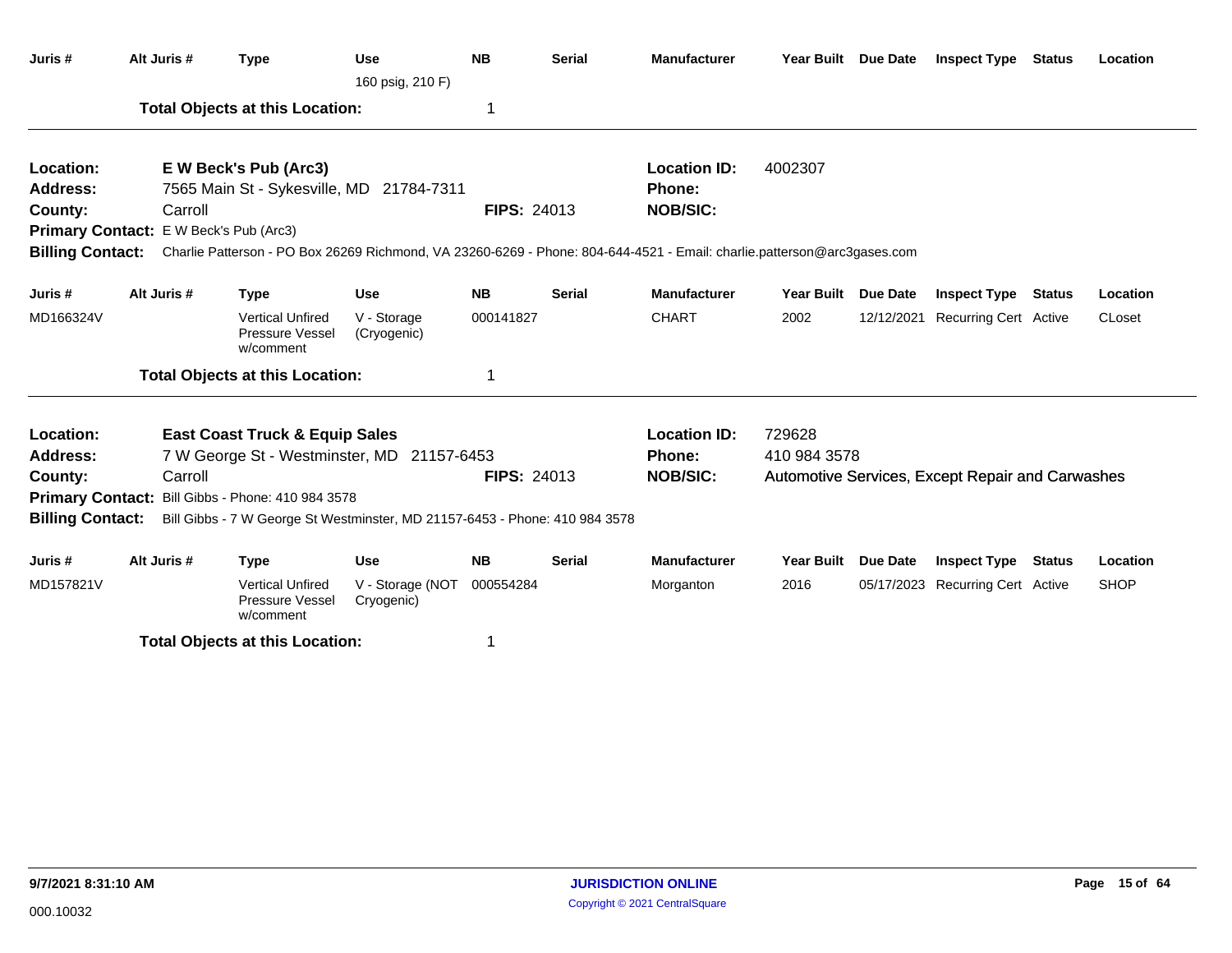| Location:<br><b>Address:</b><br>County:<br><b>Primary Contact:</b> |  | Carroll<br>Jennifer Johnson | <b>East Jordan Iron Works</b><br>2932 Industrial Park Drive P O Box 245 - Finksburg, MD 21048- |                                                         | <b>FIPS: 24013</b> |               | <b>Location ID:</b><br>Phone:<br><b>NOB/SIC:</b>                                                               | 709498<br>410-833-6100         | Miscellaneous manufacturing industries           |               |               |
|--------------------------------------------------------------------|--|-----------------------------|------------------------------------------------------------------------------------------------|---------------------------------------------------------|--------------------|---------------|----------------------------------------------------------------------------------------------------------------|--------------------------------|--------------------------------------------------|---------------|---------------|
| <b>Billing Contact:</b>                                            |  |                             | Jennifer Johnson - 2932 Industrial Park Drive P O Box 245 Finksburg, MD 21048-2312             |                                                         |                    |               |                                                                                                                |                                |                                                  |               |               |
| Juris #                                                            |  | Alt Juris #                 | <b>Type</b>                                                                                    | <b>Use</b>                                              | <b>NB</b>          | <b>Serial</b> | <b>Manufacturer</b>                                                                                            | Year Built Due Date            | <b>Inspect Type Status</b>                       |               | Location      |
| MD088045V                                                          |  |                             | Pressure Vessel<br>w/comment                                                                   | Horizontal Unfired V - Storage (NOT<br>Cryogenic)       | 000052289          |               | Stoystown                                                                                                      | 1988                           | 02/11/2023 Recurring Cert Active                 |               | Shop          |
|                                                                    |  |                             | <b>Total Objects at this Location:</b>                                                         |                                                         | -1                 |               |                                                                                                                |                                |                                                  |               |               |
| Location:                                                          |  |                             | <b>Elders Baptist Church</b>                                                                   |                                                         |                    |               | <b>Location ID:</b>                                                                                            | 709802                         |                                                  |               |               |
| <b>Address:</b>                                                    |  |                             | 1218 Liberty Rd - Sykesville, MD 21784-7928                                                    |                                                         |                    |               | Phone:                                                                                                         | 410-795-9481                   |                                                  |               |               |
| County:                                                            |  | Carroll                     |                                                                                                |                                                         | <b>FIPS: 24013</b> |               | <b>NOB/SIC:</b>                                                                                                | <b>Religious Organizations</b> |                                                  |               |               |
|                                                                    |  |                             | Primary Contact: Maralee Jacobs - Phone: 410-795-9481 - Email: eldersbaptist@verizon.net       |                                                         |                    |               |                                                                                                                |                                |                                                  |               |               |
| <b>Billing Contact:</b>                                            |  |                             | - 1218 Liberty Rd Sykesville, MD 21784-7928 - Phone: 410-795-9481                              |                                                         |                    |               |                                                                                                                |                                |                                                  |               |               |
| Juris #                                                            |  | Alt Juris #                 | <b>Type</b>                                                                                    | <b>Use</b>                                              | <b>NB</b>          | Serial        | <b>Manufacturer</b>                                                                                            | Year Built Due Date            | <b>Inspect Type Status</b>                       |               | Location      |
| MD155938H                                                          |  |                             | <b>Horizontal Water</b><br>Tube                                                                | H - Hot Water<br>Heat (Water $\leq$<br>160 psig, 250 F) | 000326077          |               | Burnham                                                                                                        | 2014                           | 09/01/2022 Recurring Cert Active                 |               | <b>BLRM</b>   |
| MD155939H                                                          |  |                             | <b>Horizontal Water</b><br>Tube                                                                | H - Hot Water<br>Heat (Water $\leq$<br>160 psig, 250 F) | 000328740          |               | <b>Burnham</b>                                                                                                 | 2014                           | 09/01/2022 Recurring Cert Active                 |               | <b>BLRM</b>   |
|                                                                    |  |                             | <b>Total Objects at this Location:</b>                                                         |                                                         | $\overline{2}$     |               |                                                                                                                |                                |                                                  |               |               |
| Location:                                                          |  |                             | <b>Eldersburg Exxon</b>                                                                        |                                                         |                    |               | <b>Location ID:</b>                                                                                            | 709809                         |                                                  |               |               |
| <b>Address:</b>                                                    |  |                             | 1305 Liberty Rd - Sykesville, MD 21784-6412                                                    |                                                         |                    |               | <b>Phone:</b>                                                                                                  |                                |                                                  |               |               |
| County:                                                            |  | Carroll                     |                                                                                                |                                                         | <b>FIPS: 24013</b> |               | <b>NOB/SIC:</b>                                                                                                |                                | Automotive dealers and gasoline service stations |               |               |
|                                                                    |  |                             | Primary Contact: Afshin Attar - Phone: 443-629-1723                                            |                                                         |                    |               |                                                                                                                |                                |                                                  |               |               |
| <b>Billing Contact:</b>                                            |  |                             |                                                                                                |                                                         |                    |               | Marsha Connolly for Kathleen McCaney - 1815 Gallagher Rd Plymouth Meeting, PA 19462-2840 - Phone: 610-276-5984 |                                |                                                  |               |               |
| Juris #                                                            |  | Alt Juris #                 | <b>Type</b>                                                                                    | <b>Use</b>                                              | <b>NB</b>          | Serial        | <b>Manufacturer</b>                                                                                            | Year Built Due Date            | <b>Inspect Type</b>                              | <b>Status</b> | Location      |
| MD144356V                                                          |  |                             | <b>Vertical Unfired</b><br>Pressure Vessel<br>w/comment                                        | V - Storage (NOT<br>Cryogenic)                          | 000979435          |               | Manchester                                                                                                     | 2008                           | 05/21/2023 Recurring Cert Active                 |               | Car Wash      |
| 9/7/2021 8:31:10 AM                                                |  |                             |                                                                                                |                                                         |                    |               | <b>JURISDICTION ONLINE</b>                                                                                     |                                |                                                  |               | Page 16 of 64 |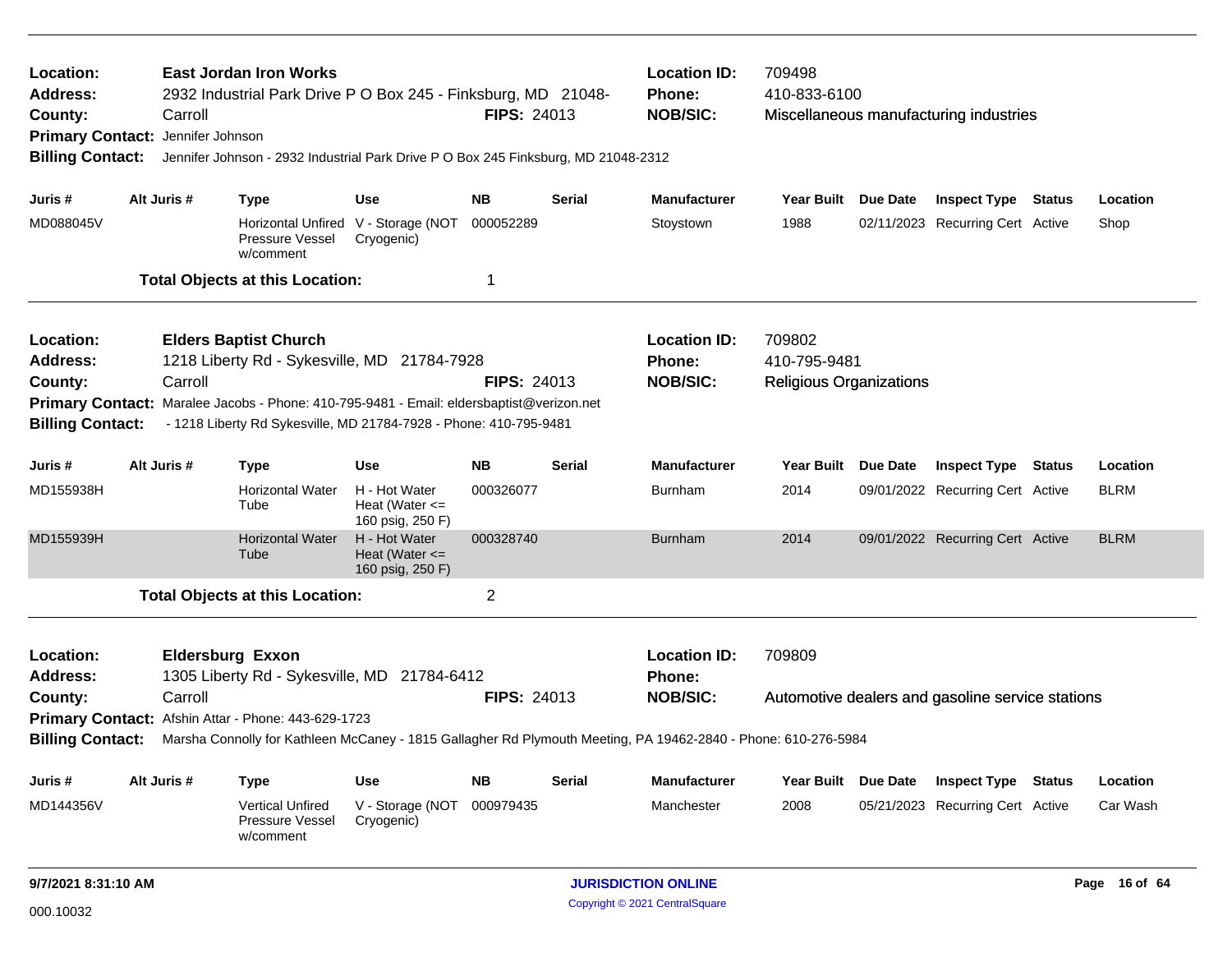| Location:<br><b>Address:</b><br>County:<br><b>Billing Contact:</b> | Carroll     | <b>Eldersburg Exxon (ARC3)</b><br>1305 Liberty Rd - Sykesville, MD 21784-6412<br>Primary Contact: Charlie Patterson - Phone: 804-644-4521 - Email: charlie.patterson@arc3gases.com<br>Charlie Patterson - PO Box 26269 Richmond, VA 23260-6269 - Phone: 804-644-4521 - Email: charlie.patterson@arc3gases.com |                                                         | <b>FIPS: 24013</b> |               | <b>Location ID:</b><br>Phone:<br><b>NOB/SIC:</b>             | 3954072                                 |                 |                                  |        |                    |
|--------------------------------------------------------------------|-------------|---------------------------------------------------------------------------------------------------------------------------------------------------------------------------------------------------------------------------------------------------------------------------------------------------------------|---------------------------------------------------------|--------------------|---------------|--------------------------------------------------------------|-----------------------------------------|-----------------|----------------------------------|--------|--------------------|
| Juris #                                                            | Alt Juris # | <b>Type</b>                                                                                                                                                                                                                                                                                                   | <b>Use</b>                                              | <b>NB</b>          | Serial        | <b>Manufacturer</b>                                          | <b>Year Built</b>                       | <b>Due Date</b> | <b>Inspect Type Status</b>       |        | Location           |
| MD157824V                                                          |             | <b>Vertical Unfired</b><br>Pressure Vessel<br>w/comment                                                                                                                                                                                                                                                       | V - Storage (NOT<br>Cryogenic)                          | 000012790          |               | Taylor                                                       | 1992                                    |                 | 05/01/2023 Recurring Cert Active |        | Outside            |
|                                                                    |             | <b>Total Objects at this Location:</b>                                                                                                                                                                                                                                                                        |                                                         | 1                  |               |                                                              |                                         |                 |                                  |        |                    |
| Location:<br><b>Address:</b>                                       |             | F. Douglas Harrell Properties<br>3821 Shiloh Ave - Hampstead, MD 21074-2235                                                                                                                                                                                                                                   |                                                         |                    |               | <b>Location ID:</b><br><b>Phone:</b>                         | 704689                                  |                 |                                  |        |                    |
| County:<br><b>Primary Contact:</b><br><b>Billing Contact:</b>      | Carroll     | Doug Harrell - Phone: 410-984-3739<br>Doug Harrell - 1359 N Main St Hampstead, MD 21074-2288 - Phone: 410-984-3739                                                                                                                                                                                            |                                                         | <b>FIPS: 24013</b> |               | <b>NOB/SIC:</b>                                              | <b>Operators of Apartment Buildings</b> |                 |                                  |        |                    |
| Juris #                                                            | Alt Juris # | <b>Type</b>                                                                                                                                                                                                                                                                                                   | Use                                                     | <b>NB</b>          | <b>Serial</b> | <b>Manufacturer</b>                                          | <b>Year Built</b>                       | Due Date        | <b>Inspect Type</b>              | Status | Location           |
| MD168425H                                                          |             | Other w/comment                                                                                                                                                                                                                                                                                               | O - Other (Blr<br>Use) w/comment                        | <b>CI</b>          |               | <b>Buderus</b>                                               | 2020                                    |                 | 10/29/2022 Recurring Cert Active |        | <b>Boiler Room</b> |
| MD168426H                                                          |             | Cast Iron                                                                                                                                                                                                                                                                                                     | H - Hot Water<br>Heat (Water $\leq$<br>160 psig, 250 F) | <b>CI</b>          |               | <b>Buderus</b>                                               | 2020                                    |                 | 10/29/2022 Recurring Cert Active |        | <b>Boiler Room</b> |
|                                                                    |             | <b>Total Objects at this Location:</b>                                                                                                                                                                                                                                                                        |                                                         | $\overline{2}$     |               |                                                              |                                         |                 |                                  |        |                    |
| Location:<br><b>Address:</b>                                       |             | F. Douglas Harrell Properties<br>3825 Shiloh Ave - Hampstead, MD 21074-2239                                                                                                                                                                                                                                   |                                                         |                    |               | <b>Location ID:</b><br><b>Phone:</b>                         | 707599                                  |                 |                                  |        |                    |
| County:<br><b>Billing Contact:</b>                                 | Carroll     | Primary Contact: Doug Harrell - Phone: 410-984-3739<br>Doug Harrell - 1359 N Main St Hampstead, MD 21074-2288 - Phone: 410-984-3739                                                                                                                                                                           |                                                         | <b>FIPS: 24013</b> |               | <b>NOB/SIC:</b>                                              | <b>Operators of Apartment Buildings</b> |                 |                                  |        |                    |
| Juris #                                                            | Alt Juris # | <b>Type</b>                                                                                                                                                                                                                                                                                                   | <b>Use</b>                                              | <b>NB</b>          | <b>Serial</b> | <b>Manufacturer</b>                                          | <b>Year Built</b>                       | <b>Due Date</b> | <b>Inspect Type Status</b>       |        | Location           |
| MD168423H                                                          |             | Cast Iron                                                                                                                                                                                                                                                                                                     | O - Other (Blr<br>Use) w/comment                        | CI                 |               | <b>Buderus</b>                                               | 2020                                    |                 | 10/29/2022 Recurring Cert Active |        | <b>Boiler Room</b> |
| MD168424H                                                          |             | Cast Iron                                                                                                                                                                                                                                                                                                     | H - Hot Water                                           | CI                 |               | <b>Buderus</b>                                               | 2020                                    |                 | 10/29/2022 Recurring Cert Active |        | <b>Boiler Room</b> |
| 9/7/2021 8:31:10 AM<br>000.10032                                   |             |                                                                                                                                                                                                                                                                                                               |                                                         |                    |               | <b>JURISDICTION ONLINE</b><br>Copyright © 2021 CentralSquare |                                         |                 |                                  |        | Page 17 of 64      |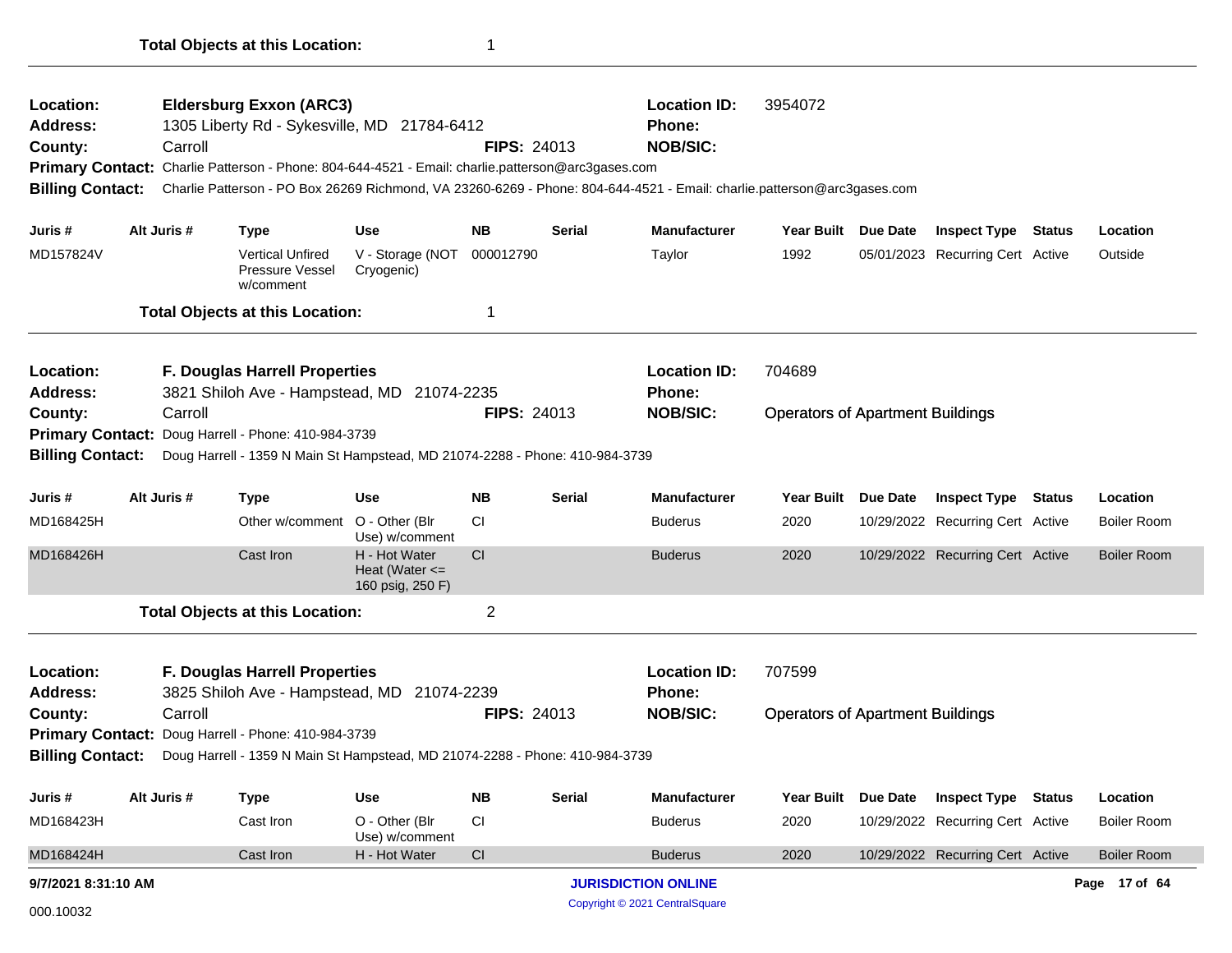| Juris #                      | Alt Juris # | <b>Type</b>                                                                                                                     | Use                                                     | <b>NB</b>          | Serial   | <b>Manufacturer</b>           | Year Built Due Date            | <b>Inspect Type Status</b>                                | Location                        |
|------------------------------|-------------|---------------------------------------------------------------------------------------------------------------------------------|---------------------------------------------------------|--------------------|----------|-------------------------------|--------------------------------|-----------------------------------------------------------|---------------------------------|
|                              |             |                                                                                                                                 | Heat (Water $\leq$<br>160 psig, 250 F)                  |                    |          |                               |                                |                                                           |                                 |
|                              |             | <b>Total Objects at this Location:</b>                                                                                          |                                                         | $\overline{2}$     |          |                               |                                |                                                           |                                 |
| Location:<br><b>Address:</b> |             | <b>Faith Family Church</b><br>4150 Sykesville Rd - Finksburg, MD 21048-2617                                                     |                                                         |                    |          | <b>Location ID:</b><br>Phone: | 709959<br>410-275-8945         |                                                           |                                 |
| County:                      | Carroll     | <b>Primary Contact:</b> Judy Andrews - Phone: 410-552-9522 - Email: jamusic53@yahoo.com                                         |                                                         | <b>FIPS: 24013</b> |          | <b>NOB/SIC:</b>               | Membership Organizations, NEC  |                                                           |                                 |
| <b>Billing Contact:</b>      |             | Judy Andrews - 4150 Sykesville Rd Finksburg, MD 21048-2617 - Phone: 410-552-9522 - Email: jamusic53@yahoo.com                   |                                                         |                    |          |                               |                                |                                                           |                                 |
| Juris #                      | Alt Juris # | <b>Type</b>                                                                                                                     | <b>Use</b>                                              | NΒ                 | Serial   | Manufacturer                  | Year Built Due Date            | <b>Inspect Type Status</b>                                | Location                        |
| MD142286H                    |             | Cast Iron                                                                                                                       | H - Hot Water<br>Heat (Water $\leq$<br>160 psig, 250 F) | CI                 | 64832864 | <b>Burnham</b>                | 2006                           | 06/06/2022 Recurring Cert Active                          | Chapel<br><b>Basement</b>       |
| MD142287H                    |             | Cast Iron                                                                                                                       | H - Hot Water<br>Heat (Water $\leq$<br>160 psig, 250 F) | <sub>CI</sub>      | 64898186 | <b>Burnham</b>                | 2006                           | 06/06/2022 Recurring Cert Active                          | <b>Classroom Boiler</b><br>Room |
| MD167634H                    | #1          | Cast Iron                                                                                                                       | H - Hot Water<br>Heat (Water $\leq$<br>160 psig, 250 F) | <b>CI</b>          |          | <b>Buderus</b>                | 2019                           | 06/01/2022 Recurring Cert Active                          | <b>Boiler Room</b>              |
| MD167635H                    | #2          | Cast Iron                                                                                                                       | H - Hot Water<br>Heat (Water $\leq$<br>160 psig, 250 F) | CI                 |          | <b>Buderus</b>                | 2019                           | 06/01/2022 Recurring Cert Active                          | <b>Boiler Room</b>              |
|                              |             | <b>Total Objects at this Location:</b>                                                                                          |                                                         | 4                  |          |                               |                                |                                                           |                                 |
| Location:                    |             | <b>Finch Services, Inc.</b>                                                                                                     |                                                         |                    |          | <b>Location ID:</b>           | 872356                         |                                                           |                                 |
| <b>Address:</b>              |             | 1127 Littlestown Pike - Westminster, MD 21157-3005                                                                              |                                                         |                    |          | Phone:                        | 410-848-7211                   |                                                           |                                 |
| County:                      | Carroll     | Primary Contact: Frank Gorsuch - Phone: (410) 848-7211 Ext1121 - Email: kgorsuch@finchinc.com                                   |                                                         | <b>FIPS: 24013</b> |          | <b>NOB/SIC:</b>               | Nonclassifiable Establishments |                                                           |                                 |
| <b>Billing Contact:</b>      |             | Frank Gorsuch - 1127 Littlestown Pike Westminster, MD 21157-3005 - Phone: (410) 848-7211 Ext1121 - Email: kgorsuch@finchinc.com |                                                         |                    |          |                               |                                |                                                           |                                 |
| Juris #                      | Alt Juris # | <b>Type</b>                                                                                                                     | <b>Use</b>                                              | NB.                | Serial   | <b>Manufacturer</b>           |                                | Year Built Due Date Inspect Type Status                   | Location                        |
| MD136959V                    |             | Pressure Vessel Cryogenic)<br>w/comment                                                                                         | Horizontal Unfired V - Storage (NOT 000519186           |                    |          | Silvan                        | 2006                           | 02/23/2022 External Cert, Active<br><b>Recurring Cert</b> | <b>COMP SHED</b>                |
| MD136960V                    |             | <b>Vertical Unfired</b><br><b>Pressure Vessel</b><br>w/comment                                                                  | V - Storage (NOT 000285645<br>Cryogenic)                |                    |          | <b>Scott Fitzer</b>           | 1990                           | 02/23/2022 External Cert, Active<br><b>Recurring Cert</b> | <b>WRHSE</b><br><b>CORNER</b>   |
|                              |             | <b>Total Objects at this Location:</b>                                                                                          |                                                         | $\overline{2}$     |          |                               |                                |                                                           |                                 |
| 9/7/2021 8:31:10 AM          |             |                                                                                                                                 |                                                         |                    |          | <b>JURISDICTION ONLINE</b>    |                                |                                                           | Page 18 of 64                   |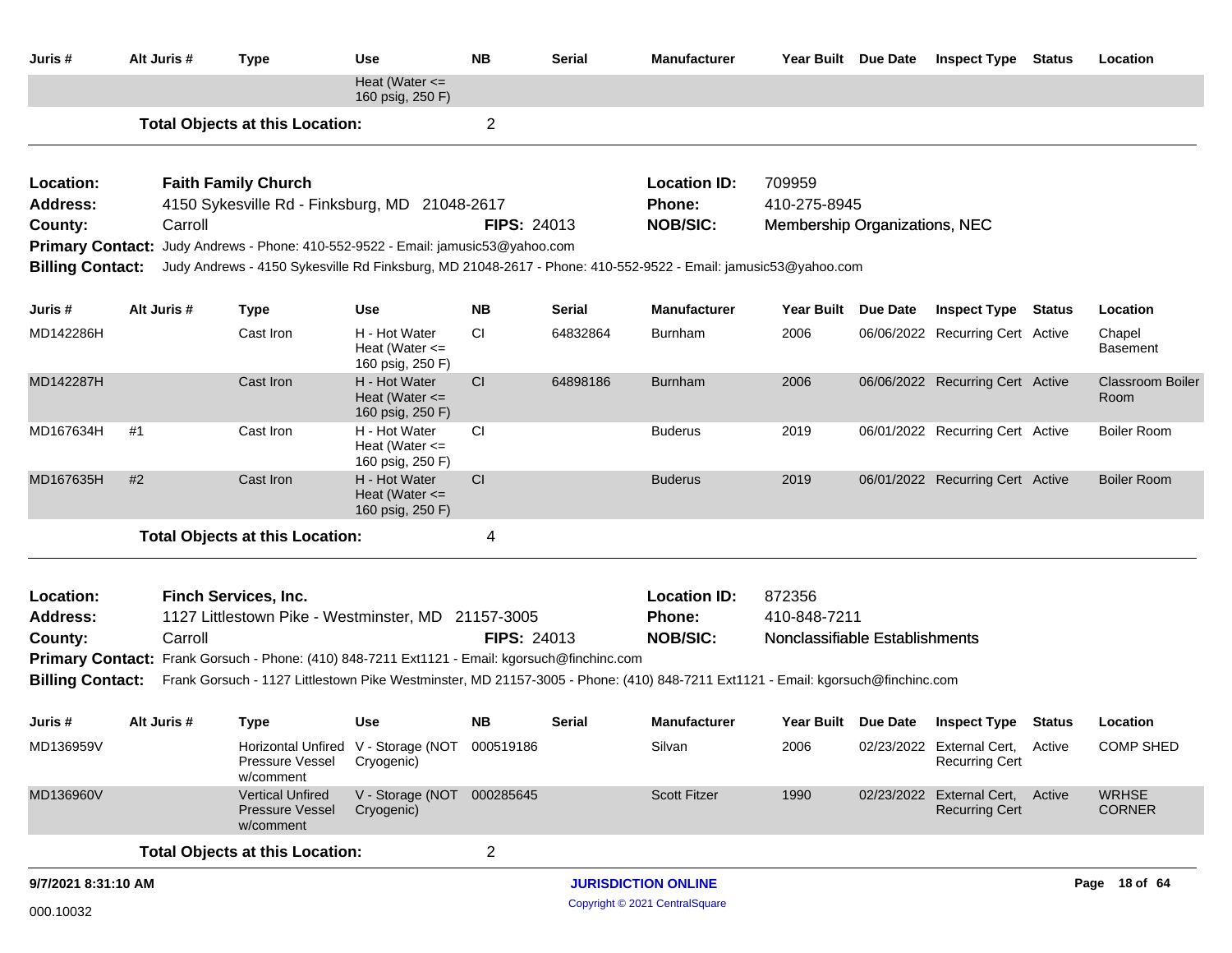| Location:<br><b>Address:</b>      |             |                  | <b>Finch Services, Inc.</b>                                    | 9 Venture Way - Eldersburg, MD 21784-6936                                   |                    |               | <b>Location ID:</b><br><b>Phone:</b>                                                                                                            | 872357                         |                                          |               |               |
|-----------------------------------|-------------|------------------|----------------------------------------------------------------|-----------------------------------------------------------------------------|--------------------|---------------|-------------------------------------------------------------------------------------------------------------------------------------------------|--------------------------------|------------------------------------------|---------------|---------------|
| County:                           |             | Carroll          |                                                                |                                                                             | <b>FIPS: 24013</b> |               | <b>NOB/SIC:</b>                                                                                                                                 | Nonclassifiable Establishments |                                          |               |               |
|                                   |             |                  | Primary Contact: Kevin Lewis - Phone: 410-848-7211             |                                                                             |                    |               |                                                                                                                                                 |                                |                                          |               |               |
| <b>Billing Contact:</b>           |             |                  |                                                                | Kevin Lewis - 9 Venture Way Eldersburg, MD 21784-6936 - Phone: 410-848-7211 |                    |               |                                                                                                                                                 |                                |                                          |               |               |
|                                   |             |                  |                                                                |                                                                             |                    |               |                                                                                                                                                 |                                |                                          |               |               |
| Juris #                           | Alt Juris # |                  | <b>Type</b>                                                    | <b>Use</b>                                                                  | <b>NB</b>          | Serial        | <b>Manufacturer</b>                                                                                                                             | Year Built Due Date            | <b>Inspect Type Status</b>               |               | Location      |
| MD136961V                         |             |                  | <b>Vertical Unfired</b><br>Pressure Vessel<br>w/comment        | V - Storage (NOT<br>Cryogenic)                                              | 000500319          |               | Manchester                                                                                                                                      | 2005                           | 03/21/2022 Recurring Cert Active         |               | Shop          |
|                                   |             |                  | <b>Total Objects at this Location:</b>                         |                                                                             | 1                  |               |                                                                                                                                                 |                                |                                          |               |               |
| Location:                         |             | Firestone - 0437 |                                                                |                                                                             |                    |               | <b>Location ID:</b>                                                                                                                             | 710723                         |                                          |               |               |
| <b>Address:</b>                   |             |                  |                                                                | 580 Jermor Ln Rte 140 - Westminster, MD 21157-6126                          |                    |               | Phone:                                                                                                                                          |                                |                                          |               |               |
| County:                           |             | Carroll          |                                                                |                                                                             | <b>FIPS: 24013</b> |               | <b>NOB/SIC:</b>                                                                                                                                 |                                | Automotive repair, services, and parking |               |               |
| Primary Contact: Firestone - 0437 |             |                  |                                                                |                                                                             |                    |               |                                                                                                                                                 |                                |                                          |               |               |
| <b>Billing Contact:</b>           |             |                  |                                                                | Greg Bowman - 300 Redland Ct Ste 302 Owings Mills, MD 21117-3280            |                    |               |                                                                                                                                                 |                                |                                          |               |               |
| Juris #                           | Alt Juris # |                  | <b>Type</b>                                                    | <b>Use</b>                                                                  | <b>NB</b>          | <b>Serial</b> | <b>Manufacturer</b>                                                                                                                             | Year Built Due Date            | <b>Inspect Type Status</b>               |               | Location      |
| MD091089V                         |             |                  | <b>Vertical Unfired</b><br>Pressure Vessel<br>w/comment        | V - Storage (NOT<br>Cryogenic)                                              | 000332550          |               | Manchester                                                                                                                                      | 1995                           | 07/06/2022 Recurring Cert Active         |               | Store Room    |
| MD091090V                         |             |                  | <b>Vertical Unfired</b><br><b>Pressure Vessel</b><br>w/comment | V - Storage (NOT<br>Cryogenic)                                              | 000332560          |               | Manchester                                                                                                                                      | 1995                           | 07/06/2022 Recurring Cert Active         |               | Store Room    |
|                                   |             |                  | <b>Total Objects at this Location:</b>                         |                                                                             | $\overline{2}$     |               |                                                                                                                                                 |                                |                                          |               |               |
| Location:                         |             |                  | <b>Five Guys (Roberts)</b>                                     |                                                                             |                    |               | <b>Location ID:</b>                                                                                                                             | 4002974                        |                                          |               |               |
| <b>Address:</b>                   |             |                  |                                                                | 2319 Hanover Pike Ste H - Hampstead, MD 21074-1137                          |                    |               | Phone:                                                                                                                                          |                                |                                          |               |               |
| County:                           |             | Carroll          |                                                                |                                                                             | <b>FIPS: 24013</b> |               | <b>NOB/SIC:</b>                                                                                                                                 |                                |                                          |               |               |
|                                   |             |                  |                                                                |                                                                             |                    |               | Primary Contact: Roberts Oxygen Company (MD) - Phone: 240-493-8405 - Cell: 301-252-0742 - Email: DFranovich@RobertsOxygen.com                   |                                |                                          |               |               |
| <b>Billing Contact:</b>           |             |                  |                                                                |                                                                             |                    |               | Bulk Tank Service Dept. - PO Box 5507 Rockville, MD 20855-0507 - Phone: 240-493-8405 - Cell: 301-252-0742 - Email: DFranovich@RobertsOxygen.com |                                |                                          |               |               |
| Juris #                           | Alt Juris # |                  | <b>Type</b>                                                    | <b>Use</b>                                                                  | <b>NB</b>          | <b>Serial</b> | <b>Manufacturer</b>                                                                                                                             | Year Built Due Date            | <b>Inspect Type</b>                      | <b>Status</b> | Location      |
| MD166307V                         |             |                  | <b>Vertical Unfired</b><br><b>Pressure Vessel</b><br>w/comment | V - Storage<br>(Cryogenic)                                                  | 000005629          |               | Taylor                                                                                                                                          | 1989                           | 01/10/2022 Recurring Cert Active         |               | Outside       |
| 9/7/2021 8:31:10 AM               |             |                  |                                                                |                                                                             |                    |               | <b>JURISDICTION ONLINE</b>                                                                                                                      |                                |                                          |               | Page 19 of 64 |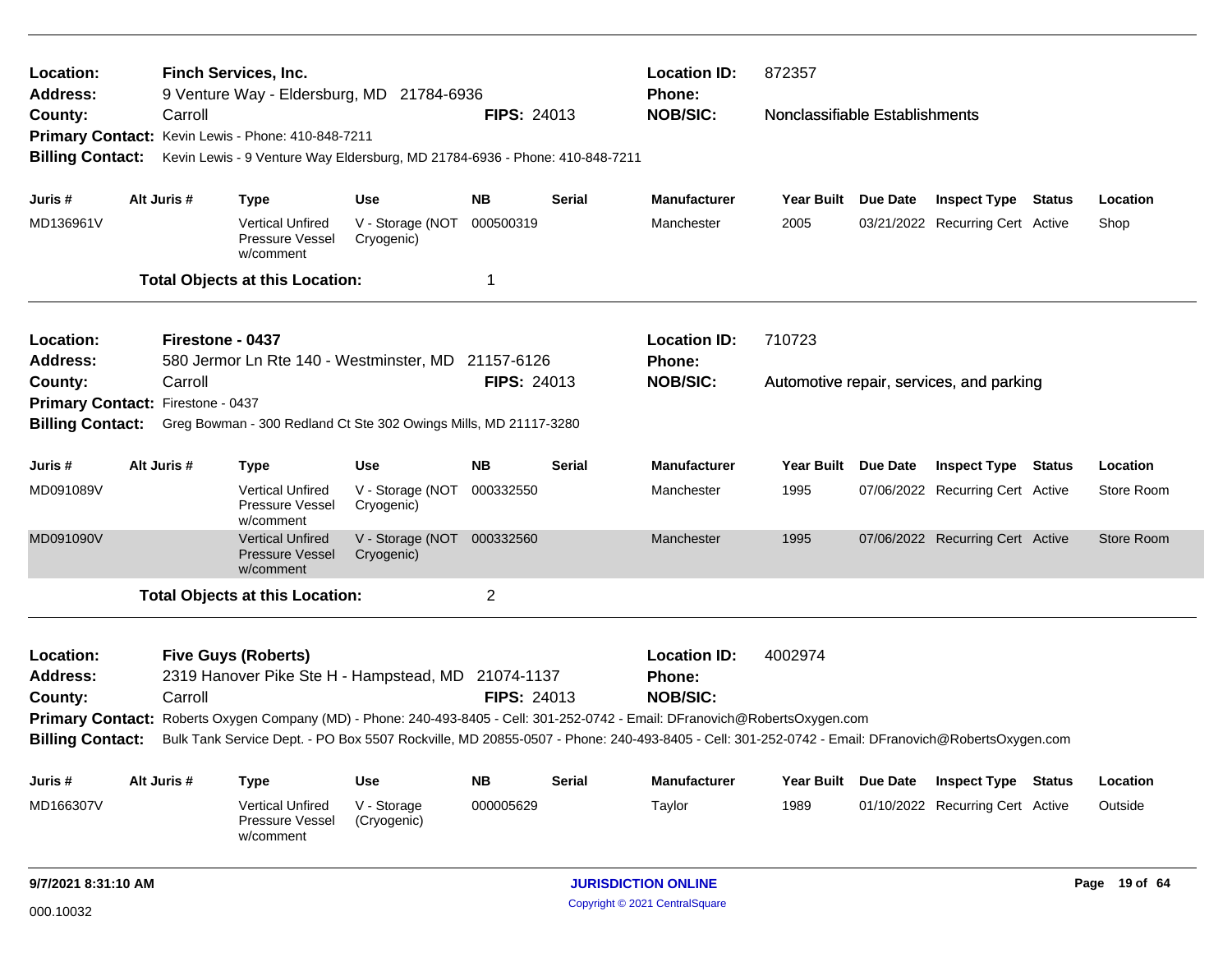| Location:                          |             | <b>Fratelli's (Roberts)</b>                                                                    |                                                     |                    |               | <b>Location ID:</b>                                                                                                                             | 4002972                           |                     |                                          |               |
|------------------------------------|-------------|------------------------------------------------------------------------------------------------|-----------------------------------------------------|--------------------|---------------|-------------------------------------------------------------------------------------------------------------------------------------------------|-----------------------------------|---------------------|------------------------------------------|---------------|
| Address:                           | Carroll     | 2315 Hanover Pike Ste A - Hampstead, MD 21074-1136                                             |                                                     | <b>FIPS: 24013</b> |               | <b>Phone:</b><br><b>NOB/SIC:</b>                                                                                                                |                                   |                     |                                          |               |
| County:                            |             |                                                                                                |                                                     |                    |               | Primary Contact: Roberts Oxygen Company (MD) - Phone: 240-493-8405 - Cell: 301-252-0742 - Email: DFranovich@RobertsOxygen.com                   | <b>Eating and Drinking Places</b> |                     |                                          |               |
| <b>Billing Contact:</b>            |             |                                                                                                |                                                     |                    |               | Bulk Tank Service Dept. - PO Box 5507 Rockville, MD 20855-0507 - Phone: 240-493-8405 - Cell: 301-252-0742 - Email: DFranovich@RobertsOxygen.com |                                   |                     |                                          |               |
| Juris #                            | Alt Juris # | <b>Type</b>                                                                                    | <b>Use</b>                                          | <b>NB</b>          | <b>Serial</b> | <b>Manufacturer</b>                                                                                                                             |                                   | Year Built Due Date | <b>Inspect Type Status</b>               | Location      |
| MD166306V                          |             | <b>Vertical Unfired</b><br>Pressure Vessel<br>w/comment                                        | V - Storage<br>(Cryogenic)                          | 000005761          |               | Taylor                                                                                                                                          | 1989                              |                     | 01/10/2022 Recurring Cert Active         | Outside       |
|                                    |             | <b>Total Objects at this Location:</b>                                                         |                                                     | 1                  |               |                                                                                                                                                 |                                   |                     |                                          |               |
| <b>Location:</b>                   |             | <b>Freedom Automotive</b>                                                                      |                                                     |                    |               | <b>Location ID:</b>                                                                                                                             | 711346                            |                     |                                          |               |
| Address:                           |             | 6710 Sykesville Rd - Sykesville, MD 21784-8065                                                 |                                                     |                    |               | <b>Phone:</b>                                                                                                                                   |                                   |                     |                                          |               |
| County:                            | Carroll     |                                                                                                |                                                     | <b>FIPS: 24013</b> |               | <b>NOB/SIC:</b>                                                                                                                                 |                                   |                     | Automotive repair, services, and parking |               |
| <b>Billing Contact:</b>            |             | Primary Contact: William Branning - Phone: 410-795-0900 - Email: freedomautomotive@hotmail.com |                                                     |                    |               |                                                                                                                                                 |                                   |                     |                                          |               |
| Juris #                            | Alt Juris # | Type                                                                                           | <b>Use</b>                                          | <b>NB</b>          | <b>Serial</b> | <b>Manufacturer</b>                                                                                                                             | Year Built Due Date               |                     | <b>Inspect Type Status</b>               | Location      |
| MD111594V                          |             | <b>Vertical Unfired</b><br>Pressure Vessel<br>w/comment                                        | V - Storage (NOT<br>Cryogenic)                      | 000832796          |               | Manchester                                                                                                                                      | 1999                              | 10/22/2021          | Recurring Cert Active                    | Shop          |
| MD130975H                          |             | Cast Iron                                                                                      | H - Hot Water<br>Heat (Water <=<br>160 psig, 250 F) | CI                 |               | <b>Burnham</b>                                                                                                                                  | 2006                              |                     | 10/22/2021 Recurring Cert Active         | <b>BLRM</b>   |
|                                    |             | <b>Total Objects at this Location:</b>                                                         |                                                     | $\overline{2}$     |               |                                                                                                                                                 |                                   |                     |                                          |               |
| <b>Location:</b>                   |             | <b>Glory Days (Arc3)</b>                                                                       |                                                     |                    |               | <b>Location ID:</b>                                                                                                                             | 4002055                           |                     |                                          |               |
| <b>Address:</b>                    |             | 1348 Liberty Rd - Sykesville, MD 21784-6411                                                    |                                                     |                    |               | Phone:                                                                                                                                          |                                   |                     |                                          |               |
| County:                            | Carroll     |                                                                                                |                                                     | <b>FIPS: 24013</b> |               | <b>NOB/SIC:</b>                                                                                                                                 |                                   |                     |                                          |               |
| Primary Contact: Glory Days (Arc3) |             |                                                                                                |                                                     |                    |               |                                                                                                                                                 |                                   |                     |                                          |               |
| <b>Billing Contact:</b>            |             |                                                                                                |                                                     |                    |               | Charlie Patterson - PO Box 26269 Richmond, VA 23260-6269 - Phone: 804-644-4521 - Email: charlie.patterson@arc3gases.com                         |                                   |                     |                                          |               |
| Juris #                            | Alt Juris # | Type                                                                                           | <b>Use</b>                                          | <b>NB</b>          | <b>Serial</b> | Manufacturer                                                                                                                                    | Year Built Due Date               |                     | <b>Inspect Type Status</b>               | Location      |
| MD166254V                          |             | <b>Vertical Unfired</b><br><b>Pressure Vessel</b>                                              | V - Storage<br>(Cryogenic)                          | 000163384          |               | CHART                                                                                                                                           | 2005                              | 12/09/2021          | Recurring Cert Active                    | Outside       |
| 9/7/2021 8:31:10 AM                |             |                                                                                                |                                                     |                    |               | <b>JURISDICTION ONLINE</b>                                                                                                                      |                                   |                     |                                          | Page 20 of 64 |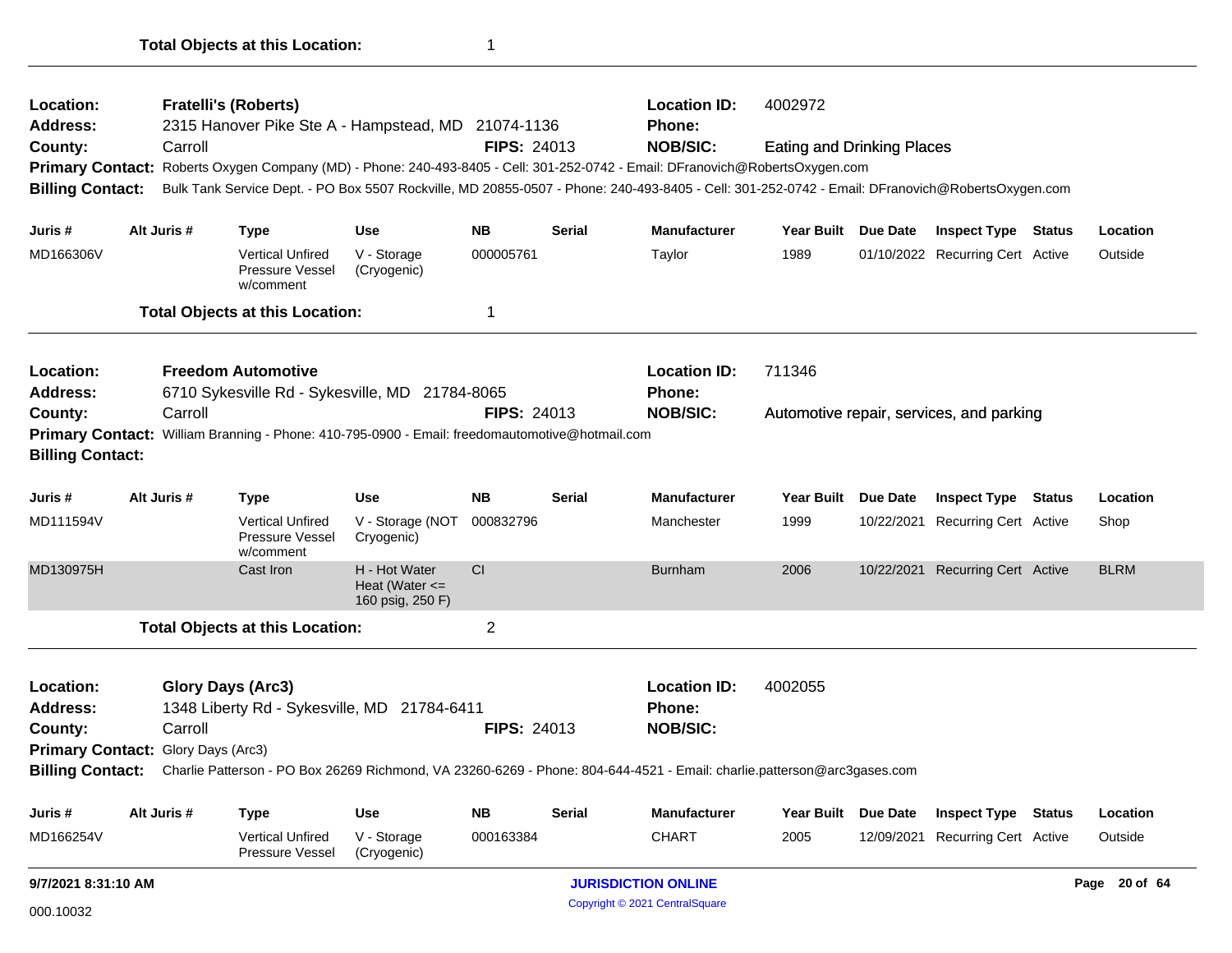| Juris #                      |                                                        | Alt Juris # | <b>Type</b><br>w/comment                                                            | <b>Use</b>                                              | <b>NB</b>          | <b>Serial</b> | <b>Manufacturer</b>                  | Year Built Due Date            |                 | <b>Inspect Type Status</b>                                   |               | Location                         |
|------------------------------|--------------------------------------------------------|-------------|-------------------------------------------------------------------------------------|---------------------------------------------------------|--------------------|---------------|--------------------------------------|--------------------------------|-----------------|--------------------------------------------------------------|---------------|----------------------------------|
|                              |                                                        |             | <b>Total Objects at this Location:</b>                                              |                                                         | 1                  |               |                                      |                                |                 |                                                              |               |                                  |
| Location:<br>Address:        |                                                        |             | <b>Greenberg Bldg.</b><br>7566 Main St - Sykesville, MD 21784-7342                  |                                                         |                    |               | <b>Location ID:</b><br><b>Phone:</b> | 719438<br>703-461-6991         |                 |                                                              |               |                                  |
| County:                      |                                                        | Carroll     |                                                                                     |                                                         | <b>FIPS: 24013</b> |               | <b>NOB/SIC:</b>                      |                                |                 | <b>Operators of Dwellings Other Than Apartment Buildings</b> |               |                                  |
|                              |                                                        |             | Primary Contact: Bruce Greenberg - Phone: (703) 461-6991                            |                                                         |                    |               |                                      |                                |                 |                                                              |               |                                  |
| <b>Billing Contact:</b>      |                                                        |             | Bruce Greenberg - 5233 Bessley PI Alexandria, VA 22304-8647 - Phone: (703) 461-6991 |                                                         |                    |               |                                      |                                |                 |                                                              |               |                                  |
| Juris #                      |                                                        | Alt Juris # | <b>Type</b>                                                                         | Use                                                     | <b>NB</b>          | <b>Serial</b> | <b>Manufacturer</b>                  | <b>Year Built</b>              | <b>Due Date</b> | <b>Inspect Type</b>                                          | <b>Status</b> | Location                         |
| MD143778H                    | Left                                                   |             | Cast Iron                                                                           | H - Hot Water<br>Heat (Water $\leq$<br>160 psig, 250 F) | CI                 | 0320          | <b>Buderus</b>                       | 2005                           |                 | 01/12/2022 Recurring Cert Active                             |               | Boiler Room,<br>Rear of Building |
| MD143779H                    | Right                                                  |             | Cast Iron                                                                           | H - Hot Water<br>Heat (Water $\leq$<br>160 psig, 250 F) | CI                 | 0283          | <b>Buderus</b>                       | 2005                           |                 | 01/12/2022 Recurring Cert Active                             |               | Boiler Room,<br>Rear of Building |
|                              |                                                        |             | <b>Total Objects at this Location:</b>                                              |                                                         | $\overline{2}$     |               |                                      |                                |                 |                                                              |               |                                  |
| Location:<br><b>Address:</b> |                                                        |             | <b>Greens Garage Inc</b><br>1628 Fairmount Rd - Hampstead, MD 21074-2123            |                                                         |                    |               | <b>Location ID:</b><br>Phone:        | 712701                         |                 |                                                              |               |                                  |
| County:                      |                                                        | Carroll     |                                                                                     |                                                         | <b>FIPS: 24013</b> |               | <b>NOB/SIC:</b>                      | Nonclassifiable Establishments |                 |                                                              |               |                                  |
|                              | Primary Contact: Greens Garage Inc - Phone: 4103749110 |             |                                                                                     |                                                         |                    |               |                                      |                                |                 |                                                              |               |                                  |
| <b>Billing Contact:</b>      |                                                        |             | Larry Green - 1628 Fairmount Rd Hampstead, MD 21074-2123 - Phone: 4103749110        |                                                         |                    |               |                                      |                                |                 |                                                              |               |                                  |
| Juris #                      |                                                        | Alt Juris # | <b>Type</b>                                                                         | <b>Use</b>                                              | <b>NB</b>          | <b>Serial</b> | <b>Manufacturer</b>                  | <b>Year Built</b>              | <b>Due Date</b> | <b>Inspect Type</b>                                          | <b>Status</b> | Location                         |
| MD128041V                    |                                                        |             | <b>Vertical Unfired</b><br>Pressure Vessel<br>w/comment                             | V - Storage (NOT<br>Cryogenic)                          | 000416048          |               | <b>Steel Fab</b>                     | 2005                           | 07/13/2021      | <b>Recurring Cert Active</b>                                 |               | Basement                         |
|                              |                                                        |             | <b>Total Objects at this Location:</b>                                              |                                                         | 1                  |               |                                      |                                |                 |                                                              |               |                                  |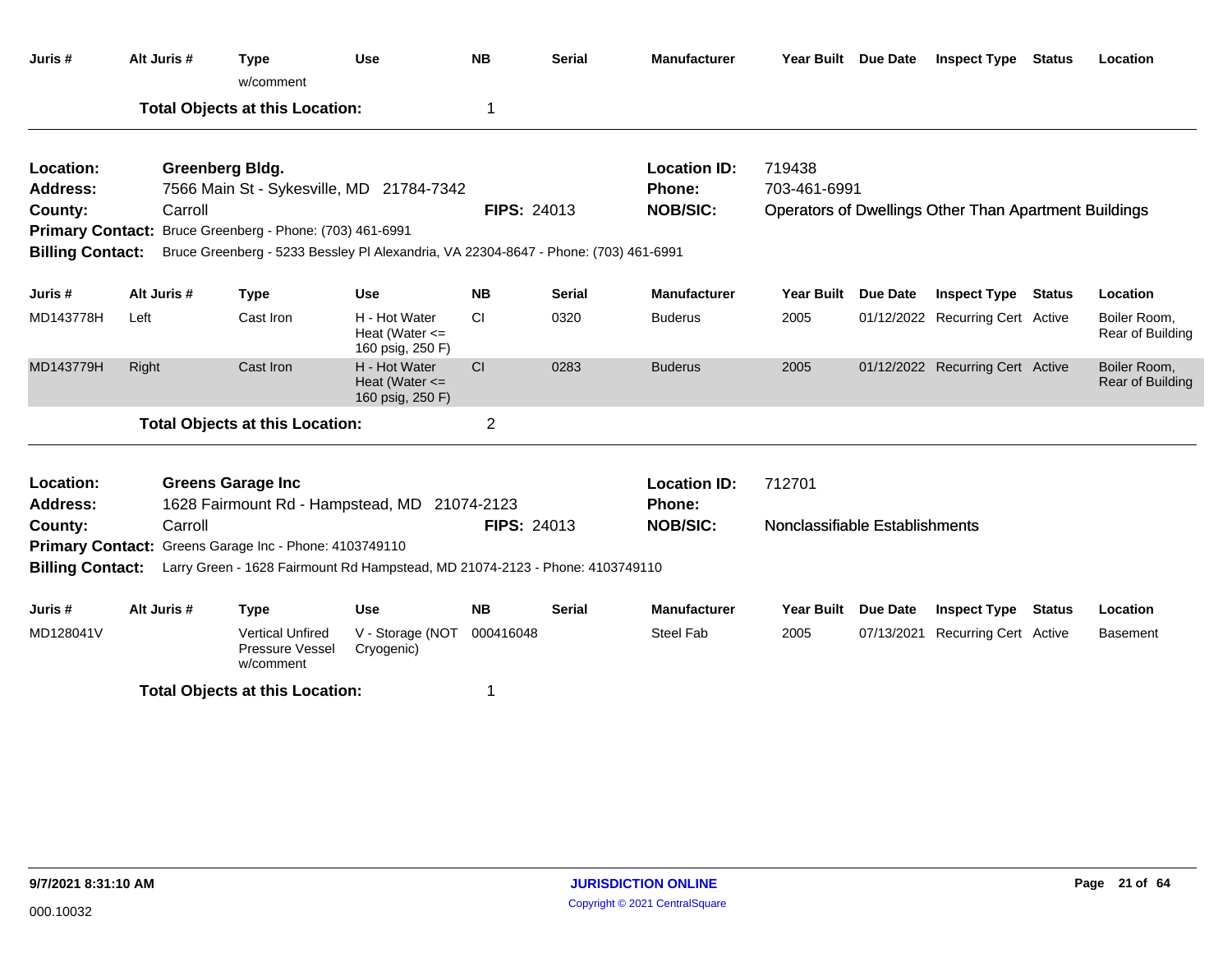| Location:<br>Address:                                         |             |         | <b>Hampstead Pre Owned Auto Sales</b><br>1111 S Main St - Hampstead, MD 21074-2245                                         |                                          |                    |               | <b>Location ID:</b><br><b>Phone:</b> | 2322187           |            |                                                        |               |                |
|---------------------------------------------------------------|-------------|---------|----------------------------------------------------------------------------------------------------------------------------|------------------------------------------|--------------------|---------------|--------------------------------------|-------------------|------------|--------------------------------------------------------|---------------|----------------|
| County:<br><b>Primary Contact:</b><br><b>Billing Contact:</b> |             | Carroll | Anthony Birdsong - Phone: 410-239-8765<br>Anthony Birdsong - 1111 S Main St Hampstead, MD 21074-2245 - Phone: 410-239-8765 |                                          | <b>FIPS: 24013</b> |               | <b>NOB/SIC:</b>                      |                   |            | Motor Vehicle Dealers (New and Used)                   |               |                |
| Juris #                                                       | Alt Juris # |         | <b>Type</b>                                                                                                                | <b>Use</b>                               | <b>NB</b>          | <b>Serial</b> | <b>Manufacturer</b>                  | <b>Year Built</b> | Due Date   | <b>Inspect Type</b>                                    | Status        | Location       |
| MD159231V                                                     |             |         | <b>Horizontal Unfired</b><br>Pressure Vessel<br>w/comment                                                                  | V - Storage (NOT<br>Cryogenic)           | 001757436          |               | Manchester                           | 2016              | 12/13/2021 | Recurring Cert Active                                  |               | Main Body Shop |
| MD159232V                                                     |             |         | <b>Horizontal Unfired</b><br><b>Pressure Vessel</b><br>w/comment                                                           | V - Storage (NOT 001849559<br>Cryogenic) |                    |               | Manchester                           | 2017              | 12/13/2021 | <b>Recurring Cert Active</b>                           |               | Paint Shop     |
|                                                               |             |         | <b>Total Objects at this Location:</b>                                                                                     |                                          | $\overline{c}$     |               |                                      |                   |            |                                                        |               |                |
| Location:                                                     |             |         | <b>Hampstead Pre-Owned Auto Sales</b>                                                                                      |                                          |                    |               | <b>Location ID:</b>                  | 884825            |            |                                                        |               |                |
| <b>Address:</b>                                               |             |         | 1115 S Main St - Hampstead, MD 21074-2245                                                                                  |                                          |                    |               | <b>Phone:</b>                        | 410-239-8765      |            |                                                        |               |                |
| County:                                                       |             | Carroll |                                                                                                                            |                                          | <b>FIPS: 24013</b> |               | <b>NOB/SIC:</b>                      |                   |            | Top, Body, and Upholstery Repair Shops and Paint Shops |               |                |
|                                                               |             |         | Primary Contact: Hampstead Pre-Owned Auto Sales                                                                            |                                          |                    |               |                                      |                   |            |                                                        |               |                |
| <b>Billing Contact:</b>                                       |             |         | Anthony Birdsong - 1111 S Main St Hampstead, MD 21074-2245 - Phone: 410-239-8765                                           |                                          |                    |               |                                      |                   |            |                                                        |               |                |
| Juris #                                                       | Alt Juris # |         | <b>Type</b>                                                                                                                | <b>Use</b>                               | <b>NB</b>          | <b>Serial</b> | <b>Manufacturer</b>                  | <b>Year Built</b> | Due Date   | <b>Inspect Type</b>                                    | <b>Status</b> | Location       |
| MD134086V                                                     |             |         | <b>Vertical Unfired</b><br>Pressure Vessel<br>w/comment                                                                    | V - Storage (NOT<br>Cryogenic)           | 000159501          |               | Manchester                           | 2003              |            | 06/05/2022 Recurring Cert Active                       |               | Shop           |
| MD167331V                                                     |             |         | <b>Horizontal Unfired</b><br><b>Pressure Vessel</b><br>w/comment                                                           | V - Storage (NOT<br>Cryogenic)           | 000847370          |               | Manchester                           | 2019              |            | 07/23/2022 Recurring Cert Active                       |               | Shop           |
|                                                               |             |         | <b>Total Objects at this Location:</b>                                                                                     |                                          | $\overline{2}$     |               |                                      |                   |            |                                                        |               |                |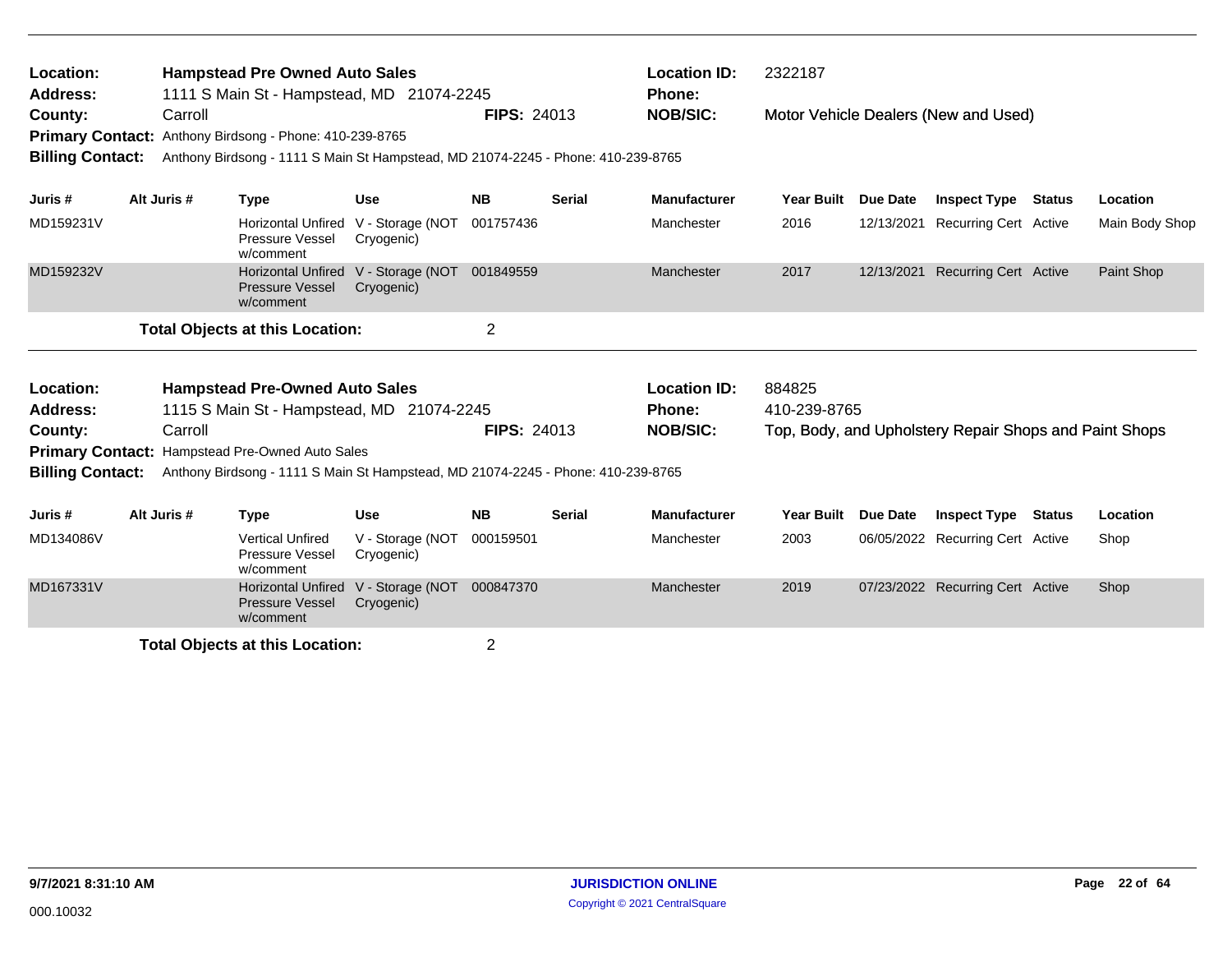| Location:<br><b>Address:</b>                                  |  |                            | <b>Handyman On Call</b><br>2919 Industrial Park Dr - Finksburg, MD 21048-2311      |                                                         |                    |               | <b>Location ID:</b><br>Phone:                                                                                  | 702177                                  |                 |                                        |                 |
|---------------------------------------------------------------|--|----------------------------|------------------------------------------------------------------------------------|---------------------------------------------------------|--------------------|---------------|----------------------------------------------------------------------------------------------------------------|-----------------------------------------|-----------------|----------------------------------------|-----------------|
| County:<br><b>Primary Contact:</b><br><b>Billing Contact:</b> |  | Carroll<br>Benjamin Zoonis |                                                                                    |                                                         | <b>FIPS: 24013</b> |               | <b>NOB/SIC:</b>                                                                                                |                                         |                 | Miscellaneous manufacturing industries |                 |
| Juris #                                                       |  | Alt Juris #                | <b>Type</b>                                                                        | <b>Use</b>                                              | <b>NB</b>          | <b>Serial</b> | <b>Manufacturer</b>                                                                                            | Year Built Due Date                     |                 | <b>Inspect Type Status</b>             | Location        |
| MD013029V                                                     |  |                            | Horizontal Unfired V - Storage (NOT<br>Pressure Vessel<br>w/comment                | Cryogenic)                                              | 000592321          |               | <b>Buckeye</b>                                                                                                 | 1985                                    |                 | 01/24/2023 Recurring Cert Active       | Shop            |
|                                                               |  |                            | <b>Total Objects at this Location:</b>                                             |                                                         | 1                  |               |                                                                                                                |                                         |                 |                                        |                 |
| Location:                                                     |  |                            | <b>Hubert Tom Thompson</b>                                                         |                                                         |                    |               | <b>Location ID:</b>                                                                                            | 714246                                  |                 |                                        |                 |
| <b>Address:</b>                                               |  |                            | 9 W George St - Westminster, MD 21157-4950                                         |                                                         |                    |               | Phone:                                                                                                         |                                         |                 |                                        |                 |
| County:                                                       |  | Carroll                    |                                                                                    |                                                         | <b>FIPS: 24013</b> |               | <b>NOB/SIC:</b>                                                                                                | <b>Operators of Apartment Buildings</b> |                 |                                        |                 |
| <b>Primary Contact:</b>                                       |  |                            | Juanita Frances McDaniel Et Al                                                     |                                                         |                    |               |                                                                                                                |                                         |                 |                                        |                 |
| <b>Billing Contact:</b>                                       |  |                            | Juanita Frances McDaniel Et Al - 2506 Old Washington Rd Westminster, MD 21157-7542 |                                                         |                    |               |                                                                                                                |                                         |                 |                                        |                 |
| Juris #                                                       |  | Alt Juris #                | <b>Type</b>                                                                        | <b>Use</b>                                              | <b>NB</b>          | <b>Serial</b> | Manufacturer                                                                                                   | Year Built                              | Due Date        | <b>Inspect Type Status</b>             | Location        |
| MD103366H                                                     |  |                            | Cast Iron                                                                          | H - Hot Water<br>Heat (Water $\leq$<br>160 psig, 250 F) | СI                 |               | American Standard                                                                                              | 1975                                    |                 | 02/02/2023 Recurring Cert Active       | <b>Basement</b> |
| MD103367H                                                     |  |                            | Cast Iron                                                                          | H - Hot Water<br>Heat (Water $\leq$<br>160 psig, 250 F) | CI                 | 7680095       | <b>Burnham</b>                                                                                                 | 1980                                    |                 | 02/02/2023 Recurring Cert Active       | <b>Basement</b> |
|                                                               |  |                            | <b>Total Objects at this Location:</b>                                             |                                                         | $\overline{2}$     |               |                                                                                                                |                                         |                 |                                        |                 |
| Location:                                                     |  |                            | <b>Instrument and Controls Inc.</b>                                                |                                                         |                    |               | <b>Location ID:</b>                                                                                            | 714618                                  |                 |                                        |                 |
| <b>Address:</b>                                               |  |                            | 271 E Green St - Westminster, MD 21157-6468                                        |                                                         |                    |               | Phone:                                                                                                         |                                         |                 |                                        |                 |
| County:                                                       |  | Carroll                    |                                                                                    |                                                         | <b>FIPS: 24013</b> |               | <b>NOB/SIC:</b>                                                                                                | Miscellaneous repair services           |                 |                                        |                 |
|                                                               |  |                            | Primary Contact: Ray Holsten - Phone: 410-876-3616                                 |                                                         |                    |               |                                                                                                                |                                         |                 |                                        |                 |
| <b>Billing Contact:</b>                                       |  |                            |                                                                                    |                                                         |                    |               | Mike Brecker - 271 E Green St Westminster, MD 21157-6468 - Phone: 410-876-3616 - Email: mbrecker@icimarine.com |                                         |                 |                                        |                 |
| Juris #                                                       |  | Alt Juris #                | Type                                                                               | <b>Use</b>                                              | <b>NB</b>          | <b>Serial</b> | <b>Manufacturer</b>                                                                                            | <b>Year Built</b>                       | <b>Due Date</b> | <b>Inspect Type Status</b>             | Location        |
| MD034758V                                                     |  |                            | Horizontal Unfired V - Storage (NOT<br>Pressure Vessel<br>w/comment                | Cryogenic)                                              | 000648668          |               | Kargard                                                                                                        | 1973                                    |                 | 11/22/2022 Recurring Cert Active       | <b>B</b> smt    |
| 9/7/2021 8:31:10 AM                                           |  |                            |                                                                                    |                                                         |                    |               | <b>JURISDICTION ONLINE</b>                                                                                     |                                         |                 |                                        | Page 23 of 64   |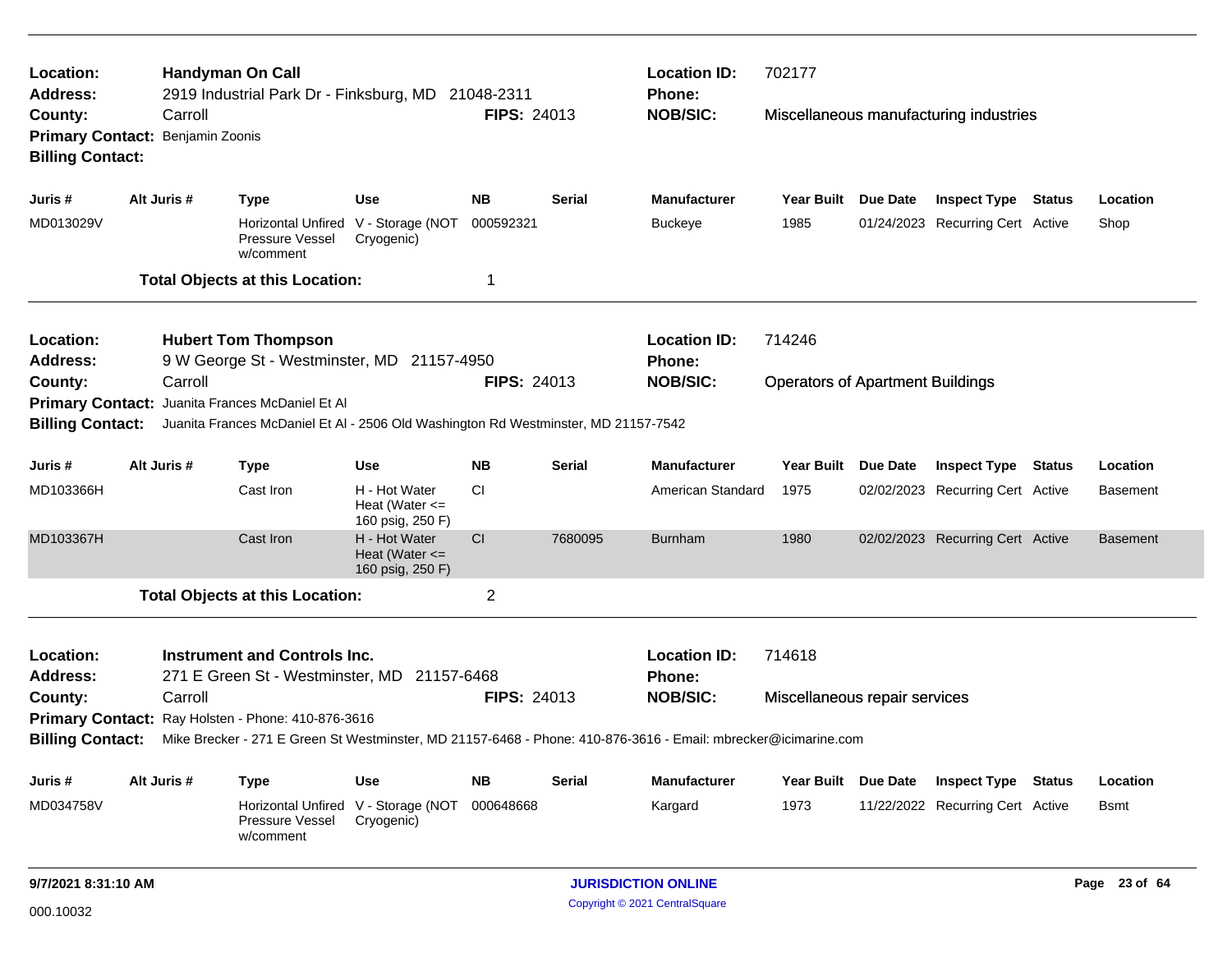| Location:<br>Address:<br>County:<br><b>Billing Contact:</b> | Carroll                                         | <b>Integral Components Inc</b><br>1220 Tech Ct - Westminster, MD 21157-3029<br>Primary Contact: Bill Keiser - Phone: 410-848-5542 - Email: bill@integralcomponents.com     |                                                         | <b>FIPS: 24013</b>                                                                                                                                                                          |               | <b>Location ID:</b><br><b>Phone:</b><br><b>NOB/SIC:</b><br>Bill Keiser - 1220 Tech Ct Westminster, MD 21157-3029 - Phone: 410-848-5542 - Email: bill@integralcomponents.com | 1644759<br>410-848-5542<br>Manufacturing Industries, NEC |          |                                  |        |                 |
|-------------------------------------------------------------|-------------------------------------------------|----------------------------------------------------------------------------------------------------------------------------------------------------------------------------|---------------------------------------------------------|---------------------------------------------------------------------------------------------------------------------------------------------------------------------------------------------|---------------|-----------------------------------------------------------------------------------------------------------------------------------------------------------------------------|----------------------------------------------------------|----------|----------------------------------|--------|-----------------|
| Juris #                                                     | Alt Juris #                                     | <b>Type</b>                                                                                                                                                                | <b>Use</b>                                              | <b>NB</b>                                                                                                                                                                                   | <b>Serial</b> | <b>Manufacturer</b>                                                                                                                                                         | <b>Year Built</b>                                        | Due Date | <b>Inspect Type Status</b>       |        | Location        |
| MD161512H                                                   |                                                 | Water Tube<br>Coiled (NOT<br>Flueless Hi<br>Efficiency)                                                                                                                    | H - Hot Water<br>Heat (Water $\leq$<br>160 psig, 250 F) | 000410114                                                                                                                                                                                   |               | Sermeta                                                                                                                                                                     | 2017                                                     |          | 07/16/2022 Recurring Cert Active |        | 1220            |
|                                                             |                                                 | <b>Total Objects at this Location:</b>                                                                                                                                     |                                                         | $\overline{1}$                                                                                                                                                                              |               |                                                                                                                                                                             |                                                          |          |                                  |        |                 |
| Location:<br><b>Address:</b>                                |                                                 | J & J Trash Removal<br>3233 Murray Rd - Finksburg, MD 21048-2416                                                                                                           |                                                         |                                                                                                                                                                                             |               | <b>Location ID:</b><br><b>Phone:</b>                                                                                                                                        | 718197                                                   |          |                                  |        |                 |
| County:<br><b>Billing Contact:</b>                          | Carroll<br>Primary Contact: J & J Trash Removal | - 3233 Murray Rd Finksburg, MD 21048-2416                                                                                                                                  |                                                         | <b>FIPS: 24013</b>                                                                                                                                                                          |               | <b>NOB/SIC:</b>                                                                                                                                                             | Nonmetallic minerals, except fuels                       |          |                                  |        |                 |
| Juris #                                                     | Alt Juris #                                     | Type                                                                                                                                                                       | <b>Use</b>                                              | <b>NB</b>                                                                                                                                                                                   | <b>Serial</b> | <b>Manufacturer</b>                                                                                                                                                         | Year Built Due Date                                      |          | <b>Inspect Type</b>              | Status | Location        |
| MD160826V                                                   |                                                 | <b>Vertical Unfired</b><br>Pressure Vessel<br>w/comment                                                                                                                    | V - Storage (NOT<br>Cryogenic)                          | 000572352                                                                                                                                                                                   |               | Morganton                                                                                                                                                                   | 2016                                                     |          | 05/02/2022 Recurring Cert Active |        | Garage          |
|                                                             |                                                 | <b>Total Objects at this Location:</b>                                                                                                                                     |                                                         | -1                                                                                                                                                                                          |               |                                                                                                                                                                             |                                                          |          |                                  |        |                 |
| Location:<br>Address:<br>County:<br><b>Billing Contact:</b> | Carroll                                         | J & P Pizza (ARCET)<br>2600 W Liberty Rd - Westminster, MD 21157-7944<br>Primary Contact: Brian Lewis - Phone: 804-644-4521 - Cell: 804-338-9910 - Email: brianl@arcet.com | <b>FIPS: 24013</b>                                      | <b>Location ID:</b><br><b>Phone:</b><br><b>NOB/SIC:</b><br>Brian Lewis - 1700 Chamberlayne Ave Richmond, VA 23222-4808 - Phone: 804-644-4521 - Cell: 804-338-9910 - Email: brianl@arcet.com | 4006970       |                                                                                                                                                                             |                                                          |          |                                  |        |                 |
| Juris #                                                     | Alt Juris #                                     | <b>Type</b>                                                                                                                                                                | <b>Use</b>                                              | <b>NB</b>                                                                                                                                                                                   | <b>Serial</b> | <b>Manufacturer</b>                                                                                                                                                         | <b>Year Built</b>                                        | Due Date | <b>Inspect Type</b>              | Status | Location        |
| MD167102V                                                   |                                                 | <b>Vertical Unfired</b><br>Pressure Vessel<br>w/comment                                                                                                                    | V - Storage<br>(Cryogenic)                              | 000144348                                                                                                                                                                                   |               | <b>CHART</b>                                                                                                                                                                | 2002                                                     |          | 01/28/2022 Recurring Cert Active |        | <b>BASEMENT</b> |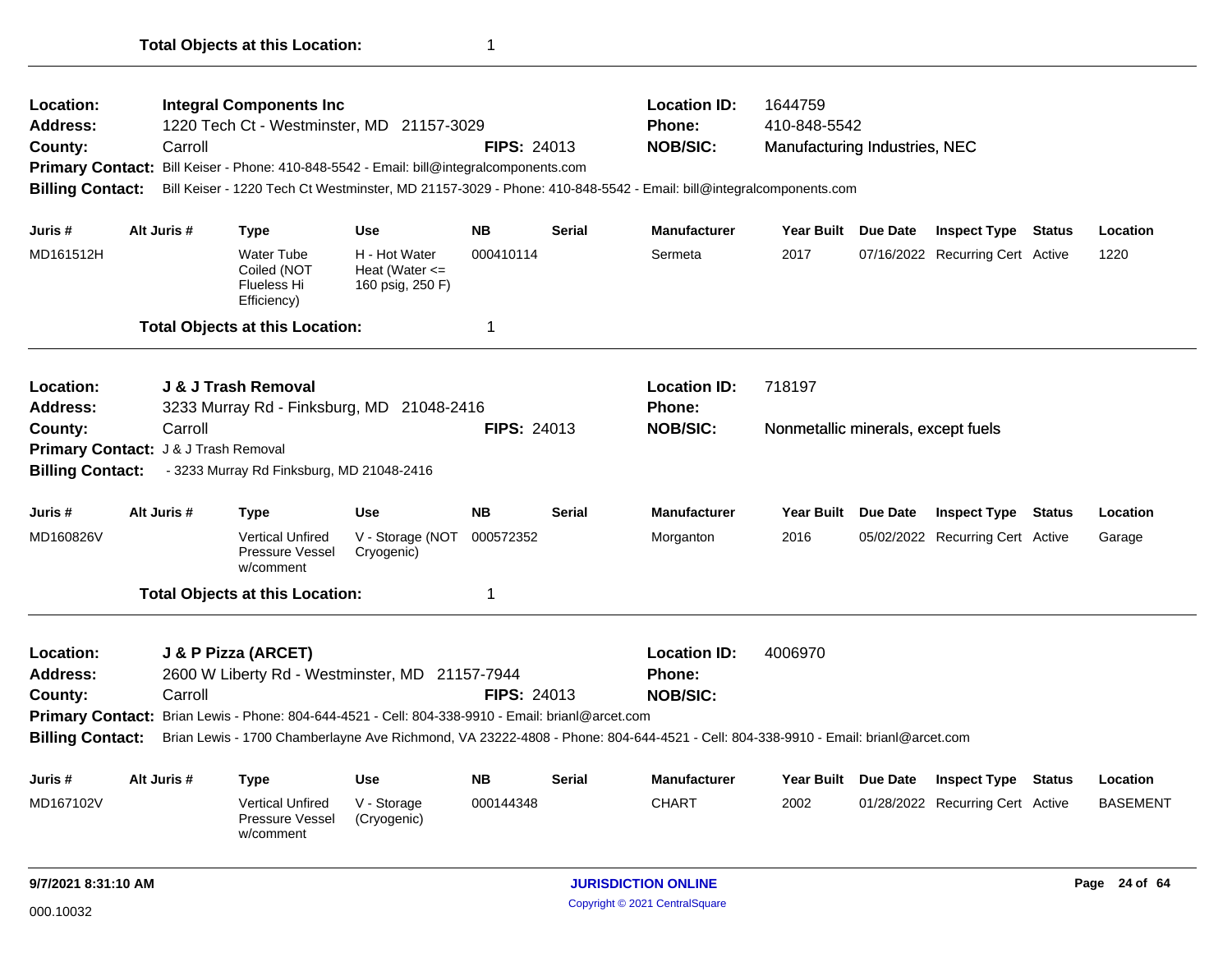| Location:<br><b>Address:</b>       |             | J. W. Dell Co., Inc.<br>591 Hanover Pike - Hampstead, MD 21074-2003                                                                                                                                                                      |                                                   |                    |                                             | <b>Location ID:</b><br><b>Phone:</b> | 714685                        |  |                                      |  |                         |
|------------------------------------|-------------|------------------------------------------------------------------------------------------------------------------------------------------------------------------------------------------------------------------------------------------|---------------------------------------------------|--------------------|---------------------------------------------|--------------------------------------|-------------------------------|--|--------------------------------------|--|-------------------------|
| County:<br><b>Billing Contact:</b> | Carroll     | Primary Contact: Bill Dell - Phone: 410-833-5510                                                                                                                                                                                         |                                                   | <b>FIPS: 24013</b> |                                             | <b>NOB/SIC:</b>                      | <b>Sanitary Services, NEC</b> |  |                                      |  |                         |
| Juris #                            | Alt Juris # | <b>Type</b>                                                                                                                                                                                                                              | <b>Use</b>                                        | <b>NB</b>          | <b>Serial</b>                               | <b>Manufacturer</b>                  | Year Built Due Date           |  | <b>Inspect Type Status</b>           |  | Location                |
| MD110769V                          |             | <b>Vertical Unfired</b><br>Pressure Vessel<br>w/comment                                                                                                                                                                                  | V - Storage (NOT<br>Cryogenic)                    | 000311267          |                                             | Melben                               | 1991                          |  | 06/01/2022 Recurring Cert Active     |  | Shop                    |
|                                    |             | <b>Total Objects at this Location:</b>                                                                                                                                                                                                   |                                                   | 1                  |                                             |                                      |                               |  |                                      |  |                         |
| Location:                          |             | <b>Jeff Barnes Chevrolet</b>                                                                                                                                                                                                             |                                                   |                    |                                             | <b>Location ID:</b>                  | 714935                        |  |                                      |  |                         |
| <b>Address:</b>                    |             | 6110 Sykesville Rd - Sykesville, MD 21784-6407                                                                                                                                                                                           |                                                   |                    |                                             | Phone:                               |                               |  |                                      |  |                         |
| County:                            | Carroll     |                                                                                                                                                                                                                                          |                                                   | <b>FIPS: 24013</b> |                                             | <b>NOB/SIC:</b>                      |                               |  | Motor Vehicle Dealers (New and Used) |  |                         |
| <b>Billing Contact:</b>            |             | Primary Contact: Stephanie Barnes - Phone: 410-795-1200 - Email: stephanieb@jeffbarneschevrolet.com<br>Stephanie Barnes - 6110 Sykesville Rd Sykesville, MD 21784-6407 - Phone: 410-795-1200 - Email: stephanieb@jeffbarneschevrolet.com |                                                   |                    |                                             |                                      |                               |  |                                      |  |                         |
| Juris #                            | Alt Juris # | <b>Type</b>                                                                                                                                                                                                                              | <b>Use</b>                                        | <b>NB</b>          | Serial                                      | <b>Manufacturer</b>                  | Year Built Due Date           |  | <b>Inspect Type Status</b>           |  | Location                |
| MD141456V                          |             | Pressure Vessel<br>w/comment                                                                                                                                                                                                             | Horizontal Unfired V - Storage (NOT<br>Cryogenic) | 000507285          |                                             | <b>Steel Fab</b>                     | 2008                          |  | 01/18/2022 Recurring Cert Active     |  | Parts Dept<br>Storeroom |
|                                    |             | <b>Total Objects at this Location:</b>                                                                                                                                                                                                   |                                                   | 1                  |                                             |                                      |                               |  |                                      |  |                         |
| <b>Location:</b>                   |             | <b>Jesse Byers (Antique)</b>                                                                                                                                                                                                             |                                                   |                    |                                             | <b>Location ID:</b>                  | 4077394                       |  |                                      |  |                         |
| <b>Address:</b>                    |             | 2528 Uniontown Rd - Westminster, MD 21158-3762                                                                                                                                                                                           |                                                   |                    |                                             | <b>Phone:</b>                        |                               |  |                                      |  |                         |
| County:                            | Carroll     |                                                                                                                                                                                                                                          |                                                   | <b>FIPS: 24013</b> |                                             | <b>NOB/SIC:</b>                      |                               |  |                                      |  |                         |
| <b>Primary Contact:</b>            |             | Jesse Byers - Phone: 443-277-1592 - Email: jbyers1005@gmail.com                                                                                                                                                                          |                                                   |                    |                                             |                                      |                               |  |                                      |  |                         |
| <b>Billing Contact:</b>            |             | Jesse Byers - 2528 Uniontown Rd Westminster, MD 21158-3762 - Phone: 443-277-1592 - Email: jbyers1005@gmail.com                                                                                                                           |                                                   |                    |                                             |                                      |                               |  |                                      |  |                         |
| Juris #                            | Alt Juris # | <b>Type</b>                                                                                                                                                                                                                              | <b>Use</b>                                        | <b>NB</b>          | <b>Serial</b>                               | <b>Manufacturer</b>                  | Year Built Due Date           |  | <b>Inspect Type Status</b>           |  | Location                |
| MD169888                           |             | <b>Horizontal Fire</b><br>Tube                                                                                                                                                                                                           | S - Power-Other<br>w/comment (Stm<br>> 15 psig)   | Antique            |                                             | Geiser-Peerless                      | 1900                          |  | 06/16/2022 Recurring Cert Active     |  | Portable                |
|                                    |             | <b>Total Objects at this Location:</b>                                                                                                                                                                                                   |                                                   | 1                  |                                             |                                      |                               |  |                                      |  |                         |
| 9/7/2021 8:31:10 AM                |             |                                                                                                                                                                                                                                          |                                                   |                    | <b>JURISDICTION ONLINE</b><br>Page 25 of 64 |                                      |                               |  |                                      |  |                         |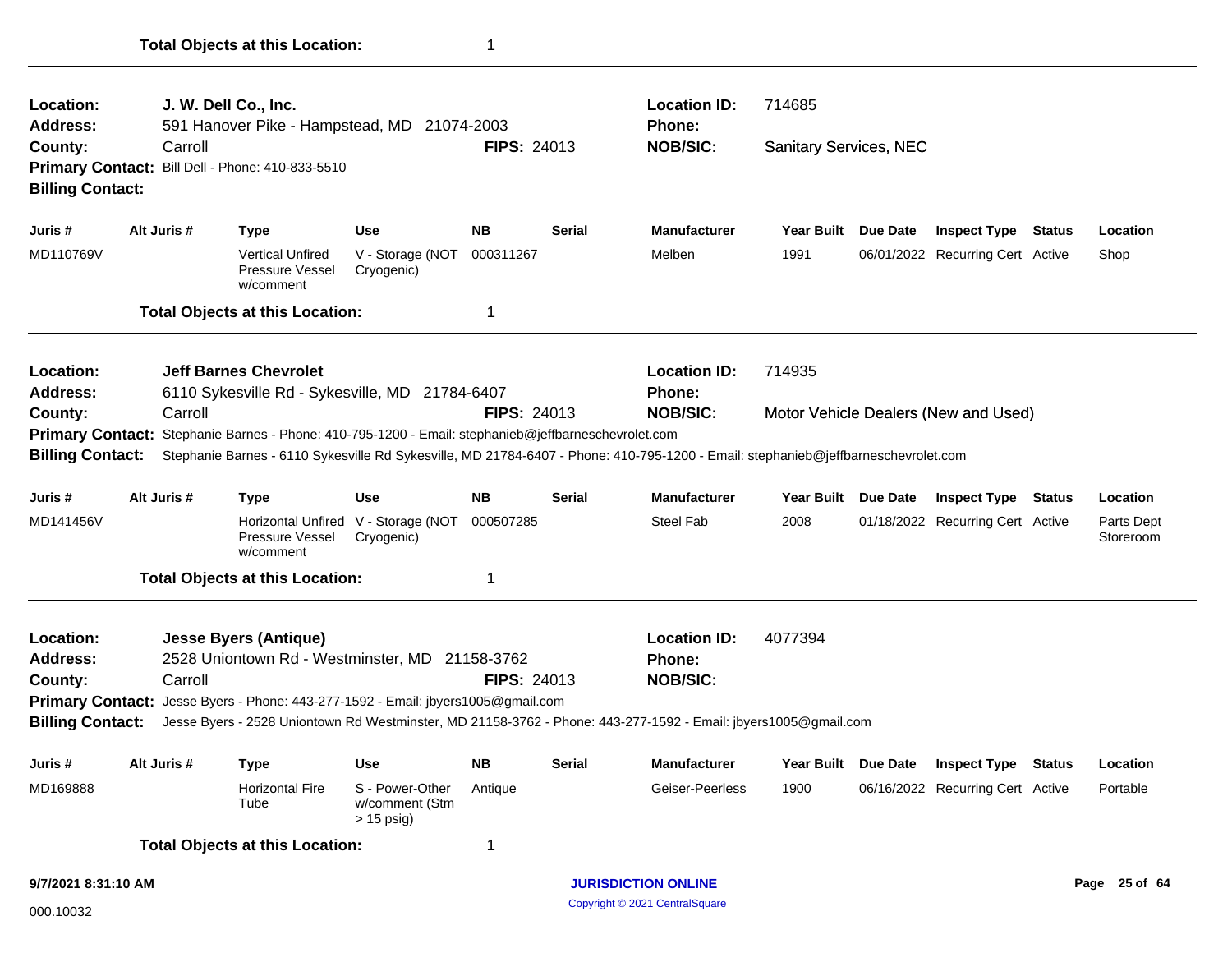| Location:<br><b>Address:</b>                                                                                    |  | Jiffy Lube - 1809 | 1951 Dickenson Rd - Sykesville, MD 21784-4604                              |                                |                    |               | <b>Location ID:</b><br>Phone:                                                                                                                                                                                                                                                                                                                                                                                                                                                                                                                                                                                                                                                                                            | 3274924 |  |  |  |           |  |  |
|-----------------------------------------------------------------------------------------------------------------|--|-------------------|----------------------------------------------------------------------------|--------------------------------|--------------------|---------------|--------------------------------------------------------------------------------------------------------------------------------------------------------------------------------------------------------------------------------------------------------------------------------------------------------------------------------------------------------------------------------------------------------------------------------------------------------------------------------------------------------------------------------------------------------------------------------------------------------------------------------------------------------------------------------------------------------------------------|---------|--|--|--|-----------|--|--|
| County:                                                                                                         |  | Carroll           |                                                                            |                                | <b>FIPS: 24013</b> |               | <b>NOB/SIC:</b>                                                                                                                                                                                                                                                                                                                                                                                                                                                                                                                                                                                                                                                                                                          |         |  |  |  |           |  |  |
|                                                                                                                 |  |                   | Primary Contact: Michelle - Phone: 410-316-1045                            |                                |                    |               |                                                                                                                                                                                                                                                                                                                                                                                                                                                                                                                                                                                                                                                                                                                          |         |  |  |  |           |  |  |
| <b>Billing Contact:</b>                                                                                         |  |                   | Michelle - 10517 York Rd Cockeysville, MD 21030-2361 - Phone: 410-316-1045 |                                |                    |               |                                                                                                                                                                                                                                                                                                                                                                                                                                                                                                                                                                                                                                                                                                                          |         |  |  |  |           |  |  |
| Juris #                                                                                                         |  | Alt Juris #       | Type                                                                       | <b>Use</b>                     | <b>NB</b>          | <b>Serial</b> | <b>Manufacturer</b>                                                                                                                                                                                                                                                                                                                                                                                                                                                                                                                                                                                                                                                                                                      |         |  |  |  | Location  |  |  |
| MD144427V                                                                                                       |  |                   | <b>Vertical Unfired</b><br>Pressure Vessel<br>w/comment                    | V - Storage (NOT<br>Cryogenic) | 000506566          |               | Manchester                                                                                                                                                                                                                                                                                                                                                                                                                                                                                                                                                                                                                                                                                                               | 1997    |  |  |  | Tank Room |  |  |
|                                                                                                                 |  |                   | <b>Total Objects at this Location:</b>                                     |                                | $\mathbf 1$        |               |                                                                                                                                                                                                                                                                                                                                                                                                                                                                                                                                                                                                                                                                                                                          |         |  |  |  |           |  |  |
| Location:                                                                                                       |  | Jiffy Mart #441   |                                                                            |                                |                    |               | <b>Location ID:</b>                                                                                                                                                                                                                                                                                                                                                                                                                                                                                                                                                                                                                                                                                                      | 726449  |  |  |  |           |  |  |
| <b>Address:</b>                                                                                                 |  |                   | 1 Magna Way - Westminster, MD 21157-3008                                   |                                |                    |               | Automotive Services, Except Repair and Carwashes<br>Year Built Due Date<br><b>Inspect Type Status</b><br>08/10/2022 Recurring Cert Active<br>Phone:<br>443-398-4925<br><b>NOB/SIC:</b><br>General Contractors-Nonresidential Buildings, Other than<br><b>Industrial Buildings and Warehouses</b><br><b>Manufacturer</b><br><b>Year Built</b><br>Due Date<br><b>Inspect Type Status</b><br>Location<br>2000<br><b>CAR WASH</b><br>Manchester<br>04/07/2023 Recurring Cert Active<br><b>Location ID:</b><br>4006479<br><b>Phone:</b><br><b>NOB/SIC:</b><br><b>Manufacturer</b><br>Year Built Due Date<br><b>Inspect Type</b><br><b>Status</b><br>Location<br>1992<br>Taylor<br>01/10/2022 Recurring Cert Active<br>Outside |         |  |  |  |           |  |  |
| Carroll<br><b>FIPS: 24013</b><br>County:                                                                        |  |                   |                                                                            |                                |                    |               | Paul Baugher - 1 Magna Way Westminster, MD 21157-3008 - Phone: 443-398-4925 - Email: pbaugher@tevisoil.com<br>Charlie Patterson - PO Box 26269 Richmond, VA 23260-6269 - Phone: 804-644-4521 - Email: charlie.patterson@arc3gases.com                                                                                                                                                                                                                                                                                                                                                                                                                                                                                    |         |  |  |  |           |  |  |
| Primary Contact: Paul Baugher - Phone: 443-398-4925 - Email: pbaugher@tevisoil.com                              |  |                   |                                                                            |                                |                    |               |                                                                                                                                                                                                                                                                                                                                                                                                                                                                                                                                                                                                                                                                                                                          |         |  |  |  |           |  |  |
| <b>Billing Contact:</b>                                                                                         |  |                   |                                                                            |                                |                    |               |                                                                                                                                                                                                                                                                                                                                                                                                                                                                                                                                                                                                                                                                                                                          |         |  |  |  |           |  |  |
| Juris #                                                                                                         |  | Alt Juris #       | Type                                                                       | <b>Use</b>                     | <b>NB</b>          | <b>Serial</b> |                                                                                                                                                                                                                                                                                                                                                                                                                                                                                                                                                                                                                                                                                                                          |         |  |  |  |           |  |  |
| MD111585V                                                                                                       |  |                   | Horizontal Unfired O - Other (PV<br>Pressure Vessel<br>w/comment           | Use) w/comment                 | 000126631          |               |                                                                                                                                                                                                                                                                                                                                                                                                                                                                                                                                                                                                                                                                                                                          |         |  |  |  |           |  |  |
|                                                                                                                 |  |                   | <b>Total Objects at this Location:</b>                                     |                                | -1                 |               |                                                                                                                                                                                                                                                                                                                                                                                                                                                                                                                                                                                                                                                                                                                          |         |  |  |  |           |  |  |
| Location:                                                                                                       |  |                   | Jiffy Mart - 431 (Arc3)                                                    |                                |                    |               |                                                                                                                                                                                                                                                                                                                                                                                                                                                                                                                                                                                                                                                                                                                          |         |  |  |  |           |  |  |
| <b>Address:</b>                                                                                                 |  |                   | 3137 Baltimore Blvd - Finksburg, MD 21048-2307                             |                                |                    |               |                                                                                                                                                                                                                                                                                                                                                                                                                                                                                                                                                                                                                                                                                                                          |         |  |  |  |           |  |  |
| County:                                                                                                         |  | Carroll           |                                                                            |                                | FIPS: 24013        |               |                                                                                                                                                                                                                                                                                                                                                                                                                                                                                                                                                                                                                                                                                                                          |         |  |  |  |           |  |  |
| Primary Contact: Jiffy Mart - 431 (Arc3)                                                                        |  |                   |                                                                            |                                |                    |               |                                                                                                                                                                                                                                                                                                                                                                                                                                                                                                                                                                                                                                                                                                                          |         |  |  |  |           |  |  |
| <b>Billing Contact:</b>                                                                                         |  |                   |                                                                            |                                |                    |               |                                                                                                                                                                                                                                                                                                                                                                                                                                                                                                                                                                                                                                                                                                                          |         |  |  |  |           |  |  |
| Juris #                                                                                                         |  | Alt Juris #       | Type                                                                       | Use                            | <b>NB</b>          | <b>Serial</b> |                                                                                                                                                                                                                                                                                                                                                                                                                                                                                                                                                                                                                                                                                                                          |         |  |  |  |           |  |  |
| MD166641V<br><b>Vertical Unfired</b><br>V - Storage<br>000005259<br>Pressure Vessel<br>(Cryogenic)<br>w/comment |  |                   |                                                                            |                                |                    |               |                                                                                                                                                                                                                                                                                                                                                                                                                                                                                                                                                                                                                                                                                                                          |         |  |  |  |           |  |  |
|                                                                                                                 |  |                   | <b>Total Objects at this Location:</b>                                     |                                | -1                 |               |                                                                                                                                                                                                                                                                                                                                                                                                                                                                                                                                                                                                                                                                                                                          |         |  |  |  |           |  |  |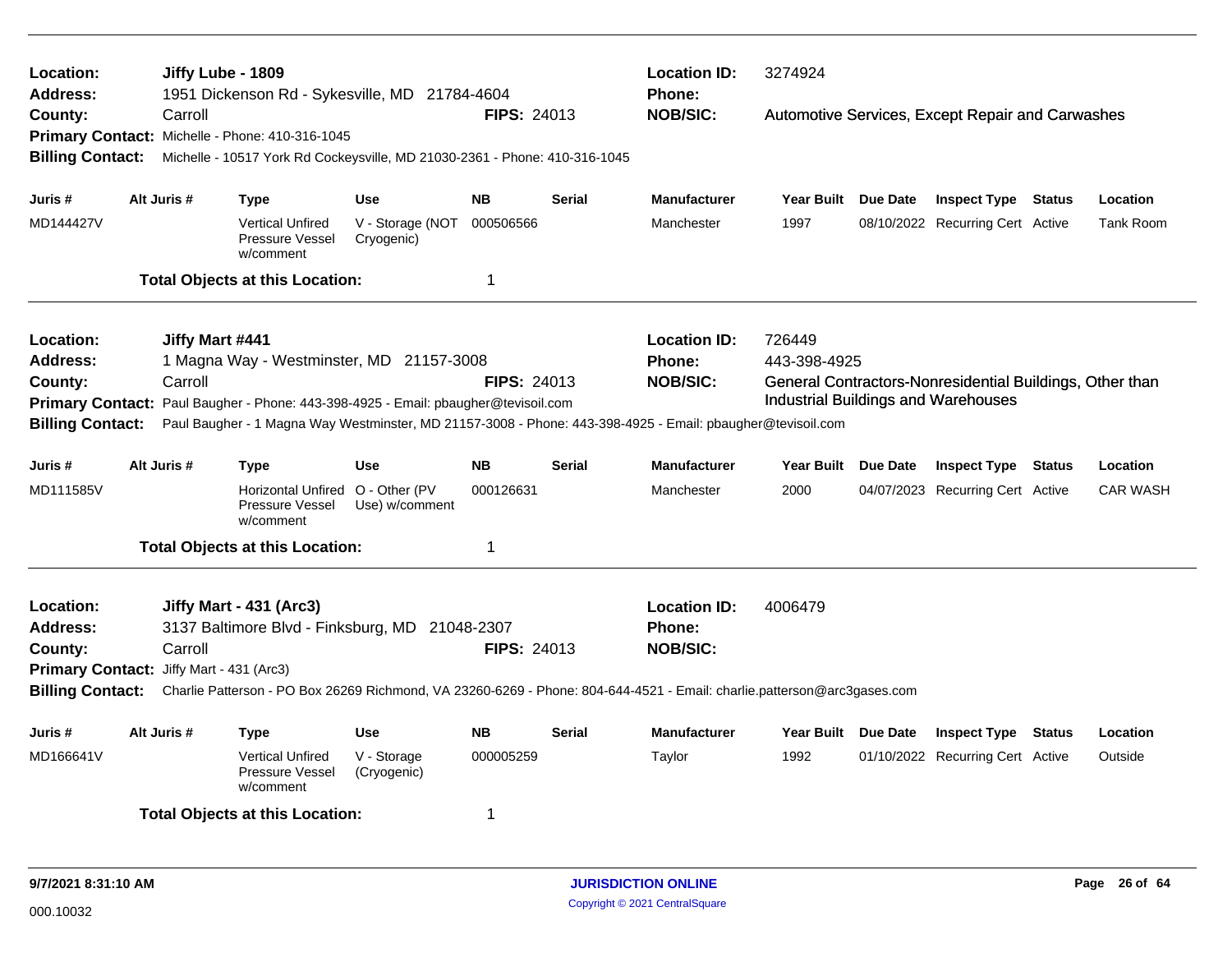| Location:<br>Address:<br>County:<br><b>Billing Contact:</b>                                                                                                                                                                                                                                                                             | Carroll<br>Primary Contact: Jiffy Mart - 433 (Arc3) | Jiffy Mart - 433 (Arc3)<br>74 W Main St - Westminster, MD 21157-4816 |                            | <b>FIPS: 24013</b> |               | <b>Location ID:</b><br><b>Phone:</b><br><b>NOB/SIC:</b><br>Charlie Patterson - PO Box 26269 Richmond, VA 23260-6269 - Phone: 804-644-4521 - Email: charlie.patterson@arc3gases.com | 4006541             |                                  |            |
|-----------------------------------------------------------------------------------------------------------------------------------------------------------------------------------------------------------------------------------------------------------------------------------------------------------------------------------------|-----------------------------------------------------|----------------------------------------------------------------------|----------------------------|--------------------|---------------|------------------------------------------------------------------------------------------------------------------------------------------------------------------------------------|---------------------|----------------------------------|------------|
| Juris #                                                                                                                                                                                                                                                                                                                                 | Alt Juris #                                         | <b>Type</b>                                                          | <b>Use</b>                 | <b>NB</b>          | <b>Serial</b> | <b>Manufacturer</b>                                                                                                                                                                | Year Built Due Date | <b>Inspect Type Status</b>       | Location   |
| MD166309V                                                                                                                                                                                                                                                                                                                               |                                                     | <b>Vertical Unfired</b><br><b>Pressure Vessel</b><br>w/comment       | V - Storage<br>(Cryogenic) | 000052673          |               | Taylor                                                                                                                                                                             | 2001                | 01/28/2022 Recurring Cert Active | Outside    |
|                                                                                                                                                                                                                                                                                                                                         |                                                     | <b>Total Objects at this Location:</b>                               |                            | 1                  |               |                                                                                                                                                                                    |                     |                                  |            |
| Location:<br>Address:<br>County:<br><b>Billing Contact:</b>                                                                                                                                                                                                                                                                             | Carroll<br>Primary Contact: Jiffy Mart - 440 (Arc3) | Jiffy Mart - 440 (Arc3)<br>1155 S Main St - Hampstead, MD 21074-2245 |                            | <b>FIPS: 24013</b> |               | <b>Location ID:</b><br>Phone:<br><b>NOB/SIC:</b><br>Charlie Patterson - PO Box 26269 Richmond, VA 23260-6269 - Phone: 804-644-4521 - Email: charlie.patterson@arc3gases.com        | 4006485             |                                  |            |
| Juris #                                                                                                                                                                                                                                                                                                                                 | Alt Juris #                                         | <b>Type</b>                                                          | <b>Use</b>                 | <b>NB</b>          | <b>Serial</b> | <b>Manufacturer</b>                                                                                                                                                                | Year Built Due Date | <b>Inspect Type Status</b>       | Location   |
| MD166627V                                                                                                                                                                                                                                                                                                                               |                                                     | <b>Vertical Unfired</b><br>Pressure Vessel<br>w/comment              | V - Storage<br>(Cryogenic) | 000025674          |               | Taylor                                                                                                                                                                             | 1992                | 01/10/2022 Recurring Cert Active | Outside    |
|                                                                                                                                                                                                                                                                                                                                         |                                                     | <b>Total Objects at this Location:</b>                               |                            | 1                  |               |                                                                                                                                                                                    |                     |                                  |            |
| Location:<br>Jiffy Mart - 441 (Arc3)<br><b>Address:</b><br>1 Magna Way - Westminster, MD 21157-3008<br>Carroll<br><b>FIPS: 24013</b><br>County:<br>Primary Contact: Jiffy Mart - 441 (Arc3)<br>Billing Contact: Charlie Patterson - PO Box 26269 Richmond, VA 23260-6269 - Phone: 804-644-4521 - Email: charlie.patterson@arc3gases.com |                                                     |                                                                      |                            |                    |               | <b>Location ID:</b><br>Phone:<br><b>NOB/SIC:</b>                                                                                                                                   | 4006554             |                                  |            |
| Juris #                                                                                                                                                                                                                                                                                                                                 | Alt Juris #                                         | <b>Type</b>                                                          | <b>Use</b>                 | <b>NB</b>          | Serial        | <b>Manufacturer</b>                                                                                                                                                                | Year Built Due Date | <b>Inspect Type Status</b>       | Location   |
| MD166313V                                                                                                                                                                                                                                                                                                                               |                                                     | <b>Vertical Unfired</b><br>Pressure Vessel<br>w/comment              | V - Storage<br>(Cryogenic) | 000052635          |               | Taylor                                                                                                                                                                             | 2001                | 01/28/2022 Recurring Cert Active | Store Room |
|                                                                                                                                                                                                                                                                                                                                         |                                                     | <b>Total Objects at this Location:</b>                               |                            | 1                  |               |                                                                                                                                                                                    |                     |                                  |            |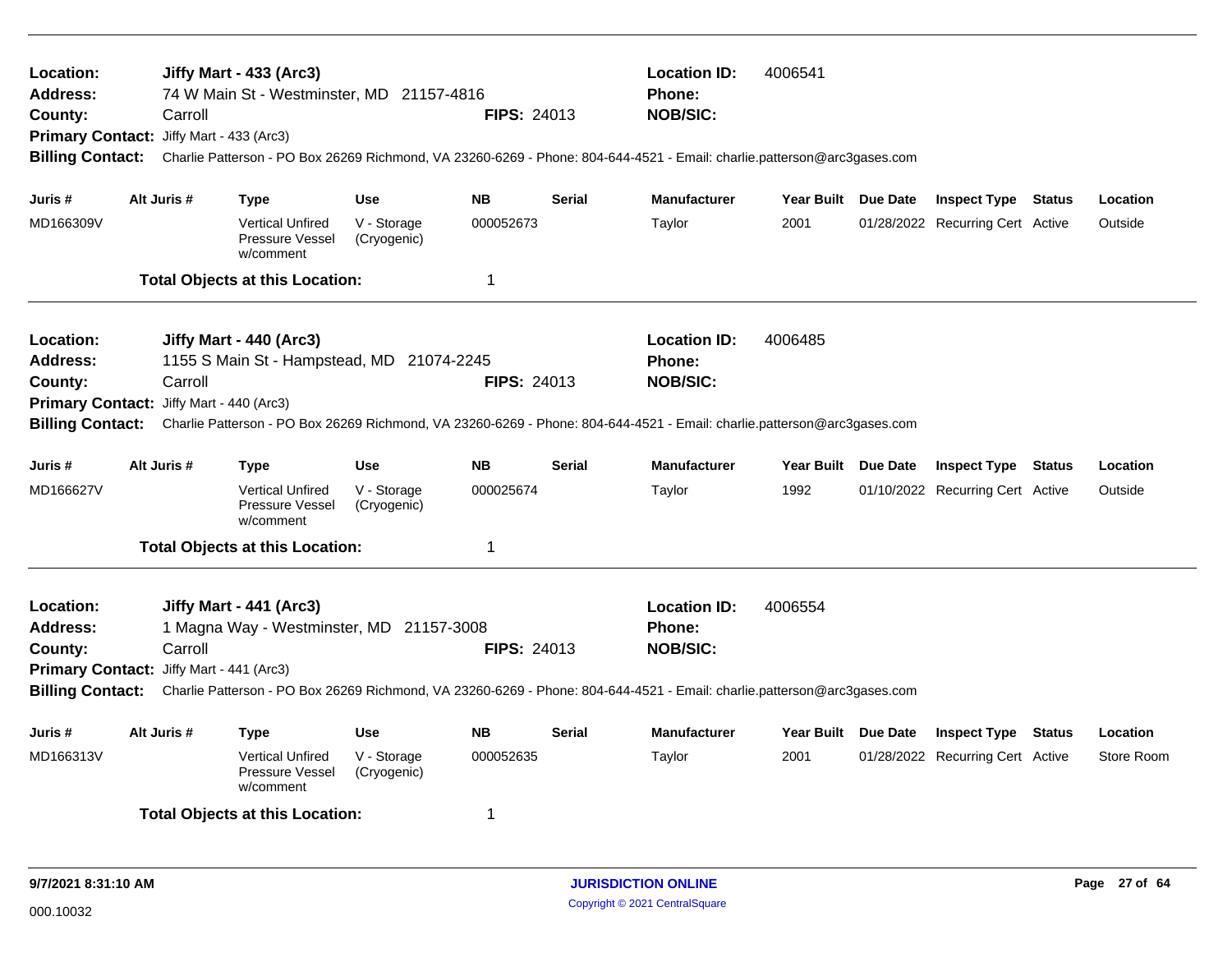| Location:<br><b>Address:</b><br>County:                                                           | <b>Keats A Pullen III Engine (Model)</b><br>5910 Grace Lee Ave - Sykesville, MD 21784-8711<br>Carroll<br>Primary Contact: Keats A Pullen III - Phone: 410-552-4443 - Cell: 301-286-2617<br>- 5910 Grace Lee Ave Sykesville, MD 21784-8711 - Phone: 410-552-4443 - Cell: 301-286-2617<br><b>Billing Contact:</b><br>Alt Juris # |                       |                                                                                                                                                                                                                                                                                                 |                                              |                        | <b>FIPS: 24013</b>      | <b>Location ID:</b><br>715455<br>410-552-4443<br>Phone:<br><b>NOB/SIC:</b><br>Membership Sports and Recreation Clubs |                                                                    |  |                                                                |  |                                |
|---------------------------------------------------------------------------------------------------|--------------------------------------------------------------------------------------------------------------------------------------------------------------------------------------------------------------------------------------------------------------------------------------------------------------------------------|-----------------------|-------------------------------------------------------------------------------------------------------------------------------------------------------------------------------------------------------------------------------------------------------------------------------------------------|----------------------------------------------|------------------------|-------------------------|----------------------------------------------------------------------------------------------------------------------|--------------------------------------------------------------------|--|----------------------------------------------------------------|--|--------------------------------|
| Juris #                                                                                           |                                                                                                                                                                                                                                                                                                                                |                       | <b>Type</b>                                                                                                                                                                                                                                                                                     | Use                                          | <b>NB</b>              | <b>Serial</b>           | <b>Manufacturer</b>                                                                                                  | Year Built Due Date                                                |  | <b>Inspect Type Status</b>                                     |  | Location                       |
| MD017650                                                                                          |                                                                                                                                                                                                                                                                                                                                |                       | <b>Horizontal Fire</b><br>Tube                                                                                                                                                                                                                                                                  | M - Model<br>w/comment                       | Model                  |                         | Kennion                                                                                                              | 1978                                                               |  | 04/09/2022 Recurring Cert Active                               |  | Portable                       |
| MD017652                                                                                          |                                                                                                                                                                                                                                                                                                                                |                       | <b>Horizontal Fire</b><br>Tube                                                                                                                                                                                                                                                                  | M - Model<br>w/comment                       | Model                  |                         | <b>Keats Pullen</b>                                                                                                  | 1982                                                               |  | 04/09/2022 Recurring Cert Active                               |  | Portable                       |
| MD162639                                                                                          |                                                                                                                                                                                                                                                                                                                                |                       | Other w/comment M - Model                                                                                                                                                                                                                                                                       | w/comment                                    | Model                  |                         | Holt                                                                                                                 | 1992                                                               |  | 04/05/2022 Recurring Cert Active                               |  | Portable                       |
| MD166808                                                                                          |                                                                                                                                                                                                                                                                                                                                |                       | <b>Horizontal Fire</b><br>Tube                                                                                                                                                                                                                                                                  | M - Model<br>w/comment                       | Model                  |                         | Bell                                                                                                                 | 2011                                                               |  | 10/23/2021 Recurring Cert Active                               |  | Portable                       |
|                                                                                                   |                                                                                                                                                                                                                                                                                                                                |                       | <b>Total Objects at this Location:</b>                                                                                                                                                                                                                                                          |                                              | 4                      |                         |                                                                                                                      |                                                                    |  |                                                                |  |                                |
| Location:<br><b>Address:</b><br>County:<br><b>Primary Contact: KFC</b><br><b>Billing Contact:</b> |                                                                                                                                                                                                                                                                                                                                | <b>KFC</b><br>Carroll | 2309 Hanover Pike - Hampstead, MD 21074-1150                                                                                                                                                                                                                                                    |                                              | <b>FIPS: 24013</b>     |                         | <b>Location ID:</b><br>Phone:<br><b>NOB/SIC:</b>                                                                     | 3631827                                                            |  |                                                                |  |                                |
| Juris #                                                                                           |                                                                                                                                                                                                                                                                                                                                | Alt Juris #           | <b>Type</b>                                                                                                                                                                                                                                                                                     | <b>Use</b>                                   | <b>NB</b>              | <b>Serial</b>           | <b>Manufacturer</b>                                                                                                  | Year Built Due Date                                                |  | <b>Inspect Type Status</b>                                     |  | Location                       |
| MD155928V                                                                                         |                                                                                                                                                                                                                                                                                                                                |                       | <b>Vertical Unfired</b><br><b>Pressure Vessel</b><br>w/comment                                                                                                                                                                                                                                  | V - Storage (NOT<br>Cryogenic)               | 000194546              | SNCCMAE08E CHART<br>117 |                                                                                                                      | 2008                                                               |  | 09/26/2022 Recurring Cert Active                               |  | Storage area                   |
|                                                                                                   |                                                                                                                                                                                                                                                                                                                                |                       | <b>Total Objects at this Location:</b>                                                                                                                                                                                                                                                          |                                              | 1                      |                         |                                                                                                                      |                                                                    |  |                                                                |  |                                |
| Location:<br><b>Address:</b><br>County:                                                           |                                                                                                                                                                                                                                                                                                                                | Carroll               | <b>Kohn Creative Solutions</b><br>83 E Main St - Westminster, MD 21157-5059<br>Primary Contact: Kohn Creative Solutions - Phone: 410-840-3805<br>Billing Contact: Matt Kohn - 83 E Main St Westminster, MD 21157-5059 - Phone: 410-840-3805 - Cell: 443-974-5448 - Email: matt@kohncreative.com |                                              | <b>FIPS: 24013</b>     |                         | <b>Location ID:</b><br>Phone:<br><b>NOB/SIC:</b>                                                                     | 707480<br>410-840-3805<br><b>Commercial Printing, Lithographic</b> |  |                                                                |  |                                |
|                                                                                                   |                                                                                                                                                                                                                                                                                                                                |                       |                                                                                                                                                                                                                                                                                                 |                                              |                        |                         |                                                                                                                      |                                                                    |  |                                                                |  |                                |
| Juris #<br>MD161591V                                                                              |                                                                                                                                                                                                                                                                                                                                | Alt Juris #           | <b>Type</b><br>Vertical Unfired<br>Pressure Vessel                                                                                                                                                                                                                                              | <b>Use</b><br>V - Storage (NOT<br>Cryogenic) | <b>NB</b><br>001252347 | <b>Serial</b>           | <b>Manufacturer</b><br>CAMPBELL                                                                                      | Year Built Due Date<br>2004                                        |  | <b>Inspect Type Status</b><br>09/13/2022 Recurring Cert Active |  | Location<br><b>ELEVATOR RM</b> |
| 9/7/2021 8:31:10 AM                                                                               |                                                                                                                                                                                                                                                                                                                                |                       |                                                                                                                                                                                                                                                                                                 |                                              |                        |                         | <b>JURISDICTION ONLINE</b>                                                                                           |                                                                    |  |                                                                |  | Page 28 of 64                  |
| 000.10032                                                                                         |                                                                                                                                                                                                                                                                                                                                |                       |                                                                                                                                                                                                                                                                                                 |                                              |                        |                         | Copyright © 2021 CentralSquare                                                                                       |                                                                    |  |                                                                |  |                                |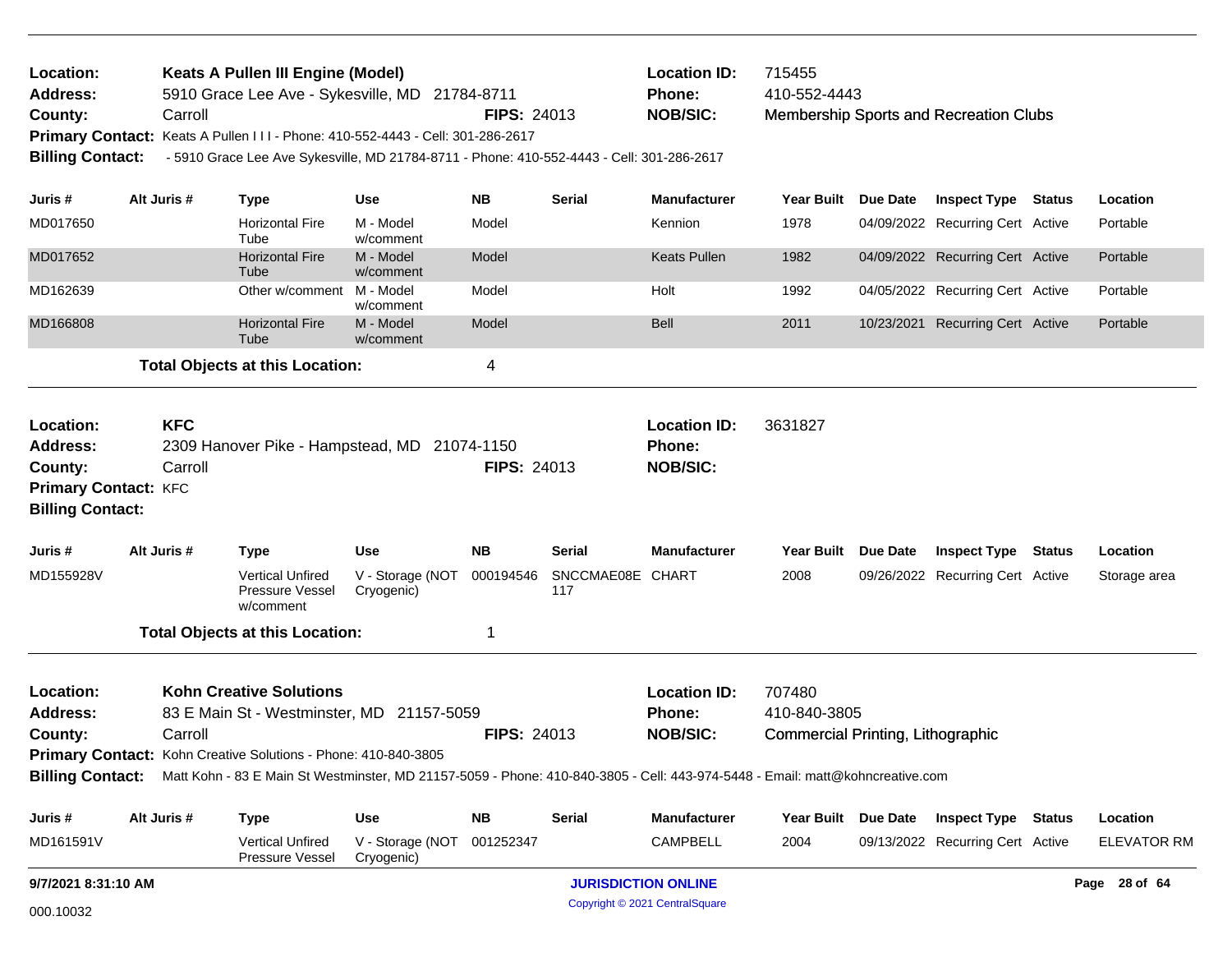| Juris #                                            | Alt Juris #                                                       | <b>Type</b><br>w/comment                                                                               | <b>Use</b>                                                                                                    | <b>NB</b>          | <b>Serial</b> | <b>Manufacturer</b>           | Year Built Due Date         |                 | <b>Inspect Type Status</b>       |               | Location           |
|----------------------------------------------------|-------------------------------------------------------------------|--------------------------------------------------------------------------------------------------------|---------------------------------------------------------------------------------------------------------------|--------------------|---------------|-------------------------------|-----------------------------|-----------------|----------------------------------|---------------|--------------------|
|                                                    |                                                                   | <b>Total Objects at this Location:</b>                                                                 |                                                                                                               | 1                  |               |                               |                             |                 |                                  |               |                    |
| Location:                                          |                                                                   | <b>LAI International LLC</b>                                                                           |                                                                                                               |                    |               | <b>Location ID:</b>           | 716210                      |                 |                                  |               |                    |
| Address:                                           |                                                                   | 1110 Business Pkwy S - Westminster, MD 21157-3065                                                      |                                                                                                               |                    |               | <b>Phone:</b>                 | 410-857-0770                |                 |                                  |               |                    |
| County:                                            | Carroll                                                           |                                                                                                        |                                                                                                               | <b>FIPS: 24013</b> |               | <b>NOB/SIC:</b>               | <b>Engineering Services</b> |                 |                                  |               |                    |
|                                                    |                                                                   | Primary Contact: Tim Diello - Phone: 410-857-0770 x483 - Cell: 443-798-8080 - Email: tdiello@laico.com |                                                                                                               |                    |               |                               |                             |                 |                                  |               |                    |
| <b>Billing Contact:</b>                            |                                                                   | - 1110 Business Pkwy S Westminster, MD 21157-3065 - Phone: 410-857-0770                                |                                                                                                               |                    |               |                               |                             |                 |                                  |               |                    |
| Juris #                                            | Alt Juris #                                                       | <b>Type</b>                                                                                            | <b>Use</b>                                                                                                    | <b>NB</b>          | <b>Serial</b> | <b>Manufacturer</b>           | <b>Year Built</b>           | Due Date        | <b>Inspect Type Status</b>       |               | Location           |
| MD045684V                                          |                                                                   | <b>Vertical Unfired</b><br>Pressure Vessel<br>w/comment                                                | V - Storage (NOT<br>Cryogenic)                                                                                | 000824287          |               | Wood                          | 1983                        |                 | 12/20/2022 Recurring Cert Active |               | Comp Room          |
| MD063845H                                          |                                                                   | Cast Iron                                                                                              | H - Hot Water<br>Heat (Water $\leq$<br>160 psig, 250 F)                                                       | CI                 |               | <b>Burnham</b>                | 1984                        |                 | 12/20/2022 Recurring Cert Active |               | <b>Boiler Room</b> |
|                                                    |                                                                   | <b>Total Objects at this Location:</b>                                                                 |                                                                                                               | 2                  |               |                               |                             |                 |                                  |               |                    |
| Location:<br><b>Address:</b>                       |                                                                   | <b>Lakeview Memorial Park</b><br>2734 Liberty Rd - Sykesville, MD 21784-6905                           |                                                                                                               |                    |               | <b>Location ID:</b><br>Phone: | 716067                      |                 |                                  |               |                    |
| County:                                            | Carroll                                                           |                                                                                                        |                                                                                                               | <b>FIPS: 24013</b> |               | <b>NOB/SIC:</b>               | <b>Personal services</b>    |                 |                                  |               |                    |
| <b>Primary Contact:</b><br><b>Billing Contact:</b> | Dawn Brown - Phone: 410-795-8180 - Email: lakeviewmem@verizon.net |                                                                                                        | Dawn Brown - 2734 Liberty Rd Sykesville, MD 21784-6905 - Phone: 410-795-8180 - Email: lakeviewmem@verizon.net |                    |               |                               |                             |                 |                                  |               |                    |
| Juris #                                            | Alt Juris #                                                       | <b>Type</b>                                                                                            | <b>Use</b>                                                                                                    | <b>NB</b>          | <b>Serial</b> | <b>Manufacturer</b>           | <b>Year Built</b>           | <b>Due Date</b> | <b>Inspect Type</b>              | <b>Status</b> | Location           |
| MD085567V                                          |                                                                   | <b>Vertical Unfired</b><br>Pressure Vessel<br>w/comment                                                | V - Storage (NOT<br>Cryogenic)                                                                                | 000064541          |               | <b>Buckeye</b>                | 1989                        |                 | 10/23/2021 Recurring Cert Active |               | <b>Maint Shop</b>  |
|                                                    |                                                                   | <b>Total Objects at this Location:</b>                                                                 |                                                                                                               |                    |               |                               |                             |                 |                                  |               |                    |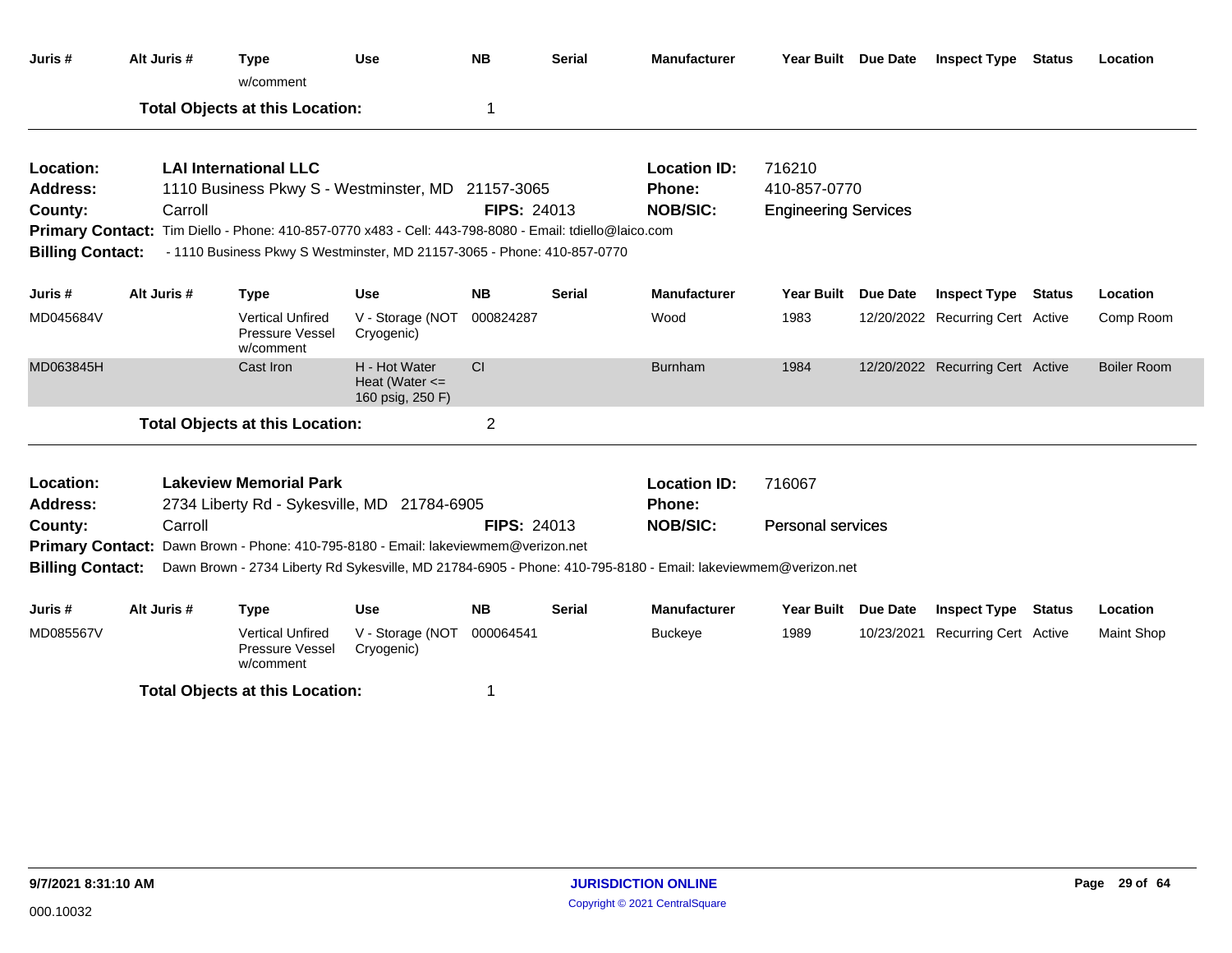| Location:<br><b>Address:</b><br>County:<br><b>Primary Contact:</b><br><b>Billing Contact:</b>                                                                                                                                                                                                           | Carroll<br>Ledo Pizza (Arc3) | Ledo Pizza (Arc3)<br>577 Johnsville Rd - Sykesville, MD 21784-8036                                                                                                                                                                                                |                                                   | <b>FIPS: 24013</b> |               | <b>Location ID:</b><br>4002053<br><b>Phone:</b><br><b>NOB/SIC:</b><br>Charlie Patterson - PO Box 26269 Richmond, VA 23260-6269 - Phone: 804-644-4521 - Email: charlie.patterson@arc3gases.com |                        |                 |                                                        |               |                       |
|---------------------------------------------------------------------------------------------------------------------------------------------------------------------------------------------------------------------------------------------------------------------------------------------------------|------------------------------|-------------------------------------------------------------------------------------------------------------------------------------------------------------------------------------------------------------------------------------------------------------------|---------------------------------------------------|--------------------|---------------|-----------------------------------------------------------------------------------------------------------------------------------------------------------------------------------------------|------------------------|-----------------|--------------------------------------------------------|---------------|-----------------------|
| Juris #                                                                                                                                                                                                                                                                                                 | Alt Juris #                  | Type                                                                                                                                                                                                                                                              | <b>Use</b>                                        | <b>NB</b>          | <b>Serial</b> | <b>Manufacturer</b>                                                                                                                                                                           | Year Built Due Date    |                 | <b>Inspect Type Status</b>                             |               | Location              |
| MD167330V                                                                                                                                                                                                                                                                                               |                              | <b>Vertical Unfired</b><br>Pressure Vessel<br>w/comment                                                                                                                                                                                                           | V - Storage (NOT<br>Cryogenic)                    | 000111018          |               | Taylor-Wharton                                                                                                                                                                                | 2019                   |                 | 07/23/2022 Recurring Cert Active                       |               | Outside               |
|                                                                                                                                                                                                                                                                                                         |                              | <b>Total Objects at this Location:</b>                                                                                                                                                                                                                            |                                                   | $\mathbf 1$        |               |                                                                                                                                                                                               |                        |                 |                                                        |               |                       |
| Location:<br>Address:<br>County:<br><b>Primary Contact:</b><br><b>Billing Contact:</b>                                                                                                                                                                                                                  | Lee's Auto<br>Carroll        | 1071 Baltimore Blvd Ste A - Westminster, MD 21157-7048<br>Glenn Davis - Phone: 410-848-8728 - Email: leesautomotivellc@gmail.com<br>Glenn Davis - 1071 Baltimore Blvd Ste A Westminster, MD 21157-7048 - Phone: 410-848-8728 - Email: leesautomotivellc@gmail.com |                                                   | <b>FIPS: 24013</b> |               | <b>Location ID:</b><br><b>Phone:</b><br><b>NOB/SIC:</b>                                                                                                                                       | 704835<br>410-848-8728 |                 | Motor Vehicle Dealers (New and Used)                   |               |                       |
| Juris #                                                                                                                                                                                                                                                                                                 | Alt Juris #                  | <b>Type</b>                                                                                                                                                                                                                                                       | <b>Use</b>                                        | <b>NB</b>          | <b>Serial</b> | <b>Manufacturer</b>                                                                                                                                                                           | Year Built Due Date    |                 | <b>Inspect Type Status</b>                             |               | Location              |
| MD040745V                                                                                                                                                                                                                                                                                               |                              | Pressure Vessel<br>w/comment                                                                                                                                                                                                                                      | Horizontal Unfired V - Storage (NOT<br>Cryogenic) | 000801911          |               | <b>Buckeye</b>                                                                                                                                                                                | 1987                   |                 | 12/11/2022 Recurring Cert Active                       |               | <b>Outside Shop</b>   |
|                                                                                                                                                                                                                                                                                                         |                              | <b>Total Objects at this Location:</b>                                                                                                                                                                                                                            |                                                   | 1                  |               |                                                                                                                                                                                               |                        |                 |                                                        |               |                       |
| Location:<br><b>Lee's Automotive</b><br>1071 Baltimore Blvd Ste B - Westminster, MD 21157-7048<br>Address:<br>FIPS: 24013<br>County:<br>Carroll<br><b>Primary Contact: Lee's Automotive</b><br><b>Billing Contact:</b><br>Robert Bower - 1071 C Balt. Blvd. Westminster, MD 21157 - Phone: 410-857-3387 |                              |                                                                                                                                                                                                                                                                   |                                                   |                    |               | <b>Location ID:</b><br>Phone:<br><b>NOB/SIC:</b>                                                                                                                                              | 2880249                |                 | Top, Body, and Upholstery Repair Shops and Paint Shops |               |                       |
| Juris #                                                                                                                                                                                                                                                                                                 | Alt Juris #                  | <b>Type</b>                                                                                                                                                                                                                                                       | <b>Use</b>                                        | <b>NB</b>          | <b>Serial</b> | <b>Manufacturer</b>                                                                                                                                                                           | <b>Year Built</b>      | <b>Due Date</b> | <b>Inspect Type</b>                                    | <b>Status</b> | Location              |
| MD134108V                                                                                                                                                                                                                                                                                               |                              | Pressure Vessel<br>w/comment                                                                                                                                                                                                                                      | Horizontal Unfired V - Storage (NOT<br>Cryogenic) | 000327138          |               | Manchester                                                                                                                                                                                    | 2004                   |                 | 12/11/2022 Recurring Cert Active                       |               | Comp.<br>Shed/Outside |
|                                                                                                                                                                                                                                                                                                         |                              | <b>Total Objects at this Location:</b>                                                                                                                                                                                                                            |                                                   | 1                  |               |                                                                                                                                                                                               |                        |                 |                                                        |               |                       |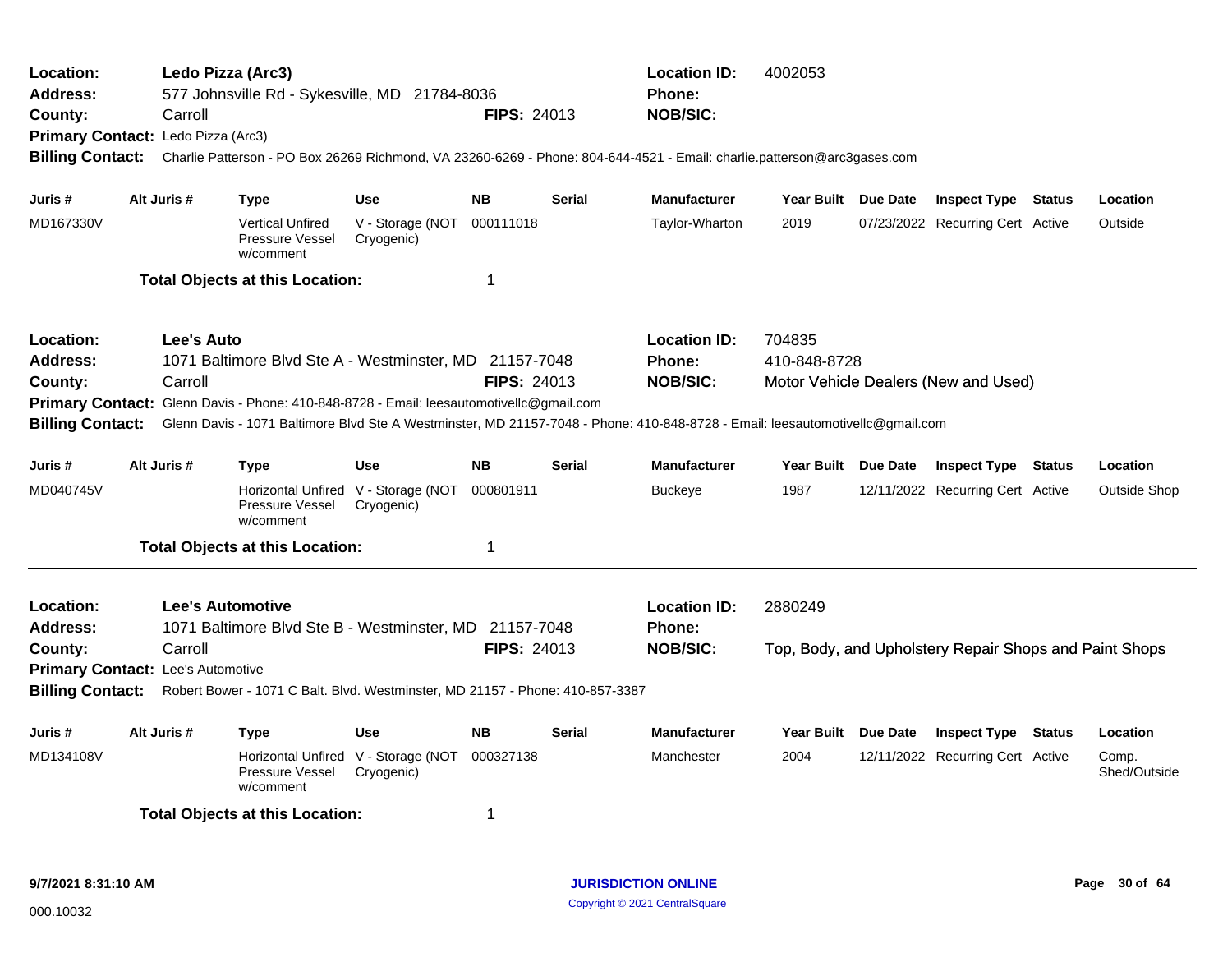| Location:<br>Address:   |                                                                                                                                                                |             | <b>Len Stoler Chevolet</b><br>861 Baltimore Blvd (Rt 140 & Center St) - Westminster, MD 21157-                                                           |                                                         |                    |               | <b>Location ID:</b><br>716455<br><b>Phone:</b><br><b>NOB/SIC:</b><br>Motor Vehicle Dealers (New and Used) |                                                  |  |                                  |  |                     |  |  |
|-------------------------|----------------------------------------------------------------------------------------------------------------------------------------------------------------|-------------|----------------------------------------------------------------------------------------------------------------------------------------------------------|---------------------------------------------------------|--------------------|---------------|-----------------------------------------------------------------------------------------------------------|--------------------------------------------------|--|----------------------------------|--|---------------------|--|--|
| County:                 |                                                                                                                                                                | Carroll     |                                                                                                                                                          |                                                         | FIPS: 24013        |               |                                                                                                           |                                                  |  |                                  |  |                     |  |  |
|                         |                                                                                                                                                                |             | Primary Contact: Rhonda Stem - Phone: 410-876-2233 ext 2030 - Email: rstem@lenstoler.com                                                                 |                                                         |                    |               |                                                                                                           |                                                  |  |                                  |  |                     |  |  |
| <b>Billing Contact:</b> |                                                                                                                                                                |             | Rhonda Stem - 861 Baltimore Blvd Westminster, MD 21157-7021 - Phone: 410-876-2233 ext 2030 - Email: rstem@lenstoler.com                                  |                                                         |                    |               |                                                                                                           |                                                  |  |                                  |  |                     |  |  |
| Juris #                 |                                                                                                                                                                | Alt Juris # | <b>Type</b>                                                                                                                                              | <b>Use</b>                                              | <b>NB</b>          | <b>Serial</b> | <b>Manufacturer</b>                                                                                       | Year Built Due Date                              |  | <b>Inspect Type Status</b>       |  | Location            |  |  |
| MD165421V               |                                                                                                                                                                |             | Pressure Vessel<br>w/comment                                                                                                                             | Horizontal Unfired V - Storage (NOT<br>Cryogenic)       | 002108096          |               | Manchester                                                                                                | 2019                                             |  | 10/30/2021 Recurring Cert Active |  | Compressor<br>Room  |  |  |
|                         |                                                                                                                                                                |             | <b>Total Objects at this Location:</b>                                                                                                                   |                                                         | $\overline{1}$     |               |                                                                                                           |                                                  |  |                                  |  |                     |  |  |
| Location:               |                                                                                                                                                                |             | Len Stoler Westminster Jeep                                                                                                                              |                                                         |                    |               | <b>Location ID:</b>                                                                                       | 716457                                           |  |                                  |  |                     |  |  |
| <b>Address:</b>         |                                                                                                                                                                |             | 1001 Baltimore Blvd - Westminster, MD 21157-7023                                                                                                         |                                                         |                    |               | Phone:                                                                                                    | 410-857-5660                                     |  |                                  |  |                     |  |  |
| County:                 |                                                                                                                                                                | Carroll     |                                                                                                                                                          |                                                         | <b>FIPS: 24013</b> |               | <b>NOB/SIC:</b>                                                                                           | Automotive dealers and gasoline service stations |  |                                  |  |                     |  |  |
|                         | Melissa Hall - Phone: 410-8768800 ext 7244 - Email: mhall@lenstoler.com<br><b>Primary Contact:</b>                                                             |             |                                                                                                                                                          |                                                         |                    |               |                                                                                                           |                                                  |  |                                  |  |                     |  |  |
| <b>Billing Contact:</b> |                                                                                                                                                                |             | Melissa Hall - 1001 Baltimore Blvd Westminster, MD 21157-7023 - Phone: 410-8768800 ext 7244 - Email: mhall@lenstoler.com                                 |                                                         |                    |               |                                                                                                           |                                                  |  |                                  |  |                     |  |  |
|                         |                                                                                                                                                                |             |                                                                                                                                                          |                                                         |                    |               |                                                                                                           |                                                  |  |                                  |  |                     |  |  |
| Juris #                 |                                                                                                                                                                | Alt Juris # | Type                                                                                                                                                     | <b>Use</b>                                              | <b>NB</b>          | <b>Serial</b> | <b>Manufacturer</b>                                                                                       | Year Built Due Date                              |  | <b>Inspect Type Status</b>       |  | Location            |  |  |
| MD035827V               |                                                                                                                                                                |             | <b>Vertical Unfired</b><br>Pressure Vessel<br>w/comment                                                                                                  | V - Storage (NOT<br>Cryogenic)                          | 000731337          |               | Buckeye                                                                                                   | 1986                                             |  | 11/14/2022 Recurring Cert Active |  | Outside Shed        |  |  |
| MD122936V               |                                                                                                                                                                |             | <b>Vertical Unfired</b><br><b>Pressure Vessel</b><br>w/comment                                                                                           | V - Storage (NOT<br>Cryogenic)                          | 000393760          |               | <b>Steel Fab</b>                                                                                          | 2005                                             |  | 11/14/2022 Recurring Cert Active |  | <b>Outside Shed</b> |  |  |
|                         |                                                                                                                                                                |             | <b>Total Objects at this Location:</b>                                                                                                                   |                                                         | $\overline{2}$     |               |                                                                                                           |                                                  |  |                                  |  |                     |  |  |
| Location:<br>Address:   |                                                                                                                                                                |             | <b>LGIT - Carroll Co/Westminster Library</b><br>50 E Main St - Westminster, MD 21157-5007                                                                |                                                         |                    |               | <b>Location ID:</b><br><b>Phone:</b><br><b>NOB/SIC:</b>                                                   | 728855<br>410-386-4490                           |  |                                  |  |                     |  |  |
|                         | Carroll<br><b>FIPS: 24013</b><br>County:<br>Primary Contact: Dave Valentine - Phone: 410-386-6700 - Cell: 443-375-1039 - Email: dvalentine@carrollcountymd.gov |             |                                                                                                                                                          |                                                         |                    |               |                                                                                                           | Libraries                                        |  |                                  |  |                     |  |  |
| <b>Billing Contact:</b> |                                                                                                                                                                |             | Dave Valentine - 1250 Old Meadow Branch Rd Westminster, MD 21158-3062 - Phone: 410-386-6700 - Cell: 443-375-1039 - Email: dvalentine@carrollcountymd.gov |                                                         |                    |               |                                                                                                           |                                                  |  |                                  |  |                     |  |  |
|                         |                                                                                                                                                                |             |                                                                                                                                                          |                                                         |                    |               |                                                                                                           |                                                  |  |                                  |  |                     |  |  |
| Juris #                 |                                                                                                                                                                | Alt Juris # | <b>Type</b>                                                                                                                                              | <b>Use</b>                                              | <b>NB</b>          | <b>Serial</b> | <b>Manufacturer</b>                                                                                       | Year Built Due Date                              |  | <b>Inspect Type Status</b>       |  | Location            |  |  |
| MD083992H               |                                                                                                                                                                |             | Cast Iron                                                                                                                                                | H - Hot Water<br>Heat (Water $\leq$<br>160 psig, 250 F) | CI.                | CP2532238     | Weil-McLain                                                                                               | 1993                                             |  | 03/10/2022 Recurring Cert Active |  | <b>Boiler Room</b>  |  |  |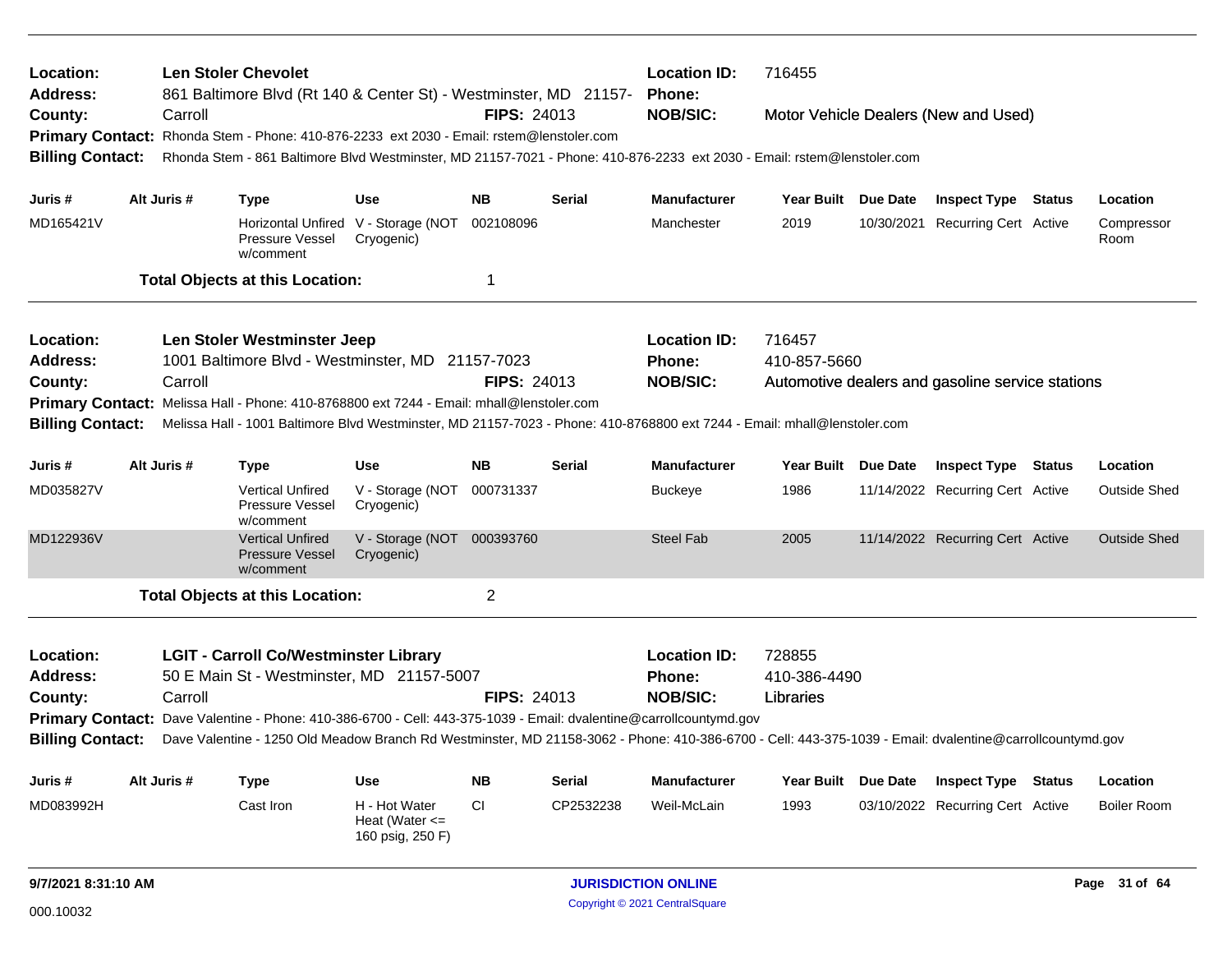| Location:<br><b>Address:</b> |                                                                   |             | <b>LGIT - Carroll County/Detention Center</b><br>100 N Court St - Westminster, MD 21157-5783                                                             |                                                             |                    |               | <b>Location ID:</b><br>Phone: | 706141                           |            |                                               |                                                |
|------------------------------|-------------------------------------------------------------------|-------------|----------------------------------------------------------------------------------------------------------------------------------------------------------|-------------------------------------------------------------|--------------------|---------------|-------------------------------|----------------------------------|------------|-----------------------------------------------|------------------------------------------------|
| County:                      |                                                                   | Carroll     |                                                                                                                                                          |                                                             | <b>FIPS: 24013</b> |               | <b>NOB/SIC:</b>               | <b>Correctional Institutions</b> |            |                                               |                                                |
|                              |                                                                   |             | Primary Contact: Dave Valentine - Phone: 410-386-6700 - Cell: 443-375-1039 - Email: dvalentine@carrollcountymd.gov                                       |                                                             |                    |               |                               |                                  |            |                                               |                                                |
| <b>Billing Contact:</b>      |                                                                   |             | Dave Valentine - 1250 Old Meadow Branch Rd Westminster, MD 21158-3062 - Phone: 410-386-6700 - Cell: 443-375-1039 - Email: dvalentine@carrollcountymd.gov |                                                             |                    |               |                               |                                  |            |                                               |                                                |
| Juris #                      |                                                                   | Alt Juris # | <b>Type</b>                                                                                                                                              | <b>Use</b>                                                  | <b>NB</b>          | <b>Serial</b> | <b>Manufacturer</b>           | Year Built                       | Due Date   | <b>Inspect Type Status</b>                    | Location                                       |
| MD076047V                    |                                                                   |             | Pressure Vessel<br>w/comment                                                                                                                             | Horizontal Unfired V - Storage (NOT<br>Cryogenic)           | 000009132          |               | Steel Fab                     | 1984                             | 10/30/2021 | <b>Recurring Cert Active</b>                  | <b>Sheriffs Office</b><br><b>Mechanical Rm</b> |
|                              |                                                                   |             | <b>Total Objects at this Location:</b>                                                                                                                   |                                                             | -1                 |               |                               |                                  |            |                                               |                                                |
| Location:                    |                                                                   |             | <b>LGIT - Carroll County/Facilities-Fleet</b>                                                                                                            |                                                             |                    |               | <b>Location ID:</b>           | 706138                           |            |                                               |                                                |
| <b>Address:</b>              |                                                                   |             |                                                                                                                                                          |                                                             |                    |               | <b>Phone:</b>                 |                                  |            |                                               |                                                |
| County:                      | 1250 Old Meadow Branch Rd - Westminster, MD 21158-3062<br>Carroll |             |                                                                                                                                                          |                                                             | <b>FIPS: 24013</b> |               | <b>NOB/SIC:</b>               |                                  |            | <b>Facilities Support Management Services</b> |                                                |
| <b>Primary Contact:</b>      |                                                                   |             | Justin Megonnell - Phone: 410-386-6700 - Email: jmegonnell@ccg.carr.org                                                                                  |                                                             |                    |               |                               |                                  |            |                                               |                                                |
| <b>Billing Contact:</b>      |                                                                   |             | Dave Valentine - 1250 Old Meadow Branch Rd Westminster, MD 21158-3062 - Phone: 410-386-6700 - Cell: 443-375-1039 - Email: dvalentine@carrollcountymd.gov |                                                             |                    |               |                               |                                  |            |                                               |                                                |
|                              |                                                                   |             |                                                                                                                                                          |                                                             |                    |               |                               |                                  |            |                                               |                                                |
| Juris #                      |                                                                   | Alt Juris # | <b>Type</b>                                                                                                                                              | <b>Use</b>                                                  | <b>NB</b>          | <b>Serial</b> | <b>Manufacturer</b>           | Year Built                       | Due Date   | <b>Inspect Type Status</b>                    | Location                                       |
| MD142264V                    |                                                                   |             | Pressure Vessel<br>w/comment                                                                                                                             | Horizontal Unfired V - Storage (NOT<br>Cryogenic)           | 000153606          |               | Manchester                    | 2006                             |            | 04/24/2023 Recurring Cert Active              | Rear Garage                                    |
| MD158889V                    |                                                                   |             | <b>Pressure Vessel</b><br>w/comment                                                                                                                      | Horizontal Unfired V - Storage (NOT 001719618<br>Cryogenic) |                    |               | Manchester                    | 2016                             |            | 04/24/2023 Recurring Cert Active              | <b>Boiler Room</b>                             |
| MD160815H                    |                                                                   |             | Cast Iron                                                                                                                                                | H - Hot Water<br>Heat (Water $\leq$<br>160 psig, 250 F)     | СI                 |               | A O Smith                     | 2017                             |            | 04/24/2023 Recurring Cert Active              | <b>Boiler Room</b>                             |
| MD163770V                    |                                                                   |             | <b>Horizontal Unfired</b><br>Pressure Vessel<br>w/comment                                                                                                | V - Storage (NOT 002033399<br>Cryogenic)                    |                    |               | Manchester                    | 2018                             |            | 04/24/2023 Recurring Cert Active              | Grounds Shop                                   |
| MD163771V                    |                                                                   |             | Horizontal Unfired V - Storage (NOT<br><b>Pressure Vessel</b><br>w/comment                                                                               | Cryogenic)                                                  | 000641960          |               | Morganton                     | 2018                             |            | 04/24/2023 Recurring Cert Active              | Car Wash<br>Mechanical                         |
| MD163772H                    |                                                                   |             | Cast Aluminum                                                                                                                                            | H - Hot Water<br>Supply (Water <=<br>160 psig, 250 F)       | 000341448          |               | Sermeta                       | 2015                             |            | 04/24/2023 Recurring Cert Active              | Car Wash                                       |
|                              |                                                                   |             | Total Ohioato at this Location                                                                                                                           |                                                             | $\epsilon$         |               |                               |                                  |            |                                               |                                                |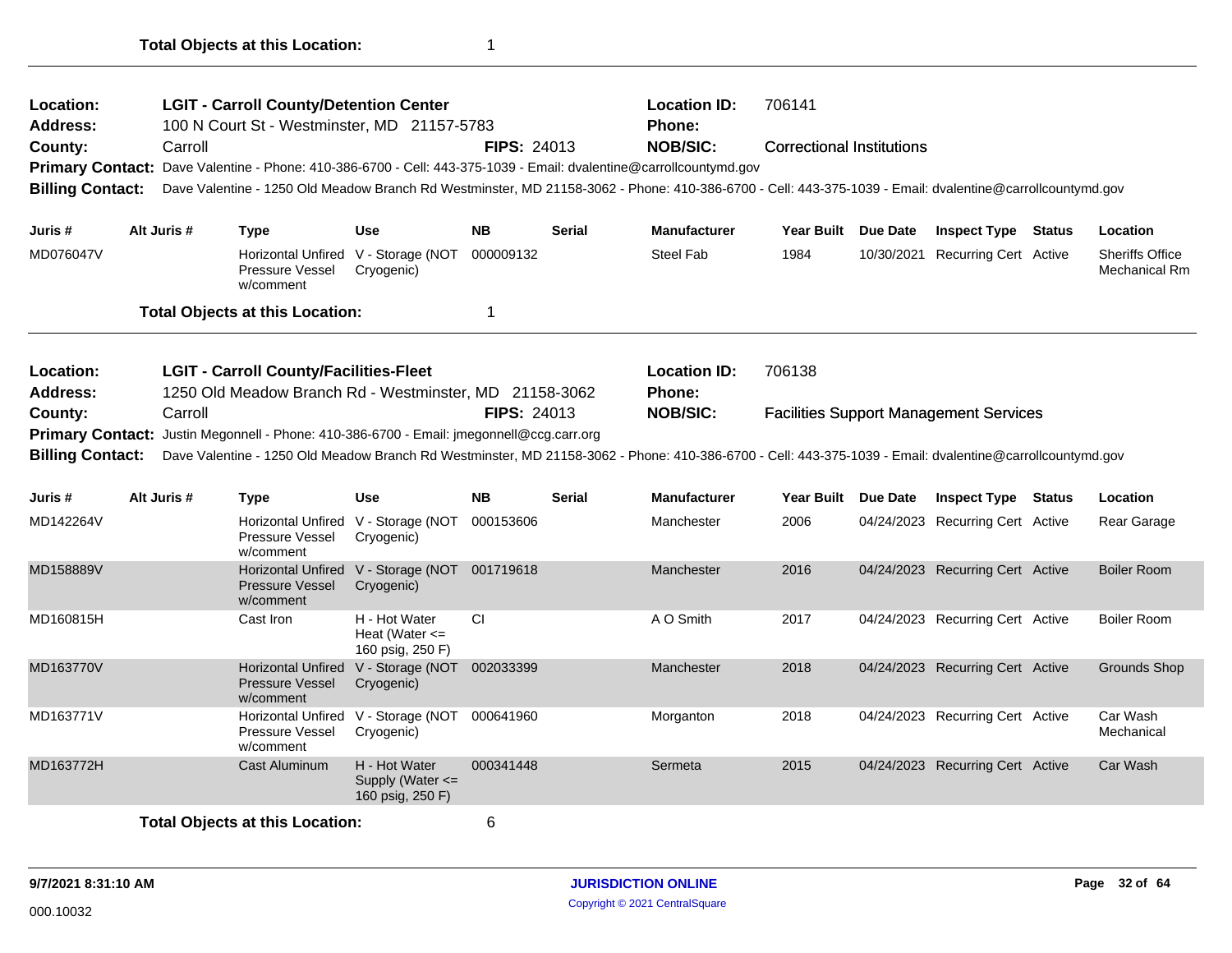| <b>LGIT - Carroll County/Historic Courthouse</b><br>Location:<br><b>Address:</b><br>1 Court PI - Westminster, MD 21157-5124 |                |         |                                                                |                                                         |                    | <b>Location ID:</b><br><b>Phone:</b> | 713849                                                                                                                                                   |                     |                                        |               |                    |
|-----------------------------------------------------------------------------------------------------------------------------|----------------|---------|----------------------------------------------------------------|---------------------------------------------------------|--------------------|--------------------------------------|----------------------------------------------------------------------------------------------------------------------------------------------------------|---------------------|----------------------------------------|---------------|--------------------|
| County:                                                                                                                     |                | Carroll |                                                                |                                                         | <b>FIPS: 24013</b> |                                      | <b>NOB/SIC:</b><br>Primary Contact: Dave Valentine - Phone: 410-386-6700 - Cell: 443-375-1039 - Email: dvalentine@carrollcountymd.gov                    |                     | Finance, taxation, and monetary policy |               |                    |
| <b>Billing Contact:</b>                                                                                                     |                |         |                                                                |                                                         |                    |                                      | Dave Valentine - 1250 Old Meadow Branch Rd Westminster, MD 21158-3062 - Phone: 410-386-6700 - Cell: 443-375-1039 - Email: dvalentine@carrollcountymd.gov |                     |                                        |               |                    |
| Juris #                                                                                                                     | Alt Juris #    |         | <b>Type</b>                                                    | Use                                                     | <b>NB</b>          | <b>Serial</b>                        | <b>Manufacturer</b>                                                                                                                                      | Year Built Due Date | <b>Inspect Type</b>                    | <b>Status</b> | Location           |
| MD152799H                                                                                                                   | #1             |         | Cast Iron                                                      | H - Hot Water<br>Heat (Water $\leq$<br>160 psig, 250 F) | <b>CI</b>          | 28HE-S/W-08                          | <b>HB Smith</b>                                                                                                                                          | 2015                | 11/12/2021 Recurring Cert Active       |               | <b>Boiler Room</b> |
|                                                                                                                             |                |         | <b>Total Objects at this Location:</b>                         |                                                         | 1                  |                                      |                                                                                                                                                          |                     |                                        |               |                    |
| Location:<br>Address:                                                                                                       |                |         | <b>LGIT - Carroll County/Office Building</b>                   | 225 N Center St - Westminster, MD 21157-5108            |                    |                                      | <b>Location ID:</b><br>Phone:                                                                                                                            | 708101              |                                        |               |                    |
| County:                                                                                                                     |                | Carroll |                                                                |                                                         | <b>FIPS: 24013</b> |                                      | <b>NOB/SIC:</b>                                                                                                                                          |                     | Finance, taxation, and monetary policy |               |                    |
| <b>Primary Contact:</b>                                                                                                     |                |         |                                                                |                                                         |                    |                                      | Dave Valentine - Phone: 410-386-6700 - Cell: 443-375-1039 - Email: dvalentine@carrollcountymd.gov                                                        |                     |                                        |               |                    |
| <b>Billing Contact:</b>                                                                                                     |                |         |                                                                |                                                         |                    |                                      | Dave Valentine - 1250 Old Meadow Branch Rd Westminster, MD 21158-3062 - Phone: 410-386-6700 - Cell: 443-375-1039 - Email: dvalentine@carrollcountymd.gov |                     |                                        |               |                    |
| Juris #                                                                                                                     | Alt Juris #    |         | <b>Type</b>                                                    | <b>Use</b>                                              | <b>NB</b>          | <b>Serial</b>                        | <b>Manufacturer</b>                                                                                                                                      | Year Built Due Date | <b>Inspect Type Status</b>             |               | Location           |
| MD141880V                                                                                                                   |                |         | <b>Horizontal Unfired</b><br>Pressure Vessel<br>w/comment      | V - Storage (NOT<br>Cryogenic)                          | 000631606          |                                      | <b>Steel Fab</b>                                                                                                                                         | 2010                | 03/10/2022 Recurring Cert Active       |               | <b>Boiler Room</b> |
| MD141881H                                                                                                                   | $\overline{1}$ |         | <b>Water Tube</b><br>Coiled (Flueless<br>Hi Efficiency)        | H - Hot Water<br>Heat (Water $\leq$<br>160 psig, 250 F) | 000170281          |                                      | Giannoni France                                                                                                                                          | 2010                | 03/10/2022 Recurring Cert Active       |               | <b>Boiler Room</b> |
| MD141882H                                                                                                                   | $\overline{2}$ |         | Water Tube<br>Coiled (Flueless<br>Hi Efficiency)               | H - Hot Water<br>Heat (Water $\leq$<br>160 psig, 250 F) | 000170224          |                                      | Giannoni France                                                                                                                                          | 2010                | 03/10/2022 Recurring Cert Active       |               | <b>Boiler Room</b> |
| MD141883H                                                                                                                   | 3              |         | <b>Water Tube</b><br><b>Coiled (Flueless</b><br>Hi Efficiency) | H - Hot Water<br>Heat (Water $\leq$<br>160 psig, 250 F) | 000170233          |                                      | Giannoni France                                                                                                                                          | 2010                | 03/10/2022 Recurring Cert Active       |               | <b>Boiler Room</b> |
|                                                                                                                             |                |         | <b>Total Objects at this Location:</b>                         |                                                         | 4                  |                                      |                                                                                                                                                          |                     |                                        |               |                    |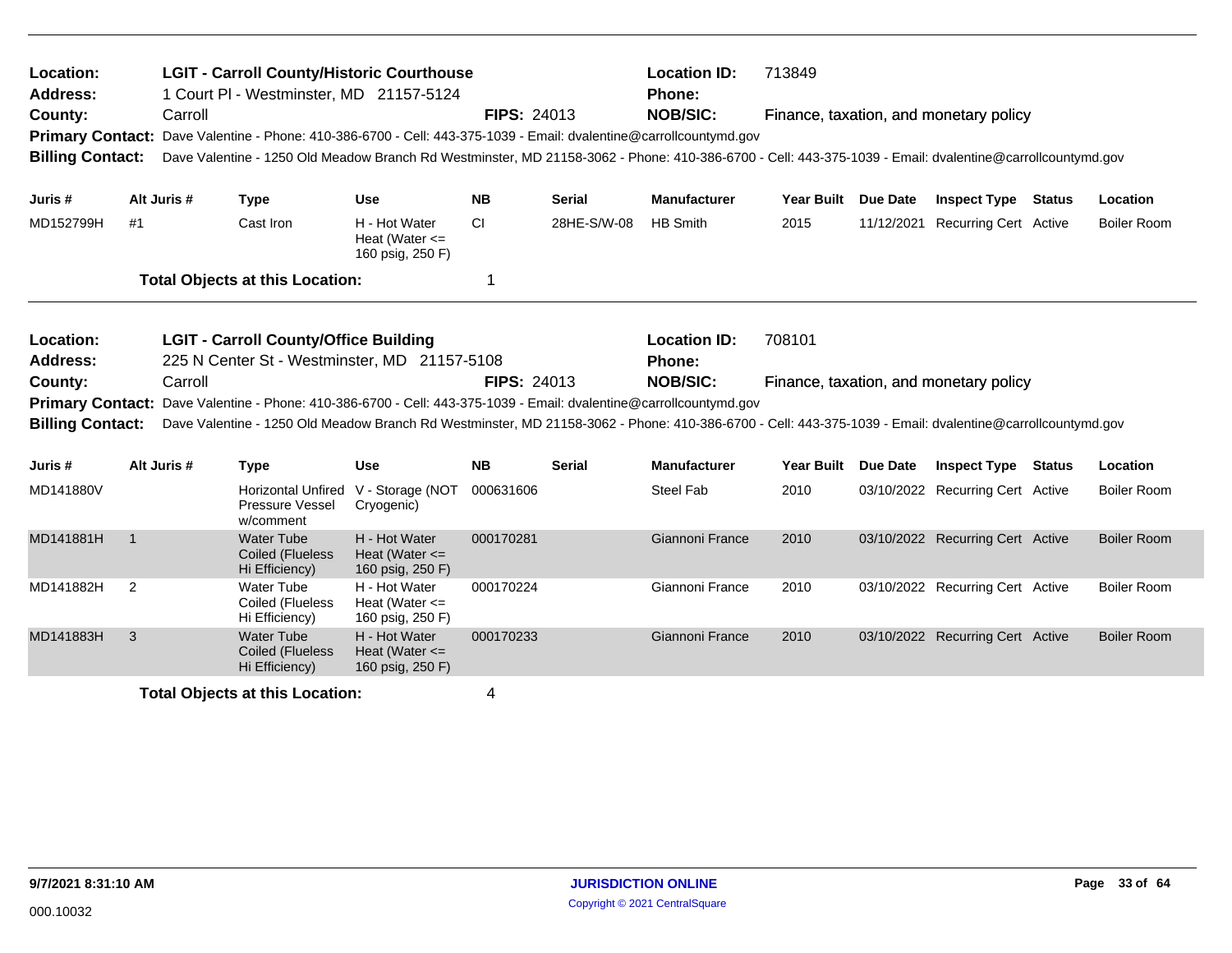| <b>Location:</b> | <b>LGIT - Carroll County/Public Library Headquarters</b> |                    | <b>Location ID:</b> | 2497109      |
|------------------|----------------------------------------------------------|--------------------|---------------------|--------------|
| <b>Address:</b>  | 1100 Green Valley Rd - New Windsor, MD 21776-9710        |                    | Phone:              | 301-418-1239 |
| County:          | Carroll                                                  | <b>FIPS: 24013</b> | NOB/SIC:            | Libraries    |

Primary Contact: Dave Valentine - Phone: 410-386-6700 - Cell: 443-375-1039 - Email: dvalentine@carrollcountymd.gov

**Billing Contact:** Dave Valentine - 1250 Old Meadow Branch Rd Westminster, MD 21158-3062 - Phone: 410-386-6700 - Cell: 443-375-1039 - Email: dvalentine@carrollcountymd.gov

| Juris #                                | Alt Juris # | Type                                                    | <b>Use</b>                                              | NB.       | <b>Serial</b> | <b>Manufacturer</b> | <b>Year Built</b> | <b>Due Date</b> | <b>Inspect Type</b>              | <b>Status</b> | <b>Location</b> |
|----------------------------------------|-------------|---------------------------------------------------------|---------------------------------------------------------|-----------|---------------|---------------------|-------------------|-----------------|----------------------------------|---------------|-----------------|
| MD130759H                              |             | Water Tube<br>Coiled (Flueless<br>Hi Efficiency)        | H - Hot Water<br>Heat (Water $\leq$<br>160 psig, 250 F) | 000105482 |               | Fulton              | 2007              |                 | 02/17/2022 Recurring Cert Active |               | Boiler Room 2   |
| MD130760H                              |             | <b>Water Tube</b><br>Coiled (Flueless<br>Hi Efficiency) | H - Hot Water<br>Heat (Water $\leq$<br>160 psig, 250 F) | 000105479 |               | Fulton              | 2007              |                 | 02/17/2022 Recurring Cert Active |               | Boiler Room 2   |
| MD130761H                              |             | Water Tube<br>Coiled (Flueless<br>Hi Efficiency)        | H - Hot Water<br>Heat (Water $\leq$<br>160 psig, 250 F) | 000105477 |               | Fulton              | 2007              |                 | 02/17/2022 Recurring Cert Active |               | Boiler Room 1   |
| MD130762H                              |             | <b>Water Tube</b><br>Coiled (Flueless<br>Hi Efficiency) | H - Hot Water<br>Heat (Water $\leq$<br>160 psig, 250 F) | 000105476 |               | Fulton              | 2007              |                 | 02/17/2022 Recurring Cert Active |               | Boiler Room 1   |
| <b>Total Objects at this Location:</b> |             |                                                         |                                                         | 4         |               |                     |                   |                 |                                  |               |                 |

| Location:               | <b>LGIT - Carroll County/Robert Moton Center</b>                                                                   |                    | <b>Location ID:</b> | 706148                                                                                                                                                   |
|-------------------------|--------------------------------------------------------------------------------------------------------------------|--------------------|---------------------|----------------------------------------------------------------------------------------------------------------------------------------------------------|
| <b>Address:</b>         | 300 S Center St - Westminster, MD 21157-5364                                                                       |                    | <b>Phone:</b>       |                                                                                                                                                          |
| County:                 | Carroll                                                                                                            | <b>FIPS: 24013</b> | <b>NOB/SIC:</b>     | <b>General Government, NEC</b>                                                                                                                           |
|                         | Primary Contact: Dave Valentine - Phone: 410-386-6700 - Cell: 443-375-1039 - Email: dvalentine@carrollcountymd.gov |                    |                     |                                                                                                                                                          |
| <b>Billing Contact:</b> |                                                                                                                    |                    |                     | Dave Valentine - 1250 Old Meadow Branch Rd Westminster, MD 21158-3062 - Phone: 410-386-6700 - Cell: 443-375-1039 - Email: dvalentine@carrollcountymd.gov |
|                         |                                                                                                                    |                    |                     |                                                                                                                                                          |

| Juris #   | Alt Juris # | Type                                   | Use                                                     | <b>NB</b> | <b>Serial</b> | <b>Manufacturer</b> | <b>Year Built</b> | <b>Due Date</b> | <b>Inspect Type</b>              | Status | Location    |
|-----------|-------------|----------------------------------------|---------------------------------------------------------|-----------|---------------|---------------------|-------------------|-----------------|----------------------------------|--------|-------------|
| MD129646H |             | Cast Iron l                            | H - Hot Water<br>Heat (Water $\leq$<br>160 psig, 250 F) |           | 070068        | HB Smith            | 2008              |                 | 03/10/2022 Recurring Cert Active |        | Boiler Room |
|           |             | <b>Total Objects at this Location:</b> |                                                         |           |               |                     |                   |                 |                                  |        |             |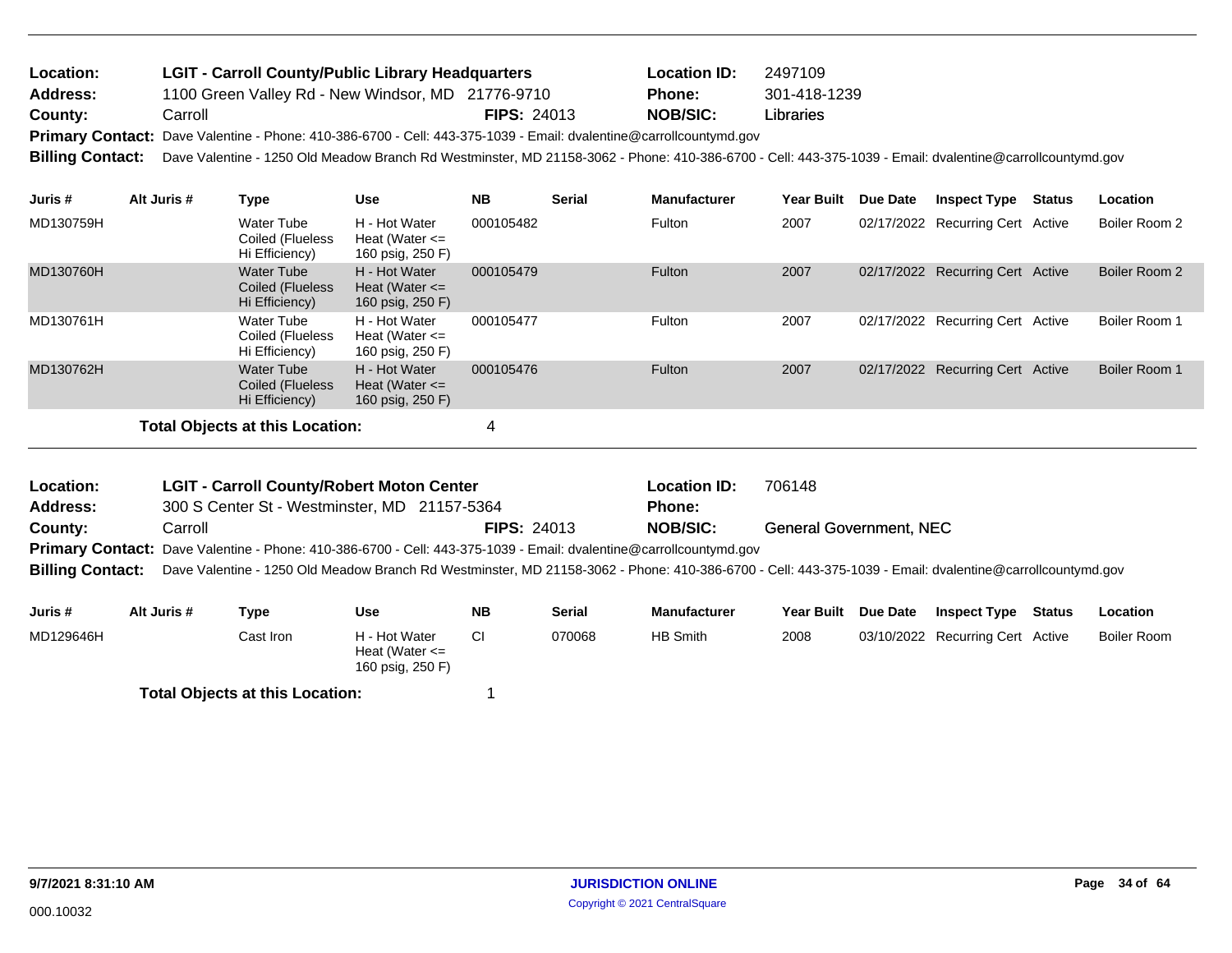| Location:<br><b>LGIT - Carroll County/South Carroll Multi Purpose</b><br>6400 W Hemlock Dr - Sykesville, MD 21784-6538<br>Address:<br>Carroll<br>County: |  |             |                                                                |                                                                                 |                    | <b>Location ID:</b><br><b>Phone:</b> | 725254                                                                                                                                                   |                                                                                                                |          |                                  |               |                    |
|----------------------------------------------------------------------------------------------------------------------------------------------------------|--|-------------|----------------------------------------------------------------|---------------------------------------------------------------------------------|--------------------|--------------------------------------|----------------------------------------------------------------------------------------------------------------------------------------------------------|----------------------------------------------------------------------------------------------------------------|----------|----------------------------------|---------------|--------------------|
|                                                                                                                                                          |  |             |                                                                |                                                                                 | <b>FIPS: 24013</b> |                                      | <b>NOB/SIC:</b>                                                                                                                                          | <b>General Government, NEC</b>                                                                                 |          |                                  |               |                    |
|                                                                                                                                                          |  |             |                                                                |                                                                                 |                    |                                      | Primary Contact: Dave Valentine - Phone: 410-386-6700 - Cell: 443-375-1039 - Email: dvalentine@carrollcountymd.gov                                       |                                                                                                                |          |                                  |               |                    |
| <b>Billing Contact:</b>                                                                                                                                  |  |             |                                                                |                                                                                 |                    |                                      | Dave Valentine - 1250 Old Meadow Branch Rd Westminster, MD 21158-3062 - Phone: 410-386-6700 - Cell: 443-375-1039 - Email: dvalentine@carrollcountymd.gov |                                                                                                                |          |                                  |               |                    |
| Juris #                                                                                                                                                  |  | Alt Juris # | <b>Type</b>                                                    | <b>Use</b>                                                                      | <b>NB</b>          | Serial                               | <b>Manufacturer</b>                                                                                                                                      | Year Built Due Date                                                                                            |          | <b>Inspect Type Status</b>       |               | Location           |
| MD057096H                                                                                                                                                |  |             | Cast Iron                                                      | H - Hot Water<br>Heat (Water $\leq$<br>160 psig, 250 F)                         | <b>CI</b>          | 211-7644                             | Peerless                                                                                                                                                 | 1983                                                                                                           |          | 02/17/2022 Recurring Cert Active |               | <b>Boiler Room</b> |
| MD057097V                                                                                                                                                |  |             | Horizontal Unfired<br><b>Pressure Vessel</b><br>w/comment      | V - Storage (NOT 000028096<br>Cryogenic)                                        |                    |                                      | Stoystown Tank &<br><b>Steel</b>                                                                                                                         | 1983                                                                                                           |          | 02/17/2022 Recurring Cert Active |               | <b>Boiler Room</b> |
|                                                                                                                                                          |  |             | <b>Total Objects at this Location:</b>                         |                                                                                 | $\overline{c}$     |                                      |                                                                                                                                                          |                                                                                                                |          |                                  |               |                    |
| Location:                                                                                                                                                |  |             | <b>LGIT - City of Taneytown/Utility Shop</b>                   |                                                                                 |                    |                                      | <b>Location ID:</b>                                                                                                                                      | 1929658                                                                                                        |          |                                  |               |                    |
| <b>Address:</b>                                                                                                                                          |  |             |                                                                | 131 W Baltimore St - Taneytown, MD 21787-2375                                   |                    |                                      | Phone:                                                                                                                                                   |                                                                                                                |          |                                  |               |                    |
| County:                                                                                                                                                  |  | Carroll     |                                                                |                                                                                 | <b>FIPS: 24013</b> |                                      | <b>NOB/SIC:</b>                                                                                                                                          | <b>General Government, NEC</b>                                                                                 |          |                                  |               |                    |
|                                                                                                                                                          |  |             | Primary Contact: John Welty - Phone: 410-756-6220              |                                                                                 |                    |                                      |                                                                                                                                                          |                                                                                                                |          |                                  |               |                    |
| <b>Billing Contact:</b>                                                                                                                                  |  |             |                                                                |                                                                                 |                    |                                      |                                                                                                                                                          | Kevin L Smeak - 17 E Baltimore St Taneytown, MD 21787-2107 - Phone: 410-751-1100 - Email: ksmeak@taneytown.org |          |                                  |               |                    |
| Juris #                                                                                                                                                  |  | Alt Juris # | <b>Type</b>                                                    | Use                                                                             | <b>NB</b>          | <b>Serial</b>                        | <b>Manufacturer</b>                                                                                                                                      | Year Built Due Date                                                                                            |          | <b>Inspect Type Status</b>       |               | Location           |
| MD123655V                                                                                                                                                |  |             | Pressure Vessel<br>w/comment                                   | Horizontal Unfired V - Storage (NOT<br>Cryogenic)                               | 000018058          |                                      | Stoystown                                                                                                                                                | 1980                                                                                                           |          | 03/10/2022 Recurring Cert Active |               | Garage             |
|                                                                                                                                                          |  |             | <b>Total Objects at this Location:</b>                         |                                                                                 | 1                  |                                      |                                                                                                                                                          |                                                                                                                |          |                                  |               |                    |
| Location:                                                                                                                                                |  |             |                                                                | <b>LGIT - Westminster City/Cranberry Water Treat</b>                            |                    |                                      | <b>Location ID:</b>                                                                                                                                      | 2520270                                                                                                        |          |                                  |               |                    |
| <b>Address:</b>                                                                                                                                          |  |             |                                                                | 401 Lucabaugh Rd. - Westminster, MD 21157                                       |                    |                                      | Phone:                                                                                                                                                   |                                                                                                                |          |                                  |               |                    |
| County:                                                                                                                                                  |  | Carroll     |                                                                |                                                                                 | <b>FIPS: 24013</b> |                                      | <b>NOB/SIC:</b>                                                                                                                                          | <b>Water Supply</b>                                                                                            |          |                                  |               |                    |
|                                                                                                                                                          |  |             |                                                                | Primary Contact: Brian DeMay - Phone: 410-848-2202 - Email: bdemay@westgov.com  |                    |                                      |                                                                                                                                                          |                                                                                                                |          |                                  |               |                    |
| <b>Billing Contact:</b>                                                                                                                                  |  |             |                                                                | Human Resources - 56 W Main St Westminster, MD 21157-4844 - Phone: 410-848-2702 |                    |                                      |                                                                                                                                                          |                                                                                                                |          |                                  |               |                    |
| Juris #                                                                                                                                                  |  | Alt Juris # | <b>Type</b>                                                    | <b>Use</b>                                                                      | <b>NB</b>          | Serial                               | <b>Manufacturer</b>                                                                                                                                      | <b>Year Built</b>                                                                                              | Due Date | <b>Inspect Type</b>              | <b>Status</b> | Location           |
| MD169043V                                                                                                                                                |  |             | <b>Vertical Unfired</b><br><b>Pressure Vessel</b><br>w/comment | V - Storage (NOT<br>Cryogenic)                                                  | 002295289          |                                      | Manchester                                                                                                                                               | 2020                                                                                                           |          | 02/24/2023 Recurring Cert Active |               | <b>COMP RM</b>     |
| 9/7/2021 8:31:10 AM                                                                                                                                      |  |             |                                                                |                                                                                 |                    |                                      | <b>JURISDICTION ONLINE</b>                                                                                                                               |                                                                                                                |          |                                  |               | Page 35 of 64      |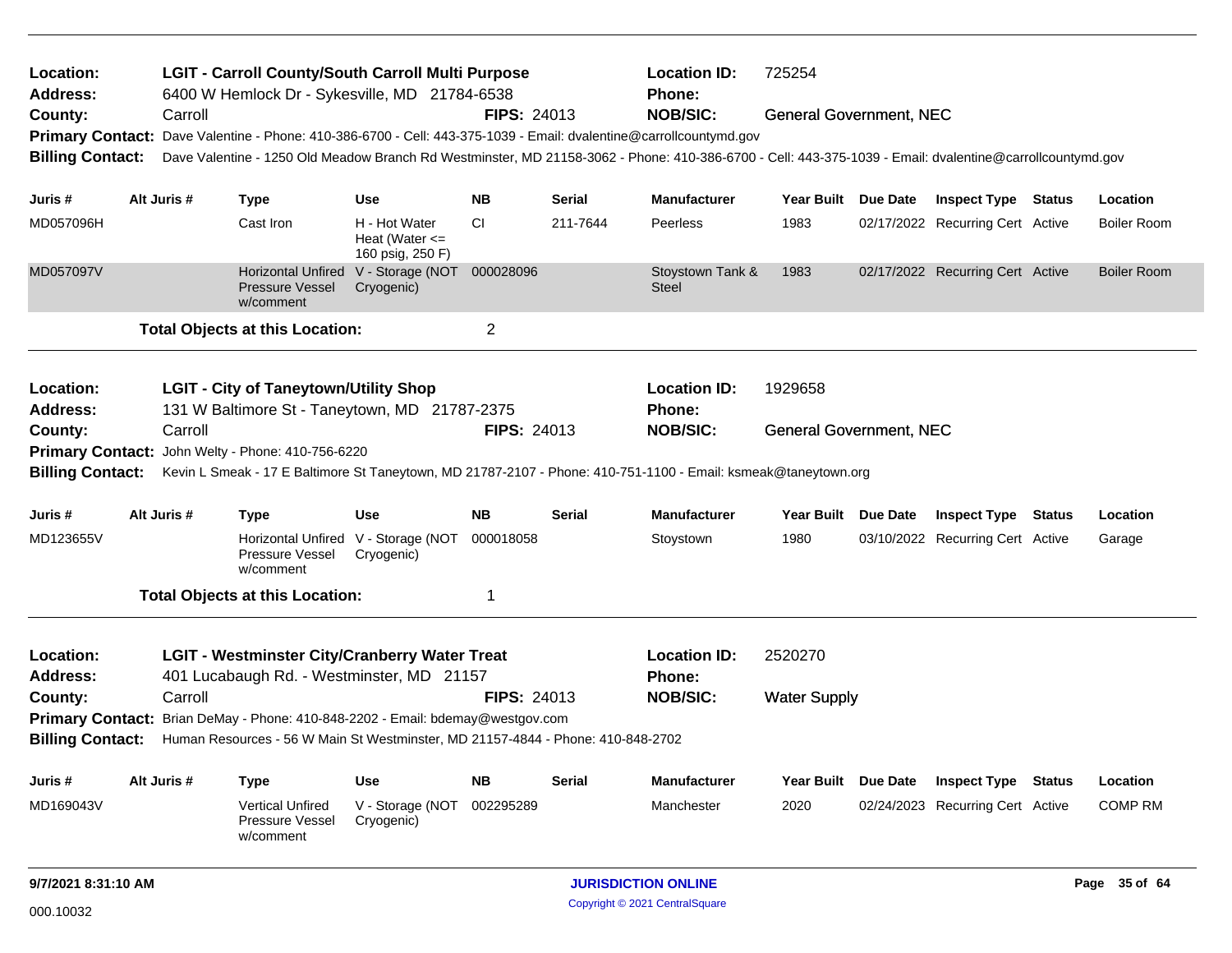| <b>Location:</b>        |             | Liberatore's Ristorante (ARC3)                                             |                                                         |                    |               | <b>Location ID:</b>                                                                                                                      | 4006496                           |                                         |               |
|-------------------------|-------------|----------------------------------------------------------------------------|---------------------------------------------------------|--------------------|---------------|------------------------------------------------------------------------------------------------------------------------------------------|-----------------------------------|-----------------------------------------|---------------|
| Address:                |             | 521 Jermor Ln - Westminster, MD 21157-6191                                 |                                                         |                    |               | <b>Phone:</b>                                                                                                                            |                                   |                                         |               |
| County:                 | Carroll     |                                                                            |                                                         | <b>FIPS: 24013</b> |               | <b>NOB/SIC:</b>                                                                                                                          |                                   |                                         |               |
|                         |             | Primary Contact: Liberatore's Ristorante (ARC3)                            |                                                         |                    |               |                                                                                                                                          |                                   |                                         |               |
| <b>Billing Contact:</b> |             |                                                                            |                                                         |                    |               | Charlie Patterson - PO Box 26269 Richmond, VA 23260-6269 - Phone: 804-644-4521 - Email: charlie.patterson@arc3gases.com                  |                                   |                                         |               |
| Juris #                 | Alt Juris # | Type                                                                       | <b>Use</b>                                              | NB.                | Serial        | <b>Manufacturer</b>                                                                                                                      | Year Built Due Date               | <b>Inspect Type Status</b>              | Location      |
| MD166624V               |             | <b>Vertical Unfired</b><br>Pressure Vessel<br>w/comment                    | V - Storage<br>(Cryogenic)                              | 000142626          |               | <b>CHART</b>                                                                                                                             | 2002                              | 01/10/2022 Recurring Cert Active        | Kitchen       |
|                         |             | <b>Total Objects at this Location:</b>                                     |                                                         | 1                  |               |                                                                                                                                          |                                   |                                         |               |
| Location:               |             | Liberatore's Ristorante (Arc3)                                             |                                                         |                    |               | <b>Location ID:</b>                                                                                                                      | 4002054                           |                                         |               |
| Address:                |             | 6300 Georgetown Blvd - Sykesville, MD 21784-6481                           |                                                         |                    |               | <b>Phone:</b>                                                                                                                            |                                   |                                         |               |
| County:                 | Carroll     |                                                                            |                                                         | <b>FIPS: 24013</b> |               | <b>NOB/SIC:</b>                                                                                                                          |                                   |                                         |               |
|                         |             | Primary Contact: Liberatore's Ristorante (Arc3)                            |                                                         |                    |               |                                                                                                                                          |                                   |                                         |               |
|                         |             |                                                                            |                                                         |                    |               | Billing Contact: Charlie Patterson - PO Box 26269 Richmond, VA 23260-6269 - Phone: 804-644-4521 - Email: charlie.patterson@arc3gases.com |                                   |                                         |               |
| Juris #                 | Alt Juris # | <b>Type</b>                                                                | Use                                                     | NB.                | Serial        | <b>Manufacturer</b>                                                                                                                      | Year Built Due Date               | <b>Inspect Type Status</b>              | Location      |
| MD166258V               |             | <b>Vertical Unfired</b><br><b>Pressure Vessel</b><br>w/comment             | V - Storage<br>(Cryogenic)                              | 000142630          |               | <b>CHART</b>                                                                                                                             | 2002                              | 12/09/2021 Recurring Cert Active        | Outside       |
|                         |             | <b>Total Objects at this Location:</b>                                     |                                                         | 1                  |               |                                                                                                                                          |                                   |                                         |               |
| <b>Location:</b>        |             | <b>Lineboro Volunteer Fire Department</b>                                  |                                                         |                    |               | <b>Location ID:</b>                                                                                                                      | 716671                            |                                         |               |
| Address:                |             | 4224 Main St - Lineboro, MD 21102-3125                                     |                                                         |                    |               | Phone:                                                                                                                                   |                                   |                                         |               |
| County:                 | Carroll     |                                                                            |                                                         | <b>FIPS: 24013</b> |               | <b>NOB/SIC:</b>                                                                                                                          | Justice, public order, and safety |                                         |               |
|                         |             | Primary Contact: Matthew Haney - Phone: 410-374-2197                       |                                                         |                    |               |                                                                                                                                          |                                   |                                         |               |
| <b>Billing Contact:</b> |             | Matthew Haney - 4224 Main St Lineboro, MD 21102-3125 - Phone: 410-374-2197 |                                                         |                    |               |                                                                                                                                          |                                   |                                         |               |
| Juris #                 | Alt Juris # | <b>Type</b>                                                                | <b>Use</b>                                              | <b>NB</b>          | <b>Serial</b> | <b>Manufacturer</b>                                                                                                                      |                                   | Year Built Due Date Inspect Type Status | Location      |
| MD170659H               |             | Cast Iron                                                                  | H - Hot Water<br>Heat (Water $\leq$<br>160 psig, 250 F) | <b>CI</b>          |               | Peerless                                                                                                                                 | 2021                              | 07/29/2023 Recurring Cert Active        | <b>BLRM</b>   |
|                         |             | <b>Total Objects at this Location:</b>                                     |                                                         | $\mathbf{1}$       |               |                                                                                                                                          |                                   |                                         |               |
| 9/7/2021 8:31:10 AM     |             |                                                                            |                                                         |                    |               | <b>JURISDICTION ONLINE</b>                                                                                                               |                                   |                                         | Page 36 of 64 |

 $\overline{\phantom{0}}$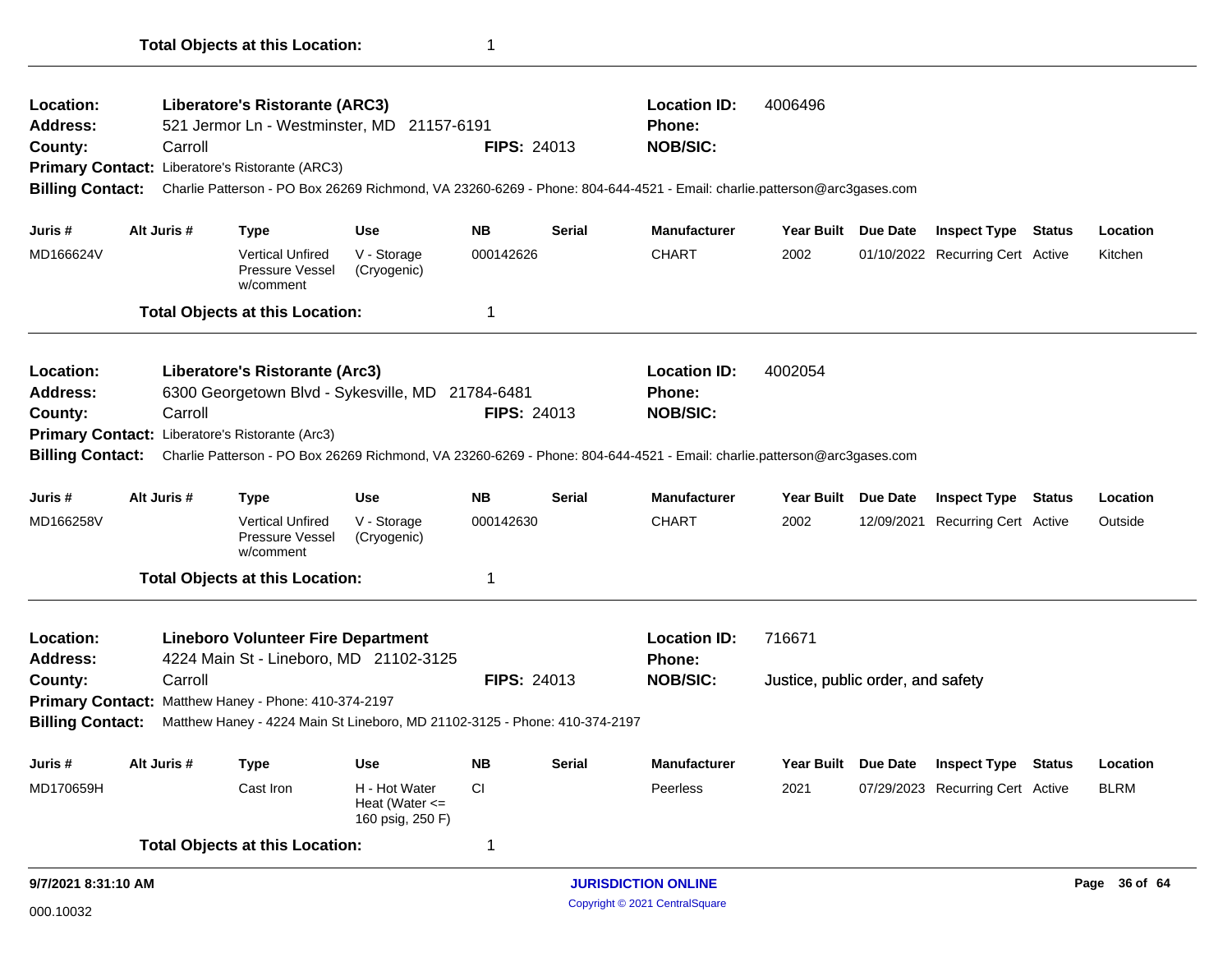| Location:<br>Address:<br>County:<br><b>Billing Contact:</b>        | Carroll     | <b>Linwood Brethren Church</b><br>Primary Contact: Larry Garber - Phone: 410-775-2343 | 575 McKinstrys Mill Rd - Linwood, MD 21791-8825<br>Dave Keiffer - 575 McKinstrys Mill Rd Linwood, MD 21791-8825 - Phone: 410-775-2407 | <b>FIPS: 24013</b> |               | <b>Location ID:</b><br><b>Phone:</b><br><b>NOB/SIC:</b>                                                                                                                                                                                                                                                                              | 716695<br>410-775-2200<br><b>Religious Organizations</b> |                                  |                    |
|--------------------------------------------------------------------|-------------|---------------------------------------------------------------------------------------|---------------------------------------------------------------------------------------------------------------------------------------|--------------------|---------------|--------------------------------------------------------------------------------------------------------------------------------------------------------------------------------------------------------------------------------------------------------------------------------------------------------------------------------------|----------------------------------------------------------|----------------------------------|--------------------|
| Juris #                                                            | Alt Juris # | <b>Type</b>                                                                           | <b>Use</b>                                                                                                                            | <b>NB</b>          | <b>Serial</b> | <b>Manufacturer</b>                                                                                                                                                                                                                                                                                                                  | Year Built Due Date                                      | <b>Inspect Type Status</b>       | Location           |
| MD103889H                                                          |             | Cast Iron                                                                             | H - Steam Heat<br>(Steam $\le$ 15<br>psig)                                                                                            | CI.                |               | <b>Burnham</b>                                                                                                                                                                                                                                                                                                                       | 1999                                                     | 01/20/2022 Recurring Cert Active | Closet             |
|                                                                    |             | <b>Total Objects at this Location:</b>                                                |                                                                                                                                       | 1                  |               |                                                                                                                                                                                                                                                                                                                                      |                                                          |                                  |                    |
| Location:<br>Address:<br>County:                                   | Carroll     | <b>Living Water Presbyterian Church</b>                                               | 321 Clear Ridge Rd - Union Bridge, MD 21791-9037                                                                                      | <b>FIPS: 24013</b> |               | <b>Location ID:</b><br><b>Phone:</b><br><b>NOB/SIC:</b>                                                                                                                                                                                                                                                                              | 727434<br>410-775-7744<br>Membership Organizations, NEC  |                                  |                    |
| <b>Billing Contact:</b>                                            |             |                                                                                       | Primary Contact: Gideon Min - Phone: 240-753-5321 - Email: mjj0227@gmail.com                                                          |                    |               | Gideon Min - 321 Clear Ridge Rd Union Bridge, MD 21791-9037 - Phone: 240-753-5321 - Email: mij0227@gmail.com                                                                                                                                                                                                                         |                                                          |                                  |                    |
| Juris#                                                             | Alt Juris # | <b>Type</b>                                                                           | <b>Use</b>                                                                                                                            | <b>NB</b>          | <b>Serial</b> | <b>Manufacturer</b>                                                                                                                                                                                                                                                                                                                  | Year Built Due Date                                      | <b>Inspect Type Status</b>       | Location           |
| MD048693H                                                          |             | Cast Iron                                                                             | H - Hot Water<br>Heat (Water $\leq$<br>160 psig, 250 F)                                                                               | CI.                | 7529955       | <b>Burnham</b>                                                                                                                                                                                                                                                                                                                       | 1977                                                     | 02/18/2022 Recurring Cert Active | <b>Boiler Room</b> |
|                                                                    |             | <b>Total Objects at this Location:</b>                                                |                                                                                                                                       | 1                  |               |                                                                                                                                                                                                                                                                                                                                      |                                                          |                                  |                    |
| Location:<br><b>Address:</b><br>County:<br><b>Billing Contact:</b> | Carroll     | <b>Lorien Mount Airy (Robert's)</b>                                                   | 713 Midway Ave - Mount Airy, MD 21771-2833                                                                                            | <b>FIPS: 24013</b> |               | <b>Location ID:</b><br>Phone:<br><b>NOB/SIC:</b><br>Primary Contact: Roberts Oxygen Company (MD) - Phone: 240-493-8405 - Cell: 301-252-0742 - Email: DFranovich@RobertsOxygen.com<br>Bulk Tank Service Dept. - PO Box 5507 Rockville, MD 20855-0507 - Phone: 240-493-8405 - Cell: 301-252-0742 - Email: DFranovich@RobertsOxygen.com | 3538253<br><b>Skilled Nursing Care Facilities</b>        |                                  |                    |
| Juris #                                                            | Alt Juris # | Type                                                                                  | <b>Use</b>                                                                                                                            | <b>NB</b>          | <b>Serial</b> | <b>Manufacturer</b>                                                                                                                                                                                                                                                                                                                  | Year Built Due Date                                      | <b>Inspect Type Status</b>       | Location           |
| MD149302V                                                          |             | <b>Vertical Unfired</b><br>Pressure Vessel<br>w/comment                               | V - Storage (NOT<br>Cryogenic)                                                                                                        | 000094107          |               | Taylor                                                                                                                                                                                                                                                                                                                               | 2012                                                     | 06/14/2022 Recurring Cert Active | Outside/Cage       |
|                                                                    |             | <b>Total Objects at this Location:</b>                                                |                                                                                                                                       | 1                  |               |                                                                                                                                                                                                                                                                                                                                      |                                                          |                                  |                    |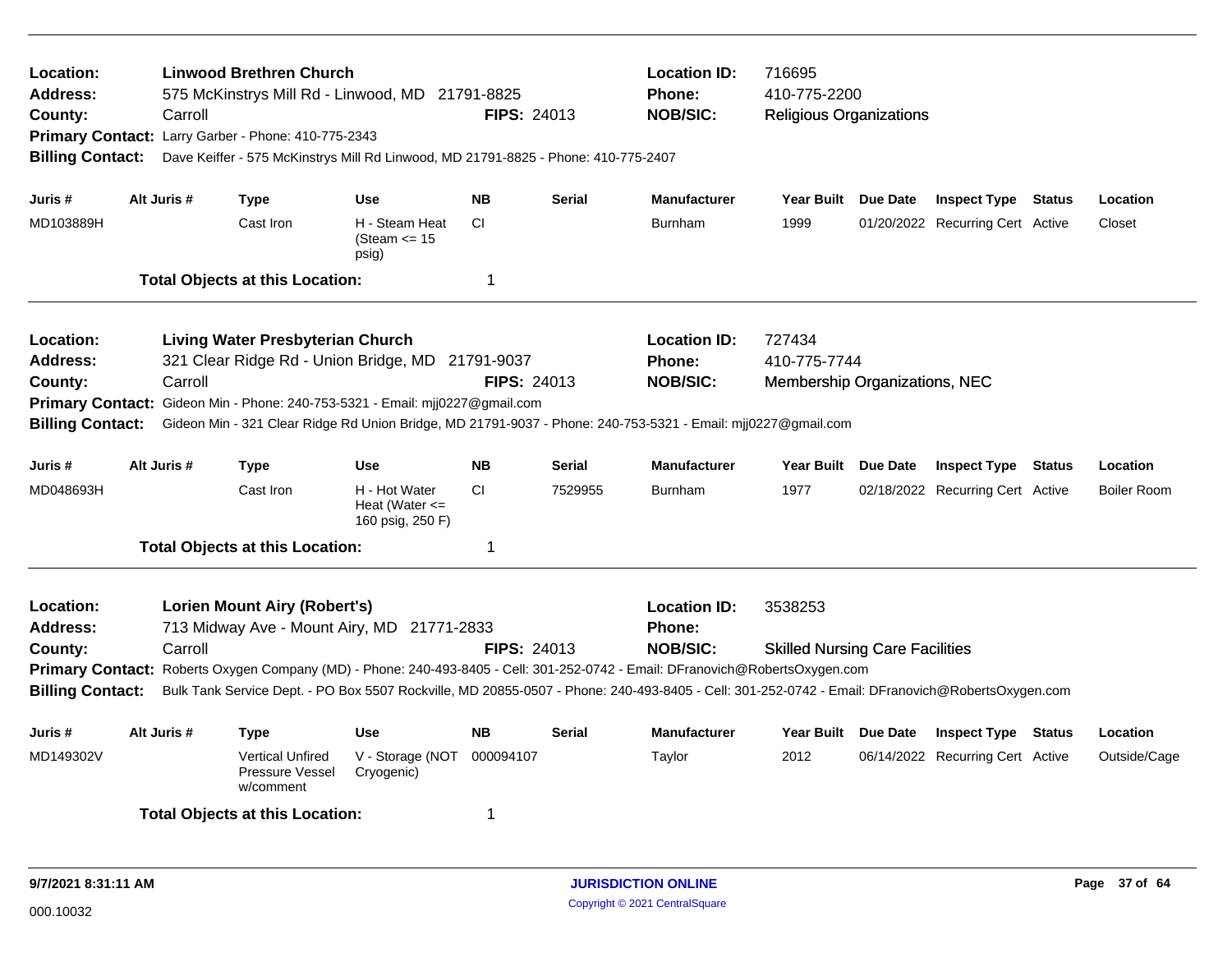| Location:<br>Address:<br>County:<br>Primary Contact: Lou Mielkes Car Care Service - Phone: 4107954597 |  |             | <b>Lou Mielkes Car Care Service</b><br>4044 Sykesville Rd - Finksburg, MD 21048-2619                                                                                                                                |                                                             |                    |               | <b>Location ID:</b><br><b>Phone:</b>             | 716957                 |          |                                                  |        |                    |
|-------------------------------------------------------------------------------------------------------|--|-------------|---------------------------------------------------------------------------------------------------------------------------------------------------------------------------------------------------------------------|-------------------------------------------------------------|--------------------|---------------|--------------------------------------------------|------------------------|----------|--------------------------------------------------|--------|--------------------|
| <b>Billing Contact:</b>                                                                               |  | Carroll     |                                                                                                                                                                                                                     |                                                             | <b>FIPS: 24013</b> |               | <b>NOB/SIC:</b>                                  |                        |          | Automotive repair, services, and parking         |        |                    |
| Juris #                                                                                               |  | Alt Juris # | <b>Type</b>                                                                                                                                                                                                         | <b>Use</b>                                                  | <b>NB</b>          | Serial        | <b>Manufacturer</b>                              | Year Built Due Date    |          | <b>Inspect Type Status</b>                       |        | Location           |
| MD162122V                                                                                             |  |             | Horizontal Unfired V - Storage (NOT<br>Pressure Vessel<br>w/comment                                                                                                                                                 | Cryogenic)                                                  | 000031536          |               | Itaxing                                          | 2017                   |          | 01/07/2023 Recurring Cert Active                 |        | Outside            |
|                                                                                                       |  |             | <b>Total Objects at this Location:</b>                                                                                                                                                                              |                                                             | -1                 |               |                                                  |                        |          |                                                  |        |                    |
| Location:                                                                                             |  |             | Loyal Order Of Moose Lodge #1381                                                                                                                                                                                    |                                                             |                    |               | <b>Location ID:</b>                              | 716987                 |          |                                                  |        |                    |
| Address:                                                                                              |  |             | 309 Buena Vista Dr - Westminster, MD 21157-5503                                                                                                                                                                     |                                                             |                    |               | Phone:                                           | 410-857-5821           |          |                                                  |        |                    |
| County:                                                                                               |  | Carroll     |                                                                                                                                                                                                                     |                                                             | <b>FIPS: 24013</b> |               | <b>NOB/SIC:</b>                                  |                        |          | Civic, Social, and Fraternal Associations        |        |                    |
| <b>Billing Contact:</b>                                                                               |  |             | Primary Contact: Westminster Lodge #1381 - Phone: 410-857-5821 - Email: loom1381@verizon.net<br>Westminster Lodge #1381 - PO Box 751 Westminster, MD 21158-0751 - Phone: 410-857-5821 - Email: loom1381@verizon.net |                                                             |                    |               |                                                  |                        |          |                                                  |        |                    |
| Juris #                                                                                               |  | Alt Juris # | <b>Type</b>                                                                                                                                                                                                         | Use                                                         | <b>NB</b>          | <b>Serial</b> | <b>Manufacturer</b>                              | <b>Year Built</b>      | Due Date | <b>Inspect Type</b>                              | Status | Location           |
| MD142687H                                                                                             |  |             | Cast Iron                                                                                                                                                                                                           | H - Hot Water<br>Heat (Water $\leq$<br>160 psig, 250 F)     | <b>CI</b>          |               | <b>Burnham</b>                                   | 2006                   |          | 05/09/2022 Recurring Cert Active                 |        | <b>Basement</b>    |
|                                                                                                       |  |             | <b>Total Objects at this Location:</b>                                                                                                                                                                              |                                                             | -1                 |               |                                                  |                        |          |                                                  |        |                    |
| Location:<br><b>Address:</b><br>County:                                                               |  | Carroll     | M & S Truck Repair Inc.<br>1067 Francis Scott Key Hwy - Keymar, MD 21757-9233                                                                                                                                       |                                                             | <b>FIPS: 24013</b> |               | <b>Location ID:</b><br>Phone:<br><b>NOB/SIC:</b> | 717075<br>410-775-2766 |          | Automotive dealers and gasoline service stations |        |                    |
|                                                                                                       |  |             | Primary Contact: Charles Mehring - Phone: 410-775-2766                                                                                                                                                              |                                                             |                    |               |                                                  |                        |          |                                                  |        |                    |
| <b>Billing Contact:</b>                                                                               |  |             | Charles Mehring - 1067 Francis Scott Key Hwy Keymar, MD 21757-9233 - Phone: 410-775-2766                                                                                                                            |                                                             |                    |               |                                                  |                        |          |                                                  |        |                    |
| Juris #                                                                                               |  | Alt Juris # | <b>Type</b>                                                                                                                                                                                                         | Use                                                         | <b>NB</b>          | Serial        | <b>Manufacturer</b>                              | Year Built Due Date    |          | <b>Inspect Type Status</b>                       |        | Location           |
| MD088044V                                                                                             |  |             | Pressure Vessel<br>w/comment                                                                                                                                                                                        | Horizontal Unfired V - Storage (NOT 000145173<br>Cryogenic) |                    |               | John Wood                                        | 1954                   |          | 01/26/2022 Recurring Cert Active                 |        | Compressor<br>Room |
| MD145069V                                                                                             |  |             | <b>Vertical Unfired</b><br>Pressure Vessel<br>w/comment                                                                                                                                                             | V - Storage (NOT 000682181<br>Cryogenic)                    |                    |               | Steel Fab                                        | 2011                   |          | 01/26/2022 Recurring Cert Active                 |        | Comp Rm            |
|                                                                                                       |  |             |                                                                                                                                                                                                                     |                                                             |                    |               |                                                  |                        |          |                                                  |        |                    |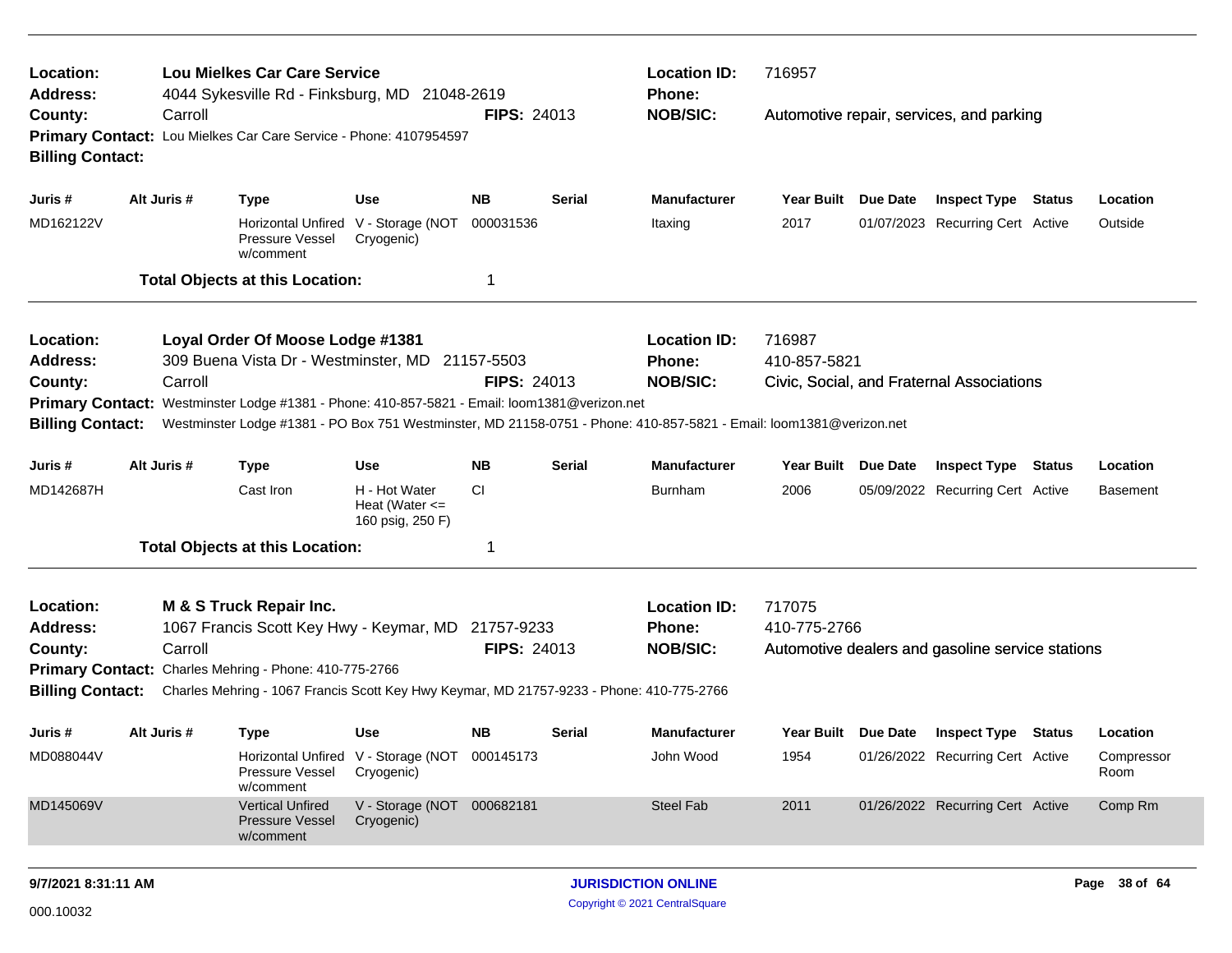| Location:<br>Address:              |    |                        | <b>Maggie's Restaurant (Arc3)</b>                       |                                          |                    |               | <b>Location ID:</b>                                                                                                     | 4006497             |                                          |               |
|------------------------------------|----|------------------------|---------------------------------------------------------|------------------------------------------|--------------------|---------------|-------------------------------------------------------------------------------------------------------------------------|---------------------|------------------------------------------|---------------|
|                                    |    |                        | 310 E Green St - Westminster, MD 21157-5455             |                                          |                    |               | <b>Phone:</b>                                                                                                           |                     |                                          |               |
| County:                            |    | Carroll                |                                                         |                                          | <b>FIPS: 24013</b> |               | <b>NOB/SIC:</b>                                                                                                         |                     |                                          |               |
|                                    |    |                        | Primary Contact: Maggie's Restaurant (Arc3)             |                                          |                    |               |                                                                                                                         |                     |                                          |               |
| <b>Billing Contact:</b>            |    |                        |                                                         |                                          |                    |               | Charlie Patterson - PO Box 26269 Richmond, VA 23260-6269 - Phone: 804-644-4521 - Email: charlie.patterson@arc3gases.com |                     |                                          |               |
| Juris #                            |    | Alt Juris #            | Type                                                    | <b>Use</b>                               | <b>NB</b>          | <b>Serial</b> | <b>Manufacturer</b>                                                                                                     | Year Built Due Date | <b>Inspect Type Status</b>               | Location      |
| MD166625V                          |    |                        | <b>Vertical Unfired</b><br>Pressure Vessel<br>w/comment | V - Storage<br>(Cryogenic)               | 000166246          |               | <b>CHART</b>                                                                                                            | 2005                | 01/10/2022 Recurring Cert Active         | Basement      |
|                                    |    |                        | <b>Total Objects at this Location:</b>                  |                                          | 1                  |               |                                                                                                                         |                     |                                          |               |
| Location:                          |    | <b>Martin's (Arc3)</b> |                                                         |                                          |                    |               | <b>Location ID:</b>                                                                                                     | 4006492             |                                          |               |
| <b>Address:</b>                    |    |                        | 140 Village Shopping Center - Westminster, MD 21157     |                                          |                    |               | <b>Phone:</b>                                                                                                           |                     |                                          |               |
| County:                            |    | Carroll                |                                                         |                                          | <b>FIPS: 24013</b> |               | <b>NOB/SIC:</b>                                                                                                         |                     |                                          |               |
| Primary Contact: Martin''s (Arc3)  |    |                        |                                                         |                                          |                    |               |                                                                                                                         |                     |                                          |               |
| <b>Billing Contact:</b>            |    |                        |                                                         |                                          |                    |               | Charlie Patterson - PO Box 26269 Richmond, VA 23260-6269 - Phone: 804-644-4521 - Email: charlie.patterson@arc3gases.com |                     |                                          |               |
| Juris #                            |    | Alt Juris #            | <b>Type</b>                                             | <b>Use</b>                               | <b>NB</b>          | <b>Serial</b> | <b>Manufacturer</b>                                                                                                     | Year Built Due Date | <b>Inspect Type Status</b>               | Location      |
| MD166623V                          |    |                        | <b>Vertical Unfired</b><br>Pressure Vessel<br>w/comment | V - Storage<br>(Cryogenic)               | 000003883          |               | Taylor                                                                                                                  | 1988                | 01/10/2022 Recurring Cert Active         | Outside       |
|                                    |    |                        | <b>Total Objects at this Location:</b>                  |                                          | 1                  |               |                                                                                                                         |                     |                                          |               |
| Location:                          |    |                        | <b>Matthews Tire Co.</b>                                |                                          |                    |               | <b>Location ID:</b>                                                                                                     | 717986              |                                          |               |
| <b>Address:</b>                    |    |                        | 1219 N Main St - Hampstead, MD 21074-2200               |                                          |                    |               | <b>Phone:</b>                                                                                                           | 410-374-4844        |                                          |               |
| County:                            |    | Carroll                |                                                         |                                          | <b>FIPS: 24013</b> |               | <b>NOB/SIC:</b>                                                                                                         |                     | Automotive repair, services, and parking |               |
| Primary Contact: Matthews Tire Co. |    |                        |                                                         |                                          |                    |               |                                                                                                                         |                     |                                          |               |
| <b>Billing Contact:</b>            |    |                        |                                                         |                                          |                    |               | Mark W. Wright - 1219 N Main St Hampstead, MD 21074-2200 - Phone: 410-374-4844 - Email: mark@matthewstireco.com         |                     |                                          |               |
| Juris #                            |    | Alt Juris #            | <b>Type</b>                                             | <b>Use</b>                               | NΒ                 | Serial        | <b>Manufacturer</b>                                                                                                     | Year Built Due Date | <b>Inspect Type Status</b>               | Location      |
| MD143789V                          | #1 |                        | <b>Vertical Unfired</b><br>Pressure Vessel<br>w/comment | V - Storage (NOT 000630487<br>Cryogenic) |                    |               | Steel Fab                                                                                                               | 2010                | 02/04/2022 Recurring Cert Active         | Shop          |
| MD160044V                          | #2 |                        | <b>Vertical Unfired</b><br>Pressure Vessel              | V - Storage (NOT 000844208<br>Cryogenic) |                    |               | Steel Fab                                                                                                               | 2017                | 03/15/2022 Recurring Cert Active         | Shop          |
| 9/7/2021 8:31:11 AM                |    |                        |                                                         |                                          |                    |               | <b>JURISDICTION ONLINE</b>                                                                                              |                     |                                          | Page 39 of 64 |
| 000.10032                          |    |                        |                                                         |                                          |                    |               | Copyright © 2021 CentralSquare                                                                                          |                     |                                          |               |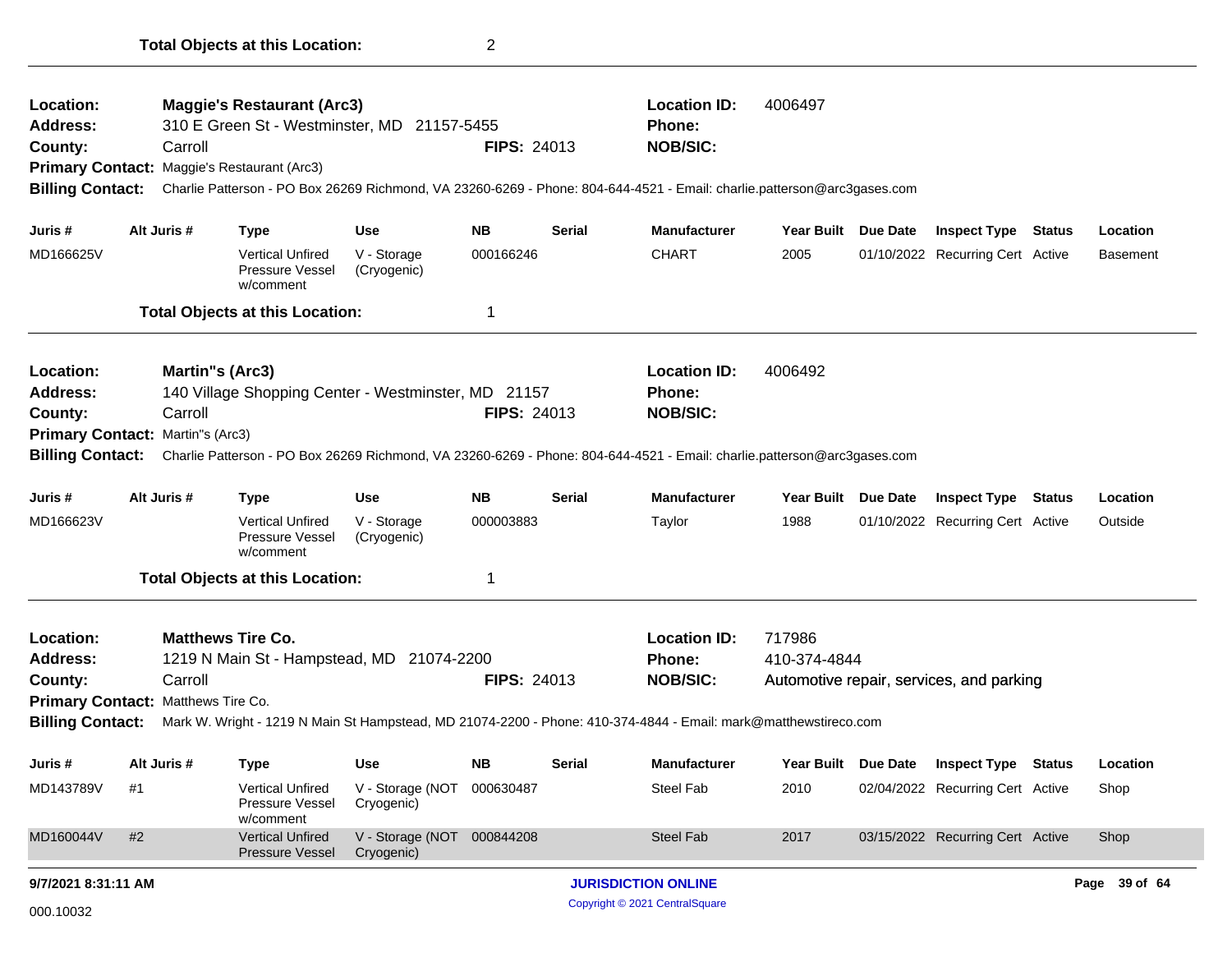| Juris #                      | Alt Juris #                | <b>Type</b>                                                                             | <b>Use</b>                                              | <b>NB</b>          | <b>Serial</b>                  | <b>Manufacturer</b>              | Year Built Due Date                     |          | <b>Inspect Type Status</b>       |               | Location        |
|------------------------------|----------------------------|-----------------------------------------------------------------------------------------|---------------------------------------------------------|--------------------|--------------------------------|----------------------------------|-----------------------------------------|----------|----------------------------------|---------------|-----------------|
|                              |                            | w/comment                                                                               |                                                         |                    |                                |                                  |                                         |          |                                  |               |                 |
|                              |                            | <b>Total Objects at this Location:</b>                                                  |                                                         | $\overline{2}$     |                                |                                  |                                         |          |                                  |               |                 |
| Location:<br><b>Address:</b> | <b>Maurer &amp; Miller</b> | 3278 Main St - Manchester, MD 21102-1958                                                |                                                         |                    |                                | <b>Location ID:</b><br>Phone:    | 718000                                  |          |                                  |               |                 |
| County:                      | Carroll                    |                                                                                         |                                                         | <b>FIPS: 24013</b> |                                | <b>NOB/SIC:</b>                  | <b>Operators of Apartment Buildings</b> |          |                                  |               |                 |
|                              |                            | Primary Contact: Maurer & Miller - Phone: 410 410-374-2884                              |                                                         |                    |                                |                                  |                                         |          |                                  |               |                 |
| <b>Billing Contact:</b>      |                            | - PO Box 717 Manchester, MD 21102-0717 - Phone: 410 410-374-2884                        |                                                         |                    |                                |                                  |                                         |          |                                  |               |                 |
| Juris #                      | Alt Juris #                | <b>Type</b>                                                                             | <b>Use</b>                                              | <b>NB</b>          | Serial                         | <b>Manufacturer</b>              | <b>Year Built</b>                       | Due Date | <b>Inspect Type</b>              | <b>Status</b> | Location        |
| MD147595H                    |                            | Cast Iron                                                                               | H - Hot Water<br>Heat (Water $\leq$<br>160 psig, 250 F) | <b>CI</b>          | 64991082                       | <b>Burnham</b>                   | 2007                                    |          | 04/07/2022 Recurring Cert Active |               | <b>BASEMNT</b>  |
| MD147596H                    |                            | Cast Iron                                                                               | H - Hot Water<br>Heat (Water $\leq$<br>160 psig, 250 F) | CI                 | 64991103                       | <b>Burnham</b>                   | 2007                                    |          | 04/07/2022 Recurring Cert Active |               | <b>BASEMENT</b> |
| MD147597H                    |                            | Cast Iron                                                                               | H - Hot Water<br>Heat (Water $\leq$<br>160 psig, 250 F) | <b>CI</b>          | 64991100                       | <b>Burnham</b>                   | 2007                                    |          | 04/07/2022 Recurring Cert Active |               | <b>BASEMENT</b> |
|                              |                            | <b>Total Objects at this Location:</b>                                                  |                                                         | 3                  |                                |                                  |                                         |          |                                  |               |                 |
| Location:                    |                            | Max And Ruffy's, LLC.                                                                   |                                                         |                    |                                | <b>Location ID:</b>              | 3918764                                 |          |                                  |               |                 |
| <b>Address:</b>              |                            | 1201 New Windsor Rd - Westminster, MD                                                   |                                                         | 21158-6704         |                                | <b>Phone:</b>                    | 301-424-1005                            |          |                                  |               |                 |
| County:                      | Carroll                    |                                                                                         |                                                         | <b>FIPS: 24013</b> |                                | <b>NOB/SIC:</b>                  |                                         |          |                                  |               |                 |
|                              |                            | Primary Contact: Kelly Raiser - Phone: 301-424-1005 x10                                 |                                                         |                    |                                |                                  |                                         |          |                                  |               |                 |
| <b>Billing Contact:</b>      |                            | Accounts Payable - 1201 New Windsor Rd Westminster, MD 21158-6704 - Phone: 301-424-1005 |                                                         |                    |                                |                                  |                                         |          |                                  |               |                 |
| Juris #                      | Alt Juris #                | <b>Type</b>                                                                             | <b>Use</b>                                              | <b>NB</b>          | <b>Serial</b>                  | <b>Manufacturer</b>              | Year Built Due Date                     |          | <b>Inspect Type Status</b>       |               | Location        |
| MD162104H                    |                            | Vertical Fire Tube H - Heating-                                                         | Cooking (Steam<br>$\leq$ 15 psig)                       | 000021967          | 21967                          | <b>VPI Precision</b><br>Holdings | 2018                                    |          | 12/26/2022 Recurring Cert Active |               | Sprinkler Room  |
| MD162105H                    |                            | <b>Water Heater</b><br>(HLW)                                                            | H - Hot Water<br>Supply (Water <=<br>160 psig, 250 F)   | 71138              | 16WHTX.1130. AIC GDXNIA<br>225 |                                  | 2018                                    |          | 12/31/2022 Recurring Cert Active |               | Dry Processing  |
|                              |                            | <b>Total Objects at this Location:</b>                                                  |                                                         | 2                  |                                |                                  |                                         |          |                                  |               |                 |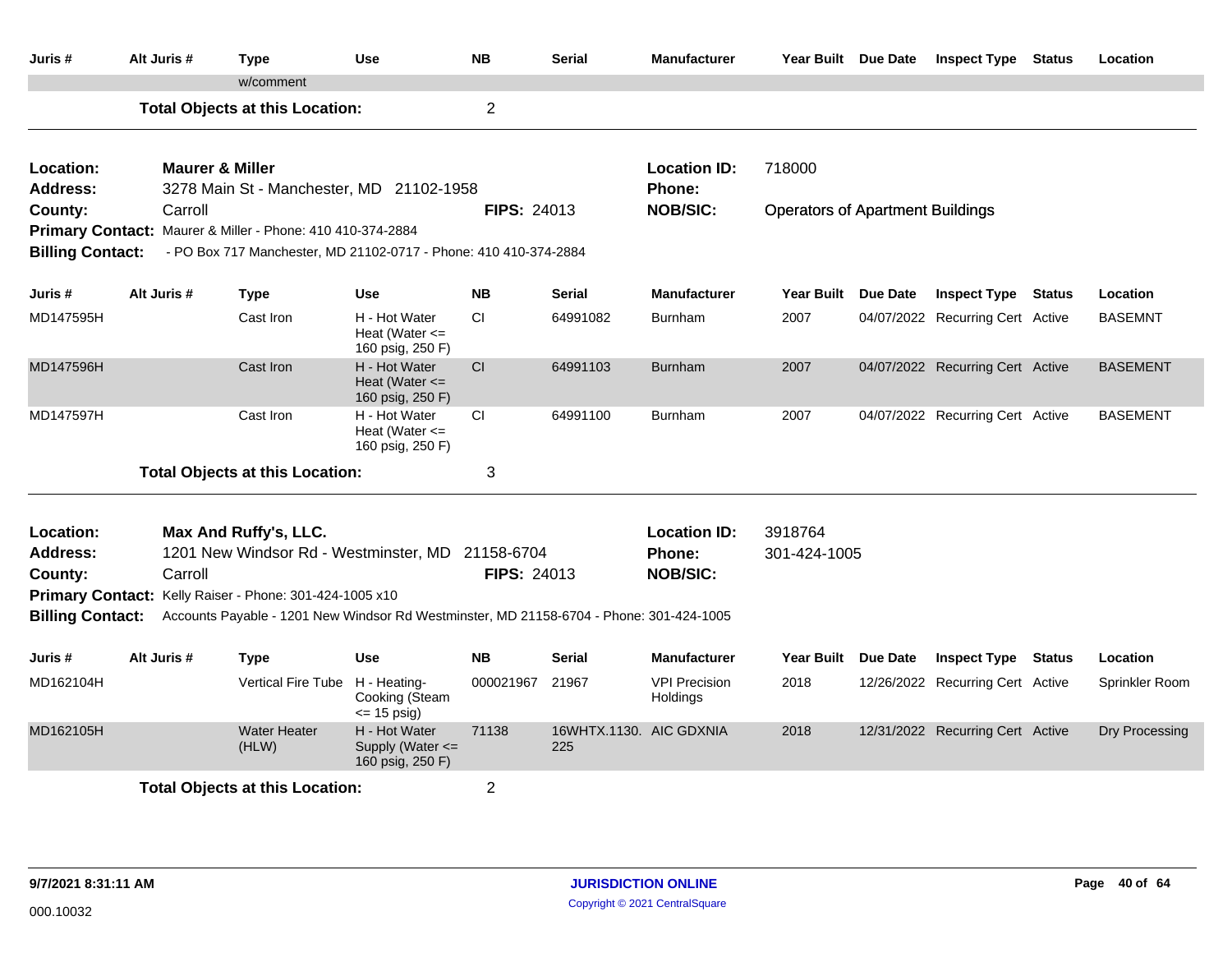| Location:<br><b>Address:</b><br>County:<br>Primary Contact: Memories Charcoal House<br><b>Billing Contact:</b> |             | Carroll | <b>Memories Charcoal House</b>                                                            | 403 E Ridgeville Blvd - Mount Airy, MD 21771-5217                                                          | <b>FIPS: 24013</b> |               | <b>Location ID:</b><br>Phone:<br><b>NOB/SIC:</b>        | 4052810                                 |                 |                                  |            |
|----------------------------------------------------------------------------------------------------------------|-------------|---------|-------------------------------------------------------------------------------------------|------------------------------------------------------------------------------------------------------------|--------------------|---------------|---------------------------------------------------------|-----------------------------------------|-----------------|----------------------------------|------------|
| Juris #                                                                                                        | Alt Juris # |         | <b>Type</b>                                                                               | <b>Use</b>                                                                                                 | <b>NB</b>          | <b>Serial</b> | <b>Manufacturer</b>                                     | <b>Year Built</b>                       | <b>Due Date</b> | <b>Inspect Type Status</b>       | Location   |
| MD168417V                                                                                                      |             |         | <b>Vertical Unfired</b><br>Pressure Vessel<br>w/comment                                   | V - Storage<br>(Cryogenic)                                                                                 | 000036832          |               | Cryogenic                                               | 1995                                    |                 | 12/09/2022 Recurring Cert Active | Outside    |
|                                                                                                                |             |         | <b>Total Objects at this Location:</b>                                                    |                                                                                                            | -1                 |               |                                                         |                                         |                 |                                  |            |
| Location:<br><b>Address:</b><br>County:<br>Primary Contact: Mark Milani<br><b>Billing Contact:</b>             |             | Carroll | <b>Merritt Athletic Club</b>                                                              | 1388 Progress Way - Sykesville, MD 21784-6463<br>Mark Milani - 1388 Progress Way Sykesville, MD 21784-6463 | <b>FIPS: 24013</b> |               | <b>Location ID:</b><br><b>Phone:</b><br><b>NOB/SIC:</b> | 718348<br>Membership Organizations, NEC |                 |                                  |            |
| Juris #                                                                                                        | Alt Juris # |         | <b>Type</b>                                                                               | <b>Use</b>                                                                                                 | <b>NB</b>          | <b>Serial</b> | <b>Manufacturer</b>                                     | Year Built Due Date                     |                 | <b>Inspect Type Status</b>       | Location   |
| MD148690H                                                                                                      |             |         | Electric (NOT<br>HLW)                                                                     | H - Steam Heat<br>(Steam $\le$ 15<br>psig)                                                                 | 000000655          |               | Pemberton                                               | 2012                                    |                 | 02/24/2022 Recurring Cert Active | Pump Rm    |
| MD148691H                                                                                                      |             |         | Electric (NOT<br>HLW)                                                                     | H - Steam Heat<br>(Steam $\le$ 15<br>psig)                                                                 | 000025559          |               | Pemberton                                               | 2007                                    |                 | 02/24/2022 Recurring Cert Active | Womens Lkr |
| MD153597H                                                                                                      |             |         | Water Tube<br>Coiled (Flueless<br>Hi Efficiency)                                          | H - Hot Water<br>Heat (Water $\leq$<br>160 psig, 250 F)                                                    | 000358872          |               | Raypak                                                  | 1999                                    |                 | 02/24/2022 Recurring Cert Active | pump rm    |
| MD160297V                                                                                                      |             |         | <b>Vertical Unfired</b><br><b>Pressure Vessel</b><br>w/comment                            | V - Storage (NOT<br>Cryogenic)                                                                             | 000004338          |               | Taylor                                                  | 2013                                    |                 | 03/29/2022 Recurring Cert Active | Pump room  |
| MD166611H                                                                                                      |             |         | <b>Water Tube</b><br>Coiled (Flueless<br>Hi Efficiency)<br>Total Ohioata at this Location | H - Hot Water<br>Heat (Water $\leq$<br>160 psig, 250 F)                                                    | 000486565          |               | Raypak                                                  | 2018                                    |                 | 02/24/2022 Recurring Cert Active | Pump room  |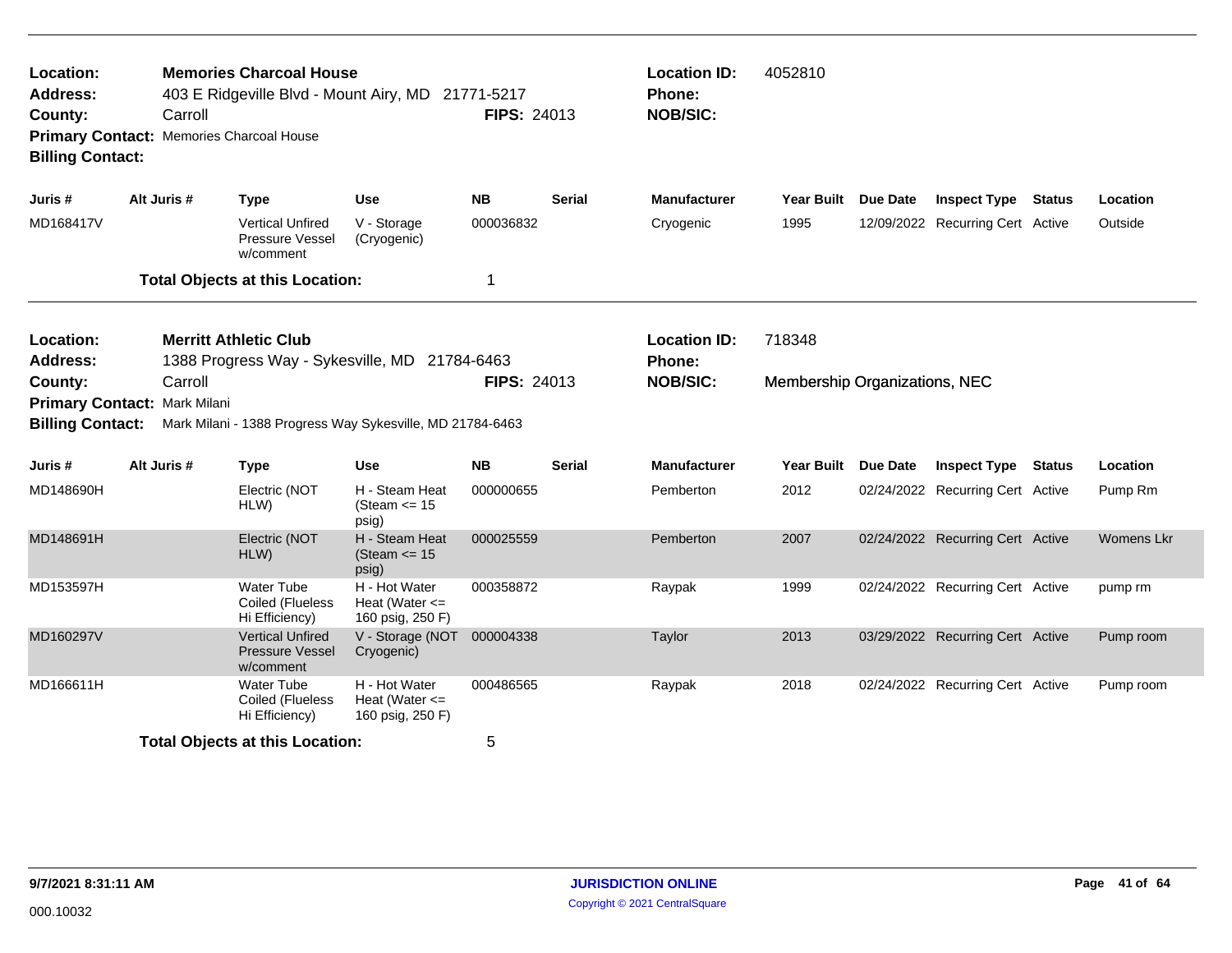| Location:<br><b>Address:</b><br>County:<br><b>Primary Contact:</b><br><b>Billing Contact:</b> |    | Carroll     | Micro-Tech Designs, Inc.<br>4312 Black Rock Rd - Hampstead, MD 21074-2641<br>Jean Duvall - Phone: 410-984-5192 - Email: dmj18336@gmail.com<br>Mark Duvall - 18336 Brick Store Rd Hampstead, MD 21074-2834 |                                                         | FIPS: 24013        |               | <b>Location ID:</b><br><b>Phone:</b><br><b>NOB/SIC:</b>                                                                                                              | 715897<br>410-239-2885<br>Miscellaneous manufacturing industries |  |                                                  |  |                    |  |
|-----------------------------------------------------------------------------------------------|----|-------------|-----------------------------------------------------------------------------------------------------------------------------------------------------------------------------------------------------------|---------------------------------------------------------|--------------------|---------------|----------------------------------------------------------------------------------------------------------------------------------------------------------------------|------------------------------------------------------------------|--|--------------------------------------------------|--|--------------------|--|
| Juris #                                                                                       |    | Alt Juris # | <b>Type</b>                                                                                                                                                                                               | Use                                                     | <b>NB</b>          | <b>Serial</b> | <b>Manufacturer</b>                                                                                                                                                  | Year Built Due Date                                              |  | <b>Inspect Type Status</b>                       |  | Location           |  |
| MD094465H                                                                                     | #1 |             | Cast Iron                                                                                                                                                                                                 | H - Hot Water<br>Heat (Water $\leq$<br>160 psig, 250 F) | 002702788          | 0278854       | <b>Burnham</b>                                                                                                                                                       | 1995                                                             |  | 07/22/2022 Recurring Cert Active                 |  | <b>Boiler Room</b> |  |
|                                                                                               |    |             | <b>Total Objects at this Location:</b>                                                                                                                                                                    |                                                         | $\mathbf 1$        |               |                                                                                                                                                                      |                                                                  |  |                                                  |  |                    |  |
| Location:<br><b>Address:</b>                                                                  |    |             | <b>Midas Auto Systems</b><br>6301 Luers Ln - Eldersburg, MD 21784-6111                                                                                                                                    |                                                         |                    |               | <b>Location ID:</b><br><b>Phone:</b>                                                                                                                                 | 718493                                                           |  |                                                  |  |                    |  |
| County:<br><b>Primary Contact:</b><br><b>Billing Contact:</b>                                 |    | Carroll     | Scott Lee - Phone: 410-549-5498 - Email: Scottlee9@verizon.net                                                                                                                                            |                                                         | <b>FIPS: 24013</b> |               | <b>NOB/SIC:</b><br>Scott Lee - 6301 Luers Ln Eldersburg, MD 21784-6111 - Phone: 410-549-5498 - Email: Scottlee9@verizon.net                                          | <b>General Automotive Repair Shops</b>                           |  |                                                  |  |                    |  |
| Juris #                                                                                       |    | Alt Juris # | <b>Type</b>                                                                                                                                                                                               | <b>Use</b>                                              | <b>NB</b>          | <b>Serial</b> | <b>Manufacturer</b>                                                                                                                                                  | Year Built Due Date                                              |  | <b>Inspect Type Status</b>                       |  | Location           |  |
| MD100039V                                                                                     |    |             | <b>Vertical Unfired</b><br>Pressure Vessel<br>w/comment                                                                                                                                                   | V - Storage (NOT<br>Cryogenic)                          | 000556264          |               | Melben                                                                                                                                                               | 1995                                                             |  | 11/19/2021 Recurring Cert Active                 |  | Compressor<br>Room |  |
|                                                                                               |    |             | <b>Total Objects at this Location:</b>                                                                                                                                                                    |                                                         | $\mathbf 1$        |               |                                                                                                                                                                      |                                                                  |  |                                                  |  |                    |  |
| Location:<br><b>Address:</b><br>County:<br><b>Billing Contact:</b>                            |    | Carroll     | <b>Millender &amp; Eyler's Motor Pool</b><br>844 S Main St - Hampstead, MD 21074-2334<br>Primary Contact: Mary Moore - Phone: 410-239-7952 - Email: Millenders@verizon.net                                |                                                         | <b>FIPS: 24013</b> |               | <b>Location ID:</b><br><b>Phone:</b><br><b>NOB/SIC:</b><br>Mary Moore - 844 S Main St Hampstead, MD 21074-2334 - Phone: 410-239-7952 - Email: Millenders@verizon.net | 718679<br>410-239-7952/410-374-1064                              |  | Automotive dealers and gasoline service stations |  |                    |  |
| Juris #                                                                                       |    | Alt Juris # | <b>Type</b>                                                                                                                                                                                               | <b>Use</b>                                              | <b>NB</b>          | <b>Serial</b> | <b>Manufacturer</b>                                                                                                                                                  | Year Built Due Date                                              |  | <b>Inspect Type Status</b>                       |  | Location           |  |
| MD072251V                                                                                     |    |             | <b>Vertical Unfired</b><br><b>Pressure Vessel</b><br>w/comment                                                                                                                                            | V - Storage (NOT<br>Cryogenic)                          | 000005663          |               | <b>Industrial Comb</b>                                                                                                                                               | 1985                                                             |  | 03/02/2021 Recurring Cert Active                 |  | Back Room Bay      |  |
|                                                                                               |    |             | <b>Total Objects at this Location:</b>                                                                                                                                                                    |                                                         | -1                 |               |                                                                                                                                                                      |                                                                  |  |                                                  |  |                    |  |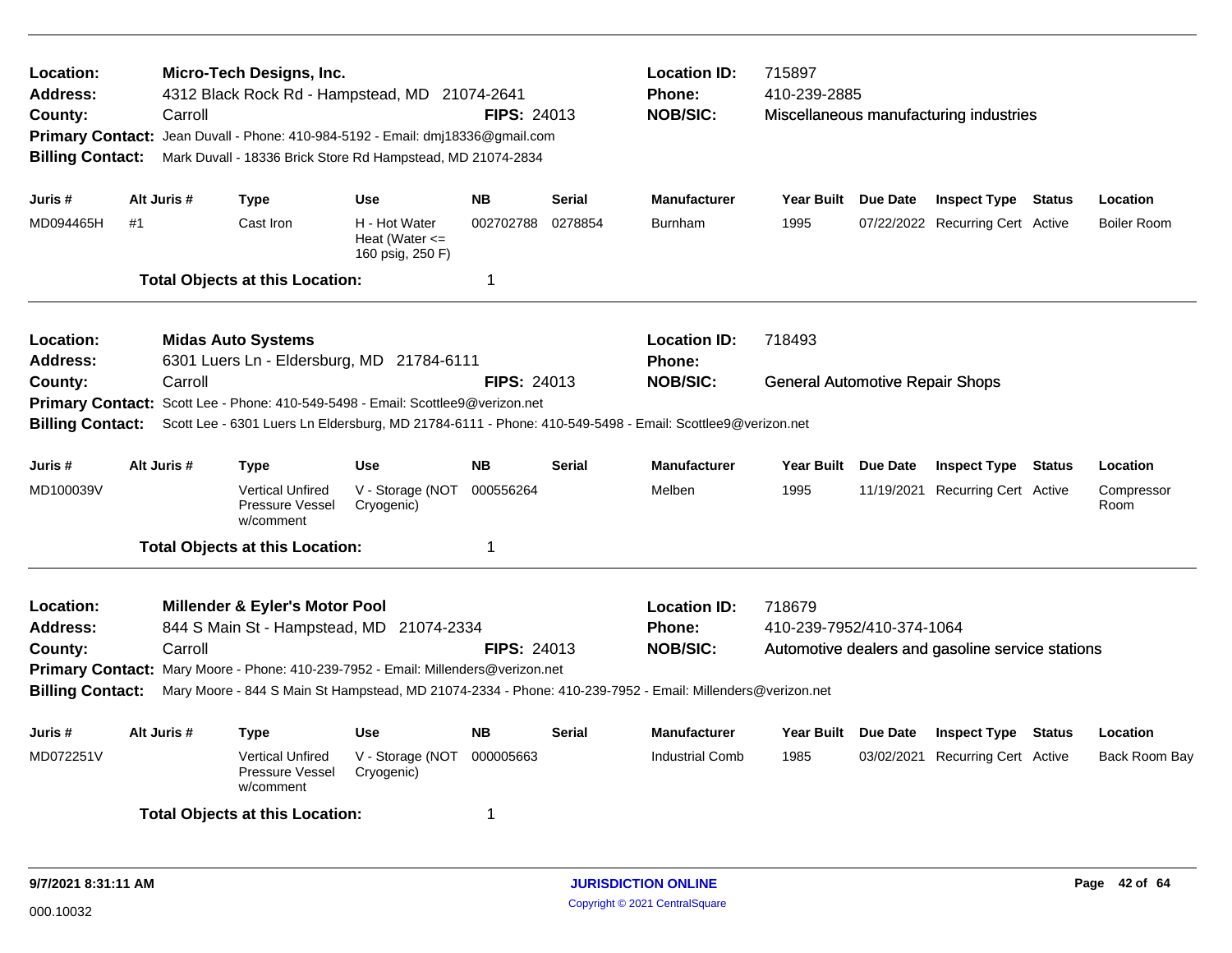| Location:<br><b>Address:</b><br>County:<br><b>Billing Contact:</b> | Carroll                                            | <b>Modern Foundations Inc Stone Sho</b><br>7860 Kabik Ct - Woodbine, MD 21797-9121<br>Primary Contact: Bruce Neale - Phone: 410 795 8877<br>Bruce Neale - 7860 Kabik Ct Woodbine, MD 21797-9100 - Phone: 410 795 8877                                                                             |                                                           | <b>FIPS: 24013</b> |        | <b>Location ID:</b><br>Phone:<br><b>NOB/SIC:</b> | 2208683<br>410 795-8877                                    | General Contractors-Industrial Buildings and Warehouses |                 |
|--------------------------------------------------------------------|----------------------------------------------------|---------------------------------------------------------------------------------------------------------------------------------------------------------------------------------------------------------------------------------------------------------------------------------------------------|-----------------------------------------------------------|--------------------|--------|--------------------------------------------------|------------------------------------------------------------|---------------------------------------------------------|-----------------|
| Juris #                                                            | Alt Juris #                                        | <b>Type</b>                                                                                                                                                                                                                                                                                       | Use                                                       | NΒ                 | Serial | <b>Manufacturer</b>                              | Year Built Due Date                                        | <b>Inspect Type Status</b>                              | Location        |
| MD146371V                                                          |                                                    | <b>Vertical Unfired</b><br>Pressure Vessel<br>w/comment                                                                                                                                                                                                                                           | V - Storage (NOT<br>Cryogenic)                            | 000213422          |        | Morganton                                        | 2012                                                       | 04/14/2023 Recurring Cert Active                        | Concrete        |
|                                                                    |                                                    | <b>Total Objects at this Location:</b>                                                                                                                                                                                                                                                            |                                                           |                    |        |                                                  |                                                            |                                                         |                 |
| Location:<br><b>Address:</b><br>County:<br><b>Billing Contact:</b> | Carroll<br>Primary Contact: Mr. Bob's Unique Finds | <b>Mr. Bob's Unique Finds</b><br>1337 Liberty Rd - Sykesville, MD 21784-6412<br>- 1337 Liberty Rd Sykesville, MD 21784-6412                                                                                                                                                                       |                                                           | <b>FIPS: 24013</b> |        | <b>Location ID:</b><br>Phone:<br><b>NOB/SIC:</b> | 728157<br>410-807-8550<br><b>Department Stores</b>         |                                                         |                 |
| Juris #                                                            | Alt Juris #                                        | <b>Type</b>                                                                                                                                                                                                                                                                                       | <b>Use</b>                                                | <b>NB</b>          | Serial | <b>Manufacturer</b>                              | Year Built Due Date                                        | <b>Inspect Type Status</b>                              | Location        |
| MD070234H                                                          |                                                    | Cast Iron                                                                                                                                                                                                                                                                                         | H - Hot Water<br>Heat (Water $\leq$<br>160 psig, 250 F)   | CI.                |        | Weil-McLain                                      | 1988                                                       | 01/12/2022 Recurring Cert Active                        | <b>Basement</b> |
|                                                                    |                                                    | <b>Total Objects at this Location:</b>                                                                                                                                                                                                                                                            |                                                           |                    |        |                                                  |                                                            |                                                         |                 |
| Location:<br><b>Address:</b><br>County:<br><b>Billing Contact:</b> | <b>Mr. Tire - 773</b><br>Carroll                   | 1838 Liberty Rd - Sykesville, MD 21784-6687<br>Primary Contact: Greg Peterson - Phone: 585-784-3283 - Cell: 585746-3660 - Email: greg.peterson@monro.com<br>Greg Peterson - 200 Holleder Pkwy Rochester, NY 14615-3808 - Phone: 585-784-3283 - Cell: 585746-3660 - Email: greg.peterson@monro.com |                                                           | <b>FIPS: 24013</b> |        | <b>Location ID:</b><br>Phone:<br><b>NOB/SIC:</b> | 719152<br>410-552-5077<br>Tire Retreading and Repair Shops |                                                         |                 |
| Juris #                                                            | Alt Juris #                                        | Type                                                                                                                                                                                                                                                                                              | <b>Use</b>                                                | NB.                | Serial | <b>Manufacturer</b>                              |                                                            | Year Built Due Date Inspect Type Status                 | Location        |
| MD111823V                                                          |                                                    | <b>Pressure Vessel</b><br>w/comment                                                                                                                                                                                                                                                               | Vertical Unfired V - Storage (NOT 000190318<br>Cryogenic) |                    |        | Manchester                                       | 2001                                                       | 07/12/2022 Recurring Cert Active                        | Storage Rm      |
| MD111824V                                                          |                                                    | <b>Vertical Unfired</b><br><b>Pressure Vessel</b><br>w/comment                                                                                                                                                                                                                                    | V - Storage (NOT 001190324<br>Cryogenic)                  |                    |        | Manchester                                       | 2001                                                       | 07/12/2022 Recurring Cert Active                        | Storage Rm      |
| 9/7/2021 8:31:11 AM                                                |                                                    |                                                                                                                                                                                                                                                                                                   |                                                           |                    |        | <b>JURISDICTION ONLINE</b>                       |                                                            |                                                         | Page 43 of 64   |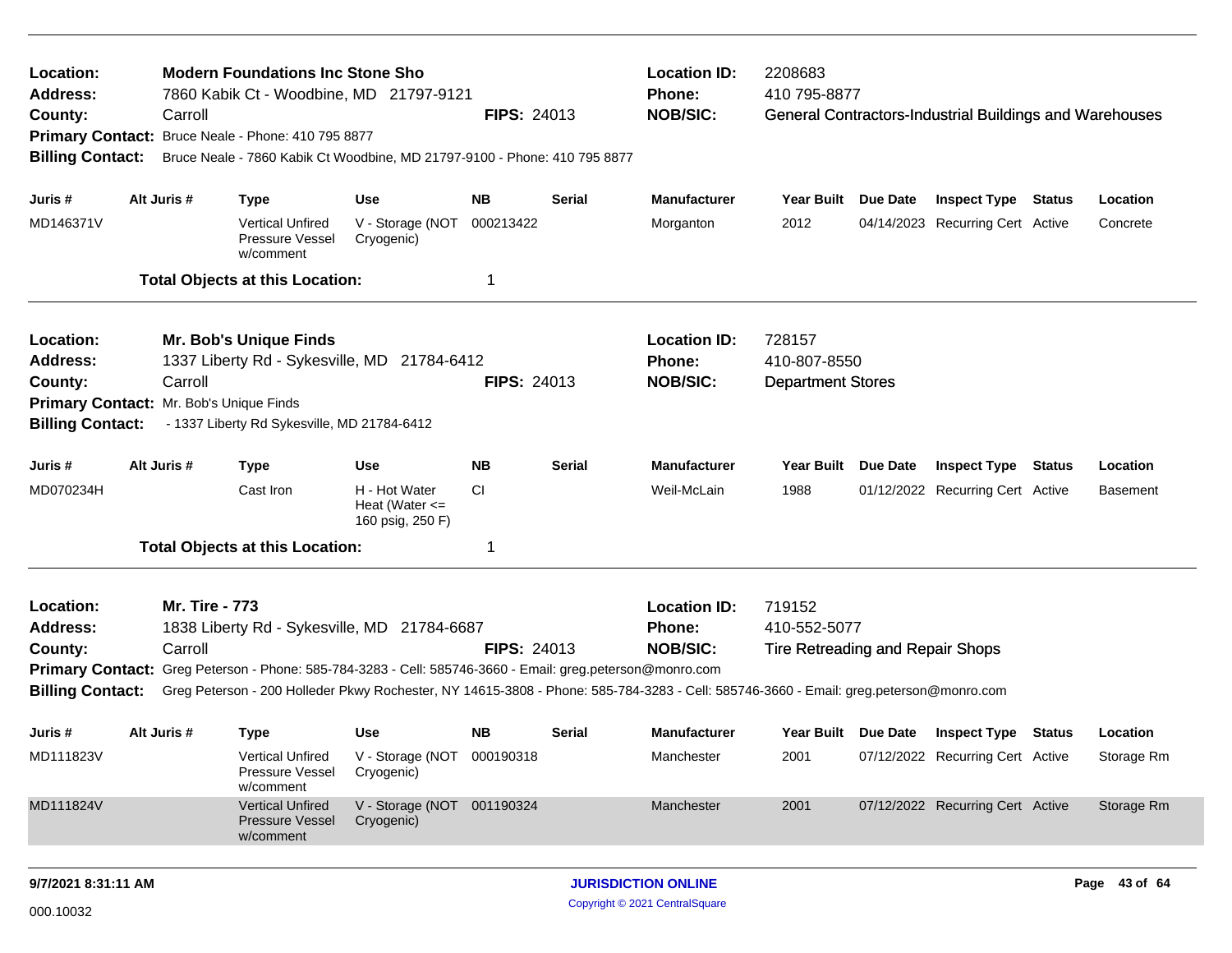| Location:                  |                                     | <b>Myers Crab House</b>                                                                              |                                                             |                    |               | <b>Location ID:</b>                                                                                                         | 3520404                           |          |                                                  |               |               |
|----------------------------|-------------------------------------|------------------------------------------------------------------------------------------------------|-------------------------------------------------------------|--------------------|---------------|-----------------------------------------------------------------------------------------------------------------------------|-----------------------------------|----------|--------------------------------------------------|---------------|---------------|
| <b>Address:</b><br>County: | Carroll                             | 1199 Old New Windsor Rd - New Windsor, MD 21776<br>Primary Contact: Anna Myers - Phone: 410 596 5904 |                                                             | <b>FIPS: 24013</b> |               | <b>Phone:</b><br><b>NOB/SIC:</b>                                                                                            | <b>Eating and Drinking Places</b> |          |                                                  |               |               |
| <b>Billing Contact:</b>    |                                     | Anna Myers - 1199 Old New Windsor Rd New Windsor, MD 21776 - Phone: 410 596 5904                     |                                                             |                    |               |                                                                                                                             |                                   |          |                                                  |               |               |
| Juris #                    | Alt Juris #                         | <b>Type</b>                                                                                          | <b>Use</b>                                                  | <b>NB</b>          | <b>Serial</b> | <b>Manufacturer</b>                                                                                                         | <b>Year Built</b>                 | Due Date | <b>Inspect Type</b>                              | <b>Status</b> | Location      |
| MD149285H                  |                                     | Cast Iron                                                                                            | H - Hot Water<br>Heat (Water $\leq$<br>160 psig, 250 F)     | <b>CI</b>          |               | <b>ECR</b>                                                                                                                  | 2014                              |          | 06/10/2022 Recurring Cert Active                 |               | <b>B</b> lrm  |
|                            |                                     | <b>Total Objects at this Location:</b>                                                               |                                                             | -1                 |               |                                                                                                                             |                                   |          |                                                  |               |               |
| Location:                  |                                     | <b>Nelsons Service Center</b>                                                                        |                                                             |                    |               | <b>Location ID:</b>                                                                                                         | 719525                            |          |                                                  |               |               |
| Address:                   |                                     | 1930 Bethel Rd - Finksburg, MD 21048-1125                                                            |                                                             |                    |               | <b>Phone:</b>                                                                                                               | 410-876-6313                      |          |                                                  |               |               |
| County:                    | Carroll                             |                                                                                                      |                                                             | <b>FIPS: 24013</b> |               | <b>NOB/SIC:</b>                                                                                                             |                                   |          | Automotive dealers and gasoline service stations |               |               |
|                            |                                     | Primary Contact: Kenneth D. Nelson - Phone: 410-876-6313 - Email: nelsonsservicecenter@gtbmail.com   |                                                             |                    |               |                                                                                                                             |                                   |          |                                                  |               |               |
| <b>Billing Contact:</b>    |                                     |                                                                                                      |                                                             |                    |               | Kenneth D. Nelson - 1930 Bethel Rd Finksburg, MD 21048-1125 - Phone: 410-876-6313 - Email: nelsonsservicecenter@gtbmail.com |                                   |          |                                                  |               |               |
| Juris #                    | Alt Juris #                         | <b>Type</b>                                                                                          | <b>Use</b>                                                  | <b>NB</b>          | <b>Serial</b> | <b>Manufacturer</b>                                                                                                         | Year Built Due Date               |          | <b>Inspect Type Status</b>                       |               | Location      |
| MD107671V                  |                                     | Pressure Vessel<br>w/comment                                                                         | Horizontal Unfired V - Storage (NOT<br>Cryogenic)           | 000069197          |               | Manchester                                                                                                                  | 1991                              |          | 08/05/2022 Recurring Cert Active                 |               | Comp Room     |
|                            |                                     | <b>Total Objects at this Location:</b>                                                               |                                                             | -1                 |               |                                                                                                                             |                                   |          |                                                  |               |               |
| Location:                  |                                     | <b>New Windsor Auto Service</b>                                                                      |                                                             |                    |               | <b>Location ID:</b>                                                                                                         | 719618                            |          |                                                  |               |               |
| <b>Address:</b>            |                                     | 307 High St - New Windsor, MD 21776-8919                                                             |                                                             |                    |               | Phone:                                                                                                                      |                                   |          |                                                  |               |               |
| County:                    | Carroll                             |                                                                                                      |                                                             | <b>FIPS: 24013</b> |               | <b>NOB/SIC:</b>                                                                                                             |                                   |          | Automotive repair, services, and parking         |               |               |
|                            | Primary Contact: Gregory A. Kreafle |                                                                                                      |                                                             |                    |               |                                                                                                                             |                                   |          |                                                  |               |               |
| <b>Billing Contact:</b>    |                                     | Gregory A. Kreafle - 809 Boxcar Dr Westminster, MD 21157-6763                                        |                                                             |                    |               |                                                                                                                             |                                   |          |                                                  |               |               |
| Juris #                    | Alt Juris #                         | <b>Type</b>                                                                                          | <b>Use</b>                                                  | <b>NB</b>          | Serial        | <b>Manufacturer</b>                                                                                                         | Year Built Due Date               |          | <b>Inspect Type Status</b>                       |               | Location      |
| MD056541V                  |                                     | Pressure Vessel<br>w/comment                                                                         | Horizontal Unfired V - Storage (NOT 000186857<br>Cryogenic) |                    |               | Wessels                                                                                                                     | 1981                              |          | 08/19/2023 Recurring Cert Active                 |               | Shop          |
|                            |                                     | <b>Total Objects at this Location:</b>                                                               |                                                             | 1                  |               |                                                                                                                             |                                   |          |                                                  |               |               |
| 9/7/2021 8:31:11 AM        |                                     |                                                                                                      |                                                             |                    |               | <b>JURISDICTION ONLINE</b>                                                                                                  |                                   |          |                                                  |               | Page 44 of 64 |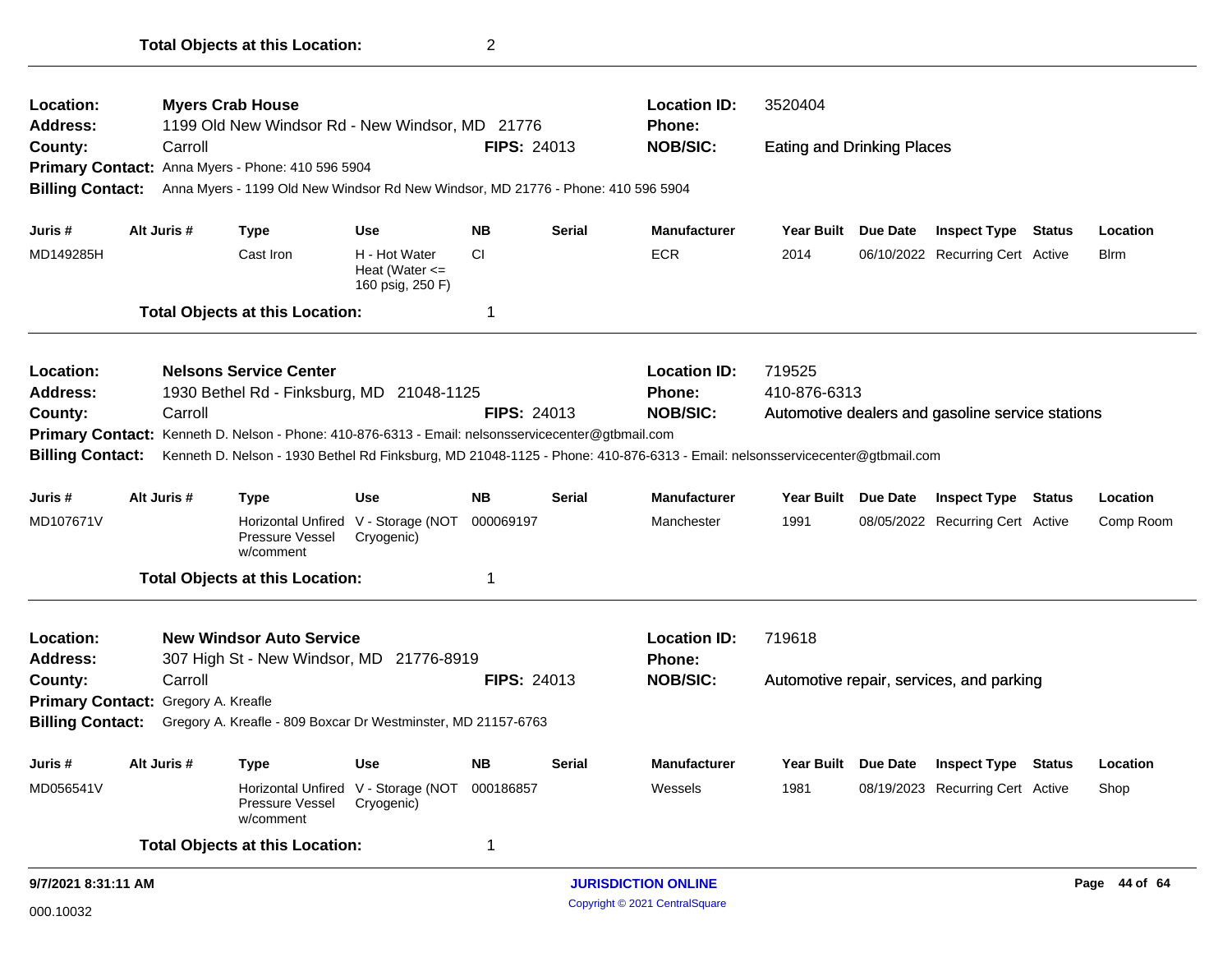| Location:<br>Address:<br>County:<br><b>Billing Contact:</b> |             | Carroll | <b>New Windsor Auto Specialist</b><br>Primary Contact: Larry Reed - Phone: 410-875-4080/717-642-9694 | 103 Church St - New Windsor, MD 21776-8408<br>Larry Reed - 103 Church St New Windsor, MD 21776-8408 - Phone: 410-875-4080/717-642-9694                                                   | <b>FIPS: 24013</b> |                        | <b>Location ID:</b><br><b>Phone:</b><br><b>NOB/SIC:</b> | 719619<br>410-848-3377        |          | Automotive dealers and gasoline service stations |               |                            |
|-------------------------------------------------------------|-------------|---------|------------------------------------------------------------------------------------------------------|------------------------------------------------------------------------------------------------------------------------------------------------------------------------------------------|--------------------|------------------------|---------------------------------------------------------|-------------------------------|----------|--------------------------------------------------|---------------|----------------------------|
| Juris #                                                     | Alt Juris # |         | <b>Type</b>                                                                                          | <b>Use</b>                                                                                                                                                                               | <b>NB</b>          | <b>Serial</b>          | <b>Manufacturer</b>                                     | Year Built Due Date           |          | <b>Inspect Type Status</b>                       |               | Location                   |
| MD135118V                                                   |             |         | <b>Vertical Unfired</b><br>Pressure Vessel<br>w/comment                                              | V - Storage (NOT<br>Cryogenic)                                                                                                                                                           | 000936995          |                        | Manchester                                              | 2008                          |          | 07/27/2022 Recurring Cert Active                 |               | Storage (Behind<br>Office) |
|                                                             |             |         | <b>Total Objects at this Location:</b>                                                               |                                                                                                                                                                                          | 1                  |                        |                                                         |                               |          |                                                  |               |                            |
| Location:<br><b>Address:</b>                                |             |         | <b>New Windsor State Bank</b>                                                                        | 213 Main St - New Windsor, MD 21776-9764                                                                                                                                                 |                    |                        | <b>Location ID:</b><br><b>Phone:</b>                    | 880250                        |          |                                                  |               |                            |
| County:<br><b>Billing Contact:</b>                          |             | Carroll |                                                                                                      | Primary Contact: Aects Patable - Email: trefere-invoicindaccountspayable@acnb.com<br>Aects Patable - PO BOX 3129 Gettysburg, pa 17325 - Email: trefere-invoicindaccountspayable@acnb.com | <b>FIPS: 24013</b> |                        | <b>NOB/SIC:</b>                                         | <b>State Commercial Banks</b> |          |                                                  |               |                            |
| Juris #                                                     | Alt Juris # |         | <b>Type</b>                                                                                          | <b>Use</b>                                                                                                                                                                               | <b>NB</b>          | <b>Serial</b>          | <b>Manufacturer</b>                                     | <b>Year Built</b>             | Due Date | <b>Inspect Type</b>                              | <b>Status</b> | Location                   |
| MD132499H                                                   |             |         | Cast Iron                                                                                            | H - Steam Heat<br>(Steam $\le$ 15<br>psig)                                                                                                                                               | CI.                | 610011-208811 Peerless |                                                         | 2008                          |          | 04/20/2023 Recurring Cert Active                 |               | <b>BLRM</b>                |
|                                                             |             |         | <b>Total Objects at this Location:</b>                                                               |                                                                                                                                                                                          | 1                  |                        |                                                         |                               |          |                                                  |               |                            |
| Location:<br>Address:<br>County:<br><b>Billing Contact:</b> |             | Carroll | New York J & P Pizza (Arc3)<br>Primary Contact: New York J & P Pizza (Arc3)                          | 1720 Liberty Rd - Sykesville, MD 21784-6540<br>Charlie Patterson - PO Box 26269 Richmond, VA 23260-6269 - Phone: 804-644-4521 - Email: charlie.patterson@arc3gases.com                   | <b>FIPS: 24013</b> |                        | <b>Location ID:</b><br><b>Phone:</b><br><b>NOB/SIC:</b> | 4002056                       |          |                                                  |               |                            |
| Juris #                                                     | Alt Juris # |         | <b>Type</b>                                                                                          | <b>Use</b>                                                                                                                                                                               | <b>NB</b>          | <b>Serial</b>          | <b>Manufacturer</b>                                     | Year Built Due Date           |          | <b>Inspect Type</b>                              | <b>Status</b> | Location                   |
| MD166255V                                                   |             |         | <b>Vertical Unfired</b><br>Pressure Vessel<br>w/comment                                              | V - Storage<br>(Cryogenic)                                                                                                                                                               | 000267445          |                        | <b>CHART</b>                                            | 2015                          |          | 12/09/2021 Recurring Cert Active                 |               | Outside                    |
|                                                             |             |         | <b>Total Objects at this Location:</b>                                                               |                                                                                                                                                                                          | 1                  |                        |                                                         |                               |          |                                                  |               |                            |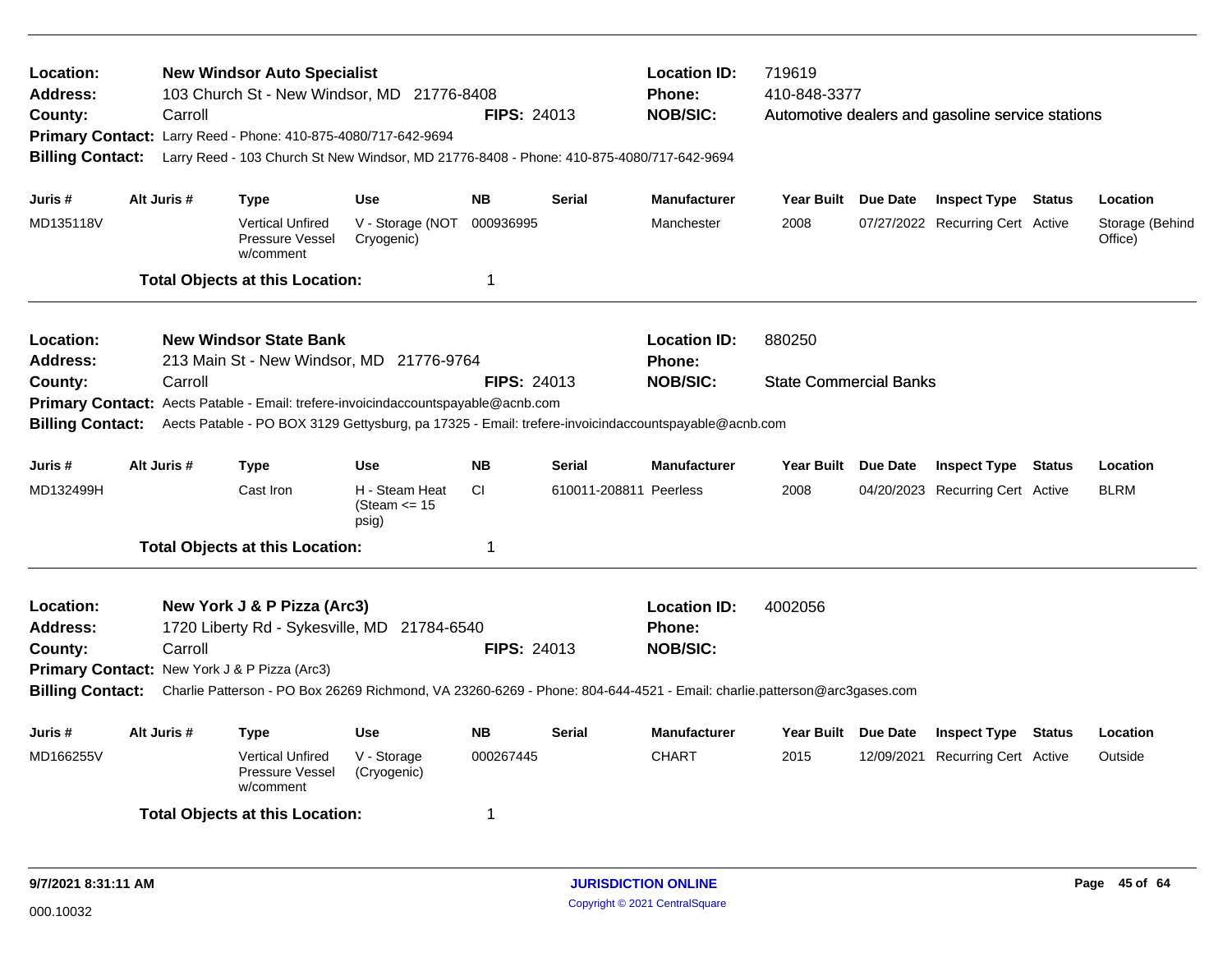| Location:<br>Address:<br>County:<br><b>Billing Contact:</b>          |             | Carroll | New York J & P pizza (Arc3)<br>Primary Contact: New York J & P pizza (Arc3) | 409 E Ridgeville Blvd - Mount Airy, MD 21771-5217                                                                       | <b>FIPS: 24013</b> |               | <b>Location ID:</b><br><b>Phone:</b><br><b>NOB/SIC:</b><br>Charlie Patterson - PO Box 26269 Richmond, VA 23260-6269 - Phone: 804-644-4521 - Email: charlie.patterson@arc3gases.com | 4039164                                      |                                                  |        |                 |
|----------------------------------------------------------------------|-------------|---------|-----------------------------------------------------------------------------|-------------------------------------------------------------------------------------------------------------------------|--------------------|---------------|------------------------------------------------------------------------------------------------------------------------------------------------------------------------------------|----------------------------------------------|--------------------------------------------------|--------|-----------------|
| Juris #                                                              | Alt Juris # |         | Type                                                                        | <b>Use</b>                                                                                                              | <b>NB</b>          | <b>Serial</b> | <b>Manufacturer</b>                                                                                                                                                                | Year Built Due Date                          | <b>Inspect Type Status</b>                       |        | Location        |
| MD168416V                                                            |             |         | Vertical Unfired<br>Pressure Vessel<br>w/comment                            | V - Storage<br>(Cryogenic)                                                                                              | 000152879          |               | <b>CHART</b>                                                                                                                                                                       | 2003                                         | 08/25/2022 Recurring Cert Active                 |        | Outside         |
|                                                                      |             |         | <b>Total Objects at this Location:</b>                                      |                                                                                                                         | 1                  |               |                                                                                                                                                                                    |                                              |                                                  |        |                 |
| Location:<br>Address:<br>County:<br><b>Billing Contact:</b>          |             | Carroll | <b>North County Service Center</b>                                          | 3033 Long Ln - Manchester, MD 21102-1939<br>Primary Contact: Alan Ballek - Phone: 410-239-4433 - Email: info@ncscmd.com | <b>FIPS: 24013</b> |               | <b>Location ID:</b><br>Phone:<br><b>NOB/SIC:</b><br>Alan Ballek - 3033 Long Ln Manchester, MD 21102-1939 - Phone: 410-239-4433 - Email: info@ncscmd.com                            | 702025<br>410-239-4433                       | Automotive dealers and gasoline service stations |        |                 |
| Juris #                                                              | Alt Juris # |         | <b>Type</b>                                                                 | <b>Use</b>                                                                                                              | <b>NB</b>          | <b>Serial</b> | <b>Manufacturer</b>                                                                                                                                                                | Year Built Due Date                          | <b>Inspect Type Status</b>                       |        | Location        |
| MD109393V                                                            |             |         | <b>Vertical Unfired</b><br>Pressure Vessel<br>w/comment                     | V - Storage (NOT<br>Cryogenic)                                                                                          | 000955950          |               | Melben                                                                                                                                                                             | 2001                                         | 03/03/2023 Recurring Cert Active                 |        | <b>Basement</b> |
|                                                                      |             |         | <b>Total Objects at this Location:</b>                                      |                                                                                                                         | 1                  |               |                                                                                                                                                                                    |                                              |                                                  |        |                 |
| Location:<br><b>Address:</b><br>County:                              |             | Carroll | Paradiso Pizzeria (Arc3)                                                    | 7 Locust Ln - Westminster, MD 21157-5004                                                                                | <b>FIPS: 24013</b> |               | <b>Location ID:</b><br><b>Phone:</b><br><b>NOB/SIC:</b>                                                                                                                            | 4006533<br><b>Eating and Drinking Places</b> |                                                  |        |                 |
| Primary Contact: Paradiso Pizzeria (Arc3)<br><b>Billing Contact:</b> |             |         |                                                                             |                                                                                                                         |                    |               | Charlie Patterson - PO Box 26269 Richmond, VA 23260-6269 - Phone: 804-644-4521 - Email: charlie.patterson@arc3gases.com                                                            |                                              |                                                  |        |                 |
| Juris #                                                              | Alt Juris # |         | <b>Type</b>                                                                 | <b>Use</b>                                                                                                              | <b>NB</b>          | <b>Serial</b> | <b>Manufacturer</b>                                                                                                                                                                | Year Built Due Date                          | <b>Inspect Type</b>                              | Status | Location        |
| MD166626V                                                            |             |         | <b>Vertical Unfired</b><br>Pressure Vessel<br>w/comment                     | V - Storage<br>(Cryogenic)                                                                                              | 000143345          |               | <b>CHART</b>                                                                                                                                                                       | 2002                                         | 01/10/2022 Recurring Cert Active                 |        | Outside         |
|                                                                      |             |         | <b>Total Objects at this Location:</b>                                      |                                                                                                                         | -1                 |               |                                                                                                                                                                                    |                                              |                                                  |        |                 |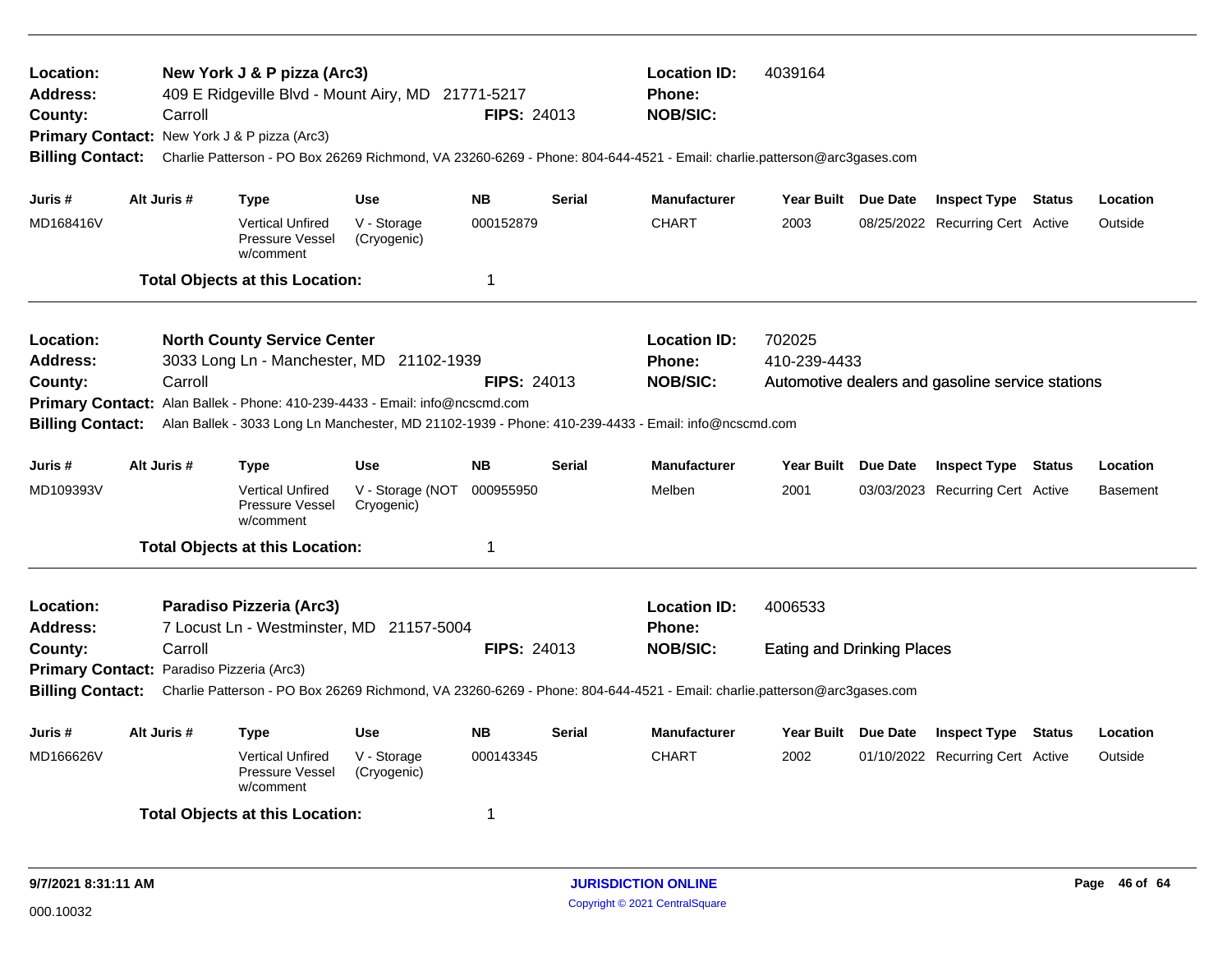| Location:<br><b>Address:</b>            |             |                      | <b>Paradiso Ristorante (Arc3)</b><br>20 Distillery Rd - Westminster, MD 21157-5021 |                                                         |                    |               | <b>Location ID:</b><br>Phone:                                                                                           | 4006538                                 |                                  |               |                    |
|-----------------------------------------|-------------|----------------------|------------------------------------------------------------------------------------|---------------------------------------------------------|--------------------|---------------|-------------------------------------------------------------------------------------------------------------------------|-----------------------------------------|----------------------------------|---------------|--------------------|
| County:                                 |             | Carroll              |                                                                                    |                                                         | <b>FIPS: 24013</b> |               | <b>NOB/SIC:</b>                                                                                                         | <b>Eating and Drinking Places</b>       |                                  |               |                    |
|                                         |             |                      | Primary Contact: Paradiso Ristorante (Arc3)                                        |                                                         |                    |               |                                                                                                                         |                                         |                                  |               |                    |
| <b>Billing Contact:</b>                 |             |                      |                                                                                    |                                                         |                    |               | Charlie Patterson - PO Box 26269 Richmond, VA 23260-6269 - Phone: 804-644-4521 - Email: charlie.patterson@arc3gases.com |                                         |                                  |               |                    |
| Juris #                                 | Alt Juris # |                      | <b>Type</b>                                                                        | <b>Use</b>                                              | <b>NB</b>          | <b>Serial</b> | <b>Manufacturer</b>                                                                                                     | Year Built Due Date                     | <b>Inspect Type Status</b>       |               | Location           |
| MD166323V                               |             |                      | <b>Vertical Unfired</b><br>Pressure Vessel<br>w/comment                            | V - Storage<br>(Cryogenic)                              | 000143374          |               | <b>CHART</b>                                                                                                            | 2002                                    | 01/10/2022 Recurring Cert Active |               | Kitchen            |
|                                         |             |                      | <b>Total Objects at this Location:</b>                                             |                                                         | $\mathbf 1$        |               |                                                                                                                         |                                         |                                  |               |                    |
| Location:                               |             |                      | <b>Peter Pan Learning Center</b>                                                   |                                                         |                    |               | <b>Location ID:</b>                                                                                                     | 721245                                  |                                  |               |                    |
| <b>Address:</b>                         |             |                      | 1260 Driver Rd - Marriottsville, MD 21104-1321                                     |                                                         |                    |               | <b>Phone:</b>                                                                                                           |                                         |                                  |               |                    |
| County:                                 |             | Carroll              |                                                                                    |                                                         | <b>FIPS: 24013</b> |               | <b>NOB/SIC:</b>                                                                                                         | <b>Elementary and Secondary Schools</b> |                                  |               |                    |
|                                         |             |                      | Primary Contact: Sue Kruhm - Phone: 410-442-1440 - Email: peterpanlc@aol.com       |                                                         |                    |               |                                                                                                                         |                                         |                                  |               |                    |
| <b>Billing Contact:</b>                 |             |                      |                                                                                    |                                                         |                    |               | Sue Kruhm - 1260 Driver Rd Marriottsville, MD 21104-1321 - Phone: 410-442-1440 - Email: peterpanlc@aol.com              |                                         |                                  |               |                    |
| Juris #                                 | Alt Juris # |                      | <b>Type</b>                                                                        | <b>Use</b>                                              | <b>NB</b>          | <b>Serial</b> | <b>Manufacturer</b>                                                                                                     | Year Built Due Date                     | <b>Inspect Type Status</b>       |               | Location           |
| MD152557H                               |             |                      | Cast Iron                                                                          | H - Hot Water<br>Heat (Water $\leq$<br>160 psig, 250 F) | <b>CI</b>          |               | Peerless                                                                                                                | 2015                                    | 01/07/2022 Recurring Cert Active |               | <b>BOILER ROOM</b> |
|                                         |             |                      | <b>Total Objects at this Location:</b>                                             |                                                         | -1                 |               |                                                                                                                         |                                         |                                  |               |                    |
| Location:<br><b>Address:</b>            |             | <b>PNC Bank CM01</b> | 117 E Main St - Westminster, MD 21157-5012                                         |                                                         |                    |               | <b>Location ID:</b><br>Phone:                                                                                           | 727426                                  |                                  |               |                    |
| County:                                 |             | Carroll              |                                                                                    |                                                         | <b>FIPS: 24013</b> |               | <b>NOB/SIC:</b>                                                                                                         | <b>Commercial Banks, NEC</b>            |                                  |               |                    |
| Primary Contact: Westminster Union Bank |             |                      |                                                                                    |                                                         |                    |               |                                                                                                                         |                                         |                                  |               |                    |
| <b>Billing Contact:</b>                 |             |                      | - 117 E Main St Westminster, MD 21157-5012                                         |                                                         |                    |               |                                                                                                                         |                                         |                                  |               |                    |
| Juris #                                 | Alt Juris # |                      | <b>Type</b>                                                                        | <b>Use</b>                                              | <b>NB</b>          | <b>Serial</b> | <b>Manufacturer</b>                                                                                                     | Year Built Due Date                     | <b>Inspect Type</b>              | <b>Status</b> | Location           |
| MD154574H                               |             |                      | Cast Iron                                                                          | H - Hot Water<br>Heat (Water $\leq$<br>160 psig, 250 F) | <b>CI</b>          |               | <b>Burnham</b>                                                                                                          | 2011                                    | 07/12/2022 Recurring Cert Active |               | <b>BSMT</b>        |
|                                         |             |                      | <b>Total Objects at this Location:</b>                                             |                                                         | 1                  |               |                                                                                                                         |                                         |                                  |               |                    |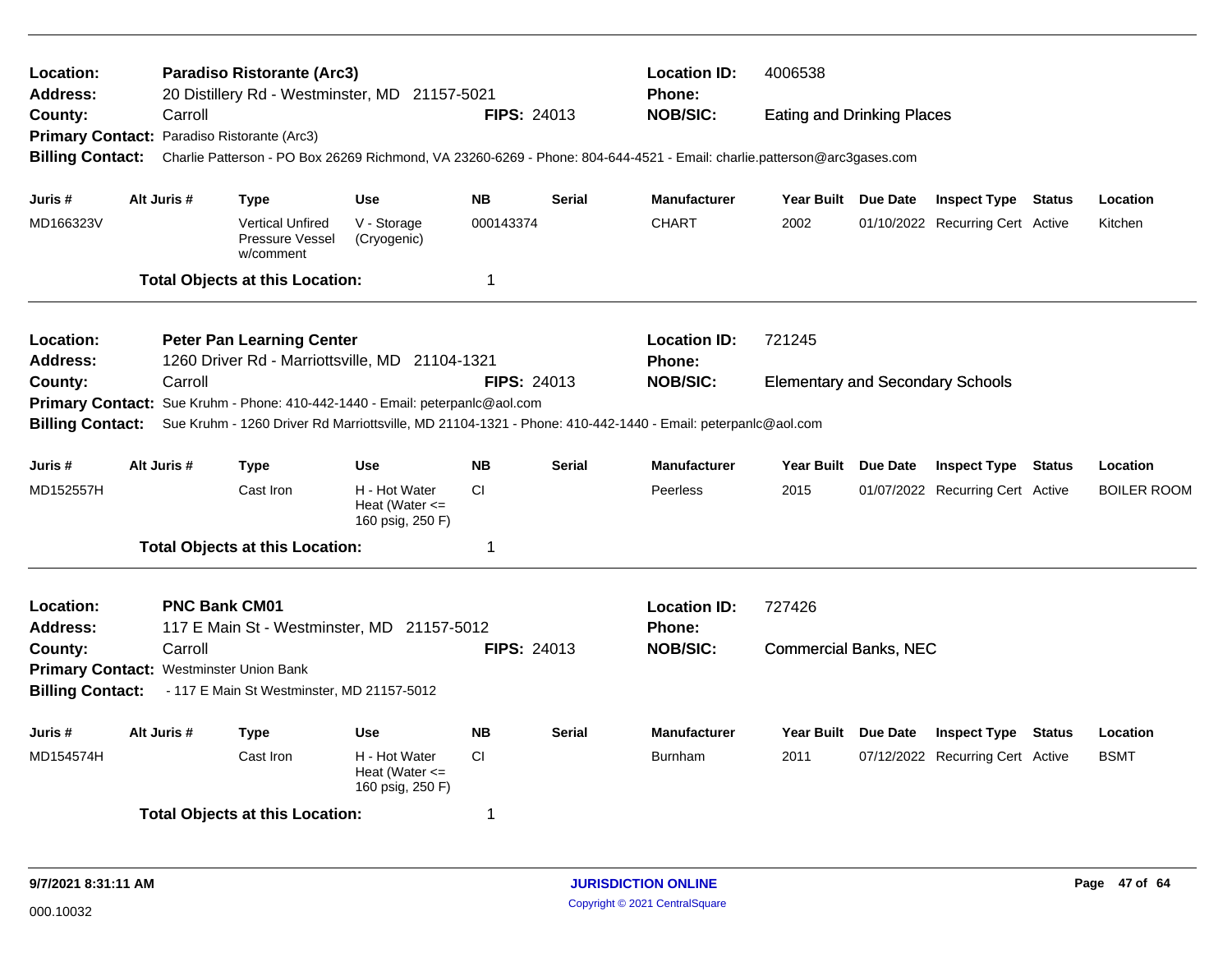| Location:<br>Address:                                                          |         | <b>Pomeroy Jewelers</b> | 14 W Main St - Westminster, MD 21157-5438                                                                                                |                                                         |                    |                                                         | <b>Location ID:</b><br><b>Phone:</b> | 710842                           |                                                  |               |                 |
|--------------------------------------------------------------------------------|---------|-------------------------|------------------------------------------------------------------------------------------------------------------------------------------|---------------------------------------------------------|--------------------|---------------------------------------------------------|--------------------------------------|----------------------------------|--------------------------------------------------|---------------|-----------------|
| County:<br><b>Primary Contact: Pomeroy Jewelers</b><br><b>Billing Contact:</b> |         | Carroll                 |                                                                                                                                          |                                                         | <b>FIPS: 24013</b> |                                                         | <b>NOB/SIC:</b>                      | Miscellaneous Retail Stores, NEC |                                                  |               |                 |
| Juris #                                                                        |         | Alt Juris #             | <b>Type</b>                                                                                                                              | <b>Use</b>                                              | <b>NB</b>          | <b>Serial</b>                                           | <b>Manufacturer</b>                  | Year Built Due Date              | <b>Inspect Type Status</b>                       |               | Location        |
| MD054527H                                                                      |         |                         | Cast Iron                                                                                                                                | H - Hot Water<br>Heat (Water $\leq$<br>160 psig, 250 F) | CI.                |                                                         | <b>Burnham</b>                       | 1983                             | 10/13/2023 Recurring Cert Active                 |               | <b>Basement</b> |
|                                                                                |         |                         | <b>Total Objects at this Location:</b>                                                                                                   |                                                         | $\mathbf 1$        |                                                         |                                      |                                  |                                                  |               |                 |
| Location:<br><b>Address:</b>                                                   |         | <b>R P Alignment</b>    | 253 Adam Smith St - Sykesville, MD 21784-9332                                                                                            |                                                         |                    |                                                         | <b>Location ID:</b><br>Phone:        | 722307                           |                                                  |               |                 |
| County:<br><b>Billing Contact:</b>                                             |         | Carroll                 | Primary Contact: R P Alignment - Phone: 4105499414<br>- 253 Adam Smith St Sykesville, MD 21784-9332 - Phone: 4105499414                  |                                                         | <b>FIPS: 24013</b> |                                                         | <b>NOB/SIC:</b>                      |                                  | Automotive dealers and gasoline service stations |               |                 |
| Juris #                                                                        |         | Alt Juris #             | <b>Type</b>                                                                                                                              | <b>Use</b>                                              | <b>NB</b>          | <b>Serial</b>                                           | <b>Manufacturer</b>                  | Year Built Due Date              | <b>Inspect Type</b>                              | Status        | Location        |
| MD111270V                                                                      |         |                         | Horizontal Unfired V - Storage (NOT<br>Pressure Vessel<br>w/comment                                                                      | Cryogenic)                                              | 001074856          |                                                         | Manchester                           | 1992                             | 05/26/2023 Recurring Cert Active                 |               | Shop            |
|                                                                                |         |                         | <b>Total Objects at this Location:</b>                                                                                                   |                                                         | 1                  |                                                         |                                      |                                  |                                                  |               |                 |
| Location:<br><b>Address:</b><br>County:<br><b>Billing Contact:</b>             |         | Carroll                 | <b>Regal Theater/Westminster Mall</b><br>400 N Center St - Westminster, MD 21157-5140<br>Primary Contact: Regal Theater/Westminster Mall |                                                         | <b>FIPS: 24013</b> | <b>Location ID:</b><br><b>Phone:</b><br><b>NOB/SIC:</b> | 3635714                              |                                  |                                                  |               |                 |
| Juris #                                                                        |         | Alt Juris #             | <b>Type</b>                                                                                                                              | <b>Use</b>                                              | <b>NB</b>          | <b>Serial</b>                                           | <b>Manufacturer</b>                  | Year Built Due Date              | <b>Inspect Type</b>                              | <b>Status</b> | Location        |
| MD154441V                                                                      | A813084 |                         | <b>Vertical Unfired</b><br><b>Pressure Vessel</b><br>w/comment                                                                           | V - Storage<br>(Cryogenic)                              | 000079234          | 752-023-BB37                                            | Taylor-Wharton                       | 2005                             | 04/19/2020 Recurring Cert Active                 |               | Pantry          |
|                                                                                |         |                         | <b>Total Objects at this Location:</b>                                                                                                   |                                                         | 1                  |                                                         |                                      |                                  |                                                  |               |                 |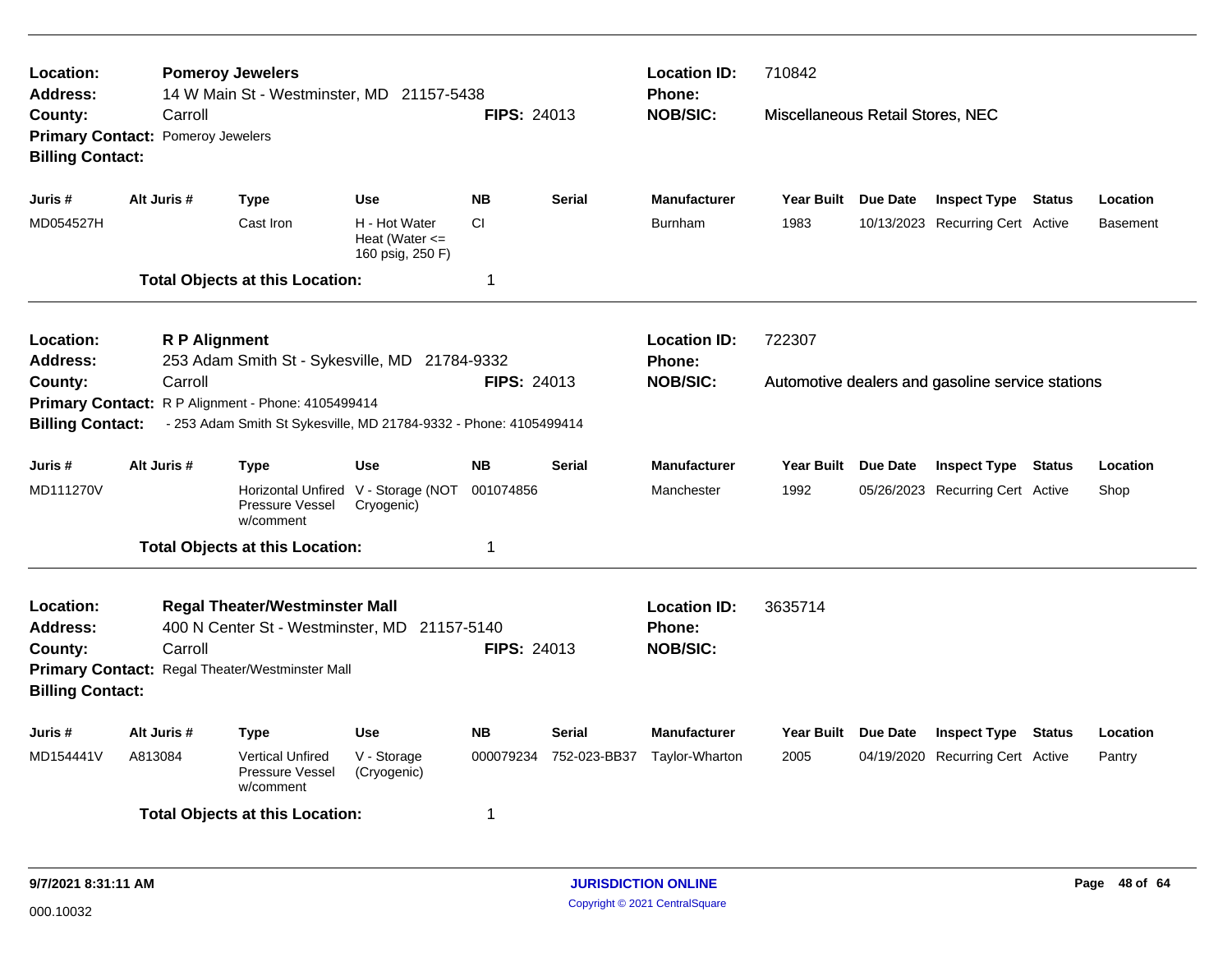| Location:<br>Address:                             |  |             | <b>Restivo Auto Body</b><br>5296 Enterprise St - Sykesville, MD 21784-9368        |                                                             |                    |               | <b>Location ID:</b><br><b>Phone:</b>                                                                                                     | 722663                 |                                                        |                                                              |
|---------------------------------------------------|--|-------------|-----------------------------------------------------------------------------------|-------------------------------------------------------------|--------------------|---------------|------------------------------------------------------------------------------------------------------------------------------------------|------------------------|--------------------------------------------------------|--------------------------------------------------------------|
| County:                                           |  | Carroll     |                                                                                   |                                                             | <b>FIPS: 24013</b> |               | <b>NOB/SIC:</b>                                                                                                                          |                        | Top, Body, and Upholstery Repair Shops and Paint Shops |                                                              |
|                                                   |  |             | Primary Contact: Greg Restivo - Phone: 410-795-8790                               |                                                             |                    |               |                                                                                                                                          |                        |                                                        |                                                              |
| <b>Billing Contact:</b>                           |  |             | Greg Restivo - 5296 Enterprise St Sykesville, MD 21784-9368 - Phone: 410-795-8790 |                                                             |                    |               |                                                                                                                                          |                        |                                                        |                                                              |
| Juris #                                           |  | Alt Juris # | <b>Type</b>                                                                       | Use                                                         | <b>NB</b>          | Serial        | <b>Manufacturer</b>                                                                                                                      | Year Built Due Date    | <b>Inspect Type Status</b>                             | Location                                                     |
| MD111268V                                         |  |             | Horizontal Unfired V - Storage (NOT<br>Pressure Vessel<br>w/comment               | Cryogenic)                                                  | 000858677          |               | <b>Buckeye</b>                                                                                                                           | 1988                   | 01/19/2022 Recurring Cert Active                       | Shop                                                         |
| MD111269V                                         |  |             | <b>Pressure Vessel</b><br>w/comment                                               | Horizontal Unfired V - Storage (NOT 000858672<br>Cryogenic) |                    |               | <b>Buckeye</b>                                                                                                                           | 1988                   | 01/19/2022 Recurring Cert Active                       | Shop                                                         |
|                                                   |  |             | <b>Total Objects at this Location:</b>                                            |                                                             | $\overline{c}$     |               |                                                                                                                                          |                        |                                                        |                                                              |
| Location:<br><b>Address:</b>                      |  |             | <b>Richard Frounfelter</b><br>5241 Taneytown Pike - Taneytown, MD 21787-2011      |                                                             |                    |               | <b>Location ID:</b><br><b>Phone:</b>                                                                                                     | 728216<br>410-751-1029 |                                                        |                                                              |
| County:                                           |  | Carroll     |                                                                                   |                                                             | <b>FIPS: 24013</b> |               | <b>NOB/SIC:</b>                                                                                                                          |                        |                                                        | Unit Investment Trusts, Face-Amount Certificate Offices, and |
|                                                   |  |             | Primary Contact: Doris or Terry Kiser - Phone: 410-751-1029                       |                                                             |                    |               |                                                                                                                                          |                        | <b>Closed-End Management Investment Offices</b>        |                                                              |
| <b>Billing Contact:</b>                           |  |             |                                                                                   |                                                             |                    |               | Richard Frounfelter - 1528 Miller Rd Westminster, MD 21158-3046 - Phone: 410-857-5343 - Cell: 410-456-4270 - Email: refmar.wes@gmail.com |                        |                                                        |                                                              |
| Juris #                                           |  | Alt Juris # | <b>Type</b>                                                                       | Use                                                         | NB.                | Serial        | <b>Manufacturer</b>                                                                                                                      | Year Built Due Date    | <b>Inspect Type Status</b>                             | Location                                                     |
| MD116209H                                         |  |             | Cast Iron                                                                         | H - Hot Water<br>Heat (Water $\leq$<br>160 psig, 250 F)     | <b>CI</b>          | 64511832      | <b>Burnham</b>                                                                                                                           | 2002                   | 07/26/2022 Recurring Cert Active                       | Business Blr. Rm                                             |
|                                                   |  |             | <b>Total Objects at this Location:</b>                                            |                                                             | 1                  |               |                                                                                                                                          |                        |                                                        |                                                              |
| Location:                                         |  |             | <b>Rob's Tower Motors Sales &amp; Service</b>                                     |                                                             |                    |               | <b>Location ID:</b>                                                                                                                      | 726325                 |                                                        |                                                              |
| <b>Address:</b>                                   |  |             | 529 E Baltimore St - Taneytown, MD 21787-2423                                     |                                                             |                    |               | <b>Phone:</b>                                                                                                                            |                        |                                                        |                                                              |
| County:                                           |  | Carroll     |                                                                                   |                                                             | <b>FIPS: 24013</b> |               | <b>NOB/SIC:</b>                                                                                                                          |                        | Automotive repair, services, and parking               |                                                              |
| Primary Contact: Rob Freels - Phone: 410-756-6633 |  |             |                                                                                   |                                                             |                    |               |                                                                                                                                          |                        |                                                        |                                                              |
| <b>Billing Contact:</b>                           |  |             | Tevis Oil - 529 E Baltimore St Taneytown, MD 21787-2423 - Phone: 410-756-6633     |                                                             |                    |               |                                                                                                                                          |                        |                                                        |                                                              |
| Juris #                                           |  | Alt Juris # | <b>Type</b>                                                                       | Use                                                         | <b>NB</b>          | <b>Serial</b> | <b>Manufacturer</b>                                                                                                                      | Year Built Due Date    | <b>Inspect Type Status</b>                             | Location                                                     |
| MD062850V                                         |  |             | Horizontal Unfired<br><b>Pressure Vessel</b><br>w/comment                         | O - Other (PV<br>Use) w/comment                             | 000717167          |               | <b>Buckeye</b>                                                                                                                           | 1986                   | 02/18/2022 Recurring Cert Active                       | <b>SHOP</b>                                                  |
| 9/7/2021 8:31:11 AM                               |  |             |                                                                                   |                                                             |                    |               | <b>JURISDICTION ONLINE</b>                                                                                                               |                        |                                                        | Page 49 of 64                                                |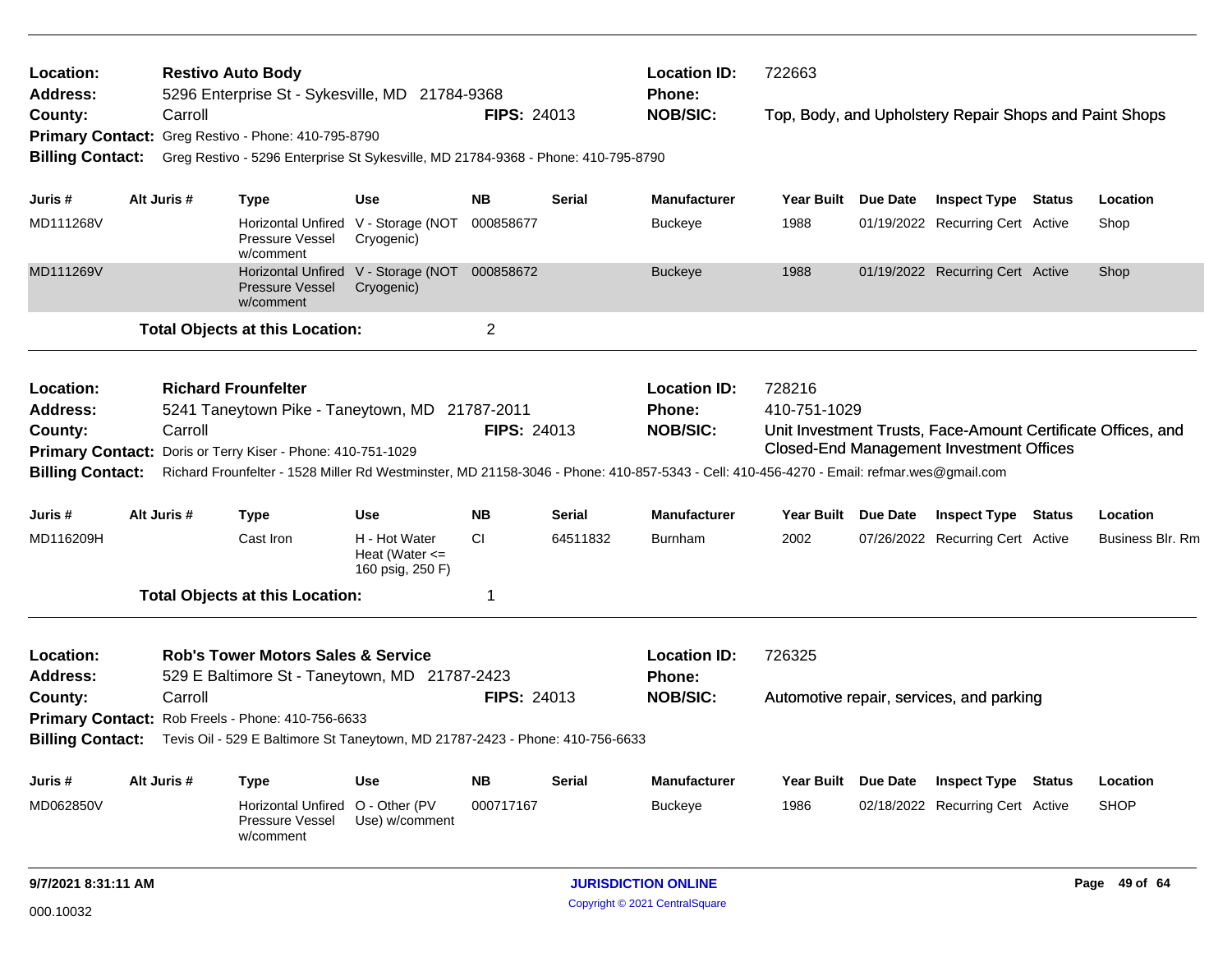| Location:<br><b>Address:</b> | <b>Ron's Automotive</b> | 4028 Hanover Pike - Manchester, MD 21102-1440                                                  |                                                   |                    |               | <b>Location ID:</b><br><b>Phone:</b>                                                                                                                            | 723296                         |          |                                      |               |                   |
|------------------------------|-------------------------|------------------------------------------------------------------------------------------------|---------------------------------------------------|--------------------|---------------|-----------------------------------------------------------------------------------------------------------------------------------------------------------------|--------------------------------|----------|--------------------------------------|---------------|-------------------|
| County:                      | Carroll                 |                                                                                                |                                                   | <b>FIPS: 24013</b> |               | <b>NOB/SIC:</b>                                                                                                                                                 |                                |          | Motor Vehicle Dealers (New and Used) |               |                   |
|                              |                         |                                                                                                |                                                   |                    |               | Primary Contact: Scott Richards - Phone: 410-239-3180 - Cell: 410-876-8618 - Email: srichards@rons-automotive.com                                               |                                |          |                                      |               |                   |
| <b>Billing Contact:</b>      |                         |                                                                                                |                                                   |                    |               | Scott Richards - 4028 Hanover Pike Manchester, MD 21102-1440 - Phone: 410-239-3180 - Cell: 410-876-8618 - Email: srichards@rons-automotive.com                  |                                |          |                                      |               |                   |
| Juris #                      | Alt Juris #             | <b>Type</b>                                                                                    | Use                                               | <b>NB</b>          | <b>Serial</b> | <b>Manufacturer</b>                                                                                                                                             | <b>Year Built</b>              | Due Date | <b>Inspect Type Status</b>           |               | Location          |
| MD109397V                    |                         | <b>Horizontal Unfired</b><br>Pressure Vessel<br>w/comment                                      | V - Storage (NOT<br>Cryogenic)                    | 000131812          |               | Manchester                                                                                                                                                      | 1985                           |          | 06/08/2023 Recurring Cert Active     |               | Rear Shed         |
| MD116859V                    |                         | <b>Pressure Vessel</b><br>w/comment                                                            | Horizontal Unfired V - Storage (NOT<br>Cryogenic) | 000072934          |               | <b>Brunner</b>                                                                                                                                                  | 1988                           |          | 06/08/2023 Recurring Cert Active     |               | Rear Shed         |
|                              |                         | <b>Total Objects at this Location:</b>                                                         |                                                   | $\overline{2}$     |               |                                                                                                                                                                 |                                |          |                                      |               |                   |
| Location:                    |                         | <b>Ron's Automotive Collision</b>                                                              |                                                   |                    |               | <b>Location ID:</b>                                                                                                                                             | 3294180                        |          |                                      |               |                   |
| <b>Address:</b>              |                         | 12 N Bishop St - Westminster, MD 21157-5586                                                    |                                                   |                    |               | <b>Phone:</b>                                                                                                                                                   |                                |          |                                      |               |                   |
| County:                      | Carroll                 |                                                                                                |                                                   | <b>FIPS: 24013</b> |               | <b>NOB/SIC:</b>                                                                                                                                                 | Nonclassifiable Establishments |          |                                      |               |                   |
|                              |                         |                                                                                                |                                                   |                    |               | Primary Contact: Scott Richards - Phone: 410-239-3180 - Cell: 410-876-8618 - Email: srichards@rons-automotive.com                                               |                                |          |                                      |               |                   |
|                              |                         |                                                                                                |                                                   |                    |               | Billing Contact: Scott Richards - 4028 Hanover Pike Manchester, MD 21102-1440 - Phone: 410-239-3180 - Cell: 410-876-8618 - Email: srichards@rons-automotive.com |                                |          |                                      |               |                   |
| Juris #                      | Alt Juris #             | <b>Type</b>                                                                                    | Use                                               | <b>NB</b>          | <b>Serial</b> | <b>Manufacturer</b>                                                                                                                                             | <b>Year Built</b>              | Due Date | <b>Inspect Type Status</b>           |               | Location          |
| MD168444V                    |                         | <b>Vertical Unfired</b><br>Pressure Vessel<br>w/comment                                        | V - Storage (NOT 000811777<br>Cryogenic)          |                    |               | Morganton                                                                                                                                                       | 2019                           |          | 10/07/2022 Recurring Cert Active     |               | 12 N BISHOP       |
|                              |                         | <b>Total Objects at this Location:</b>                                                         |                                                   | 1                  |               |                                                                                                                                                                 |                                |          |                                      |               |                   |
| Location:                    |                         | <b>Royal Farms (NuCo2) # 262248</b>                                                            |                                                   |                    |               | <b>Location ID:</b>                                                                                                                                             | 3633768                        |          |                                      |               |                   |
| <b>Address:</b>              |                         | 1818 Baltimore Blvd - Westminster, MD 21157-7111                                               |                                                   |                    |               | <b>Phone:</b>                                                                                                                                                   |                                |          |                                      |               |                   |
| County:                      | Carroll                 |                                                                                                |                                                   | <b>FIPS: 24013</b> |               | <b>NOB/SIC:</b>                                                                                                                                                 |                                |          |                                      |               |                   |
|                              |                         | Primary Contact: NuCO2-Regulatory (MD BPV) - Phone: 800-472-2855 - Email: regulatory@nuco2.com |                                                   |                    |               |                                                                                                                                                                 |                                |          |                                      |               |                   |
| <b>Billing Contact:</b>      |                         | - 2800 SE Market PI Stuart, FL 34997-4965 - Phone: 800-472-2855 - Email: regulatory@nuco2.com  |                                                   |                    |               |                                                                                                                                                                 |                                |          |                                      |               |                   |
| Juris #                      | Alt Juris #             | <b>Type</b>                                                                                    | <b>Use</b>                                        | <b>NB</b>          | <b>Serial</b> | <b>Manufacturer</b>                                                                                                                                             | <b>Year Built</b>              | Due Date | <b>Inspect Type</b>                  | <b>Status</b> | Location          |
| MD154519V                    |                         | <b>Vertical Unfired</b><br>Pressure Vessel                                                     | V - Storage<br>(Cryogenic)                        | 000259776          |               | <b>CHART</b>                                                                                                                                                    | 2014                           |          | 12/11/2021 External Cert             | Active        | outside rear cage |
| 9/7/2021 8:31:11 AM          |                         |                                                                                                |                                                   |                    |               | <b>JURISDICTION ONLINE</b>                                                                                                                                      |                                |          |                                      |               | Page 50 of 64     |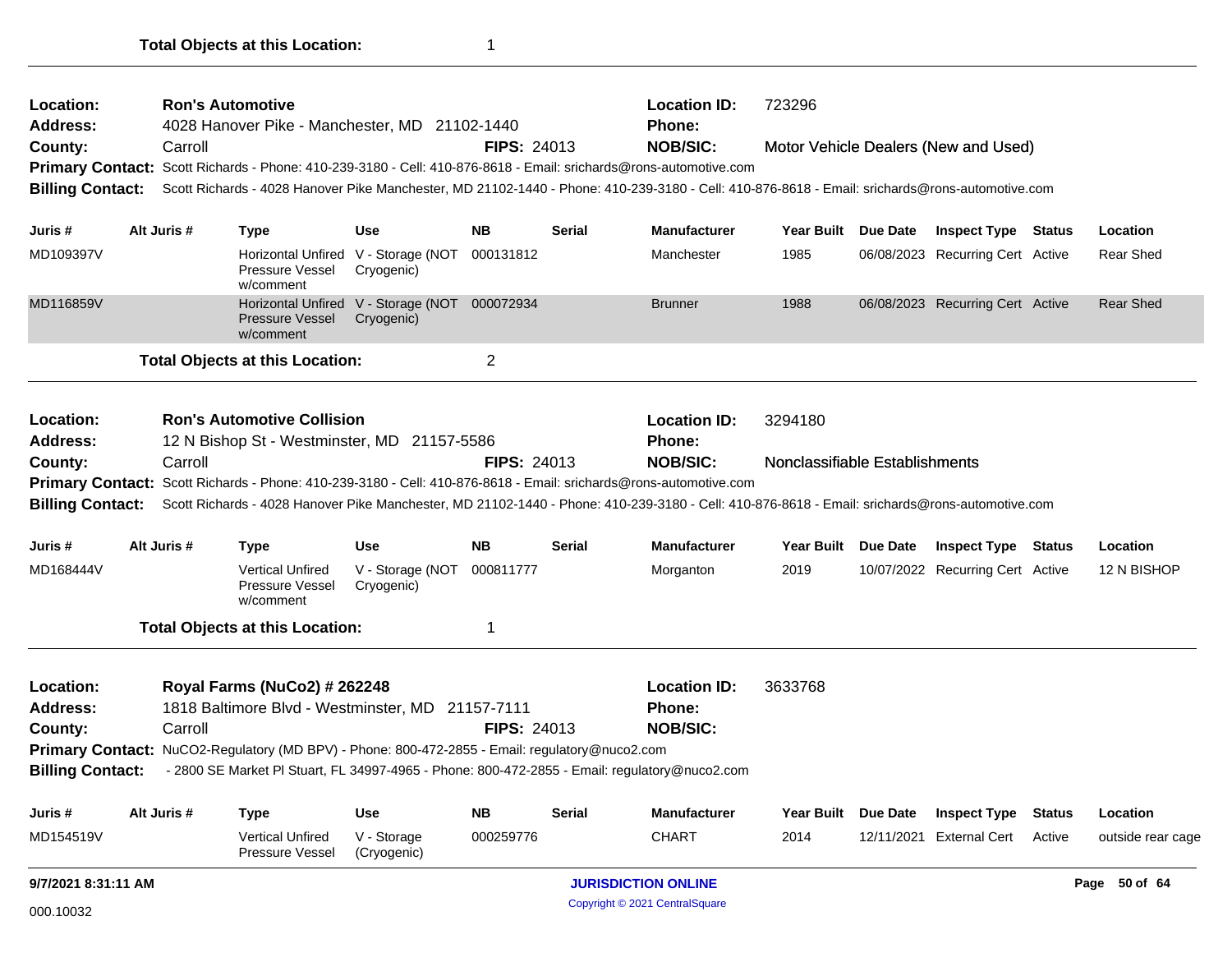| Juris #                      | Alt Juris #                                            | <b>Type</b><br>w/comment               | <b>Use</b>                                                                                                                 | <b>NB</b> | <b>Serial</b>      | <b>Manufacturer</b>            |                          | Year Built Due Date | <b>Inspect Type Status</b>       | Location                       |
|------------------------------|--------------------------------------------------------|----------------------------------------|----------------------------------------------------------------------------------------------------------------------------|-----------|--------------------|--------------------------------|--------------------------|---------------------|----------------------------------|--------------------------------|
|                              |                                                        | <b>Total Objects at this Location:</b> |                                                                                                                            | -1        |                    |                                |                          |                     |                                  |                                |
| Location:<br><b>Address:</b> |                                                        | SOS Loans Pawn Shop                    | 68 W Main St - Westminster, MD 21157-5675                                                                                  |           |                    | <b>Location ID:</b><br>Phone:  | 723637                   |                     |                                  |                                |
| County:                      | Carroll                                                |                                        |                                                                                                                            |           | <b>FIPS: 24013</b> | <b>NOB/SIC:</b>                | Miscellaneous retail     |                     |                                  |                                |
|                              | Primary Contact: Gregory Veltzer - Phone: 410-840-9348 |                                        |                                                                                                                            |           |                    |                                |                          |                     |                                  |                                |
| <b>Billing Contact:</b>      |                                                        |                                        | Gregory Veltzer - 68 W Main St Westminster, MD 21157-5675 - Phone: 410-840-9348                                            |           |                    |                                |                          |                     |                                  |                                |
| Juris #                      | Alt Juris #                                            | <b>Type</b>                            | <b>Use</b>                                                                                                                 | <b>NB</b> | <b>Serial</b>      | <b>Manufacturer</b>            |                          | Year Built Due Date | <b>Inspect Type Status</b>       | Location                       |
| MD147584H                    |                                                        | Cast Iron                              | H - Hot Water<br>Heat (Water $\leq$<br>160 psig, 250 F)                                                                    | CI        | 590201174          | Weil-McLain                    | 2012                     |                     | 05/17/2022 Recurring Cert Active | <b>BASEMENT</b><br>Underground |
|                              |                                                        | <b>Total Objects at this Location:</b> |                                                                                                                            | -1        |                    |                                |                          |                     |                                  |                                |
| Location:                    |                                                        |                                        | <b>Saint Mark Evangelical Lutheran Church</b>                                                                              |           |                    | <b>Location ID:</b>            | 723973                   |                     |                                  |                                |
| <b>Address:</b>              |                                                        |                                        | 1373 N Main St - Hampstead, MD 21074-2148                                                                                  |           |                    | Phone:                         | 410-374-6944             |                     |                                  |                                |
| County:                      | Carroll                                                |                                        |                                                                                                                            |           | <b>FIPS: 24013</b> | <b>NOB/SIC:</b>                | Membership organizations |                     |                                  |                                |
|                              |                                                        |                                        | Primary Contact: Saint Mark Evangelical Lutheran Church - Phone: 4103742819                                                |           |                    |                                |                          |                     |                                  |                                |
| <b>Billing Contact:</b>      |                                                        |                                        | Nancy Klein - 1373 N Main St Hampstead, MD 21074-2148 - Phone: 410-374-6944                                                |           |                    |                                |                          |                     |                                  |                                |
| Juris #                      | Alt Juris #                                            | <b>Type</b>                            | Use                                                                                                                        | <b>NB</b> | <b>Serial</b>      | <b>Manufacturer</b>            |                          | Year Built Due Date | <b>Inspect Type Status</b>       | Location                       |
| MD144446H                    |                                                        | Cast Iron                              | H - Hot Water<br>Heat (Water $\leq$<br>160 psig, 250 F)                                                                    | СI        |                    | <b>Burnham</b><br>Commercial   | 2008                     |                     | 03/27/2023 Recurring Cert Active | Boiler Room                    |
|                              |                                                        | <b>Total Objects at this Location:</b> |                                                                                                                            | -1        |                    |                                |                          |                     |                                  |                                |
| Location:                    |                                                        |                                        | <b>Saint Pauls United Church Of Christ</b>                                                                                 |           |                    | <b>Location ID:</b>            | 724139                   |                     |                                  |                                |
| <b>Address:</b>              |                                                        |                                        | 17 Bond St - Westminster, MD 21157-4704                                                                                    |           |                    | Phone:                         | 410-848-5975             |                     |                                  |                                |
| County:                      | Carroll                                                |                                        |                                                                                                                            |           | <b>FIPS: 24013</b> | <b>NOB/SIC:</b>                | Membership organizations |                     |                                  |                                |
|                              |                                                        |                                        | Primary Contact: Saint Pauls United Church Of Christ - Phone: 410-848-5975                                                 |           |                    |                                |                          |                     |                                  |                                |
| <b>Billing Contact:</b>      |                                                        |                                        | Carol Townshend - 17 Bond St Parish House Westminster, MD 21157-4704 - Phone: 410-848-5975 - Email: office@atpauls-ucc.org |           |                    |                                |                          |                     |                                  |                                |
| Juris #                      | Alt Juris #                                            | <b>Type</b>                            | <b>Use</b>                                                                                                                 | <b>NB</b> | <b>Serial</b>      | <b>Manufacturer</b>            |                          | Year Built Due Date | <b>Inspect Type Status</b>       | Location                       |
| MD070462H                    |                                                        | Cast Iron                              | H - Hot Water                                                                                                              | <b>CI</b> | N89 618            | HB Smith                       | 1989                     |                     | 02/23/2022 Recurring Cert Active | CHURCH B-1                     |
| 9/7/2021 8:31:11 AM          |                                                        |                                        |                                                                                                                            |           |                    | <b>JURISDICTION ONLINE</b>     |                          |                     |                                  | Page 51 of 64                  |
| 000.10032                    |                                                        |                                        |                                                                                                                            |           |                    | Copyright © 2021 CentralSquare |                          |                     |                                  |                                |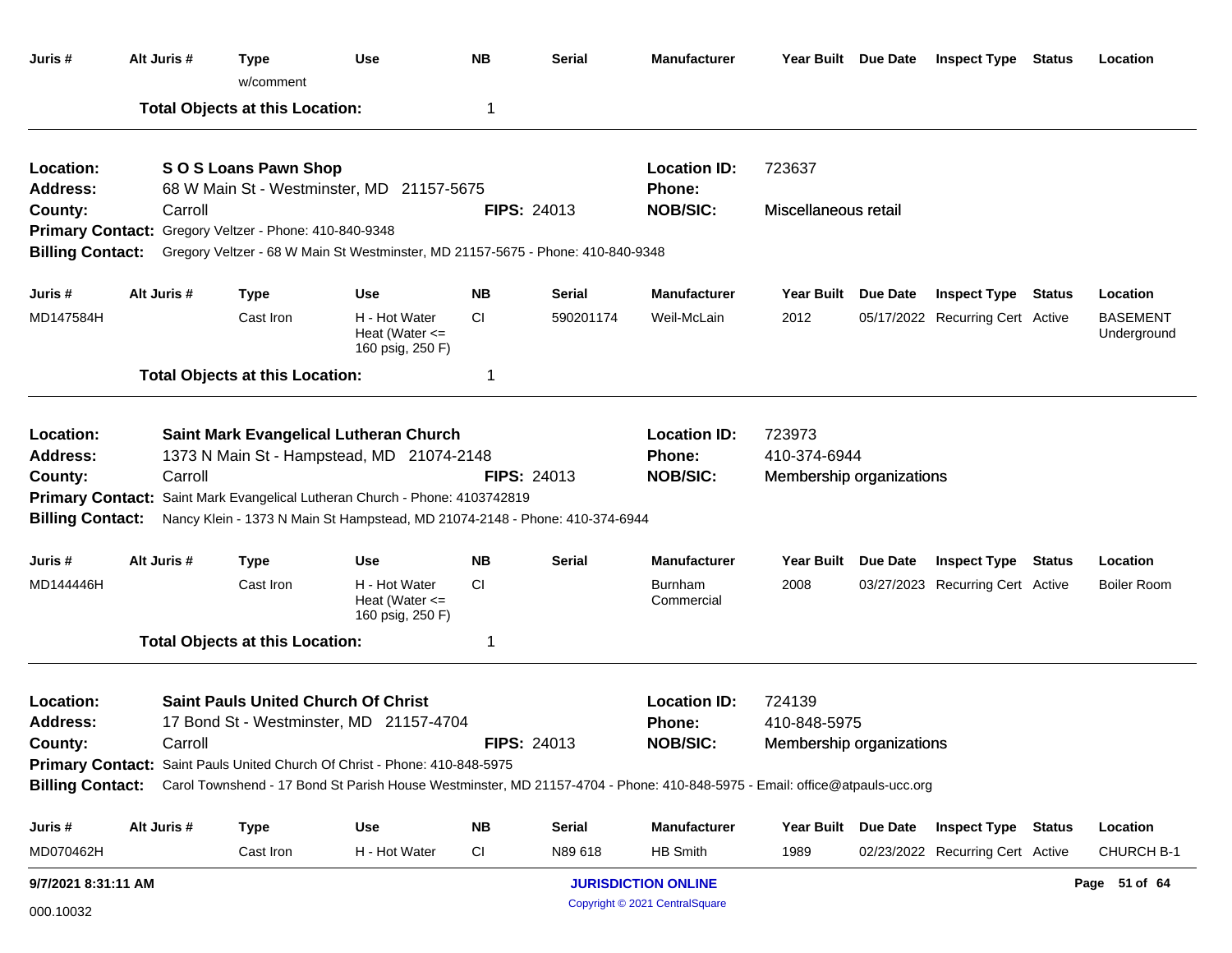| Juris #                 | Alt Juris # |         | <b>Type</b>                                                         | Use                                                     | <b>NB</b>          | <b>Serial</b> | <b>Manufacturer</b>                                                                                                     | <b>Year Built</b> | <b>Due Date</b> | <b>Inspect Type</b>                              | <b>Status</b> | Location          |
|-------------------------|-------------|---------|---------------------------------------------------------------------|---------------------------------------------------------|--------------------|---------------|-------------------------------------------------------------------------------------------------------------------------|-------------------|-----------------|--------------------------------------------------|---------------|-------------------|
|                         |             |         |                                                                     | Heat (Water $\leq$<br>160 psig, 250 F)                  |                    |               |                                                                                                                         |                   |                 |                                                  |               |                   |
| MD148370H               |             |         | Cast Iron                                                           | H - Hot Water<br>Heat (Water $\leq$<br>160 psig, 250 F) | <b>CI</b>          | 65393859      | <b>Burnham</b>                                                                                                          | 2013              |                 | 02/23/2022 Recurring Cert Active                 |               | <b>PARISH HSE</b> |
|                         |             |         | <b>Total Objects at this Location:</b>                              |                                                         | $\overline{2}$     |               |                                                                                                                         |                   |                 |                                                  |               |                   |
| Location:               |             |         | <b>Sam's Plaza Body Shop</b>                                        |                                                         |                    |               | <b>Location ID:</b>                                                                                                     | 729317            |                 |                                                  |               |                   |
| <b>Address:</b>         |             |         | 1610 W Old Liberty Rd - Sykesville, MD 21784-9343                   |                                                         |                    |               | Phone:                                                                                                                  | 410-875-2700      |                 |                                                  |               |                   |
| County:                 |             | Carroll |                                                                     |                                                         | <b>FIPS: 24013</b> |               | <b>NOB/SIC:</b>                                                                                                         |                   |                 | Automotive dealers and gasoline service stations |               |                   |
| <b>Primary Contact:</b> |             |         | Sam Jr. - Phone: 410 875 2700                                       |                                                         |                    |               |                                                                                                                         |                   |                 |                                                  |               |                   |
| <b>Billing Contact:</b> |             |         |                                                                     |                                                         |                    |               | Sam Farace - 1610 W Old Liberty Rd Sykesville, MD 21784-9343 - Phone: 410-875-2700 - Email: samsplazabody@aol.com       |                   |                 |                                                  |               |                   |
| Juris #                 | Alt Juris # |         | <b>Type</b>                                                         | Use                                                     | <b>NB</b>          | <b>Serial</b> | <b>Manufacturer</b>                                                                                                     | <b>Year Built</b> | <b>Due Date</b> | <b>Inspect Type</b>                              | <b>Status</b> | Location          |
| MD125651V               |             |         | Horizontal Unfired V - Storage (NOT<br>Pressure Vessel<br>w/comment | Cryogenic)                                              | 000087709          |               | Stoystown                                                                                                               | 1986              |                 | 06/02/2023 Recurring Cert Active                 |               | Comp Shed         |
|                         |             |         | <b>Total Objects at this Location:</b>                              |                                                         | 1                  |               |                                                                                                                         |                   |                 |                                                  |               |                   |
| Location:               |             |         | Serra Brothers Italian Deli (Arc3)                                  |                                                         |                    |               | <b>Location ID:</b>                                                                                                     | 4002058           |                 |                                                  |               |                   |
| <b>Address:</b>         |             |         | 2021 Liberty Rd - Sykesville, MD 21784-6695                         |                                                         |                    |               | <b>Phone:</b>                                                                                                           |                   |                 |                                                  |               |                   |
| County:                 |             | Carroll |                                                                     |                                                         | <b>FIPS: 24013</b> |               | <b>NOB/SIC:</b>                                                                                                         |                   |                 |                                                  |               |                   |
|                         |             |         | Primary Contact: Serra Brothers Italian Deli (Arc3)                 |                                                         |                    |               |                                                                                                                         |                   |                 |                                                  |               |                   |
| <b>Billing Contact:</b> |             |         |                                                                     |                                                         |                    |               | Charlie Patterson - PO Box 26269 Richmond, VA 23260-6269 - Phone: 804-644-4521 - Email: charlie.patterson@arc3gases.com |                   |                 |                                                  |               |                   |
| Juris #                 | Alt Juris # |         | <b>Type</b>                                                         | <b>Use</b>                                              | <b>NB</b>          | <b>Serial</b> | <b>Manufacturer</b>                                                                                                     | <b>Year Built</b> | <b>Due Date</b> | <b>Inspect Type</b>                              | <b>Status</b> | Location          |
| MD166256V               |             |         | <b>Vertical Unfired</b><br>Pressure Vessel<br>w/comment             | V - Storage<br>(Cryogenic)                              | 000003749          |               | Taylor-Wharton                                                                                                          | 1988              | 12/09/2021      | Recurring Cert Active                            |               | Outside           |
|                         |             |         | <b>Total Objects at this Location:</b>                              |                                                         | 1                  |               |                                                                                                                         |                   |                 |                                                  |               |                   |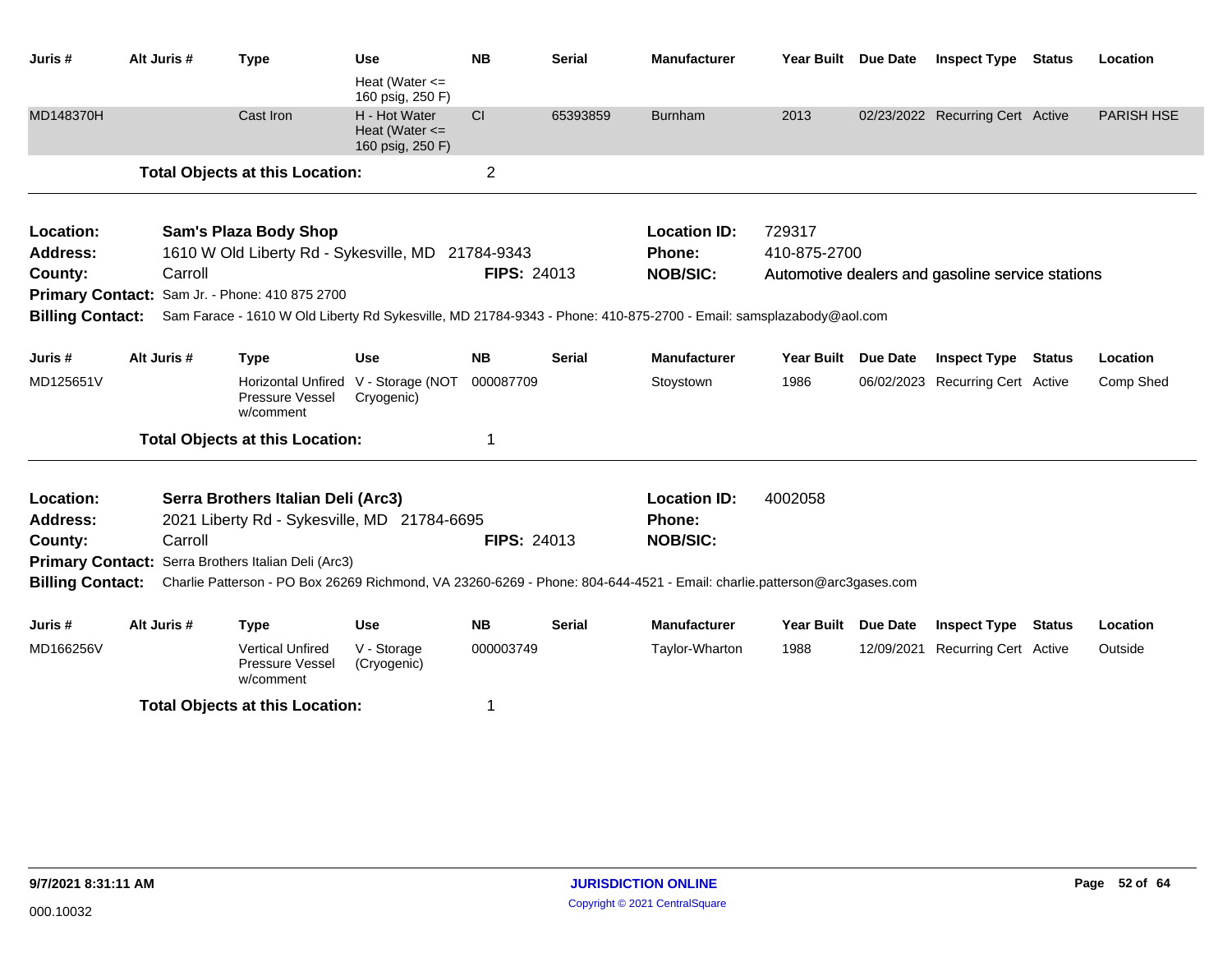| Location:<br><b>Address:</b><br>County:<br><b>Primary Contact:</b><br><b>Billing Contact:</b>                                                                                                                                                                                                                                                                                                 | Carroll     | <b>Sheetz (NuCo2) #682468</b><br>281 main st - Manchester, MD 21102<br>NuCO2-Regulatory (MD BPV) - Phone: 800-472-2855 - Email: regulatory@nuco2.com<br>- 2800 SE Market PI Stuart, FL 34997-4965 - Phone: 800-472-2855 - Email: regulatory@nuco2.com |                                                         | <b>FIPS: 24013</b> |            | <b>Location ID:</b><br>Phone:<br><b>NOB/SIC:</b> | 3968025                |                                                  |               |                         |
|-----------------------------------------------------------------------------------------------------------------------------------------------------------------------------------------------------------------------------------------------------------------------------------------------------------------------------------------------------------------------------------------------|-------------|-------------------------------------------------------------------------------------------------------------------------------------------------------------------------------------------------------------------------------------------------------|---------------------------------------------------------|--------------------|------------|--------------------------------------------------|------------------------|--------------------------------------------------|---------------|-------------------------|
| Juris #                                                                                                                                                                                                                                                                                                                                                                                       | Alt Juris # | <b>Type</b>                                                                                                                                                                                                                                           | <b>Use</b>                                              | NΒ                 | Serial     | <b>Manufacturer</b>                              | Year Built Due Date    | <b>Inspect Type</b>                              | <b>Status</b> | Location                |
| MD165438V                                                                                                                                                                                                                                                                                                                                                                                     |             | Vertical Unfired<br>Pressure Vessel<br>w/comment                                                                                                                                                                                                      | V - Storage<br>(Cryogenic)                              | 000151525          | CCCP04A156 | <b>CHART</b>                                     | 2004                   | 10/15/2023 External Cert                         | Active        | Beverage<br>Carbonation |
|                                                                                                                                                                                                                                                                                                                                                                                               |             | <b>Total Objects at this Location:</b>                                                                                                                                                                                                                |                                                         | 1                  |            |                                                  |                        |                                                  |               |                         |
| Location:<br><b>Address:</b><br>County:<br><b>Primary Contact:</b><br><b>Billing Contact:</b>                                                                                                                                                                                                                                                                                                 | Carroll     | <b>Shipley Transport</b><br>255 Adam Smith St - Sykesville, MD 21784-9332<br>Shipley Transport - Phone: 410-795-4072<br>Raymond Shipley - 255 Adam Smith St Sykesville, MD 21784-9332 - Phone: 410-795-4072 - Email: ray@shipleytransport.com         |                                                         | <b>FIPS: 24013</b> |            | <b>Location ID:</b><br>Phone:<br><b>NOB/SIC:</b> | 724860<br>410-795-4072 | Automotive dealers and gasoline service stations |               |                         |
| Juris #                                                                                                                                                                                                                                                                                                                                                                                       | Alt Juris # | <b>Type</b>                                                                                                                                                                                                                                           | <b>Use</b>                                              | <b>NB</b>          | Serial     | <b>Manufacturer</b>                              | Year Built Due Date    | <b>Inspect Type Status</b>                       |               | Location                |
| MD111271V                                                                                                                                                                                                                                                                                                                                                                                     |             | Pressure Vessel<br>w/comment                                                                                                                                                                                                                          | Horizontal Unfired V - Storage (NOT<br>Cryogenic)       | 000921664          |            | Manchester                                       | 1999                   | 01/09/2023 Recurring Cert Active                 |               | Shop                    |
|                                                                                                                                                                                                                                                                                                                                                                                               |             |                                                                                                                                                                                                                                                       |                                                         | 1                  |            |                                                  |                        |                                                  |               |                         |
| <b>Total Objects at this Location:</b><br><b>Springdale Preparatory School</b><br>Location:<br>1000 Green Valley Rd - New Windsor, MD 21776-9712<br><b>Address:</b><br><b>FIPS: 24013</b><br>Carroll<br>County:<br>Primary Contact: Springdale Preparatory School - Phone: 443-671-0072<br><b>Billing Contact:</b><br>- 1000 Green Valley Rd New Windsor, MD 21776-9712 - Phone: 443-671-0072 |             |                                                                                                                                                                                                                                                       |                                                         |                    |            | <b>Location ID:</b><br>Phone:<br><b>NOB/SIC:</b> | 719622<br>443-671-0072 | Public Finance, Taxation, and Monetary Policy    |               |                         |
| Juris #                                                                                                                                                                                                                                                                                                                                                                                       | Alt Juris # | <b>Type</b>                                                                                                                                                                                                                                           | Use                                                     | <b>NB</b>          | Serial     | <b>Manufacturer</b>                              | Year Built Due Date    | <b>Inspect Type Status</b>                       |               | Location                |
| MD091073H                                                                                                                                                                                                                                                                                                                                                                                     | Boiler #1   | Cast Iron                                                                                                                                                                                                                                             | H - Hot Water<br>Heat (Water $\leq$<br>160 psig, 250 F) | <b>CI</b>          | N94-808    | H B Smith                                        | 1994                   | 05/10/2022 Recurring Cert Active                 |               | <b>Boiler Room</b>      |
| MD091075H                                                                                                                                                                                                                                                                                                                                                                                     | Boiler #3   | Cast Iron                                                                                                                                                                                                                                             | H - Hot Water<br>Heat (Water $\leq$<br>160 psig, 250 F) | CI                 | N94-809    | H B Smith                                        | 1995                   | 05/10/2022 Recurring Cert Active                 |               | <b>Boiler Room</b>      |
| MD091076H                                                                                                                                                                                                                                                                                                                                                                                     | Boiler #4   | Cast Iron                                                                                                                                                                                                                                             | H - Hot Water                                           | CI                 | N94-807    | H B Smith                                        | 1995                   | 05/10/2022 Recurring Cert Active                 |               | <b>Boiler Room</b>      |
| 9/7/2021 8:31:11 AM                                                                                                                                                                                                                                                                                                                                                                           |             |                                                                                                                                                                                                                                                       |                                                         |                    |            | <b>JURISDICTION ONLINE</b>                       |                        |                                                  |               | Page 53 of 64           |
| 000.10032                                                                                                                                                                                                                                                                                                                                                                                     |             |                                                                                                                                                                                                                                                       |                                                         |                    |            | Copyright © 2021 CentralSquare                   |                        |                                                  |               |                         |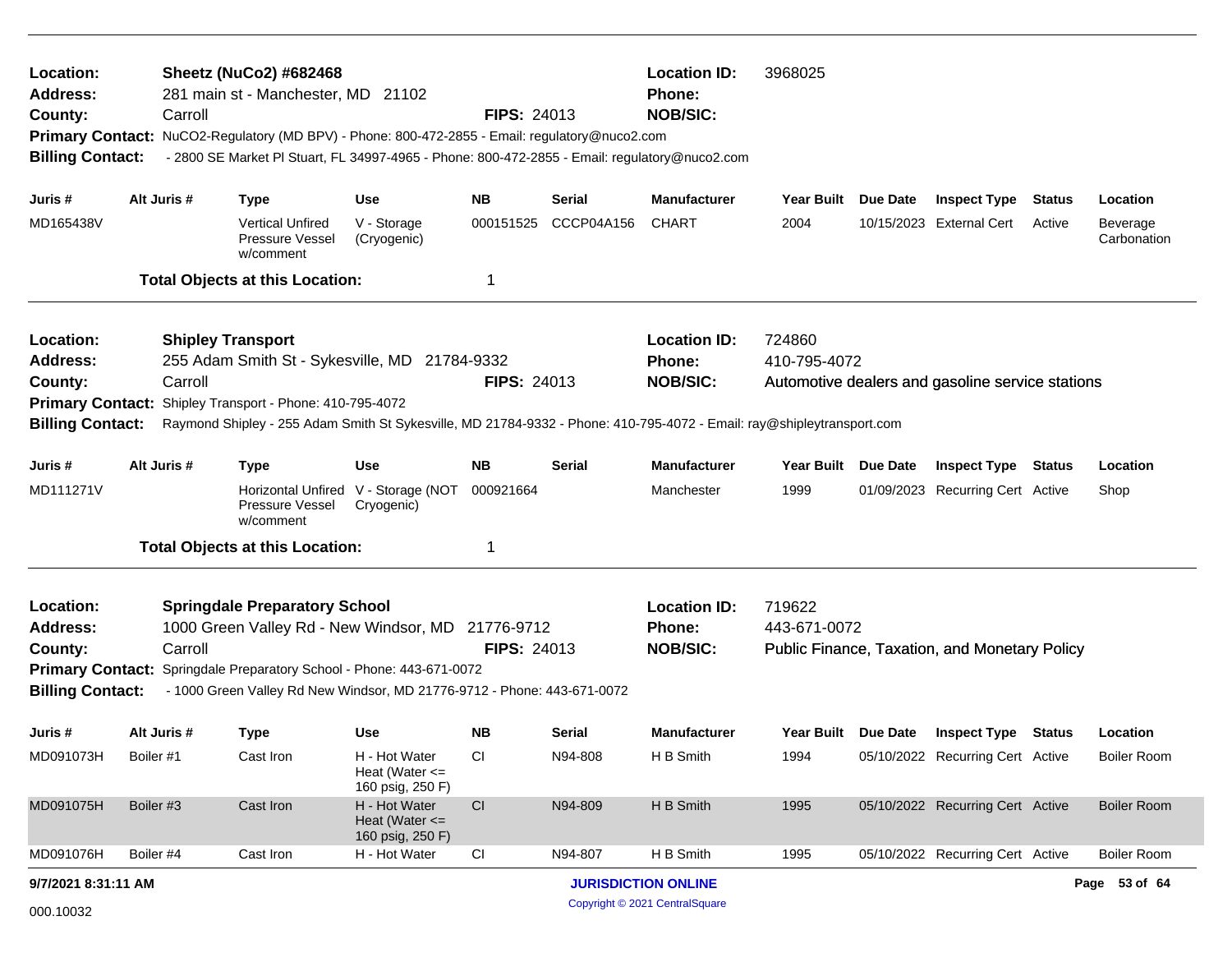| Juris #                 |    | Alt Juris # | <b>Type</b>                                                                                                             | <b>Use</b><br>Heat (Water $\leq$                         | <b>NB</b>          | <b>Serial</b> | <b>Manufacturer</b> | Year Built Due Date           |                 | <b>Inspect Type Status</b>                       | Location           |
|-------------------------|----|-------------|-------------------------------------------------------------------------------------------------------------------------|----------------------------------------------------------|--------------------|---------------|---------------------|-------------------------------|-----------------|--------------------------------------------------|--------------------|
|                         |    |             |                                                                                                                         | 160 psig, 250 F)                                         |                    |               |                     |                               |                 |                                                  |                    |
| MD167050V               |    |             | Heat Exchanger -<br>Shell and Tube                                                                                      | V - Process-Heat<br>Transfer-<br><b>Feedwater Heater</b> | 000000797          |               | Adamson             | 1994                          |                 | 07/20/2022 Recurring Cert Active                 | <b>Boiler Room</b> |
|                         |    |             | <b>Total Objects at this Location:</b>                                                                                  |                                                          | 4                  |               |                     |                               |                 |                                                  |                    |
| Location:               |    |             | <b>Springfield Presbyterian Church</b>                                                                                  |                                                          |                    |               | <b>Location ID:</b> | 725557                        |                 |                                                  |                    |
| <b>Address:</b>         |    |             | 7300 Spout Hill Rd - Sykesville, MD 21784-7534                                                                          |                                                          |                    |               | <b>Phone:</b>       | 410-795-6152                  |                 |                                                  |                    |
| County:                 |    | Carroll     |                                                                                                                         |                                                          | <b>FIPS: 24013</b> |               | <b>NOB/SIC:</b>     | Membership Organizations, NEC |                 |                                                  |                    |
| <b>Primary Contact:</b> |    |             | Donna Mazer - Phone: 410-795-6152 - Email: office@springfield-church.org                                                |                                                          |                    |               |                     |                               |                 |                                                  |                    |
| <b>Billing Contact:</b> |    |             | Donna Mazer - 7314 Spout Hill Rd Sykesville, MD 21784-7534 - Phone: 410-795-6152 - Email: office@springfield-church.org |                                                          |                    |               |                     |                               |                 |                                                  |                    |
| Juris #                 |    | Alt Juris # | <b>Type</b>                                                                                                             | Use                                                      | <b>NB</b>          | <b>Serial</b> | <b>Manufacturer</b> | Year Built Due Date           |                 | <b>Inspect Type Status</b>                       | Location           |
| MD103927H               | #1 |             | Cast Iron                                                                                                               | H - Hot Water<br>Heat (Water $\leq$<br>160 psig, 250 F)  | CI                 | 3582M         | Thermopak           | 1995                          |                 | 02/24/2022 Recurring Cert Active                 | <b>BLRM</b>        |
| MD103929H               | #2 |             | Cast Iron                                                                                                               | H - Hot Water<br>Heat (Water $\leq$<br>160 psig, 250 F)  | <sub>CI</sub>      |               | Thermopak           | 1995                          |                 | 02/24/2022 Recurring Cert Active                 | <b>BLRM</b>        |
|                         |    |             | <b>Total Objects at this Location:</b>                                                                                  |                                                          | $\overline{2}$     |               |                     |                               |                 |                                                  |                    |
| Location:               |    |             | <b>Staleys Body Shop</b>                                                                                                |                                                          |                    |               | <b>Location ID:</b> | 725615                        |                 |                                                  |                    |
| <b>Address:</b>         |    |             | 215 Greenwood Ave - Westminster, MD 21157-5504                                                                          |                                                          |                    |               | Phone:              | 410-876-6770                  |                 |                                                  |                    |
| County:                 |    | Carroll     |                                                                                                                         |                                                          | <b>FIPS: 24013</b> |               | <b>NOB/SIC:</b>     |                               |                 | Automotive dealers and gasoline service stations |                    |
|                         |    |             | Primary Contact: Ken Staley - Phone: 410-876-6770                                                                       |                                                          |                    |               |                     |                               |                 |                                                  |                    |
|                         |    |             | Billing Contact: Ken Staley - 215 Greenwood Ave Westminster, MD 21157-5504 - Phone: 410-876-6770                        |                                                          |                    |               |                     |                               |                 |                                                  |                    |
| Juris #                 |    | Alt Juris # | <b>Type</b>                                                                                                             | <b>Use</b>                                               | <b>NB</b>          | <b>Serial</b> | <b>Manufacturer</b> | Year Built                    | <b>Due Date</b> | <b>Inspect Type Status</b>                       | Location           |
| MD149284V               |    |             | <b>Vertical Unfired</b><br>Pressure Vessel<br>w/comment                                                                 | V - Storage (NOT<br>Cryogenic)                           | 000725354          |               | Steel Fab           | 2013                          |                 | 05/19/2022 Recurring Cert Active                 | shop               |
|                         |    |             | <b>Total Objects at this Location:</b>                                                                                  |                                                          | 1                  |               |                     |                               |                 |                                                  |                    |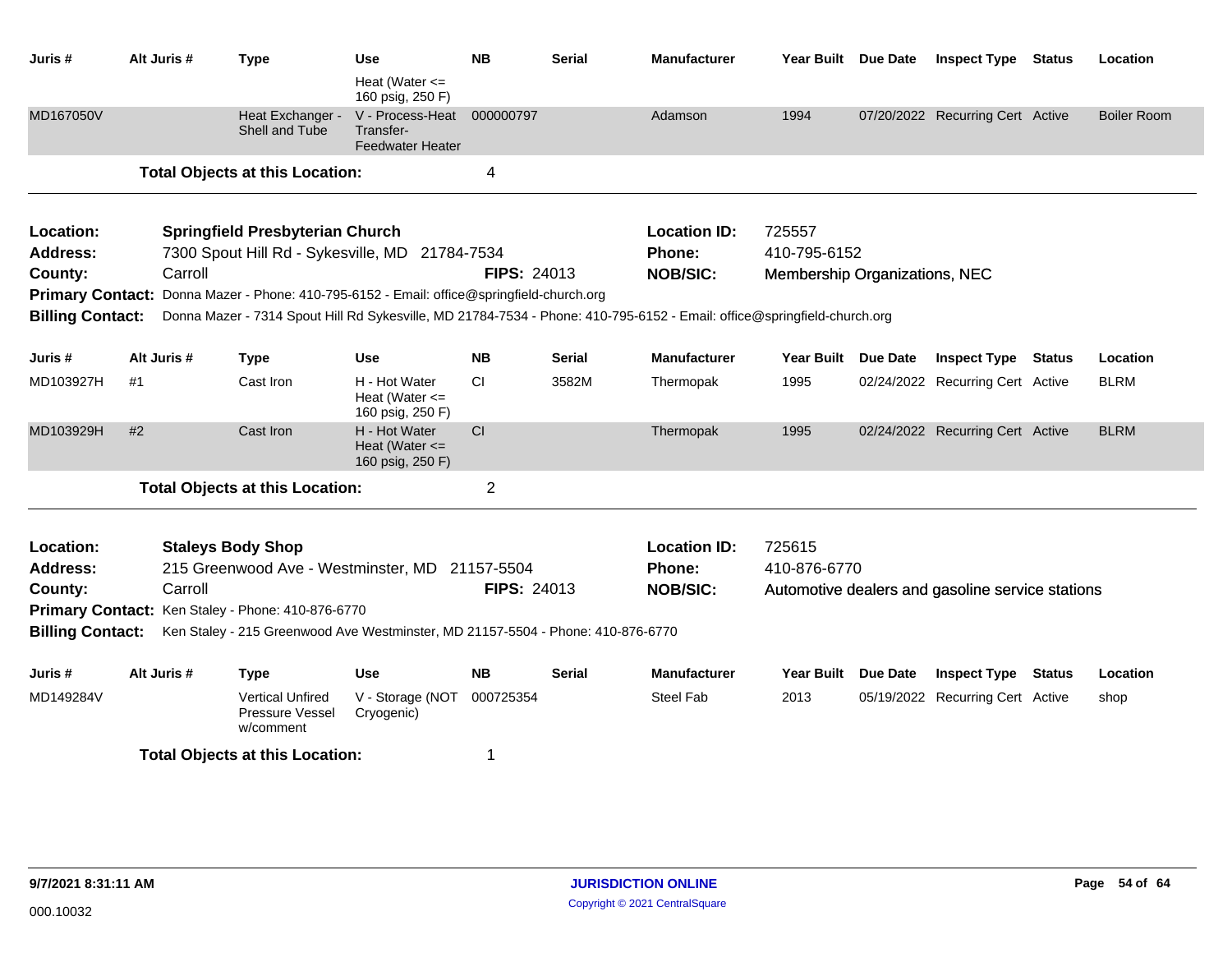| Location:<br><b>Address:</b><br>County:<br>Primary Contact: Stratosphere Social<br><b>Billing Contact:</b> | Carroll     | <b>Stratosphere Social</b><br>1332 Londontown Blvd - Sykesville, MD 21784-6587<br>- 1332 Londontown Blvd Sykesville, MD 21784-6587 - Phone: 443-537-2626                                                                                                         |                                          | <b>FIPS: 24013</b> |               | <b>Location ID:</b><br><b>Phone:</b><br><b>NOB/SIC:</b> | 4009539<br>443-537-2626                                |            |                                  |               |                         |
|------------------------------------------------------------------------------------------------------------|-------------|------------------------------------------------------------------------------------------------------------------------------------------------------------------------------------------------------------------------------------------------------------------|------------------------------------------|--------------------|---------------|---------------------------------------------------------|--------------------------------------------------------|------------|----------------------------------|---------------|-------------------------|
| Juris #                                                                                                    | Alt Juris # | Type                                                                                                                                                                                                                                                             | <b>Use</b>                               | <b>NB</b>          | <b>Serial</b> | <b>Manufacturer</b>                                     | Year Built Due Date                                    |            | <b>Inspect Type Status</b>       |               | Location                |
| MD166578V                                                                                                  |             | <b>Vertical Unfired</b><br><b>Pressure Vessel</b><br>w/comment                                                                                                                                                                                                   | V - Storage (NOT 000081567<br>Cryogenic) |                    | CCUA98D199    | <b>CHART</b>                                            | 1998                                                   |            | 02/20/2022 Recurring Cert Active |               | Beverage<br>Carbonation |
|                                                                                                            |             | <b>Total Objects at this Location:</b>                                                                                                                                                                                                                           |                                          | 1                  |               |                                                         |                                                        |            |                                  |               |                         |
| Location:<br><b>Address:</b>                                                                               |             | <b>Subway (Roberts)</b><br>5959 Exchange Dr - Sykesville, MD 21784-9252                                                                                                                                                                                          |                                          |                    |               | <b>Location ID:</b><br>Phone:                           | 4002539                                                |            |                                  |               |                         |
| County:<br><b>Primary Contact:</b><br><b>Billing Contact:</b>                                              | Carroll     | Subway (Roberts)<br>Bulk Tank Service Dept. - PO Box 5507 Rockville, MD 20855-0507 - Phone: 240-493-8405 - Cell: 301-252-0742 - Email: DFranovich@RobertsOxygen.com                                                                                              |                                          | FIPS: 24013        |               | <b>NOB/SIC:</b>                                         | <b>Eating and Drinking Places</b>                      |            |                                  |               |                         |
| Juris #                                                                                                    | Alt Juris # | <b>Type</b>                                                                                                                                                                                                                                                      | <b>Use</b>                               | <b>NB</b>          | <b>Serial</b> | <b>Manufacturer</b>                                     | Year Built Due Date                                    |            | <b>Inspect Type Status</b>       |               | Location                |
| MD166325V                                                                                                  |             | <b>Vertical Unfired</b><br>Pressure Vessel<br>w/comment                                                                                                                                                                                                          | V - Storage<br>(Cryogenic)               | 000005791          |               | Taylor                                                  | 1989                                                   | 12/09/2021 | <b>Recurring Cert Active</b>     |               | Outside                 |
|                                                                                                            |             | <b>Total Objects at this Location:</b>                                                                                                                                                                                                                           |                                          | 1                  |               |                                                         |                                                        |            |                                  |               |                         |
| Location:<br>Address:<br>County:<br><b>Billing Contact:</b>                                                | Carroll     | <b>Sunbelt Rentals</b><br>3201 Baltimore Blvd - Finksburg, MD 21048-2305<br>Primary Contact: Joshua Miller - Phone: 410-526-7355 - Email: PLM174@sunbeltrentals.com<br>- 3201 Baltimore Blvd Finksburg, MD 21048-2305 - Phone: 410-526-7355 - Cell: 508-245-1107 |                                          | <b>FIPS: 24013</b> |               | <b>Location ID:</b><br><b>Phone:</b><br><b>NOB/SIC:</b> | 726026<br>410-526-7355<br>Farm Machinery and Equipment |            |                                  |               |                         |
| Juris #                                                                                                    | Alt Juris # | Type                                                                                                                                                                                                                                                             | Use                                      | <b>NB</b>          | <b>Serial</b> | <b>Manufacturer</b>                                     | Year Built Due Date                                    |            | <b>Inspect Type</b>              | <b>Status</b> | Location                |
| MD168475V                                                                                                  |             | <b>Vertical Unfired</b><br>Pressure Vessel<br>w/comment                                                                                                                                                                                                          | V - Storage (NOT<br>Cryogenic)           | 000078192          |               | <b>Brunner</b>                                          | 1988                                                   |            | 01/27/2023 Recurring Cert Active |               | Shop                    |
|                                                                                                            |             | <b>Total Objects at this Location:</b>                                                                                                                                                                                                                           |                                          | 1                  |               |                                                         |                                                        |            |                                  |               |                         |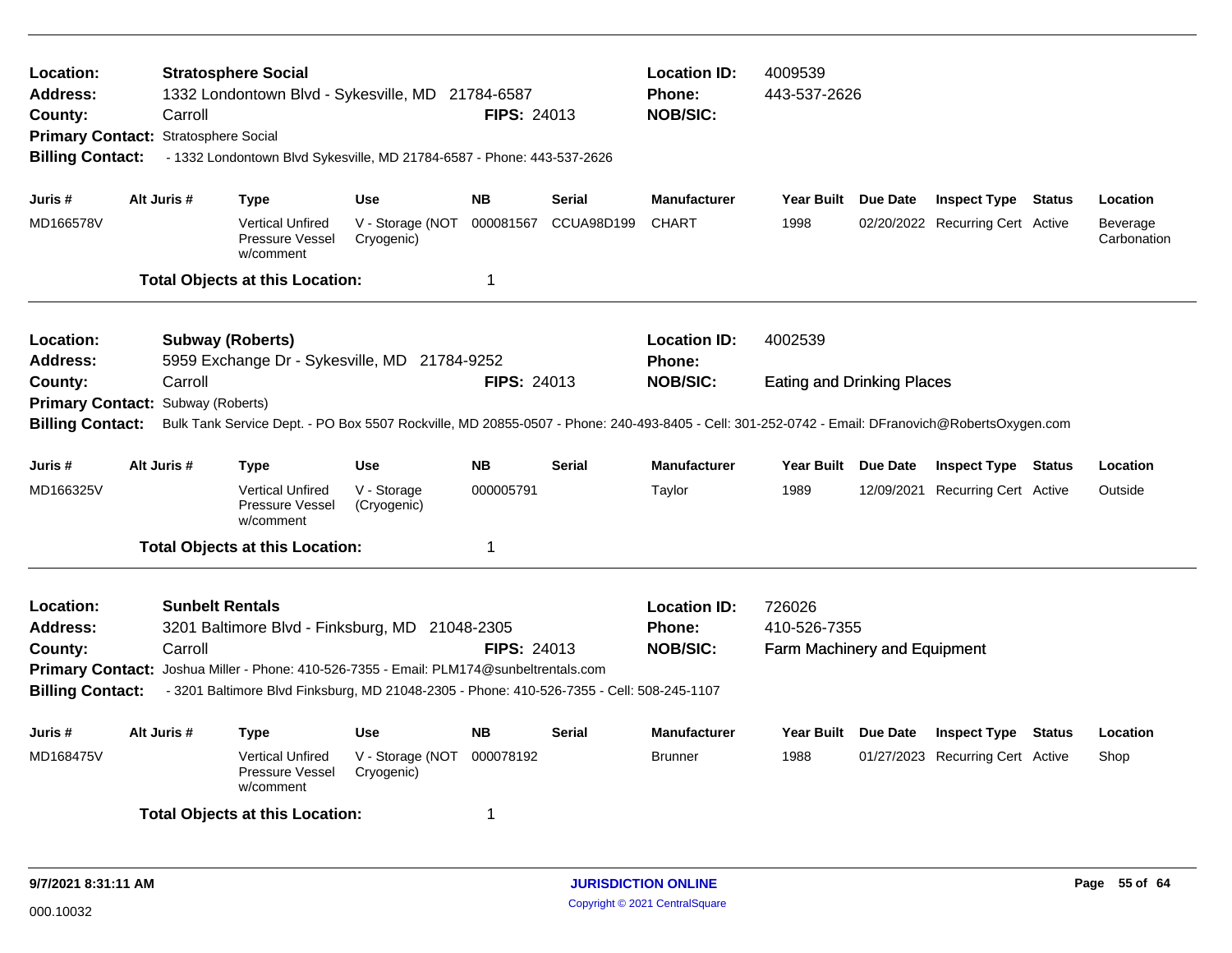| Location:<br><b>Address:</b>                                                                                                                                    |                                                                                                                                                                                                                                                                                                 |             | <b>Sykesville Car Service</b><br>881 Sandosky Rd - Sykesville, MD 21784 |                                                                           |                    |                                                  | <b>Location ID:</b><br>Phone:                                                                | 726215                                           |                 |                                  |               |
|-----------------------------------------------------------------------------------------------------------------------------------------------------------------|-------------------------------------------------------------------------------------------------------------------------------------------------------------------------------------------------------------------------------------------------------------------------------------------------|-------------|-------------------------------------------------------------------------|---------------------------------------------------------------------------|--------------------|--------------------------------------------------|----------------------------------------------------------------------------------------------|--------------------------------------------------|-----------------|----------------------------------|---------------|
| County:                                                                                                                                                         |                                                                                                                                                                                                                                                                                                 | Carroll     |                                                                         |                                                                           | <b>FIPS: 24013</b> |                                                  | <b>NOB/SIC:</b>                                                                              | <b>General Automotive Repair Shops</b>           |                 |                                  |               |
|                                                                                                                                                                 |                                                                                                                                                                                                                                                                                                 |             | Primary Contact: Allen Gillis - Phone: 401-795-7384                     |                                                                           |                    |                                                  |                                                                                              |                                                  |                 |                                  |               |
| <b>Billing Contact:</b>                                                                                                                                         |                                                                                                                                                                                                                                                                                                 |             |                                                                         | Allen Gillis - 881 Sandosky Rd Sykesville, MD 21784 - Phone: 401-795-7384 |                    |                                                  |                                                                                              |                                                  |                 |                                  |               |
| Juris #                                                                                                                                                         |                                                                                                                                                                                                                                                                                                 | Alt Juris # | Type                                                                    | <b>Use</b>                                                                | <b>NB</b>          | <b>Serial</b>                                    | <b>Manufacturer</b>                                                                          | Year Built                                       | Due Date        | <b>Inspect Type Status</b>       | Location      |
| MD111595V                                                                                                                                                       |                                                                                                                                                                                                                                                                                                 |             | <b>Vertical Unfired</b><br>Pressure Vessel<br>w/comment                 | V - Storage (NOT<br>Cryogenic)                                            | 000944478          |                                                  | <b>Buckeye</b>                                                                               | 1990                                             |                 | 12/02/2023 Recurring Cert Active | <b>SHOP</b>   |
| MD111596V                                                                                                                                                       |                                                                                                                                                                                                                                                                                                 |             | <b>Vertical Unfired</b><br><b>Pressure Vessel</b><br>w/comment          | V - Storage<br>(Cryogenic)                                                | 000927098          |                                                  | <b>Buckeye</b>                                                                               | 1989                                             |                 | 12/02/2023 Recurring Cert Active | <b>SHOP</b>   |
|                                                                                                                                                                 |                                                                                                                                                                                                                                                                                                 |             | <b>Total Objects at this Location:</b>                                  |                                                                           | $\overline{c}$     |                                                  |                                                                                              |                                                  |                 |                                  |               |
| Location:<br>Address:<br>County:                                                                                                                                | Sykesville Freedom Volunteer Fire Co.<br>6680 Sykesville Rd - Sykesville, MD 21784-7918<br>Carroll<br>Primary Contact: Sykesville Freedom Volunteer Fire Co - Phone: 410-795-9311<br><b>Billing Contact:</b><br>- 6680 Sykesville Rd PO Box 275 Sykesville, MD 21784-7918 - Phone: 410-795-9311 |             |                                                                         |                                                                           |                    |                                                  | <b>Location ID:</b><br>Phone:<br><b>NOB/SIC:</b>                                             | 726217<br>410-795-9311<br><b>Fire Protection</b> |                 |                                  |               |
|                                                                                                                                                                 |                                                                                                                                                                                                                                                                                                 |             |                                                                         |                                                                           |                    |                                                  |                                                                                              |                                                  |                 |                                  |               |
| Juris #                                                                                                                                                         |                                                                                                                                                                                                                                                                                                 | Alt Juris # | <b>Type</b>                                                             | Use                                                                       | <b>NB</b>          | Serial                                           | <b>Manufacturer</b>                                                                          | Year Built Due Date                              |                 | <b>Inspect Type Status</b>       | Location      |
| MD089632V                                                                                                                                                       |                                                                                                                                                                                                                                                                                                 |             | Pressure Vessel<br>w/comment                                            | Horizontal Unfired V - Storage (NOT<br>Cryogenic)                         | 000009916          |                                                  | Manchester                                                                                   | 1986                                             |                 | 06/25/2021 Recurring Cert Active | Garage        |
|                                                                                                                                                                 |                                                                                                                                                                                                                                                                                                 |             |                                                                         |                                                                           | 1                  |                                                  |                                                                                              |                                                  |                 |                                  |               |
| <b>Total Objects at this Location:</b><br><b>Taco Bell</b><br>Location:<br><b>Address:</b><br>1429 Liberty Rd - Eldersburg, MD 21784-6441<br>Carroll<br>County: |                                                                                                                                                                                                                                                                                                 |             |                                                                         | <b>FIPS: 24013</b>                                                        |                    | <b>Location ID:</b><br>Phone:<br><b>NOB/SIC:</b> | 3635111                                                                                      |                                                  |                 |                                  |               |
|                                                                                                                                                                 |                                                                                                                                                                                                                                                                                                 |             | Primary Contact: Barbara Seward - Phone: 410-771-1880                   |                                                                           |                    |                                                  |                                                                                              |                                                  |                 |                                  |               |
| <b>Billing Contact:</b>                                                                                                                                         |                                                                                                                                                                                                                                                                                                 |             |                                                                         |                                                                           |                    |                                                  | Barbara Seward - 11019 McCormick Rd Ste 320 Hunt Valley, MD 21031-8670 - Phone: 410-771-1880 |                                                  |                 |                                  |               |
| Juris #                                                                                                                                                         |                                                                                                                                                                                                                                                                                                 | Alt Juris # | <b>Type</b>                                                             | Use                                                                       | <b>NB</b>          | Serial                                           | <b>Manufacturer</b>                                                                          | Year Built                                       | <b>Due Date</b> | <b>Inspect Type Status</b>       | Location      |
| MD169048V                                                                                                                                                       |                                                                                                                                                                                                                                                                                                 |             | <b>Vertical Unfired</b><br>Pressure Vessel<br>w/comment                 | V - Storage<br>(Cryogenic)                                                | 000331121          |                                                  | <b>CHART</b>                                                                                 | 2019                                             |                 | 04/15/2023 Recurring Cert Active | Outside       |
| 9/7/2021 8:31:11 AM                                                                                                                                             |                                                                                                                                                                                                                                                                                                 |             |                                                                         |                                                                           |                    |                                                  | <b>JURISDICTION ONLINE</b>                                                                   |                                                  |                 |                                  | Page 56 of 64 |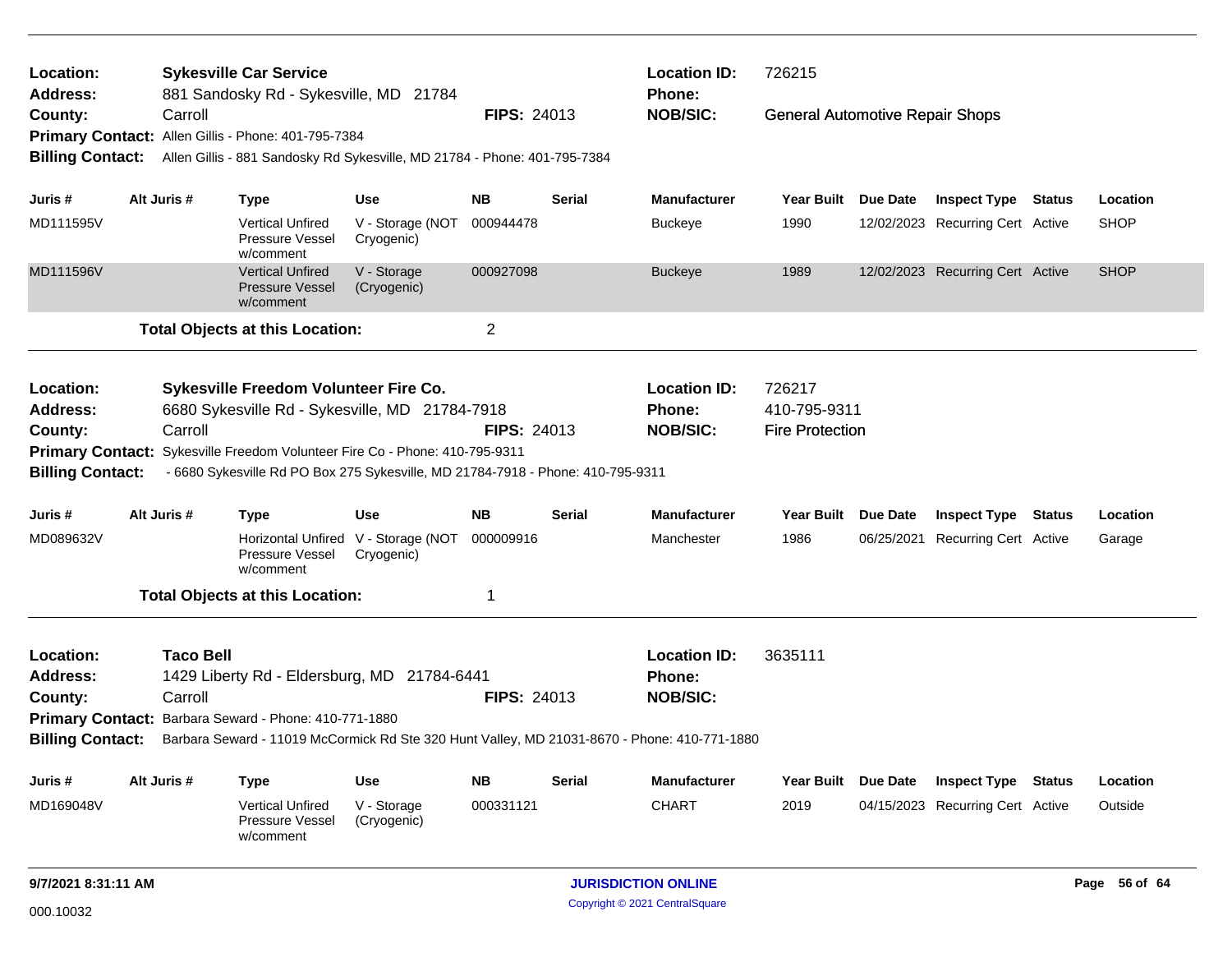| Location:<br><b>Address:</b><br>County:                            | Taco Bell (NuCo2) #2356787<br>625 Baltimore Blvd - Westminster, MD 21157-6178<br>Carroll<br>Primary Contact: Taco Bell (NuCo2) #2356787<br><b>Billing Contact:</b> |                                                                                                                                                                                                |                                                         |                    | <b>FIPS: 24013</b> | <b>Location ID:</b><br>Phone:<br><b>NOB/SIC:</b> | 3972617                                      |                 |                                  |               |                         |
|--------------------------------------------------------------------|--------------------------------------------------------------------------------------------------------------------------------------------------------------------|------------------------------------------------------------------------------------------------------------------------------------------------------------------------------------------------|---------------------------------------------------------|--------------------|--------------------|--------------------------------------------------|----------------------------------------------|-----------------|----------------------------------|---------------|-------------------------|
| Juris#                                                             | Alt Juris #                                                                                                                                                        | <b>Type</b>                                                                                                                                                                                    | <b>Use</b>                                              | <b>NB</b>          | <b>Serial</b>      | <b>Manufacturer</b>                              | <b>Year Built</b>                            | <b>Due Date</b> | <b>Inspect Type</b>              | <b>Status</b> | Location                |
| MD165411V                                                          |                                                                                                                                                                    | <b>Vertical Unfired</b><br>Pressure Vessel<br>w/comment                                                                                                                                        | V - Storage<br>(Cryogenic)                              |                    | 000325752 31921129 | <b>CHART</b>                                     | 2019                                         |                 | 09/23/2021 Recurring Cert Active |               | Beverage<br>Carbonation |
|                                                                    |                                                                                                                                                                    | <b>Total Objects at this Location:</b>                                                                                                                                                         |                                                         | 1                  |                    |                                                  |                                              |                 |                                  |               |                         |
| Location:<br><b>Address:</b><br>County:<br><b>Billing Contact:</b> | Carroll<br>Primary Contact: Taco Loco (Arc3)                                                                                                                       | Taco Loco (Arc3)<br>265 Baltimore Blvd - Westminster, MD 21157-5686<br>Charlie Patterson - PO Box 26269 Richmond, VA 23260-6269 - Phone: 804-644-4521 - Email: charlie.patterson@arc3gases.com |                                                         | <b>FIPS: 24013</b> |                    | <b>Location ID:</b><br>Phone:<br><b>NOB/SIC:</b> | 4084177                                      |                 |                                  |               |                         |
| Juris #                                                            | Alt Juris #                                                                                                                                                        | <b>Type</b>                                                                                                                                                                                    | <b>Use</b>                                              | <b>NB</b>          | Serial             | <b>Manufacturer</b>                              | Year Built Due Date                          |                 | <b>Inspect Type</b>              | <b>Status</b> | Location                |
| MD164115V                                                          |                                                                                                                                                                    | <b>Vertical Unfired</b><br>Pressure Vessel<br>w/comment                                                                                                                                        | V - Storage<br>(Cryogenic)                              | 000080368          |                    | Taylor                                           | 2005                                         |                 | 08/13/2023 Recurring Cert Active |               | Kitchen                 |
|                                                                    |                                                                                                                                                                    | <b>Total Objects at this Location:</b>                                                                                                                                                         |                                                         | $\mathbf 1$        |                    |                                                  |                                              |                 |                                  |               |                         |
| Location:<br><b>Address:</b><br>County:                            | Carroll                                                                                                                                                            | <b>Taneytown Tub Laundromat</b><br>520 E Baltimore St Ste 120 - Taneytown, MD 21787-2429                                                                                                       |                                                         | <b>FIPS: 24013</b> |                    | <b>Location ID:</b><br>Phone:<br><b>NOB/SIC:</b> | 726327<br>Apparel and other textile products |                 |                                  |               |                         |
| <b>Billing Contact:</b>                                            |                                                                                                                                                                    | Primary Contact: Melanie - Phone: 240-348-7547<br>- 6510 Old Branch Ave Attn: Melanie Temple Hills, MD 20748-2646 - Phone: 240-348-7547                                                        |                                                         |                    |                    |                                                  |                                              |                 |                                  |               |                         |
| Juris #                                                            | Alt Juris #                                                                                                                                                        | Type                                                                                                                                                                                           | <b>Use</b>                                              | <b>NB</b>          | <b>Serial</b>      | <b>Manufacturer</b>                              | <b>Year Built</b>                            | Due Date        | <b>Inspect Type</b>              | <b>Status</b> | Location                |
| MD146375H                                                          |                                                                                                                                                                    | <b>Water Heater</b><br>(HLW)                                                                                                                                                                   | H - Hot Water<br>Heat (Water $\leq$<br>160 psig, 250 F) | 000025368          |                    | A O Smith                                        | 2009                                         |                 | 03/01/2023 Recurring Cert Active |               | blrm                    |
|                                                                    |                                                                                                                                                                    | <b>Total Objects at this Location:</b>                                                                                                                                                         |                                                         | 1                  |                    |                                                  |                                              |                 |                                  |               |                         |
| 9/7/2021 8:31:11 AM                                                |                                                                                                                                                                    |                                                                                                                                                                                                |                                                         |                    |                    | <b>JURISDICTION ONLINE</b>                       |                                              |                 |                                  |               | Page 57 of 64           |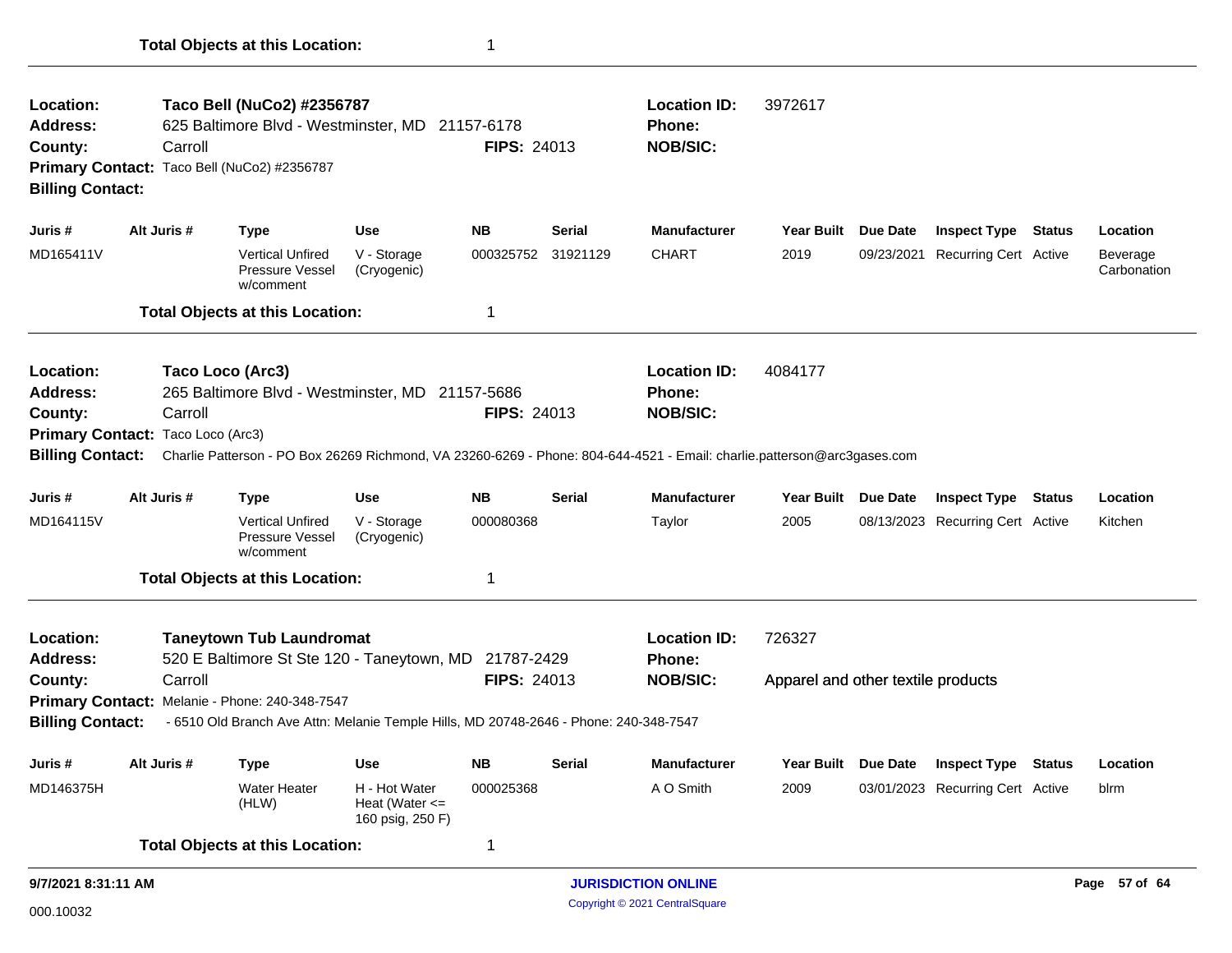| Location:<br>Address:<br>County:<br><b>Billing Contact:</b>        |             | The Boston Inn<br>Carroll  |                                                         | 533 Baltimore Blvd - Westminster, MD 21157-6101<br>Primary Contact: Bhavesh Patel - Phone: 443-239-9958 - Email: b-patel05@yahoo.com                                              | <b>FIPS: 24013</b> |               | <b>Location ID:</b><br>704886<br>410-848-9095<br><b>Phone:</b><br><b>NOB/SIC:</b><br><b>Hotels and Motels</b><br>Bhavesh Patel - 533 Baltimore Blvd Westminster, MD 21157-6101 - Phone: 443-239-9958 - Email: b-patel05@yahoo.com |                             |  |                                        |        |                |
|--------------------------------------------------------------------|-------------|----------------------------|---------------------------------------------------------|-----------------------------------------------------------------------------------------------------------------------------------------------------------------------------------|--------------------|---------------|-----------------------------------------------------------------------------------------------------------------------------------------------------------------------------------------------------------------------------------|-----------------------------|--|----------------------------------------|--------|----------------|
| Juris #                                                            | Alt Juris # |                            | <b>Type</b>                                             | <b>Use</b>                                                                                                                                                                        | <b>NB</b>          | <b>Serial</b> | <b>Manufacturer</b>                                                                                                                                                                                                               | Year Built Due Date         |  | <b>Inspect Type Status</b>             |        | Location       |
| MD146389H                                                          |             |                            | <b>Water Tube</b><br>Coiled (Flueless<br>Hi Efficiency) | H - Hot Water<br>Heat (Water $\leq$<br>160 psig, 250 F)                                                                                                                           | 000226011          |               | <b>Burnham</b>                                                                                                                                                                                                                    | 2012                        |  | 01/28/2023 Recurring Cert Active       |        | Bir rm         |
|                                                                    |             |                            | <b>Total Objects at this Location:</b>                  |                                                                                                                                                                                   | 1                  |               |                                                                                                                                                                                                                                   |                             |  |                                        |        |                |
| Location:<br><b>Address:</b><br>County:<br><b>Billing Contact:</b> |             | The Taney Corp.<br>Carroll |                                                         | 5130 Allendale Ln - Taneytown, MD 21787-2104<br>Primary Contact: Lori Owens - Phone: 410-756-6671 x1130 - Email: lorio@taneystair.com                                             | <b>FIPS: 24013</b> |               | <b>Location ID:</b><br>Phone:<br><b>NOB/SIC:</b><br>Lori Owens - 5130 Allendale Ln Taneytown, MD 21787-2104 - Phone: 410-756-6671 x1130 - Email: lorio@taneystair.com                                                             | 726319<br>410-756-6671      |  | Miscellaneous manufacturing industries |        |                |
| Juris #                                                            | Alt Juris # |                            | <b>Type</b>                                             | <b>Use</b>                                                                                                                                                                        | <b>NB</b>          | <b>Serial</b> | <b>Manufacturer</b>                                                                                                                                                                                                               | Year Built Due Date         |  | <b>Inspect Type Status</b>             |        | Location       |
| MD161292V                                                          |             |                            | <b>Vertical Unfired</b><br>Pressure Vessel<br>w/comment | V - Storage (NOT<br>Cryogenic)                                                                                                                                                    | 000028283          |               | AIR COM                                                                                                                                                                                                                           | 2017                        |  | 06/28/2022 Recurring Cert Active       |        | Bldg 3 4 Floor |
|                                                                    |             |                            | <b>Total Objects at this Location:</b>                  |                                                                                                                                                                                   | 1                  |               |                                                                                                                                                                                                                                   |                             |  |                                        |        |                |
| Location:<br><b>Address:</b><br>County:<br><b>Billing Contact:</b> |             | Carroll                    | <b>Thomas Bennett &amp; Hunter Inc.</b>                 | 600 Ridge Rd - Westminster, MD 21157-6808<br>Primary Contact: Thomas Bennett & Hunter Inc. - Phone: 410-848-9030<br>- 70 John St Westminster, MD 21157-4835 - Phone: 410-848-9030 | <b>FIPS: 24013</b> |               | <b>Location ID:</b><br><b>Phone:</b><br><b>NOB/SIC:</b>                                                                                                                                                                           | 726507<br><b>Flat Glass</b> |  |                                        |        |                |
| Juris #                                                            | Alt Juris # |                            | <b>Type</b>                                             | <b>Use</b>                                                                                                                                                                        | <b>NB</b>          | <b>Serial</b> | Manufacturer                                                                                                                                                                                                                      | Year Built Due Date         |  | <b>Inspect Type</b>                    | Status | Location       |
| MD165437V                                                          |             |                            | <b>Vertical Unfired</b><br>Pressure Vessel<br>w/comment | V - Storage (NOT<br>Cryogenic)                                                                                                                                                    | 001905160          |               | Morganton                                                                                                                                                                                                                         | 2017                        |  | 10/14/2021 Recurring Cert Active       |        | <b>TOWER</b>   |
| <b>Total Objects at this Location:</b><br>1                        |             |                            |                                                         |                                                                                                                                                                                   |                    |               |                                                                                                                                                                                                                                   |                             |  |                                        |        |                |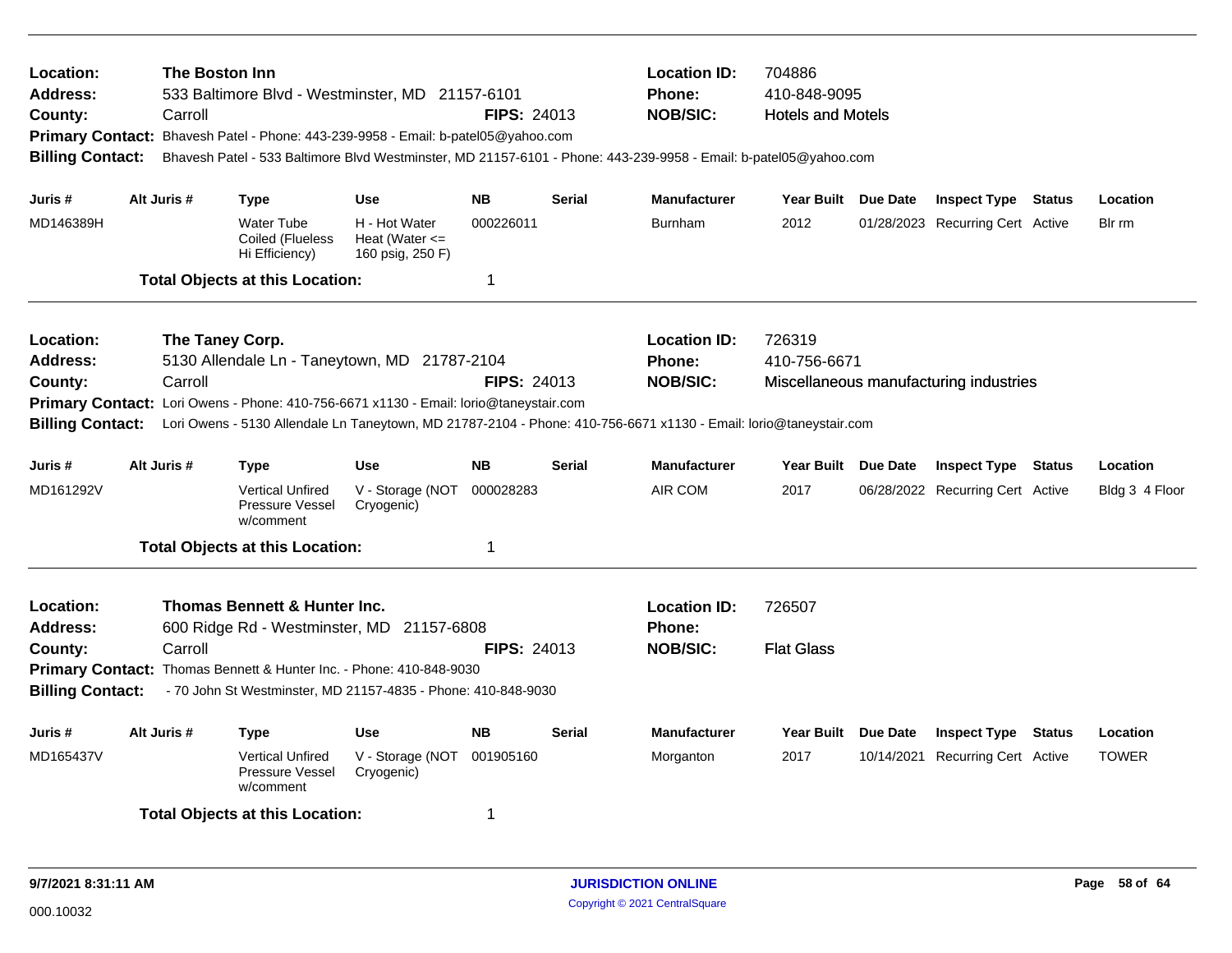| Location:<br>Address:                              | <b>Times Building</b><br><b>Location ID:</b><br>726643<br>63 E Main St - Westminster, MD 21157-5036<br><b>Phone:</b>                                                          |                                        |                                                                |                                                                                                                                           |                    |               |                                      |                          |                 |                                      |                                    |
|----------------------------------------------------|-------------------------------------------------------------------------------------------------------------------------------------------------------------------------------|----------------------------------------|----------------------------------------------------------------|-------------------------------------------------------------------------------------------------------------------------------------------|--------------------|---------------|--------------------------------------|--------------------------|-----------------|--------------------------------------|------------------------------------|
| County:                                            | Carroll                                                                                                                                                                       |                                        |                                                                |                                                                                                                                           | <b>FIPS: 24013</b> |               | <b>NOB/SIC:</b>                      |                          |                 | Holding and other investment offices |                                    |
|                                                    |                                                                                                                                                                               |                                        |                                                                | Primary Contact: Matthew Litfin - Phone: 410-988-2668 - Cell: 240-205-1657 - Email: redmapleproperties@comcast.net                        |                    |               |                                      |                          |                 |                                      |                                    |
| <b>Billing Contact:</b>                            |                                                                                                                                                                               |                                        |                                                                | Matthew Litfin - PO Box 1192 Eldersburg, MD 21784-1192 - Phone: 410-988-2668 - Cell: 240-205-1657 - Email: redmapleproperties@comcast.net |                    |               |                                      |                          |                 |                                      |                                    |
| Juris #                                            | Alt Juris #                                                                                                                                                                   | <b>Type</b>                            |                                                                | <b>Use</b>                                                                                                                                | <b>NB</b>          | Serial        | <b>Manufacturer</b>                  | Year Built Due Date      |                 | <b>Inspect Type Status</b>           | Location                           |
| MD100098H                                          |                                                                                                                                                                               | Tube                                   | <b>Horizontal Water</b>                                        | H - Hot Water<br>Heat (Water $\leq$<br>160 psig, 250 F)                                                                                   | 000110632          | 9310110632    | Raypak                               | 1993                     |                 | 11/15/2022 Recurring Cert Active     | Basement, Rear<br>of Bldg Entrance |
|                                                    |                                                                                                                                                                               | <b>Total Objects at this Location:</b> |                                                                |                                                                                                                                           | 1                  |               |                                      |                          |                 |                                      |                                    |
| Location:                                          |                                                                                                                                                                               |                                        |                                                                | Union Bridge Church Of The Brethren                                                                                                       |                    |               | <b>Location ID:</b>                  | 727399                   |                 |                                      |                                    |
| <b>Address:</b>                                    |                                                                                                                                                                               |                                        |                                                                | 124 S Main St - Union Bridge, MD 21791-9140                                                                                               |                    |               | <b>Phone:</b>                        | 410-775-2717             |                 |                                      |                                    |
| County:                                            | Carroll                                                                                                                                                                       |                                        |                                                                |                                                                                                                                           | <b>FIPS: 24013</b> |               | <b>NOB/SIC:</b>                      | Membership organizations |                 |                                      |                                    |
| <b>Billing Contact:</b>                            | Primary Contact: Granville H. Hibberd - Phone: 410-775-2717 - Cell: 410-596-5296 - Email: unbrb@verizon.net<br>- PO Box 518 Union Bridge, MD 21791-0518 - Phone: 410-775-2717 |                                        |                                                                |                                                                                                                                           |                    |               |                                      |                          |                 |                                      |                                    |
| Juris #                                            | Alt Juris #                                                                                                                                                                   | <b>Type</b>                            |                                                                | <b>Use</b>                                                                                                                                | <b>NB</b>          | <b>Serial</b> | <b>Manufacturer</b>                  | <b>Year Built</b>        | <b>Due Date</b> | <b>Inspect Type Status</b>           | Location                           |
| MD152573H                                          | $#1$ (left)                                                                                                                                                                   | Cast Iron                              |                                                                | H - Hot Water<br>Heat (Water $\leq$<br>160 psig, 250 F)                                                                                   | СI                 | 65487845      | Burnham                              | 2014                     |                 | 11/17/2021 Recurring Cert Active     | Boiler room                        |
| MD152574H                                          | $#2$ (right)                                                                                                                                                                  | Cast Iron                              |                                                                | H - Hot Water<br>Heat (Water $\leq$<br>160 psig, 250 F)                                                                                   | CI                 | 65439159      | <b>Burnham</b>                       | 2014                     |                 | 11/17/2021 Recurring Cert Active     | Boiler room                        |
|                                                    |                                                                                                                                                                               | <b>Total Objects at this Location:</b> |                                                                |                                                                                                                                           | $\overline{2}$     |               |                                      |                          |                 |                                      |                                    |
| Location:<br><b>Address:</b>                       |                                                                                                                                                                               | <b>United Used Cars Inc.</b>           |                                                                | 232 E Green St - Westminster, MD 21157-5244                                                                                               |                    |               | <b>Location ID:</b><br><b>Phone:</b> | 727527                   |                 |                                      |                                    |
| County:                                            | Carroll                                                                                                                                                                       |                                        |                                                                |                                                                                                                                           | <b>FIPS: 24013</b> |               | <b>NOB/SIC:</b>                      |                          |                 | Motor Vehicle Dealers (New and Used) |                                    |
| Primary Contact: Eric Hilson - Phone: 410-876-2818 |                                                                                                                                                                               |                                        |                                                                |                                                                                                                                           |                    |               |                                      |                          |                 |                                      |                                    |
| <b>Billing Contact:</b>                            |                                                                                                                                                                               |                                        |                                                                |                                                                                                                                           |                    |               |                                      |                          |                 |                                      |                                    |
| Juris #                                            | Alt Juris #                                                                                                                                                                   | <b>Type</b>                            |                                                                | <b>Use</b>                                                                                                                                | <b>NB</b>          | <b>Serial</b> | Manufacturer                         | Year Built Due Date      |                 | <b>Inspect Type Status</b>           | Location                           |
| MD151326V                                          |                                                                                                                                                                               |                                        | <b>Vertical Unfired</b><br><b>Pressure Vessel</b><br>w/comment | V - Storage (NOT<br>Cryogenic)                                                                                                            | 000429166          |               | Morganton                            | 2014                     |                 | 10/06/2022 Recurring Cert Active     | <b>SHOP</b>                        |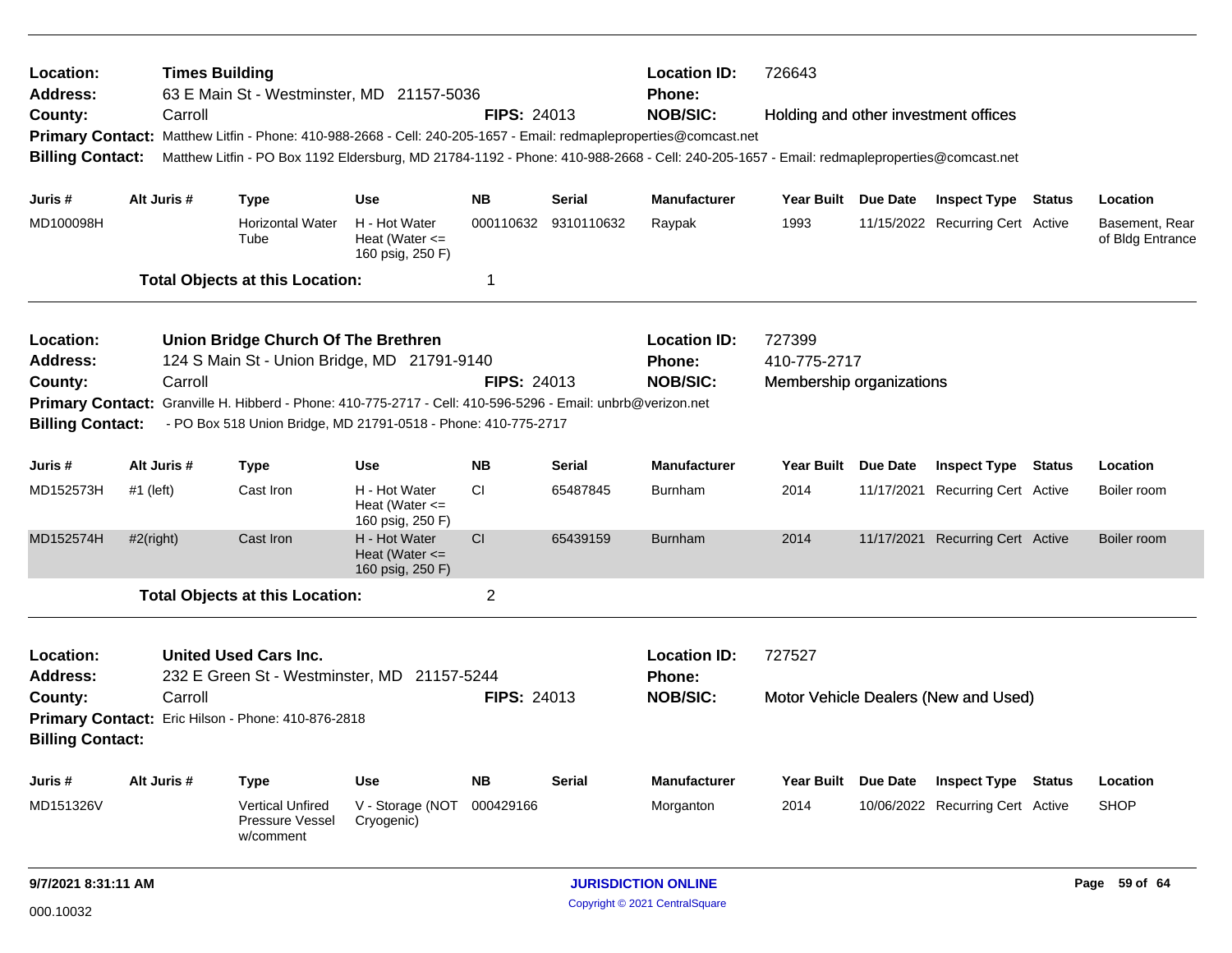| Location:<br><b>Address:</b><br>County:<br>Primary Contact: Eric Harris - Phone: 410-857-9670 - Cell: 443-269-0405 - Email: eharris@valcor.com<br><b>Billing Contact:</b> | <b>Valicor Environmental Services</b><br>1130 Business Pkwy S - Westminster, MD 21157-3065 | <b>FIPS: 24013</b>                                             |                                                        | <b>Location ID:</b><br><b>Phone:</b><br><b>NOB/SIC:</b><br>Eric Harris - 1130 Business Pkwy S Westminster, MD 21157-3065 - Phone: 410-857-9670 - Cell: 443-269-0405 - Email: eharris@valcor.com | 727874<br>1-800-279-1134 |                       | Air and Water Resource and Solid Waste Management |          |                                  |        |              |
|---------------------------------------------------------------------------------------------------------------------------------------------------------------------------|--------------------------------------------------------------------------------------------|----------------------------------------------------------------|--------------------------------------------------------|-------------------------------------------------------------------------------------------------------------------------------------------------------------------------------------------------|--------------------------|-----------------------|---------------------------------------------------|----------|----------------------------------|--------|--------------|
| Juris #                                                                                                                                                                   | Alt Juris #                                                                                | <b>Type</b>                                                    | <b>Use</b>                                             | <b>NB</b>                                                                                                                                                                                       | <b>Serial</b>            | <b>Manufacturer</b>   | <b>Year Built</b>                                 | Due Date | <b>Inspect Type</b>              | Status | Location     |
| MD138197                                                                                                                                                                  |                                                                                            | <b>Horizontal Fire</b><br>Tube                                 | S - Power-<br>Sterilizing (Steam<br>$> 15$ psig)       | 000006215                                                                                                                                                                                       |                          | Titusville Iron Works | 1953                                              |          | 11/29/2021 Recurring Cert Active |        | Loading Area |
| MD139778V                                                                                                                                                                 |                                                                                            | Heat Exchanger -<br>Shell and Tube                             | V - Process-Heat<br>Transfer-Other<br>w/comment        | 000002916                                                                                                                                                                                       |                          | Kemco                 | 1994                                              |          | 11/29/2022 Recurring Cert Active |        | Loading Area |
| MD139779V                                                                                                                                                                 |                                                                                            | Heat Exchanger -<br>Shell and Tube                             | V - Process-Heat<br><b>Transfer-Other</b><br>w/comment | 000005377                                                                                                                                                                                       |                          | <b>Mannig Lewis</b>   | 1981                                              |          | 11/29/2022 Recurring Cert Active |        | Loading Area |
| MD144760V                                                                                                                                                                 |                                                                                            | <b>Vertical Unfired</b><br><b>Pressure Vessel</b><br>w/comment | V - Storage (NOT<br>Cryogenic)                         | 000055983                                                                                                                                                                                       |                          | Cylsa                 | 2003                                              |          | 11/29/2022 Recurring Cert Active |        | Warehouse    |
|                                                                                                                                                                           |                                                                                            | <b>Total Objects at this Location:</b>                         |                                                        | 4                                                                                                                                                                                               |                          |                       |                                                   |          |                                  |        |              |

| <b>Location:</b> | <b>Vintage Restorations</b>                |                                                                                                                                                                                                                                              | <b>Location ID:</b> | 2864766                      |
|------------------|--------------------------------------------|----------------------------------------------------------------------------------------------------------------------------------------------------------------------------------------------------------------------------------------------|---------------------|------------------------------|
| <b>Address:</b>  | 52 N Main St - Union Bridge, MD 21791-9143 |                                                                                                                                                                                                                                              | Phone:              | 410-775-0500                 |
| County:          | Carroll                                    | <b>FIPS: 24013</b>                                                                                                                                                                                                                           | NOB/SIC:            | Automotive Repair Shops, NEC |
|                  |                                            | Primary Contact: John Tokar - Phone: 410-775-0500 - Cell: 240-405-0159 - Email: jtokar51@verizon.net                                                                                                                                         |                     |                              |
|                  |                                            | $\mathbf{B}^{\text{H}}$ . A state that $\tau$ is a state of the state of the state $\mathbf{B}$ is the state of the state of the state of the state of the state of the state of the state of the state of the state of the state of the sta |                     |                              |

**Billing Contact:** John Tokar - 52 N Main St Union Bridge, MD 21791-9143 - Phone: 410-775-0500 - Cell: 240-405-0159 - Email: jtokar51@verizon.net

| Juris #   | Alt Juris # | Type                                   | Use                                                     | <b>NB</b> | <b>Serial</b>                   | <b>Manufacturer</b>                          | Year Built Due Date | <b>Inspect Type</b>              | Status | Location           |
|-----------|-------------|----------------------------------------|---------------------------------------------------------|-----------|---------------------------------|----------------------------------------------|---------------------|----------------------------------|--------|--------------------|
| MD134096V |             | Pressure Vessel<br>w/comment           | Horizontal Unfired V - Storage (NOT<br>Cryogenic)       | 000760827 |                                 | Buckeye                                      | 1987                | 08/09/2022 Recurring Cert Active |        | Shop               |
| MD161883H |             | Cast Iron                              | H - Hot Water<br>Heat (Water $\leq$<br>160 psig, 250 F) | CI        | 2530-818-<br>000056-<br>5178456 | <b>Bosch</b><br>Thermotechnik<br><b>GmBH</b> | 2018                | 08/09/2022 Recurring Cert Active |        | <b>Boiler Room</b> |
|           |             | <b>Total Objects at this Location:</b> |                                                         |           |                                 |                                              |                     |                                  |        |                    |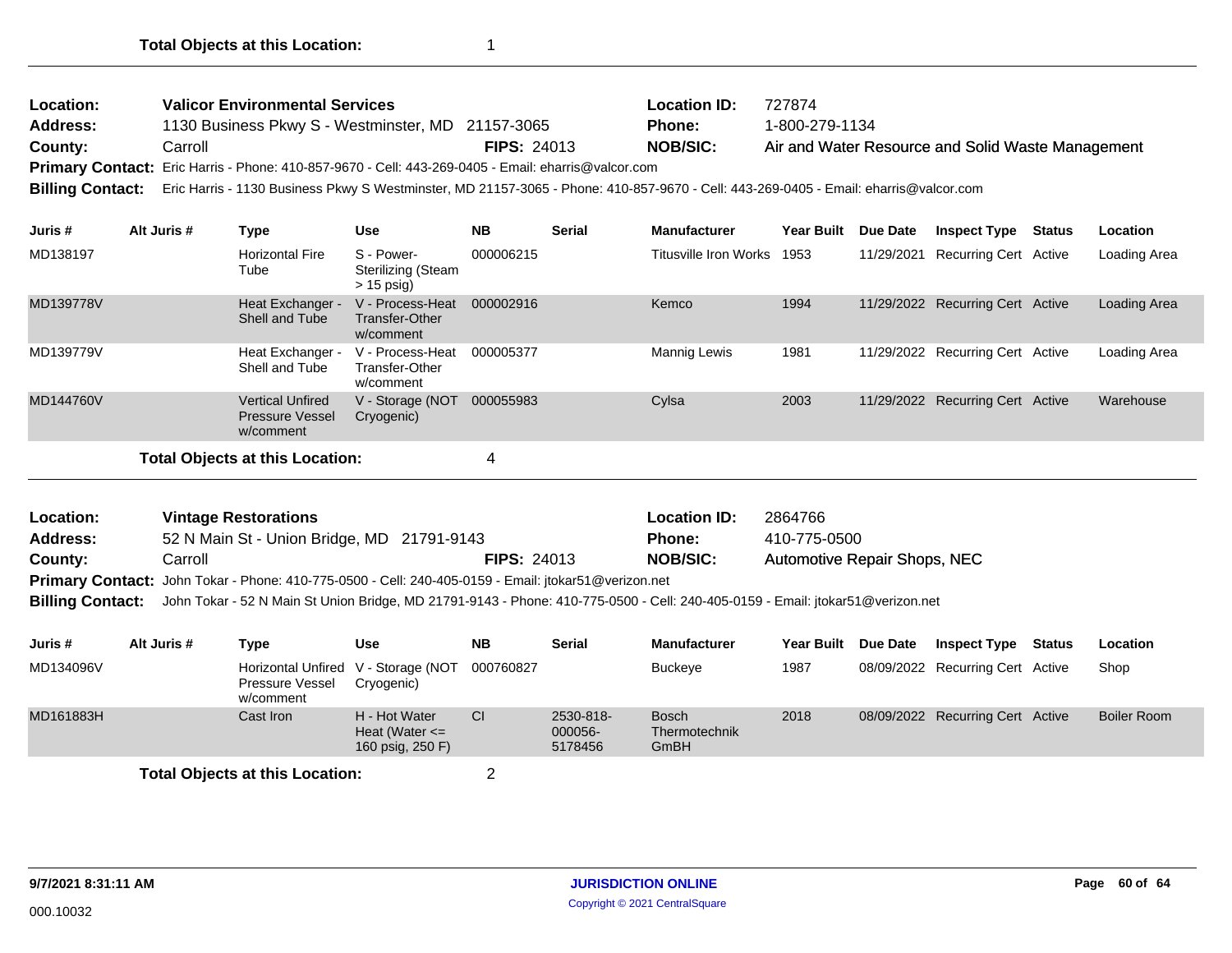| Location:<br>Address:<br>County:          | <b>Wal-Mart Store 1867</b><br>280 Woodward Rd - Westminster, MD 21157-4677<br>Carroll<br>Primary Contact: APTIM (MD) - Phone: 877-829-5505 - Email: walmartepmsupport@aptim.com |             |                                                                               |                                          | <b>FIPS: 24013</b> |               | <b>Location ID:</b><br><b>Phone:</b><br><b>NOB/SIC:</b>                                                                          | 2982692<br><b>Department Stores</b> |          |                                  |        |                        |  |
|-------------------------------------------|---------------------------------------------------------------------------------------------------------------------------------------------------------------------------------|-------------|-------------------------------------------------------------------------------|------------------------------------------|--------------------|---------------|----------------------------------------------------------------------------------------------------------------------------------|-------------------------------------|----------|----------------------------------|--------|------------------------|--|
| <b>Billing Contact:</b>                   |                                                                                                                                                                                 |             |                                                                               |                                          |                    |               | Licensing Department - 8725 Rosehill Rd Ste 450 Lenexa, KS 66215-4611 - Phone: 877-829-5505 - Email: walmartepmsupport@aptim.com |                                     |          |                                  |        |                        |  |
| Juris #                                   |                                                                                                                                                                                 | Alt Juris # | <b>Type</b>                                                                   | <b>Use</b>                               | <b>NB</b>          | <b>Serial</b> | <b>Manufacturer</b>                                                                                                              | <b>Year Built</b>                   | Due Date | <b>Inspect Type</b>              | Status | Location               |  |
| MD151164V                                 |                                                                                                                                                                                 |             | <b>Horizontal Unfired</b><br><b>Pressure Vessel</b><br>w/comment              | V - Storage (NOT<br>Cryogenic)           | 000040410          |               | Westermeyer Ind                                                                                                                  | 2015                                |          | 07/16/2023 Recurring Cert Active |        | Roof                   |  |
| MD151165V                                 |                                                                                                                                                                                 |             | <b>Horizontal Unfired</b><br><b>Pressure Vessel</b><br>w/comment              | V - Storage (NOT 000040411<br>Cryogenic) |                    |               | Westermeyer Ind                                                                                                                  | 2015                                |          | 07/16/2023 Recurring Cert Active |        | Roof                   |  |
|                                           |                                                                                                                                                                                 |             | <b>Total Objects at this Location:</b>                                        |                                          | $\overline{2}$     |               |                                                                                                                                  |                                     |          |                                  |        |                        |  |
| Location:<br><b>Address:</b>              |                                                                                                                                                                                 |             | <b>Wal-Mart Store 2436</b><br>6400 Ridge Rd Ste 1 - Sykesville, MD 21784-6270 |                                          |                    |               | <b>Location ID:</b><br><b>Phone:</b>                                                                                             | 3645407                             |          |                                  |        |                        |  |
| County:<br>Primary Contact: Walmart #2436 |                                                                                                                                                                                 | Carroll     |                                                                               |                                          | <b>FIPS: 24013</b> |               | <b>NOB/SIC:</b>                                                                                                                  | <b>Department Stores</b>            |          |                                  |        |                        |  |
| <b>Billing Contact:</b>                   |                                                                                                                                                                                 |             |                                                                               |                                          |                    |               | Licensing Department - 8725 Rosehill Rd Ste 450 Lenexa, KS 66215-4611 - Phone: 877-829-5505 - Email: walmartepmsupport@aptim.com |                                     |          |                                  |        |                        |  |
| Juris #                                   |                                                                                                                                                                                 | Alt Juris # | <b>Type</b>                                                                   | <b>Use</b>                               | <b>NB</b>          | <b>Serial</b> | <b>Manufacturer</b>                                                                                                              | <b>Year Built</b>                   | Due Date | <b>Inspect Type</b>              | Status | Location               |  |
| MD151340V                                 |                                                                                                                                                                                 |             | <b>Vertical Unfired</b><br>Pressure Vessel<br>w/comment                       | V - Storage (NOT<br>Cryogenic)           | 00498641           | 560656        | Morganton                                                                                                                        | 2015                                |          | 07/24/2023 Recurring Cert Active |        | Shop/equipment<br>room |  |
| MD151341V                                 |                                                                                                                                                                                 |             | <b>Horizontal Unfired</b><br><b>Pressure Vessel</b><br>w/comment              | V - Storage (NOT<br>Cryogenic)           | 000040046          | U40046        | Westermeyer Ind                                                                                                                  | 2015                                |          | 09/18/2023 Recurring Cert Active |        | Roof                   |  |
| MD151342V                                 |                                                                                                                                                                                 |             | <b>Horizontal Unfired</b><br>Pressure Vessel<br>w/comment                     | V - Storage (NOT<br>Cryogenic)           | 000040047          | U40047        | Westermeyer Ind                                                                                                                  | 2015                                |          | 09/18/2023 Recurring Cert Active |        | Roof                   |  |
|                                           |                                                                                                                                                                                 |             | <b>Total Objects at this Location:</b>                                        |                                          | 3                  |               |                                                                                                                                  |                                     |          |                                  |        |                        |  |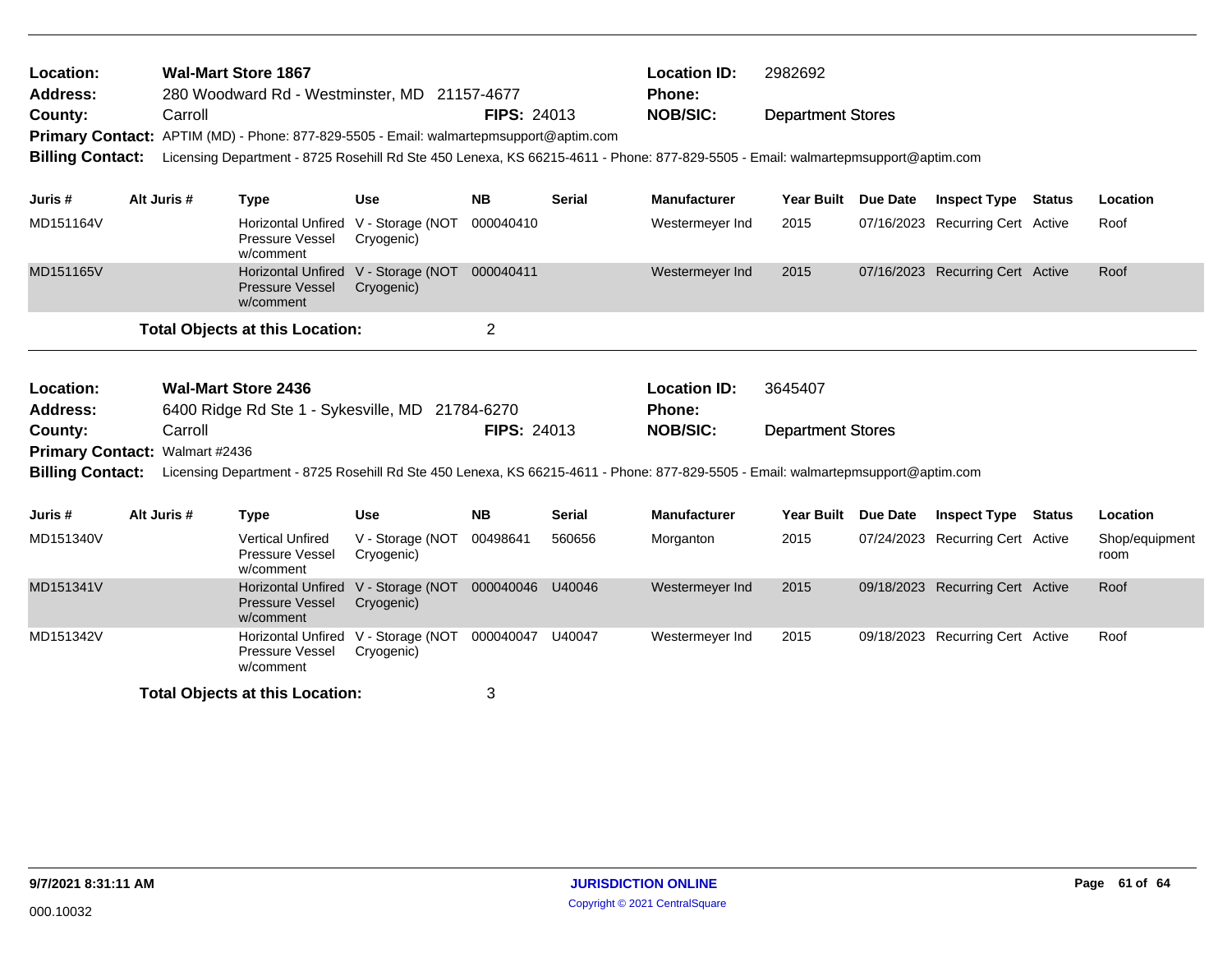| Location:               | Wal-Mart Store 2850                                                                                                              |                    | <b>Location ID:</b> | 728223                     |
|-------------------------|----------------------------------------------------------------------------------------------------------------------------------|--------------------|---------------------|----------------------------|
| Address:                | 2320 N Hanover Pk - Hampstead, MD 21074-1151                                                                                     |                    | <b>Phone:</b>       |                            |
| County:                 | Carroll                                                                                                                          | <b>FIPS: 24013</b> | <b>NOB/SIC:</b>     | General merchandise stores |
|                         | Primary Contact: APTIM (MD) - Phone: 877-829-5505 - Email: walmartepmsupport@aptim.com                                           |                    |                     |                            |
| <b>Billing Contact:</b> | Licensing Department - 8725 Rosehill Rd Ste 450 Lenexa, KS 66215-4611 - Phone: 877-829-5505 - Email: walmartepmsupport@aptim.com |                    |                     |                            |

| Juris #   | Alt Juris # | Type                                                             | <b>Use</b>                     | <b>NB</b> | <b>Serial</b> | <b>Manufacturer</b> | <b>Year Built</b> | <b>Due Date</b> | <b>Inspect Type</b>              | Status | Location  |
|-----------|-------------|------------------------------------------------------------------|--------------------------------|-----------|---------------|---------------------|-------------------|-----------------|----------------------------------|--------|-----------|
| MD142314V |             | <b>Vertical Unfired</b><br><b>Pressure Vessel</b><br>w/comment   | V - Storage (NOT<br>Cryogenic) | 000657648 |               | Steel Fab           | 2011              |                 | 03/03/2022 Recurring Cert Active |        | Tire Shop |
| MD142315V |             | <b>Horizontal Unfired</b><br><b>Pressure Vessel</b><br>w/comment | V - Storage (NOT<br>Cryogenic) | 000012899 |               | Westermeyer         | 2011              |                 | 03/03/2022 Recurring Cert Active |        | Roof      |
| MD142316V |             | Horizontal Unfired<br><b>Pressure Vessel</b><br>w/comment        | V - Storage (NOT<br>Cryogenic) | 000012901 |               | Westermeyer         | 2011              |                 | 03/03/2022 Recurring Cert Active |        | Roof      |
| MD142317V |             | <b>Horizontal Unfired</b><br><b>Pressure Vessel</b><br>w/comment | V - Storage (NOT<br>Cryogenic) | 000013119 |               | Westermeyer         | 2011              |                 | 03/03/2022 Recurring Cert Active |        | Roof      |
|           |             | Total Objects at this Location:                                  |                                | 4         |               |                     |                   |                 |                                  |        |           |

| Location:       | Wawa - 590 (Roberts)                                                                                                                                             |                    | <b>Location ID:</b> | 3898860                          |
|-----------------|------------------------------------------------------------------------------------------------------------------------------------------------------------------|--------------------|---------------------|----------------------------------|
| <b>Address:</b> | 805 Leidy Rd - Westminster, MD 21157-7004                                                                                                                        |                    | Phone:              |                                  |
| County:         | Carroll                                                                                                                                                          | <b>FIPS: 24013</b> | NOB/SIC:            | <b>Gasoline Service Stations</b> |
|                 | <b>Primary Contact: Wawa - 590 (Roberts)</b>                                                                                                                     |                    |                     |                                  |
|                 | Billing Contact: Bulk Tank Service Dept. - PO Box 5507 Rockville, MD 20855-0507 - Phone: 240-493-8405 - Cell: 301-252-0742 - Email: DFranovich@RobertsOxygen.com |                    |                     |                                  |

| Juris #   | Alt Juris # | Type                                             | Use                        | <b>NB</b> | <b>Serial</b> | <b>Manufacturer</b> | <b>Year Built</b> | Due Date | <b>Inspect Type</b>              | Status | Location |
|-----------|-------------|--------------------------------------------------|----------------------------|-----------|---------------|---------------------|-------------------|----------|----------------------------------|--------|----------|
| MD167623V |             | Vertical Unfired<br>Pressure Vessel<br>w/comment | V - Storage<br>(Cryogenic) | 000321551 |               | CHART               | 2019              |          | 08/10/2022 Recurring Cert Active |        | Outside  |
|           |             | <b>Total Objects at this Location:</b>           |                            |           |               |                     |                   |          |                                  |        |          |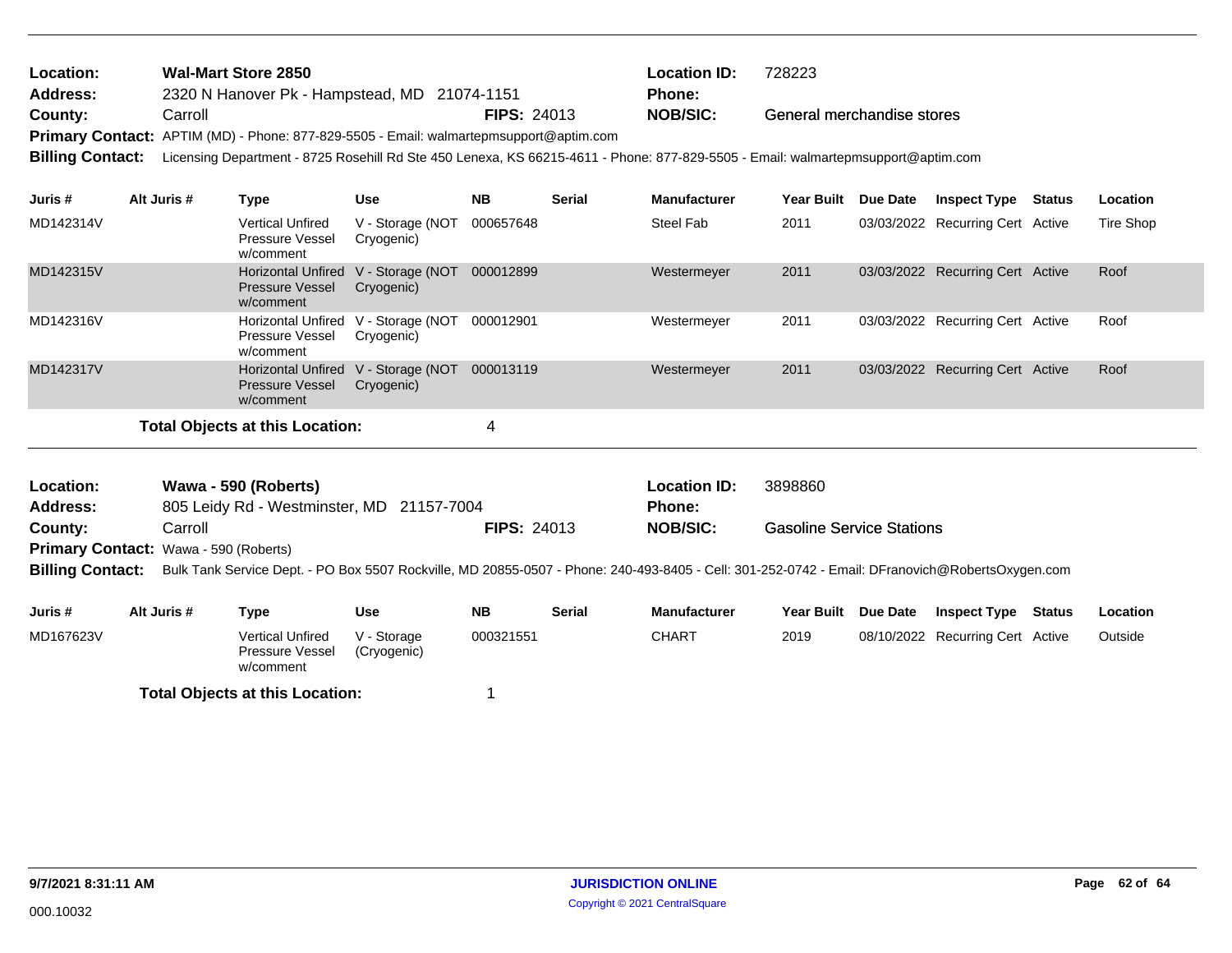| Location:<br><b>Address:</b>                                                                                                              |  |                         | WaWa - 8529 (Roberts)<br>1310 Liberty Rd - Sykesville, MD 21784-5300                                                                                                                                                                                            |                                                         |                    |               | <b>Location ID:</b><br><b>Phone:</b>                                                                                                            | 4002540                          |  |                                              |        |                            |  |  |
|-------------------------------------------------------------------------------------------------------------------------------------------|--|-------------------------|-----------------------------------------------------------------------------------------------------------------------------------------------------------------------------------------------------------------------------------------------------------------|---------------------------------------------------------|--------------------|---------------|-------------------------------------------------------------------------------------------------------------------------------------------------|----------------------------------|--|----------------------------------------------|--------|----------------------------|--|--|
| County:                                                                                                                                   |  | Carroll                 |                                                                                                                                                                                                                                                                 |                                                         | <b>FIPS: 24013</b> |               | <b>NOB/SIC:</b>                                                                                                                                 | <b>Gasoline Service Stations</b> |  |                                              |        |                            |  |  |
| <b>Primary Contact:</b>                                                                                                                   |  | WaWa - 8529 (Roberts)   |                                                                                                                                                                                                                                                                 |                                                         |                    |               |                                                                                                                                                 |                                  |  |                                              |        |                            |  |  |
| <b>Billing Contact:</b>                                                                                                                   |  |                         |                                                                                                                                                                                                                                                                 |                                                         |                    |               | Bulk Tank Service Dept. - PO Box 5507 Rockville, MD 20855-0507 - Phone: 240-493-8405 - Cell: 301-252-0742 - Email: DFranovich@RobertsOxygen.com |                                  |  |                                              |        |                            |  |  |
| Juris #                                                                                                                                   |  | Alt Juris #             | Type                                                                                                                                                                                                                                                            | <b>Use</b>                                              | <b>NB</b>          | <b>Serial</b> | <b>Manufacturer</b>                                                                                                                             | Year Built Due Date              |  | <b>Inspect Type Status</b>                   |        | Location                   |  |  |
| MD166253V                                                                                                                                 |  |                         | <b>Vertical Unfired</b><br>Pressure Vessel<br>w/comment                                                                                                                                                                                                         | V - Storage<br>(Cryogenic)                              | 000212695          |               | <b>CHART</b>                                                                                                                                    | 2005                             |  | 12/09/2021 Recurring Cert Active             |        | <b>Outside Closet</b>      |  |  |
|                                                                                                                                           |  |                         | <b>Total Objects at this Location:</b>                                                                                                                                                                                                                          |                                                         | $\mathbf 1$        |               |                                                                                                                                                 |                                  |  |                                              |        |                            |  |  |
| Location:                                                                                                                                 |  |                         | Wendy's - 6564 (Roberts Oxygen)                                                                                                                                                                                                                                 |                                                         |                    |               | <b>Location ID:</b>                                                                                                                             | 4045769                          |  |                                              |        |                            |  |  |
| <b>Address:</b>                                                                                                                           |  |                         | 395 N Center St - Westminster, MD 21157-9308                                                                                                                                                                                                                    |                                                         |                    |               | Phone:                                                                                                                                          |                                  |  |                                              |        |                            |  |  |
| County:                                                                                                                                   |  | Carroll                 |                                                                                                                                                                                                                                                                 |                                                         | <b>FIPS: 24013</b> |               | <b>NOB/SIC:</b>                                                                                                                                 |                                  |  |                                              |        |                            |  |  |
| <b>Primary Contact:</b>                                                                                                                   |  |                         | Roberts Oxygen Company (MD) - Phone: 240-493-8405 - Cell: 301-252-0742 - Email: DFranovich@RobertsOxygen.com<br>Bulk Tank Service Dept. - PO Box 5507 Rockville, MD 20855-0507 - Phone: 240-493-8405 - Cell: 301-252-0742 - Email: DFranovich@RobertsOxygen.com |                                                         |                    |               |                                                                                                                                                 |                                  |  |                                              |        |                            |  |  |
| <b>Billing Contact:</b>                                                                                                                   |  |                         |                                                                                                                                                                                                                                                                 |                                                         |                    |               |                                                                                                                                                 |                                  |  |                                              |        |                            |  |  |
| Juris #                                                                                                                                   |  | Alt Juris #             | <b>Type</b>                                                                                                                                                                                                                                                     | <b>Use</b>                                              | <b>NB</b>          | <b>Serial</b> | <b>Manufacturer</b>                                                                                                                             | Year Built Due Date              |  | <b>Inspect Type Status</b>                   |        | Location                   |  |  |
| MD169047V                                                                                                                                 |  |                         | <b>Vertical Unfired</b><br>Pressure Vessel<br>w/comment                                                                                                                                                                                                         | V - Storage<br>(Cryogenic)                              | 000068410          |               | Taylor                                                                                                                                          | 2010                             |  | 10/16/2022 Recurring Cert Active             |        | Kitchen                    |  |  |
|                                                                                                                                           |  |                         | <b>Total Objects at this Location:</b>                                                                                                                                                                                                                          |                                                         | $\mathbf 1$        |               |                                                                                                                                                 |                                  |  |                                              |        |                            |  |  |
| Location:                                                                                                                                 |  | <b>Westminster Mall</b> |                                                                                                                                                                                                                                                                 |                                                         |                    |               | <b>Location ID:</b>                                                                                                                             | 3553339                          |  |                                              |        |                            |  |  |
| <b>Address:</b>                                                                                                                           |  |                         | 400 N Center St - Westminster, MD 21157-5140                                                                                                                                                                                                                    |                                                         |                    |               | Phone:                                                                                                                                          | 410-857-0300                     |  |                                              |        |                            |  |  |
| County:                                                                                                                                   |  | Carroll                 |                                                                                                                                                                                                                                                                 |                                                         | <b>FIPS: 24013</b> |               | <b>NOB/SIC:</b>                                                                                                                                 |                                  |  | <b>Operators of Nonresidential Buildings</b> |        |                            |  |  |
|                                                                                                                                           |  |                         | Primary Contact: Robyn Clark - Phone: 410-857-8876 - Email: robyn.clark@am.jll.com                                                                                                                                                                              |                                                         |                    |               |                                                                                                                                                 |                                  |  |                                              |        |                            |  |  |
| <b>Billing Contact:</b><br>Robyn Clark - 400 N Center St Westminster, MD 21157-5140 - Phone: 410-857-8876 - Email: robyn.clark@am.jll.com |  |                         |                                                                                                                                                                                                                                                                 |                                                         |                    |               |                                                                                                                                                 |                                  |  |                                              |        |                            |  |  |
| Juris #                                                                                                                                   |  | Alt Juris #             | Type                                                                                                                                                                                                                                                            | <b>Use</b>                                              | <b>NB</b>          | <b>Serial</b> | <b>Manufacturer</b>                                                                                                                             | Year Built Due Date              |  | <b>Inspect Type</b>                          | Status | Location                   |  |  |
| MD076598H                                                                                                                                 |  |                         | Cast Iron                                                                                                                                                                                                                                                       | H - Hot Water<br>Heat (Water $\leq$<br>160 psig, 250 F) | <b>CI</b>          |               | Weil-McLain                                                                                                                                     | 1985                             |  | 09/12/2022 External Cert                     | Active | <b>Sears Stock</b><br>Room |  |  |
|                                                                                                                                           |  |                         | <b>Total Objects at this Location:</b>                                                                                                                                                                                                                          |                                                         | -1                 |               |                                                                                                                                                 |                                  |  |                                              |        |                            |  |  |